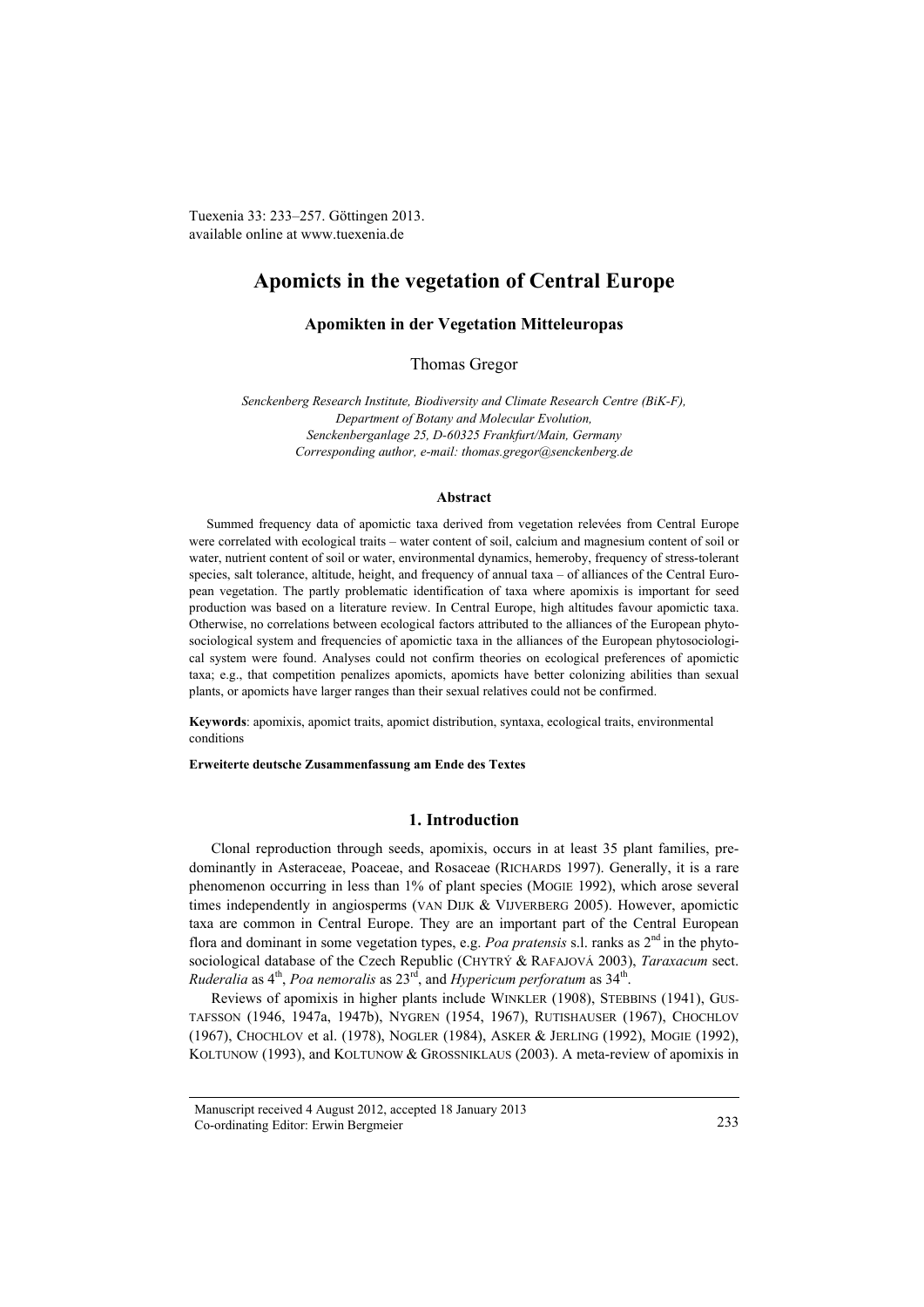Asteraceae was published by NOYES (2007). Three types of apomixis occur: (1) In diplospory, the megaspore mother cell does not undergo meiosis, which is either completely inhibited (mitotic diplospory, *Antennaria* type) or inhibited at an early stage (meiotic diplospory, *Taraxacum* type) and develops directly into an embryo sac, whose egg cell develops into an embryo. Diplospory is mostly obligatory. In Central Europe it is confined to Asteraceae and Poaceae and frequently paired with autonomous apomixis. (2) In apospory, the unreduced embryo sac, whose egg cell develops into an embryo, has its origin in a somatic cell either from the nucellus or the integument. At an early stage of development ovules may contain competing reduced and aposporous embryo sacs. The former normally do not develop. Apospory is closely associated with pseudogamy, although exceptions exist, e.g. *Hieracium* subgenus *Pilosella* combines apospory with autonomous endosperm formation. Apomixis is nearly always facultative in aposporous apomicts. This combines benefits from both reproductive pathways. Apospory and diplospory are collectively known as generative apomixis. (3) In nucellar or adventitious embryony, the embryo develops directly, without formation of an embryo sac, from a cell of the nucellus or the integument. Endosperm formation may or may not depend on the fertilization of the polar nuclei, termed pseudogamous or autonomous endosperm formation, respectively. Pseudogamous endosperm formation after self-pollination was observed in the *Ranunculus auricomus* complex (HÖRANDL 2006, 2008) and in many Rosaceae (DICKINSON et al. 2007). This information is missing for pseudogamous Poaceae and *Hypericum*. NOIROT et al. (1997) argued that pseudogamous apomixis should be always connected with the ability for self-fertilization. Triploid *Rubus* and pentaploid or heptaploid *Potentilla* taxa might be dependent on pollination by other sources, a problem which deserves further study. Pseudogamy is a confounding fact whose evolutionary significance is not understood.

The potential advantages and disadvantages of apomixis compared to sexual reproduction in plants have been reviewed, among others, by ASKER & JERLING (1992) and RICHARDS (1997). Advantages of apomixis include: (1) persistence of successful gene combinations, (2) rapid dispersal of successful genotypes, (3) continuous availability of seeds for propagation, (4) identical fitness in parent and offspring, (5) no production of unfit zygotes, (6) escape from sterility when non-functional gametes are produced, (7) no need for crosspollination, (8) no production of pollen in autonomous apomicts, (9) production of new genotypes by residual sexuality in facultative apomicts. The disadvantages of apomixis include: (1) no shedding of deleterious or disadvantageous mutants during meiosis, (2) no repairing of gene defects during meiosis, (3) low degree of genetic variability and hence a reduced evolutionary potential.

ASKER (1979), ASKER & JERLING (1992), MARSHALL & BROWN (1981), RICHARDS (1997), and HÖRANDL (2006) reviewed theories concerning the ecology of apomicts. Apomixis occurs under variable ecological conditions. Several theories developed aiming for an explanation why apomixis has become a successful breeding system in the Central European flora: (1) Apomicts are favoured by disturbed, unproductive habitats; (2) apomicts have a higher colonizing ability than sexual plants; (3) apomicts range into higher elevations than sexual plants; (4) apomicts settle in hybrid habitats in relation to sexual progenitors and (5) tend to have larger ranges than sexual relatives.

Central Europe has a worldwide outstanding coverage of its vegetation with vegetation relevées and taxa differentiation in these relevées generally conforms to high standards. The analysis of vegetation relevées gives excellent information about the ecological requirements of the covered taxa. In this work, the framework of Central Europe's vegetation relevées is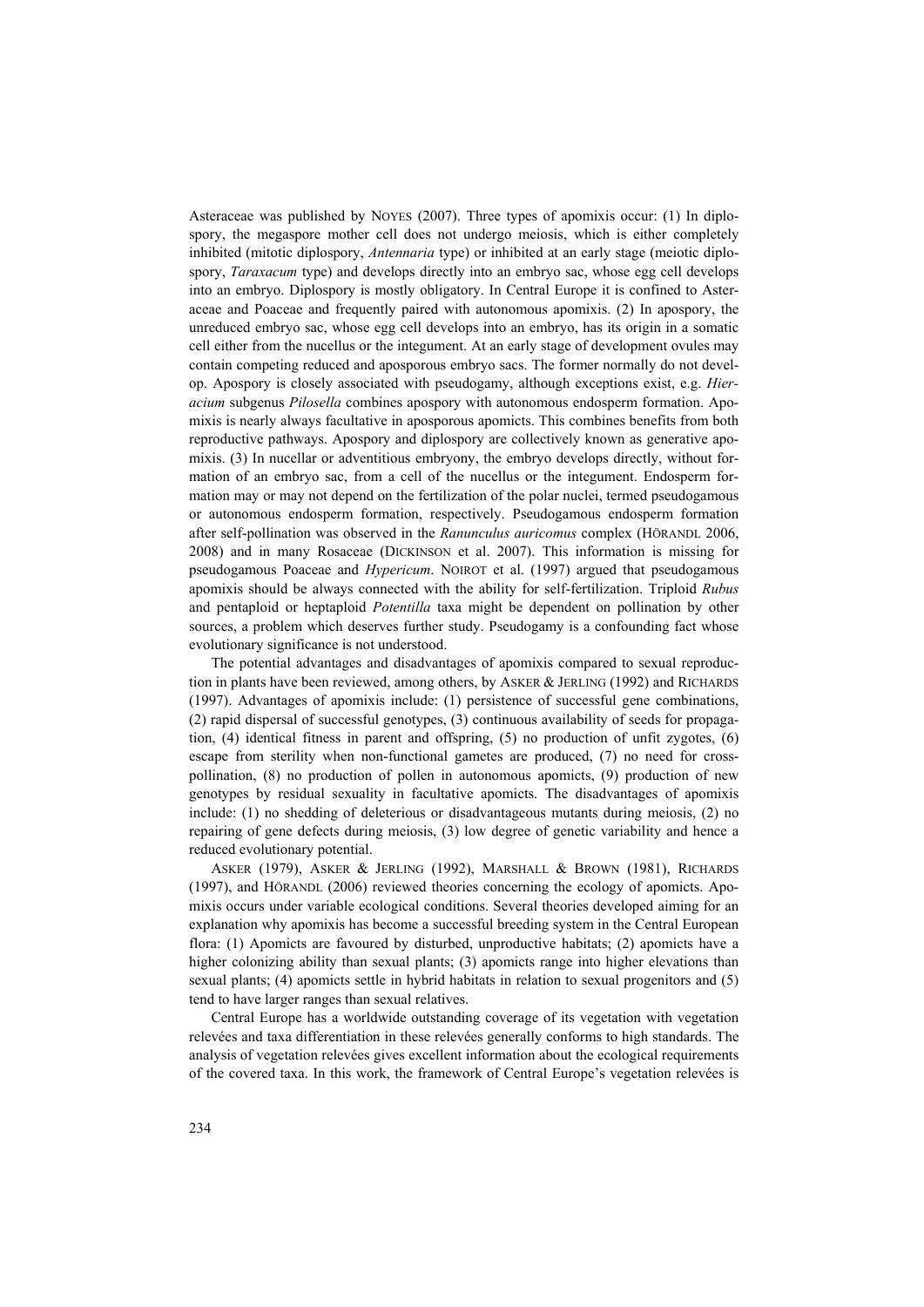used to reveal ecological preferences of apomictic taxa and to test theories concerning their ecological preferences. But expectations must be cautioned. Apomixis is not randomly distributed among plants. Results might partly reflect traits of families rich in apomicts like Rosaceae, Asteraceae or Poaceae, or results might depend on a trait that is merely connected with apomixis.

### **2. Material and methods**

The geographical focus is Central Europe: Austria, Belgium, Czech Republic, Denmark, France (Alsace), Germany, Holland, Luxembourg, Poland, and Switzerland. In a literature review 54 taxa and taxa groups (Appendix S1) were identified for this geographical background where seeds are to a large part produced by one of the three apomictic pathways. *Rosaceae* have a multicellular archespore. This causes difficulties in the recognition of the origin of the initial cell of the apomeiotic embryo sac and the distinction between apospory and diplospory is vague in many cases. Therefore, apospory and diplospory are not differentiated in *Rosaceae* in Appendix S1. In many other taxa (Appendix S2), apomixis is of minor importance for the production of seeds, e.g. in *Rosa* sect*. Caninae*, apomixis accounts for about 10% of the progeny (NYBOM 2007). In many groups the assessment of the importance of apomictic seed production is based on few investigations. Decisions are often debatable and misjudgements are possible like in *Bidens frondosa* (apomixis claimed for plants from Canada; not included), *Cotoneaster integerrimus* (no cytoembryological prove of apomixis; included), *Euphorbia esula* (apomixis claimed for plants from North America; not included), *Festuca gigantea* (apomixis proved by auxin treatment; included), *Hieracium pilosella* (contains apomictic and sexual strains; included), or *Potentilla crantzii* (apomixis proved for hexaploid plants from Scandinavia, in Central Europe predominantly sexual tetraploid plants; not included). In some taxa apomictic and sexual types have different distributions in Central Europe. In *Taraxacum* sect. *Ruderalia* sexual diploids are about as common as apomictic triploids in two parts of Central Europe: (1) West and Southwest Germany (west of a line Aachen – Würzburg – Munich – Kufstein), Switzerland, and western Austria (Tyrole) and (2) Southeast Germany, eastern Austria, and the southern and eastern parts of the Czech Republic (mainly southern Moravia). Outside these two regions apomictic triploids prevail (DEN NIJS & STERK 1980; JENNISKENS et al. 1984; DEN NIJS et al. 1990; DEN NIJS 1997; UHLEMANN 2001). In *Hieracium pilosella* four ploidy types with different modes of seed production are known from Central Europe. Sexual tetraploids are widespread in lowland areas of Central Europe. Pentaploids and hexaploids prevail in mountainous areas and reproduce only (pentaploids) or mostly (hexaploids) by apomixis. (GADELLA 1984, 1987, 1991; KRAHULCOVÁ & KRAHULEC 1999; KRAHULCOVÁ et al. 2000; KRA-HULEC et al. 2004; MRÁZ et al. 2008; POGAN & WCISŁO 1989, 1995). Also in *Hieracium cymosum* sexual diploids and apomictic polyploids occur, but the later prevail in Central Europe (ROTREKLOVÁ et al. 2005).

Data from 82 literature sources and the database of the Czech vegetation, altogether approximately 200,000 relevées (Appendix S3), were used to calculate the frequencies of apomictic taxa in alliances. Apomictic taxa are mostly given as species groups like "*Taraxacum* sect. *Ruderalia*" or "*Rubus fruticosus* agg.". Taxa of these groups have often very different ecological requirements. The differentiation of the phytosociological unit alliance was based on POTT (1995). For deviations, see Appendix S4. As the mean number of plant species – excluding ferns, mosses, and lichens – per relevée differs widely, nearly by factor 10, among alliances and classes, simple relations of frequencies of apomictic taxa between alliances would be misleading. Therefore, correction factors (CF) were used for calculating the frequencies. It was not possible simply to use proportion of apomictic taxa in a relevée as a measure of the abundance of apomicts. Many relevées were only available as aggregated and shortened tables.

- $CF = 2$  alliances with an average of  $\leq 15$  taxa (excluding ferns, mosses, and lichens) per relevée.
- $CF = 1$  alliances with an average of 15–24 taxa (excluding ferns, mosses, and lichens) per relevée.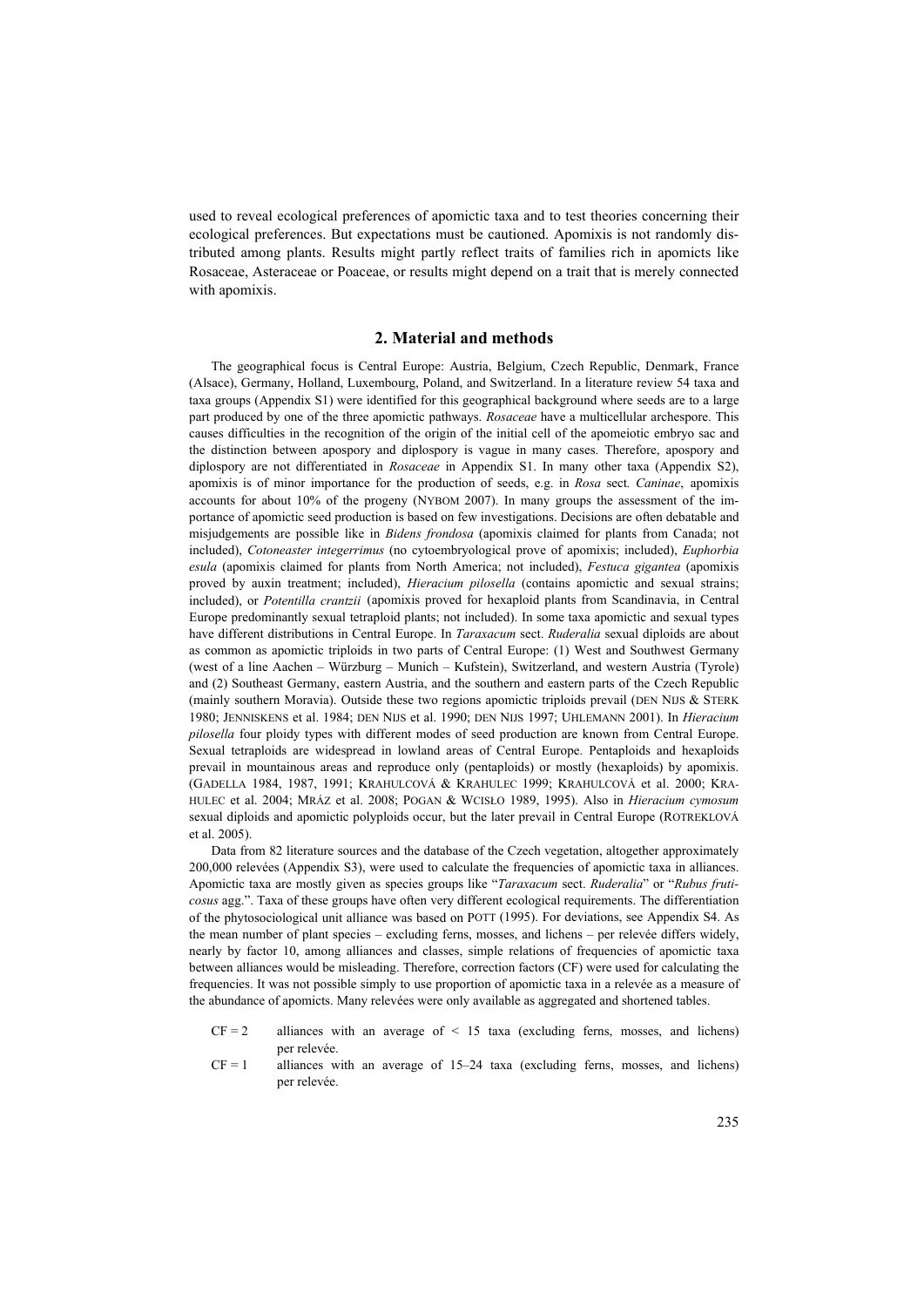- $CF = 0.67$  alliances with an average of 25–34 taxa (excluding ferns, mosses, and lichens) per relevée.
- $CF = 0.5$  alliances with an average of  $> 34$  taxa (excluding ferns, mosses, and lichens) per relevée.

Alliances were used as the basic unit as they are still specific enough to characterize them with ecological traits (see below) and a minimum number of 50 relevées is available for most of them. Associations would be more specific and would allow for a finer ranking with ecological traits but for many the minimum number of relevées would not be available. On the opposite, orders would be too unspecific ecologically but would always allow for a minimum number of 50 relevées.

Alliances with high frequencies of non-angiosperms (ferns, bryophytes, algae) – all alliances of the *Charetea fragilis* Fukarek ex Krausch 1964, *Ruppietea* J. Tx. 1960, and *Zosteretea* Pignatti 1953 – and alliances with fewer than 50 located relevées from Central Europe – *Agrostion alpinae* Jeník et al. 1980*, Deschampsion littoralis* Oberd. et Dierßen in Dierßen 1975, *Galeopsion segetum* Oberd. 1957, *Cypero-Spergularion salinae* Slavnić 1948, *Puccinellion limosae* Soó 1933, *Scorzonero-Juncion gerardii* (Wendelberger 1943) Vicherek 1973*, Crithmo-Limonion* Molinier 1934*, Festucion vaginatae* Soó 1938, *Pruno-Rubion ulmifoliae* O. Bolòs 1954, *Ononido-Pinion* Br.-Bl. 1950 – were not considered for evaluation.

Ecological traits for alliances were rated according to a five rank scale (Appendix S4) for the following factors: (1) Water content of soil, (2) Calcium and Magnesium content of soil or water, (3) Nutrient content of soil or water, (4) Environmental dynamics, (5) Hemeroby, (6) Frequency of stresstolerant species, (7) Salt tolerance, (8) Altitude, (9) Height of vegetation, (10) Frequency of annual taxa. Information for ratings was derived from synopses of Central European vegetation: Austria: GRABHERR & MUCINA 1993, MUCINA et al. 1993a, b; Czech Republic: CHYTRÝ 2007, 2009, CHYTRÝ et al. 2001; Germany: OBERDORFER 1977, 1978, 1983, 1992, POTT 1995; The Netherlands: SCHAMI-NÉE et al. 1995, 1996 & 1998, STORTELDER et al. 1999 and personal experience. Alliances like *Arrhenatherion* W. Koch 1926, which span several grades for some factors were rated according to their optimum.

The traits life cycle, life form, and ploidy level for apomictic species have been extracted from literature, mostly from KLOTZ et al. (2002), supplemented by DOBEŠ & VITEK (2000), KIRSCHNER & ŠTĚPÁNEK (1998), MĚSÍČEK & JAVŮRKOVÁ-JAROLÍMOVÁ (1992), POGAN & WCISŁO (1990), and STERK (1987).

Mere species numbers of apomicts in geographical regions or ecological units are an inappropriate measure to characterize the importance of apomixis. Apomixis leads in many cases to a very complex sympatric pattern of taxa. In Central European taxonomic tradition every morphologically discernable taxon, partly with regard to range size, is granted species rank. As an exception *Hieracium* species are treated each as broader units encompassing many subordinate taxa, which receive species rank in Scandinavia (for a discussion see SCHUHWERK 2004). In relevées apomictic taxa are often not differentiated at the level of species but as species aggregates like *Taraxacum officinale* or *Rubus fruticosus*. To homogenize vegetation data certain adjustments have been made: (1) only taxa with a frequency of at least five percent are used for evaluations; (2) *Rubus* and *Alchemilla* are treated as one taxon respectively; (3) in *Taraxacum* the sections are used as basic taxa; (4) *Poa pratensis*, *Poa angustifolia*, and *Poa humilis* are treated as one taxon. In *Alchemilla*, *Poa pratensis* s.l., *Rubus*, and the *Taraxacum* sections the total frequency is limited to 100% respectively.

Several problems emerged during the evaluation: (1) Relevées could not be attributed to an alliance. This affected mainly relevées from urban and industrial areas, roadsides, and railway lines (e.g. KOPECKÝ 1978). (2) Atypical, transitional, or heterogeneous stands, which do not fit into the Central European classification system, were underrepresented (CHYTRÝ 2001). (3) Often, only shortened relevées, which omit all taxa with low frequencies, could be analyzed. In some cases, relevées are too shortened to be used for this study, e.g. the study on Danish salt marsh communities by NYGAARD & LAWESSON (1998). (4) Varying approaches to taxon differentiation in *Alchemilla, Hieracium*, *Rubus*, or *Taraxacum*. Often it is possible to differentiate half a dozen *Rubus* taxa in a relevée of a forest margin or a dozen *Taraxacum* taxa in a grassland relevée (e.g. RICHARDS 1997). But this is only rarely done.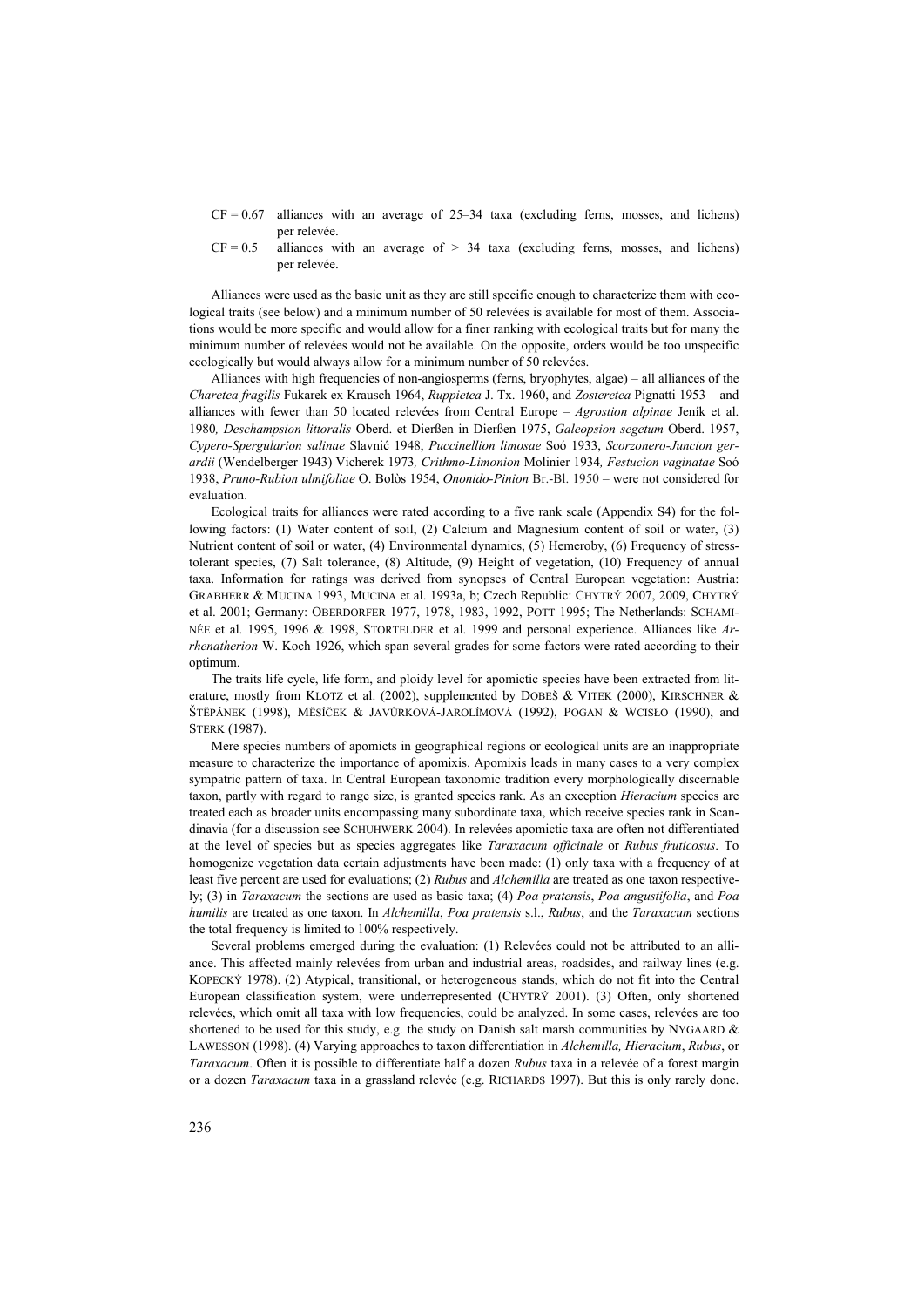(5) Apomictic and sexual taxa of *Crataegus, Hypericum*, and *Sorbus* were rarely differentiated in the relevées. *Crataegus macrocarpa*, which is probably predominantly apomictic, is common in Central Europe, but was rarely given in the relevées. The apomictic *Hypericum dubium* was widely absent in the relevées, but in many parts of Germany it is more common than the similar sexual *Hieracium maculatum*. (6) Articles about apomixis appeared in many different magazines, some of them difficult to locate. In particular, magazines from the former Soviet Union are often not available in German libraries and some articles have probably been overlooked. (7) For many taxa the data on reproductive mode are unsatisfactory. Often apomixis has only been assessed for few individuals. The amount of facultative sexuality among apomictic individuals and the frequencies and spatial distributions of sexual and apomictic individuals remain unknown. In *Hieracium* subgen. *Hieracium, Rubus*, and *Taraxacum* apomixis was proven only for few of the relevant taxa. In many taxa the central question, if seeds are produced to a large part by apomixis, cannot be answered with certainty. Appendix S2 contains about 50 taxa which have been excluded, for various reasons, from this study.

Statistical analyses were conducted with functions provided by the programs Excel and SPSS. Spearman's rank correlation coefficient was used to test for relationships between ecological traits and the frequency of apomicts in alliances.

Plant nomenclature follows BUTTLER & HAND (2008) for indigenous and naturalized vascular plants in Germany and TUTIN et al. (1968–1993) for other Central European vascular plants. Syntaxonomic names follow RENNWALD (2000) and CHYTRÝ et al. (2001).

## **3. Results**

The frequencies of apomicts in alliances of the phytosociological system are shown in Appendix 1, those in classes and in vegetation types in Appendix 2 and Table 1. In Appendix 1 the 21 alliances occurring predominantly at high altitudes are marked with an asterisk. They have a corrected mean of 1.03 ( $\pm$  0.27) apomictic taxa per relevée. The mean of the other alliances is 0.53 ( $\pm$  0.43) apomictic taxa per relevée. The difference is highly significant (Student's t-test: margin of error < 0.001). Using Spearman's rank correlation coefficient only three traits had statistically significant correlations with the frequency of apomictic taxa in alliances (Fig. 1). The trait altitude (correlation coefficient 0.49) was positively correlated, the traits water (correlation coefficient -0.25) and salt (correlation coefficient -0.55) were negatively correlated. No significant correlations exist between traits linked to competition, such as availability of nutrients, environmental dynamics, stress-tolerance, ave-

**Table 1.** Apomictic taxa in vegetation types.

**Tabelle 1.** Häufigkeit apomiktischer Taxa in Vegetationstypen.

| Vegetation type               | No. of relevées | No. of apomictic taxa per relevée<br>(standard deviation) |
|-------------------------------|-----------------|-----------------------------------------------------------|
| Aquatic communities           | 9972            | 0.00                                                      |
| Swamps, tall herb fens, mires | 20846           | 0.11(0.03)                                                |
| Maritime communities          | 9407            | 0.12(0.09)                                                |
| Cliff communities             | 3953            | 0.69(0.21)                                                |
| Vegetation of open habitats   | 33962           | 0.72(0.26)                                                |
| Woodlands and scrub           | 60503           | 0.78(0.14)                                                |
| Heath                         | 8057            | 0.92(0.12)                                                |
| Grassland                     | 52566           | 0.95(0.25)                                                |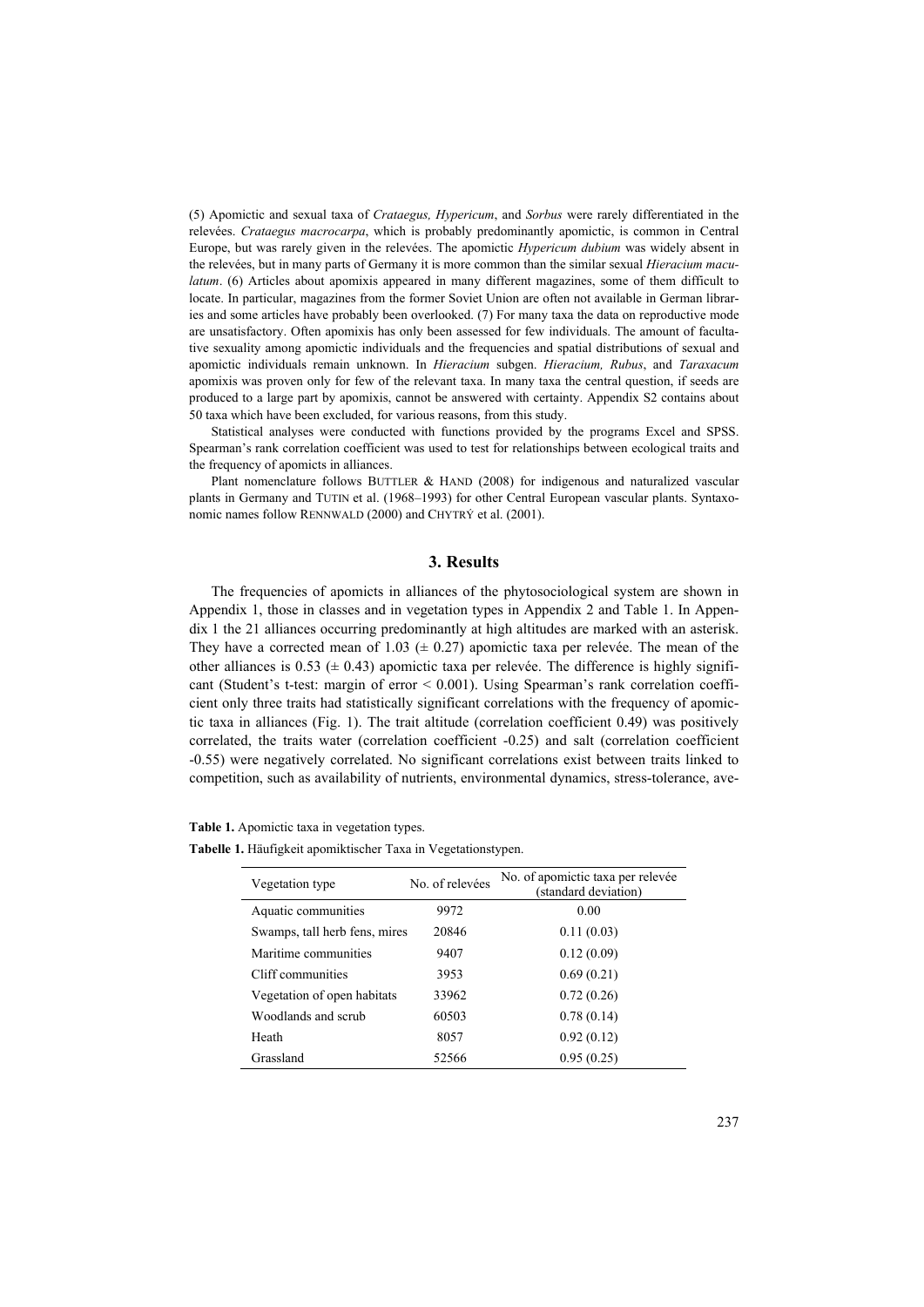

**Fig. 1.** Spearman's rank correlation coefficients between ecological traits and the occurrence of apomictic taxa in alliances of Central European flora; significance margin ±0.16 for two-sided test, error margin  $0.05$ ; n = 141.

**Abb. 1.** Spearmans Rangkorrelationskoeffizienten zwischen Zeigerwerten und dem Vorkommen von apomiktischen Taxa in den Verbänden der mitteleuropäischen Flora; Signifikanzgrenze ±0,16 für zweiseitigen Test, Fehlerschwelle 0,05; n = 141.

rage height and frequency of apomictic taxa. Higher frequencies of apomicts in log-term stable habitats (grasslands, heaths, woodlands) compared to open habitats (cliff habitats, open or ruderal habitats) were statistically non significant (Student's t-test: 0.35, margin of error: 0.05, significance threshold: 1.7; variance test: 1.6, margin of error: 0.05, significance threshold: 2.96) if vegetation types "aquatic habitats", "maritime habitats", and "swamps, tall herb fens, mires" with very low frequencies of apomicts are excluded. Furthermore, there is no significant negative correlation between the frequency of annuals and apomictic taxa in alliances (spearman's rank correlation -0.14).

A factor analysis revealed no outstanding importance of the variable apomixis. Using all 141 alliances with all ecological factors (including apomixis) as variables, we receive a correlation matrix with many low coefficients between 0.2 and -0.2 (Table 2). The variable "Apomicts" has remarkably low correlations with most other variables. This confirms the results of spearman's rank correlation. Only the variable "Hemeroby" has a distinctly higher coefficient of 0.209 compared to spearman's rank correlation of -0.01.

Table 3 compares ranges of apomictic and sexual taxa pairs. Information for this comparison has been derived from HULTÉN & FRIES (1986), MEUSEL et al. (1965, 1978), MEU-SEL & JÄGER (1992), and for *Hypericum* from ROBSON (2002).

## **4. Discussion**

Certain general features, which have been attributed to apomictic taxa, are discussed below. For each of these features a very brief summary of previous discussions is given and it is stated if this survey could find evidence for the statement.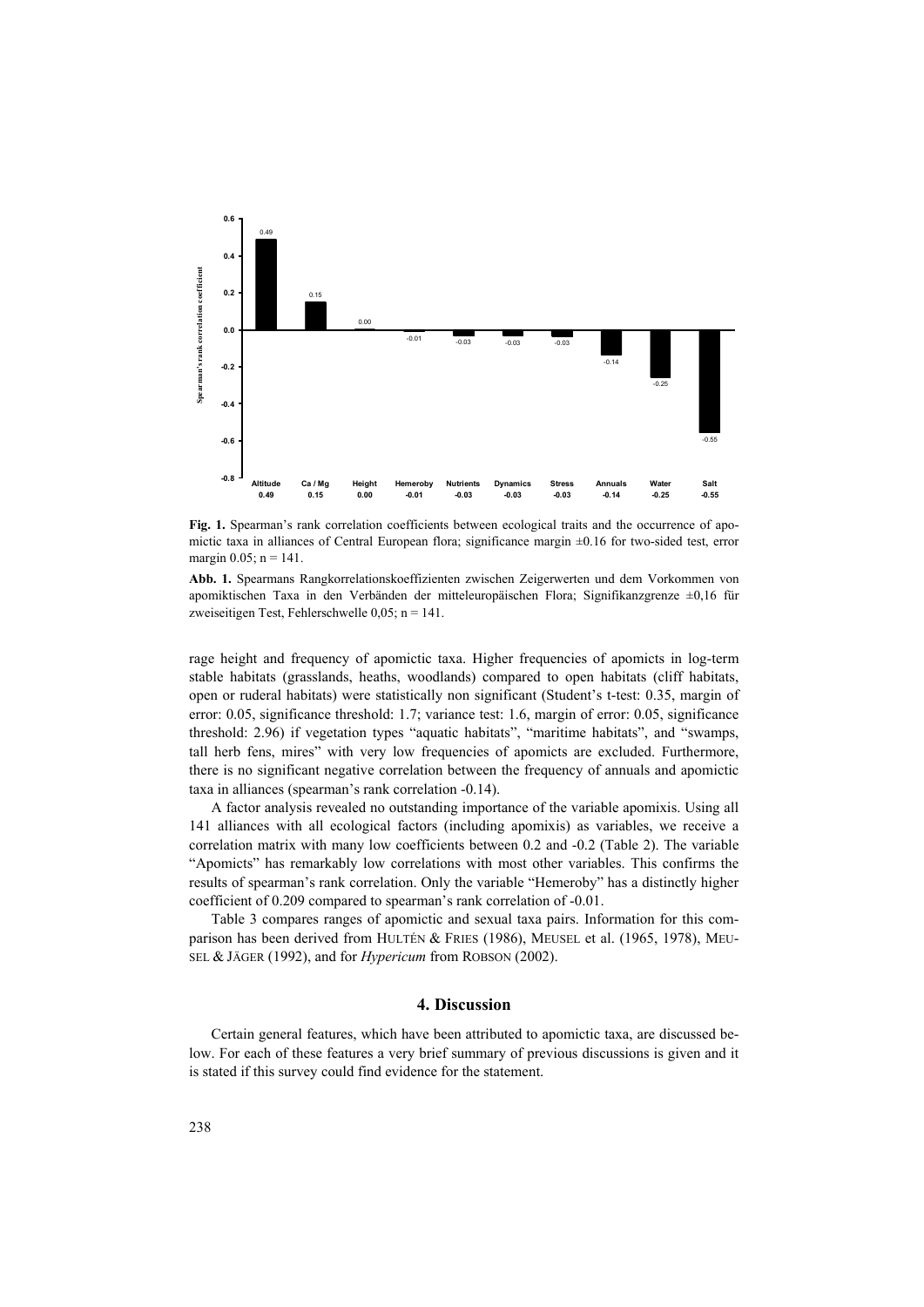|               | an the 2011 Note of the 1 can be a family of the contract of the contract of the contract of the contract of the contract of the contract of the contract of the contract of the contract of the contract of the contract of t |          |           |          |                             |          |               |          |          |          |          |
|---------------|--------------------------------------------------------------------------------------------------------------------------------------------------------------------------------------------------------------------------------|----------|-----------|----------|-----------------------------|----------|---------------|----------|----------|----------|----------|
| Variable      | Apomicts                                                                                                                                                                                                                       | Water    | CaMg      |          | Nutrients Dynamics Hemeroby |          | <b>Stress</b> | Salt     | Altitude | Height   | Annuals  |
| Apomicts      |                                                                                                                                                                                                                                | $-0.429$ | $0.027\,$ | $-0.053$ | $-0.086$                    | 0.209    | 0.095         | $-0.231$ | 0.382    | 0.063    | 0.068    |
| Water         |                                                                                                                                                                                                                                |          | $-0.222$  | 0.282    | 0.052                       | $-0.130$ | $-0.293$      | 0.103    | $-0.118$ | $-0.092$ | $-0.467$ |
| CaMg          |                                                                                                                                                                                                                                |          |           | 0.127    | 0.062                       | 0.012    | $-0.037$      | 0.073    | 0.142    | 0.005    | 0.113    |
| Nutrients     |                                                                                                                                                                                                                                |          |           |          | 0.585                       | 0.513    | $-0.763$      | 0.231    | $-0.216$ | 0.217    | 0.197    |
| Dynamics      |                                                                                                                                                                                                                                |          |           |          |                             | 0.561    | $-0.603$      | 0.340    | $-0.382$ | $-0.231$ | 0.591    |
| Hemeroby      |                                                                                                                                                                                                                                |          |           |          |                             |          | $-0.421$      | 0.028    | $-0.191$ | 0.013    | 0.359    |
| <b>Stress</b> |                                                                                                                                                                                                                                |          |           |          |                             |          |               | $-0.159$ | 0.317    | $-0.232$ | $-0.203$ |
| Salt          |                                                                                                                                                                                                                                |          |           |          |                             |          |               |          | $-0.438$ | $-0.155$ | 0.189    |
| Altitude      |                                                                                                                                                                                                                                |          |           |          |                             |          |               |          |          | $-0.067$ | $-0.247$ |
| Height        |                                                                                                                                                                                                                                |          |           |          |                             |          |               |          |          |          | $-0.210$ |
| Annuals       |                                                                                                                                                                                                                                |          |           |          |                             |          |               |          |          |          |          |

Table 2. Correlation matrix for factor analysis.<br>Tabelle 2. Korrelationsmatrix für die Faktorenanalys. **Tabelle 2.** Korrelationsmatrix für die Faktorenanalys. **Table 2.** Correlation matrix for factor analysis.

239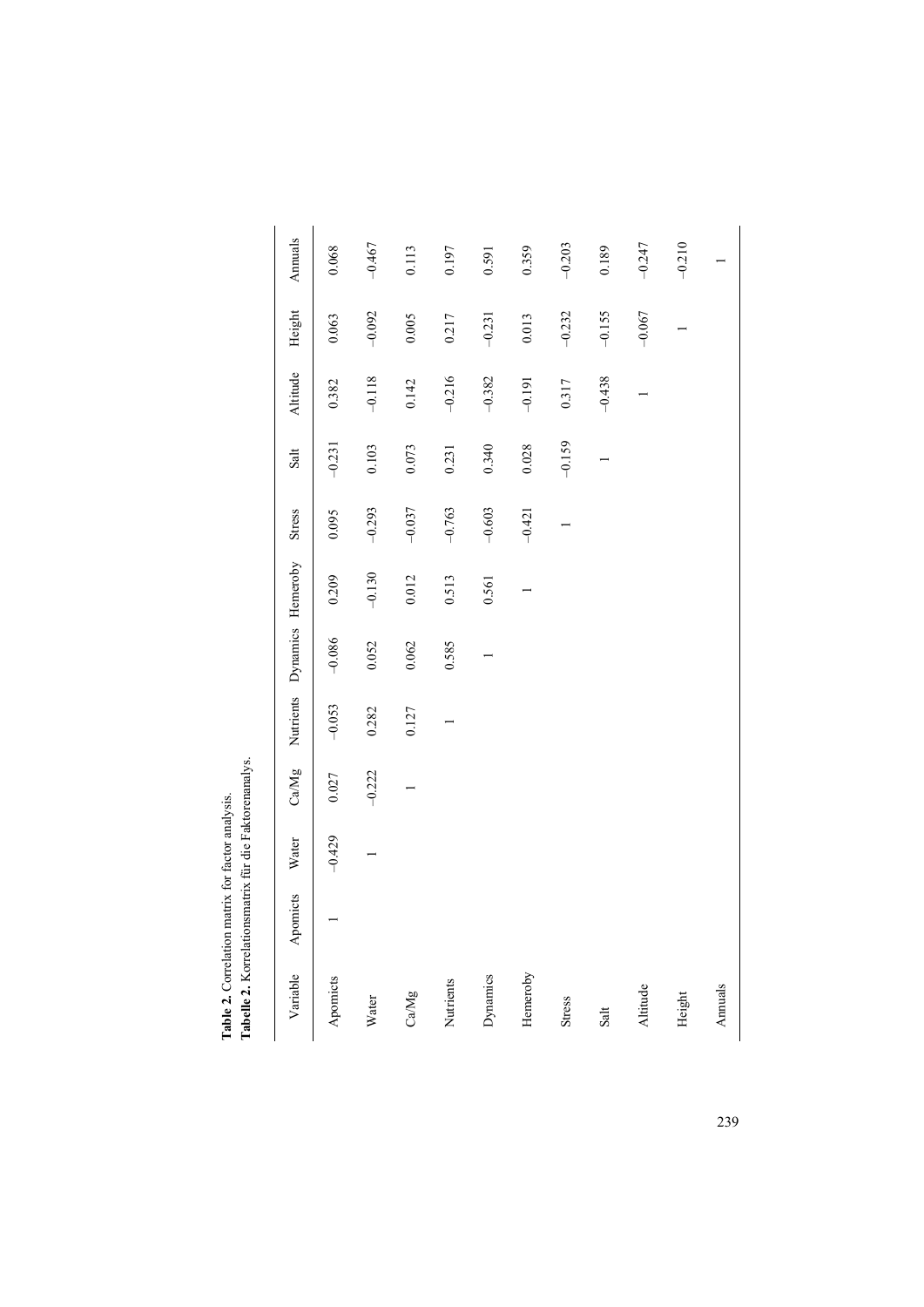**Table 3.** Ranges of apomictic and sexual taxa pairs. **S**: the apomictic taxon has a much smaller range than the sexual relative(s). s: the apomictic taxon has a smaller range than the sexual relative(s). e: apomictic and sexual taxa have ranges of about the same size.

**Tabelle 3**. Verbreitungsgebiete apomiktischer und sexueller Taxapaare. **S**: Das apomiktische Taxon hat ein deutlich kleineres Verbreitungsgebiet als die sexuellen Taxa. s: Das apomiktische Taxon hat ein kleineres Verbreitungsgebiet als das sexuelle Taxon. e: Apomiktische und sexuelle Taxa haben in etwa gleich große Verbreitungsgebiete.

| Apomictic taxon/taxa             | Sexual taxon/taxa                           | Distribution |
|----------------------------------|---------------------------------------------|--------------|
| Sorbus latifolia s.l.            | S. aria, S. torminalis                      | S            |
| Sorbus sudetica, S. algoviensis  | S. aria, S. chamaemespilus                  | S            |
| Sorbus mougeotii                 | S. aria, S. aucuparia                       | S            |
| Sorbus intermedia                | S. aucuparia, S. aria, S. torminalis        | S            |
| Calamagrostis purpurea           | C. canescens                                | S            |
| Crataegus macrocarpa             | C. laevigata, C. monogyna                   | S            |
| Hypericum dubium                 | Hypericum maculatum                         | s            |
| Potentilla argentea p.p.         | Potentilla argentea p.p.                    | S            |
| Rubus subgenus Rubus sect. Rubus | R. canescens, R. incanescens, R. ulmifolius | s            |
| Potentilla pusilla               | Potentilla cinerea                          | S            |
| Taraxacum sect. Erythrosperma    | Taraxacum erythrospermum                    | e            |
| Ranunculus auricomus s.l.        | Ranunculus cassubicifolius, R. notabilis    | e            |
| Hieracium pilosella p.p.         | H. pilosella p.p.                           | e(?)         |
| Potentilla neumanniana p.p.      | Potentilla neumanniana p.p.                 | e(?)         |

### **4.1 Disturbance and competition favour apomicts**

The opinion has often been expressed that apomixis is favoured in disturbed and unproductive habitats (e.g. STEBBINS 1950). This notion is based upon the "tangled bank hypothesis", which suggests that in productive, undisturbed environments, with a high degree of competition between siblings, it is favourable to have variable offspring. Uniform offspring should be favoured in disturbed, unproductive habitats (see RICHARDS 1996, 1997). HÖRANDL & PAUN (2007) regard clonal diversity as important for the understanding of distributional success and niche differentiation in apomicts. In moderately disturbed, unstable, and patchy environments such as meadows and pastures, the stabilized genotype diversity shall provide apomicts with an advantage over sexual taxa.

In Central European vegetation, no significant correlations were found between traits linked to competition and disturbance and the occurrence of apomicts (Fig. 1). Furthermore, frequencies of apomicts in long-term stable habitats with above average completion were not significantly higher than in open habitats. This agrees with BIERZYCHUDEK (1985). She could not confirm the hypothesis that apomictic taxa occupy more disturbed habitats than their sexual relatives. Also, DEN NIJS & STERK (1980, 1984) and ROETMAN et al. (1988) found no correlation between management intensity and the occurrence of sexual or apomictic populations in *Taraxacum* sect. *Ruderalia* in the Netherlands and France. On the contrary, JERLING (1986) found in the Swedish flora an overrepresentation of apomictic taxa in habitats with above-average competition, including pastures, meadows, and forests, and an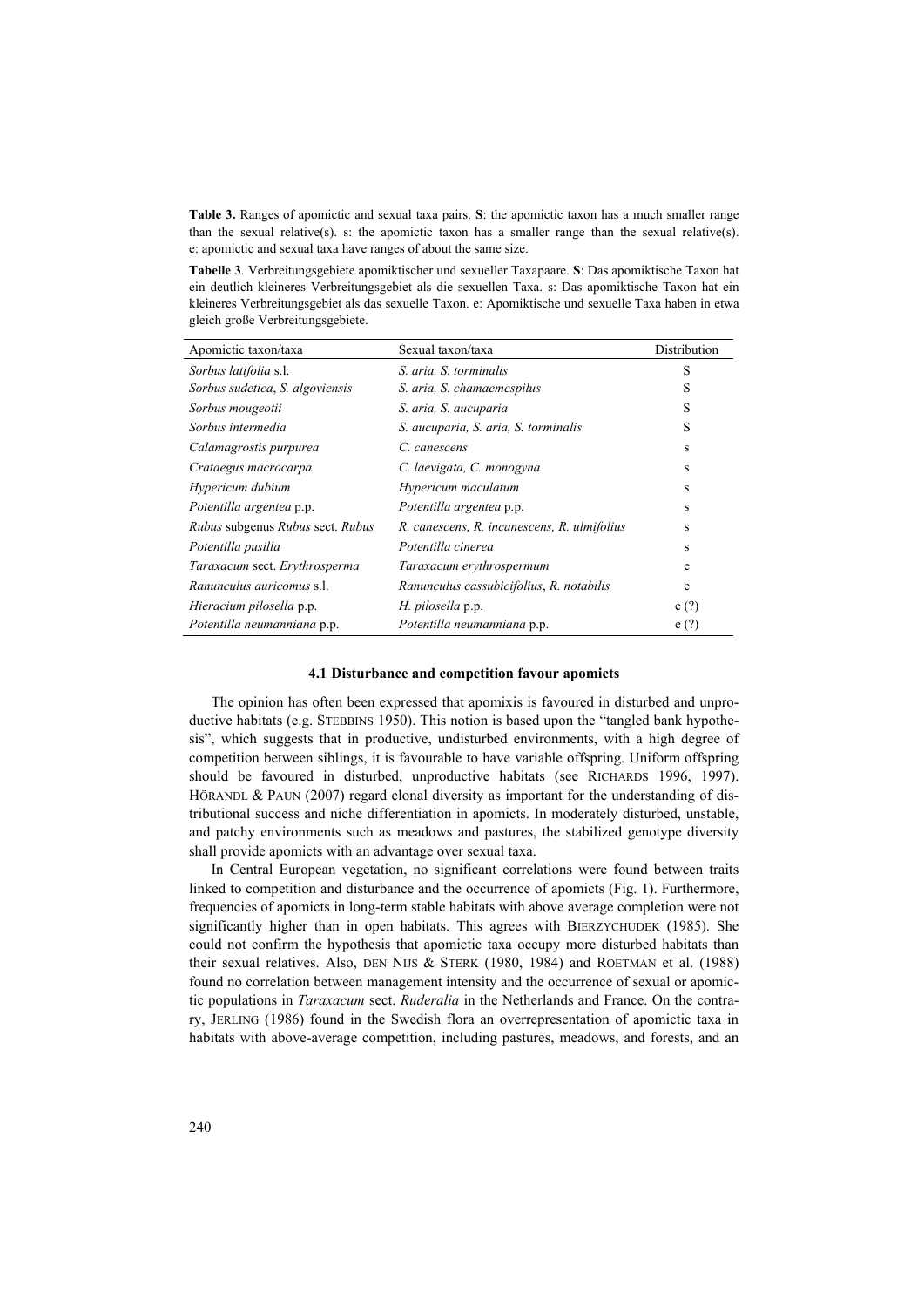underrepresentation of these taxa in ruderal habitats, wetlands, and shores. Sexual populations of *Ranunculus auricomus* prefer forests while apomictic populations show a preference for manmade meadows (HÖRANDL & PAUN 2007).

SUKOPP (1976) defined hemeroby as "an integrative measure for the impacts of all human interventions of ecosystems, whether they are intended or not" (see KOWARIK 1988 for a detailed discussion of the concept). Apomictic taxa span the entire range of hemeroby: *Erigeron annuus* and *Rubus* sect. *Corylifolii* occur mainly in polyhemerobic habitats, *Rubus* sect. *Rubus* is a typical component of mesohemerobic habitats, and many *Alchemilla* and *Hieracium* taxa are associated with oligohemerobic, some even with ahemerobic habitats. No correlation between the number of apomictic taxa in an alliance and its hemeroby value was found (see Fig. 1).

## **4.2 The colonizing ability of apomicts exceeds that of sexual taxa**

Statements such as "apomixis confers advantages to colonizers" are common (e.g. CAMPBELL et al. 1991). This is explained by the ability of apomicts to form a population from one plant and to build up their populations faster than sexual taxa, avoiding the "cost of males" (see BIERZYCHUDEK 1985). STEBBINS (1950) assumed that in apomictic taxa, which are generally polyploid, the genetic resources of several species are pooled and that apomictic taxa are better equipped than their diploid relatives to colonize newly available habitats. GADELLA (1987) found a higher seed production and a greater colonizing ability in apomictic compared to sexual *Hieracium pilosella*. VAN DIJK (2007) found in coexisting apomictic and sexual populations of *Taraxacum* sect. *Ruderalia* a much higher seed set in apomictic plants in years with strongly pollination-limited seed set.

According to vegetation data, no significant correlation exists between the trait "environmental dynamics" and the number of apomictic taxa in an alliance (see Fig. 1). This trait is correlated with unstable habitats that favour annuals and colonizers. It is reasonable to suppose that apomixis is an advantage for colonizers. However apomicts, which are nearly always polyploid in Central Europe, have the disadvantage that their relatively large genome prevents them from living as annuals. Facultative selfers, 20–40% of angiosperms (RICH-ARDS 1997), like *Erophila verna* share with apomicts the ability to form a population from a single plant. But they do not have a general tendency towards polyploidy. They are wellrepresented among weeds and ruderal plants.

BIERZYCHUDEK (1985) stated that apomicts are better able to colonize areas opened by glacial retreat. This is difficult to verify with data from Central Europe as all of Central Europe was glaciated or under a strong glacial influence. But, the class *Thlaspietea* Br.-Bl. 1948, which encompasses alpine pioneer vegetation near retreating glaciers, is rather rich in apomicts. It has 0.98 apomicts per relevée, which makes it number 41 of 47 classes (see Appendix 2).

#### **4.3 Apomicts are more common at higher altitudes**

Apomixis is associated with arctic and boreal conditions and high altitudes (BIER-ZYCHUDEK 1985, MOGIE 1992, HÖRANDL 2006, 2010). VANDEL (1928, 1940) termed his finding that parthenogenetic animals often inhabit more northern areas than their sexual relatives "parthénogenèse géographique". This is often extended to apomictic plants as geographical parthenogenesis (HÖRANDL 2010, HÖRANDL et al. 2008) with a widened definition: Apomictic plants have larger distribution areas, tend to range to higher latitudes and altitudes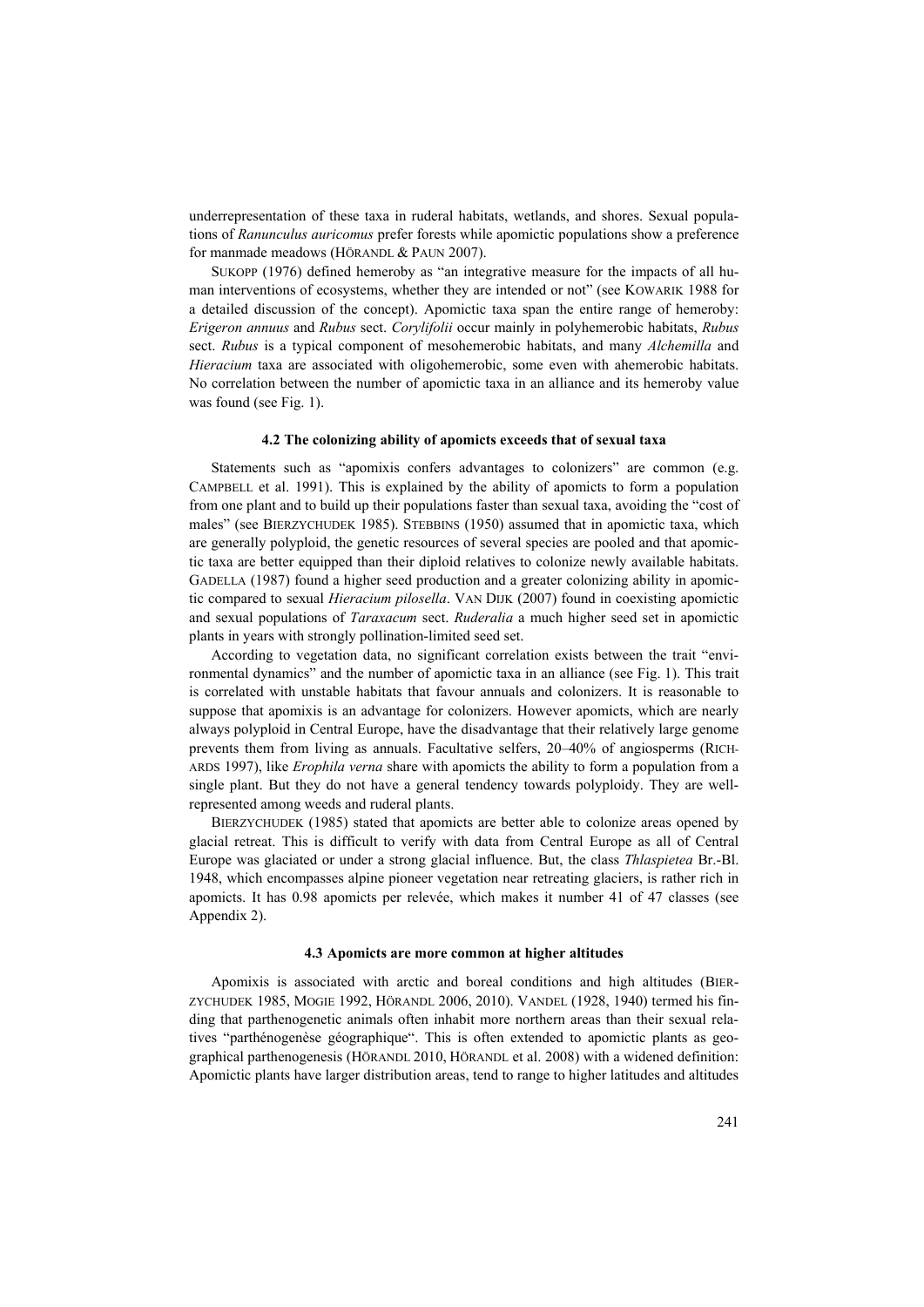than their sexual relatives and tend to colonize previously glaciated areas. Explanations are (1) the fast seed development in a short vegetation period, (2) reproductive success despite the rarity of pollinators, and (3) a low degree of competition. HAAG  $&$  EBERT (2004) suggested that marginal habitats, such as high altitudes, have a higher frequency of extinction and recolonization events. This results in genetic bottlenecks, which affect sexual taxa more than asexual taxa. According to HÖRANDL (2006, 2010) the higher abundance of apomictic taxa in higher altitudes may relate to comparatively favourite conditions for their formation, hindrance of sexual reproduction and the superior colonizing abilities of apomicts. Apomictic taxa are largely missing from the nival zone of the Alps (HÖRANDL et al. 2011).

In Central Europe apomicts are clearly more common at higher altitudes (see Fig. 1). Alliances occurring predominantly at higher altitudes have significantly more apomictic species than other alliances (see results). Among the alliances richest in apomictic taxa we find *Poion alpinae* Oberd. 1950 (high altitude grasslands on nutrient rich soils), *Arabidion caeruleae* Br.-Bl. in Br.-Bl. et Jenny 1926 (snow-beds of calcareous soils), *Epilobion fleischeri* Moor 1958 (pioneer vegetation in river valleys of high altitudes), and *Sedo-Scleranthion biennis* Br.-Bl. 1955 (rocky vegetation on base-poor soils of high altitudes).

## **4.4 Apomicts are perennial hemicryptophytic polyploids**

Apomixis is predominantly found among perennial hemicryptophytic polyploids (ASKER & JERLING 1992). BIERZYCHUDEK (1985) claims the rarity of apomictic annuals to be caused by the origin of gametophytic apomicts in allopolyploids. Annuals self-fertilize to a large extent. An involvement in hybridization is less probable than in taxa with cross-fertilization. Gametophytic apomixis is with few exceptions only known in polyploids, tetraploidy is most common. Triploids are rare in pseudogamous taxa, as they require functional pollen. Adventitious embryony is known from diploids and polyploids (ASKER & JERLING 1992).

According to BIERZYCHUDEK (1985) high ploidy levels endow plants, independent of the breeding system, with the ability to tolerate extreme environmental conditions. Already, HAGERUP (1932) and TISCHLER (1935) formulated the hypotheses that extreme environment conditions increase the percentage of polyploid plants as polyploidy bestows plants with the ability to settle in these environments. Therefore, the correlations found between apomicts and certain traits might be valid for polyploids in general. But only a small fraction of the polyploid plants, which comprises about 70% of flowering plants (MASTERSON 1994; for a review see OTTO & WHITTON 2000), are apomictic. KNAPP (1953) argued that the Hagerup-Tischler rule does not apply to plants with similar life forms and that the higher proportion of polyploids in higher altitudes and latitudes is a result of the scarcity of annuals. Also, STEBBINS & DAWE (1987), HÖRANDL (2006), and MARTIN & HUSBAND (2009) did not find larger distribution areas or broader ecological tolerances in polyploids than in diploids. STEBBINS (1984) found a positive correlation between the degree of glaciations during the Pleistocene and the percentage of polyploid taxa.

Why diploidy and gametophytic apomixis are mutually nearly exclusive is not altogether clear. In the pseudogamous *Ranunculus auricomus* s.l. apomixis cannot be transferred by haploid gametes (e.g. NOGLER 1982). However, it is possible in *Hieracium* subgen. *Pilosella* (BICKNELL et al. 2000, using *Hieracium aurantiacum* and *Hieracium piloselloides*). RICH-ARDS (1996) discussed the linkage of lethal mutation with apomixis genes. This would prevent the formation of haploid pollen tubes in pseudogamous apomicts. CARMAN (1997) argued that gametophytic apomixis is realized by a disturbance of gene expression of different genomes.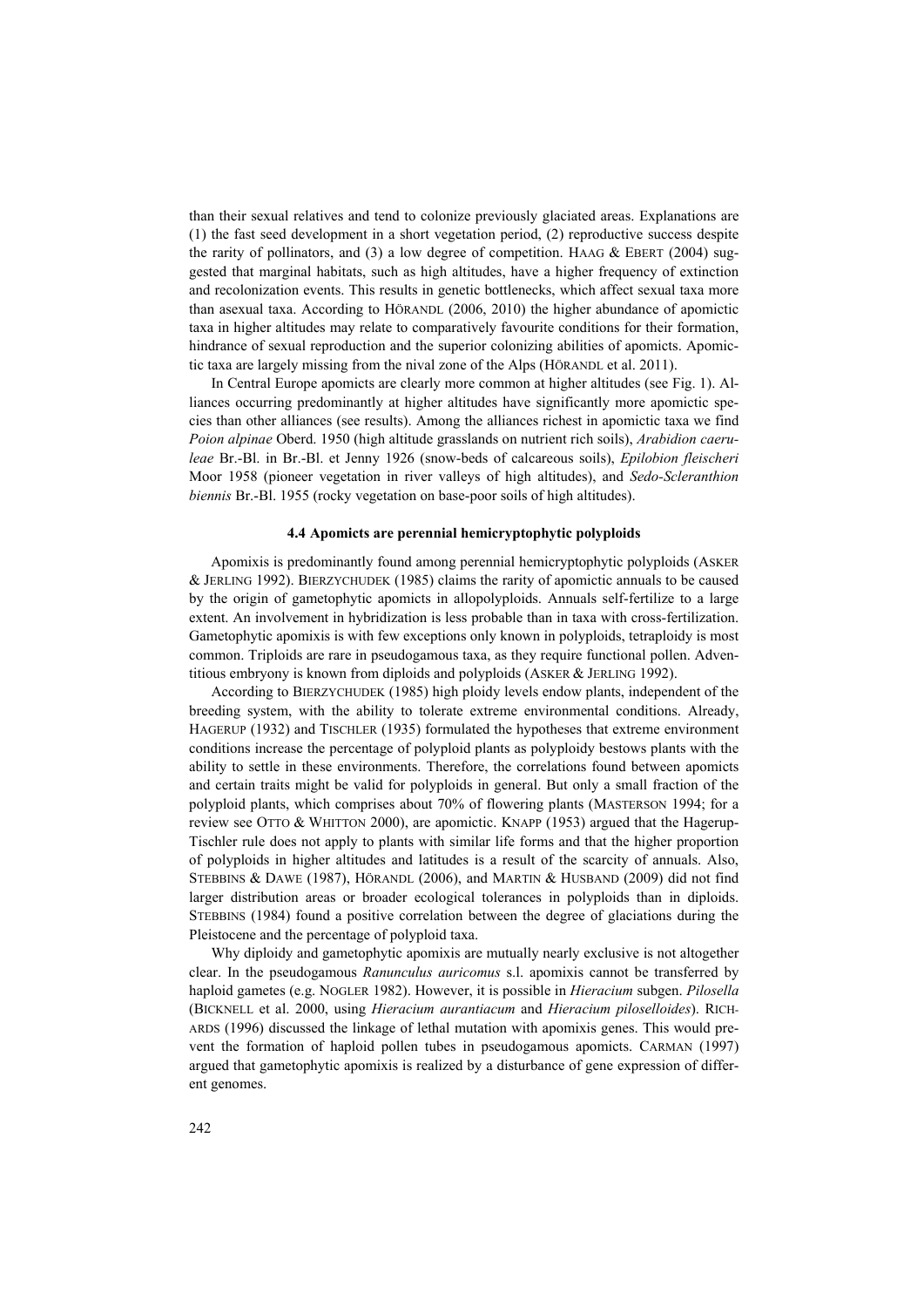The statement of ASKER & JERLING (1992) is confirmed for the Central European flora (Appendix S5). *Erigeron annuus* is the sole annual. There are few apomictic taxa, which are not hemicryptophyts. *Cotoneaster* taxa are nanophanerophyts, *Euphorbia dulcis* and the *Nigritella* taxa are geophytes. *Rubus* subgen. *Rubus* has a special life form ("pseudophanerophyt") with biennial above ground organs, which are vegetative in their first year and produce flowers in their second, and perennial underground organs. *Nardus stricta* seems to be Central Europe's only widespread diploid apomict. But its chromosome number of  $2n = 26$ is atypically high for a diploid taxon and already TISCHLER (1935) hesitated to classify it as a diploid. Diploids of facultative apomictic *Poa* taxa are probably sexual. In *Potentilla argentea* diploids, long thought to be apomictic, are now known to be sexual (HOLM 1995; HOLM & GHATNEKAR 1996; HOLM et al. 1997).

## **4.5 Apomictic species have greater ranges than their sexual relatives**

BIERZYCHUDEK (1985) and HÖRANDL et al. (2008) listed several examples of apomicts with greater ranges than their sexual relatives. Often, the sexual taxa have ranges centred within much larger ranges of their apomictic relatives (e.g. *Crepis occidentalis*-complex in North America, see GRANT 1981).

In Central Europe we find several cases of apomictic taxa with smaller ranges than their sexual relatives (Table 3). This is especially conspicuous in *Rubus* with a huge number of mostly unnamed taxa of very local distribution ("Lokalsippen" according to Weber 1995). Data from BROCHMANN et al. (2003) compiled by HÖRANDL (2006) for the North Atlantic region confirm this. For Europe as a whole some examples exist. In *Taraxacum* sect. *Palustria* (KIRSCHNER & ŠTĚPÁNEK 1998) there are two sexual taxa of very limited distribution – *T. raii* (GOUAN) GRAY in southern France, *T. tenuifolium* near the northern Adriatic Sea – and several apomictic taxa with large ranges like *T. hollandicum*, which occurs from Belgium to the Eastern Baltic. In *Hieracium alpinum* diploid sexual strains are confined to the Eastern and Southern Carpathians, while triploid apomictic strains occur in the Western Carpathians, the Alps, Scotland, Iceland, Greenland, Scandinavia and Northern Russia (MRÁZ et al. 2009). In *Taraxacum* sect. *Alpestria* one sexual species (*T. carpaticum*) with limited distribution in the southern Carpathians is known besides many apomictic taxa (ŠTĚPÁNEK et al. 2011).

#### **4.6 Miscellaneous**

Vegetation data show a significant negative correlation between the frequency of apomicts and the availability of water or salt in an alliance (see Fig. 1). These correlations seem as yet unreported. However, it would be incorrect to generalize these findings. All alliances in these habitats are very poor in species and many of their taxa tend to vegetative propagation, e.g. *Elodea*, Lemnaceae, or *Ranunculus* subgenus *Batrachium*. And apomicts are not generally missing. Several apomictic species of *Limonium* (BAKER 1966) grow on maritime cliffs and salt marshes in Western Europe and the Mediterranean. Likewise, *Taraxacum* sect. *Palustria* is often associated with (sub)saline habitats (KIRSCHNER & ŠTĚPÁNEK 1998). *Callitriche palustris*, which reproduces probably predominantly by apomixis, is rarely distinguished in relevées from other species of *Callitriche*.

BAYER et al. (1991) found in western North America for the apomictic complex *Antennaria rosea* Greene s.l. habitats to be either intermediate ("hybrid habitats") or similar to those of their sexual progenitors. In Central Europe, we find predominantly examples of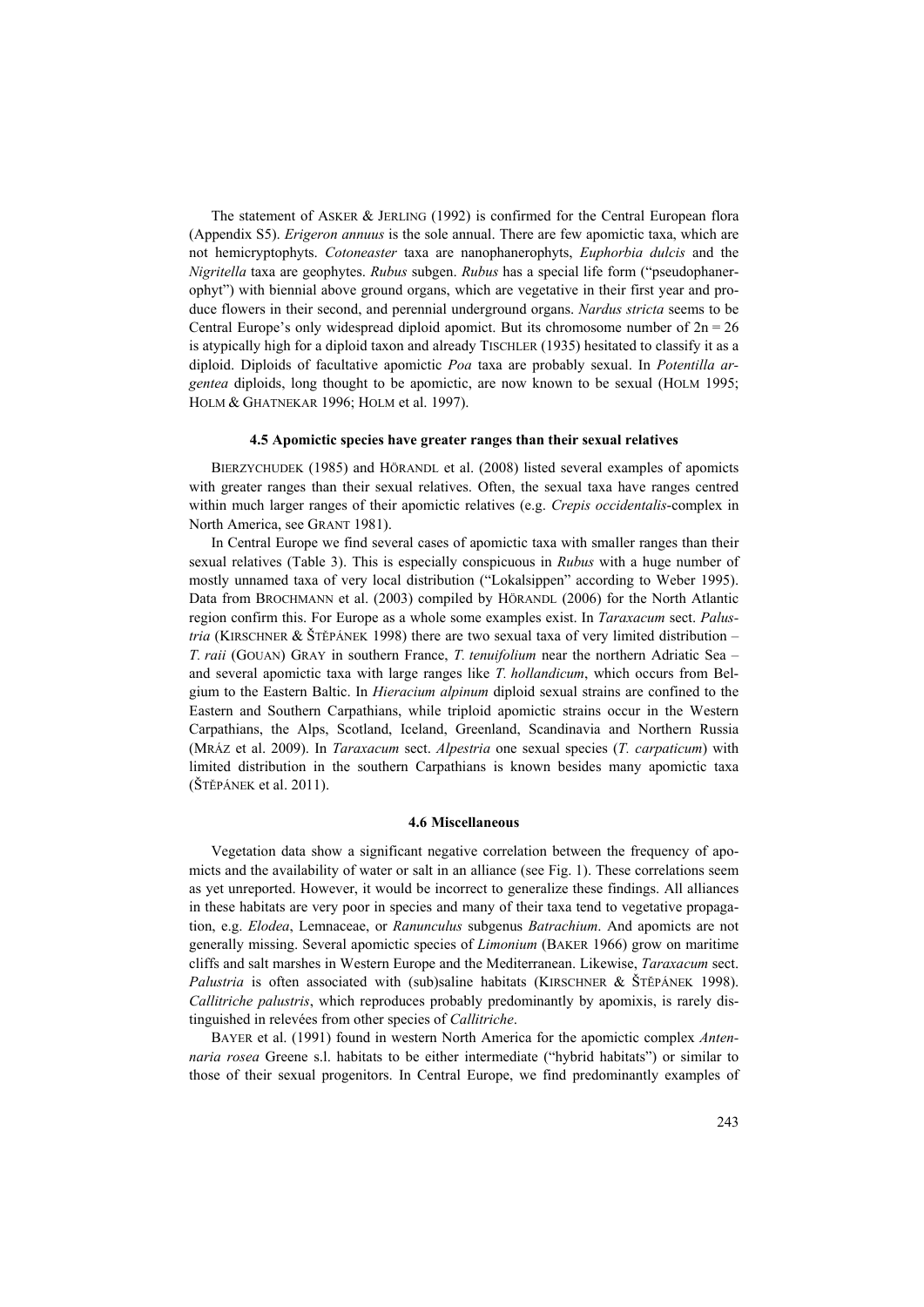similar habitat requirements of apomictic taxa and at least one of the presumed progenitors. The *Sorbus latifolia-*group has *Sorbus aria* and *Sorbus torminalis* as sexual progenitors. All taxa settle in dry, open woodland. *Hypericum desetangsii* and *Hypericum perforatum* have similar habitat requirements and prefer xerophytic grassland and ruderal sites. The other progenitor *Hypericum maculatum* prefers grassland with more humid conditions. In other examples the apomictic taxon settles into a habitat which is a part of the habitat diversity of one of its parent: *Calamagrostis rivalis* occurs on river shoreline. One progenitor *Calamagrostis canescens* is a moorland species while *Calamagrostis epigejos* has a very wide ecological range including river shorelines. Taxa of the *Potentilla collina-*group prefer slightly trampled sites in nutrition poor grassland. The progenitor *Potentilla argentea* settles many habitats in base poor open sites and co-occurs with the *Potentilla collina-*taxa. The other progenitors *Potentilla neumanniana* and *Potentilla cinerea* are found in nutrition poor, xerophytic grassland.

## **5. Conclusions and open questions**

Connecting frequency of apomictic taxa in alliances of the Central European vegetation system with ecological traits of alliances theories concerning ecological preferences of apomictic taxa could largely not be confirmed for Central Europe. Maybe the occurrence of apomictic taxa depends primarily on factors which facilitate their origin. Similar ideas have already been formulated by HÖRANDL (2006, 2009). Apomictic taxa in Central Europe are nearly always polyploid and might arise from hybridization (CARMAN 1997). So, the spatial occurrence of apomictic taxa might represent the probability of hybridizations in the recent geological past. Hybridizations occur probably more frequently in areas with large-scale disturbance than in long-time stable habitats. In Central Europe, severe climate changes in the Pleistocene facilitated hybridization. This is in accordance with the observation that in Crete and Cyprus, despite the fact that habitat diversity is similar to Central Europe, apomicts are nearly missing. Man's influence could not be detected in my survey. But is seems probable that we are involved in the origin of, at least, apomictic *Crataegus*, *Rubus*, and *Taraxacum* taxa. Hopefully, the now available simplified methods for the detection of apomixis like flow cytometry (KRAHULCOVÁ & ROTREKLOVÁ 2010) will enlarge the database of sexual or apomictic seed production. Generally, more care should be taken in vegetation science to differentiate between taxa in difficult groups. In *Rubus* it is possible to differentiate the few obligate sexual taxa. *Crataegus-*taxa can be identified while fruiting. But, in other cases it is impossible to differentiate between morphologically similar apomictic and sexual plants. E.g. sexual diploid *Potentilla argentea* is under field conditions indistinguishable from apomictic hexaploid *Potentilla argentea*, even as there are strong indications that the later is allopolyploid (PAULE 2010). Also, it is impossible under field conditions to differentiate sexual and apomictic strains of *Hieracium pilosella* or *Potentilla neumanniana*.

Theories concerning ecological preferences of apomictic taxa could probably tested with more success using datasets from large areas of similar climate like from Europe, East Asia, Western North America, and Eastern North America. A prerequisite for this are relevées with rigorous taxa differentiation and a thorough knowledge about the occurrence of apomixis in higher plants.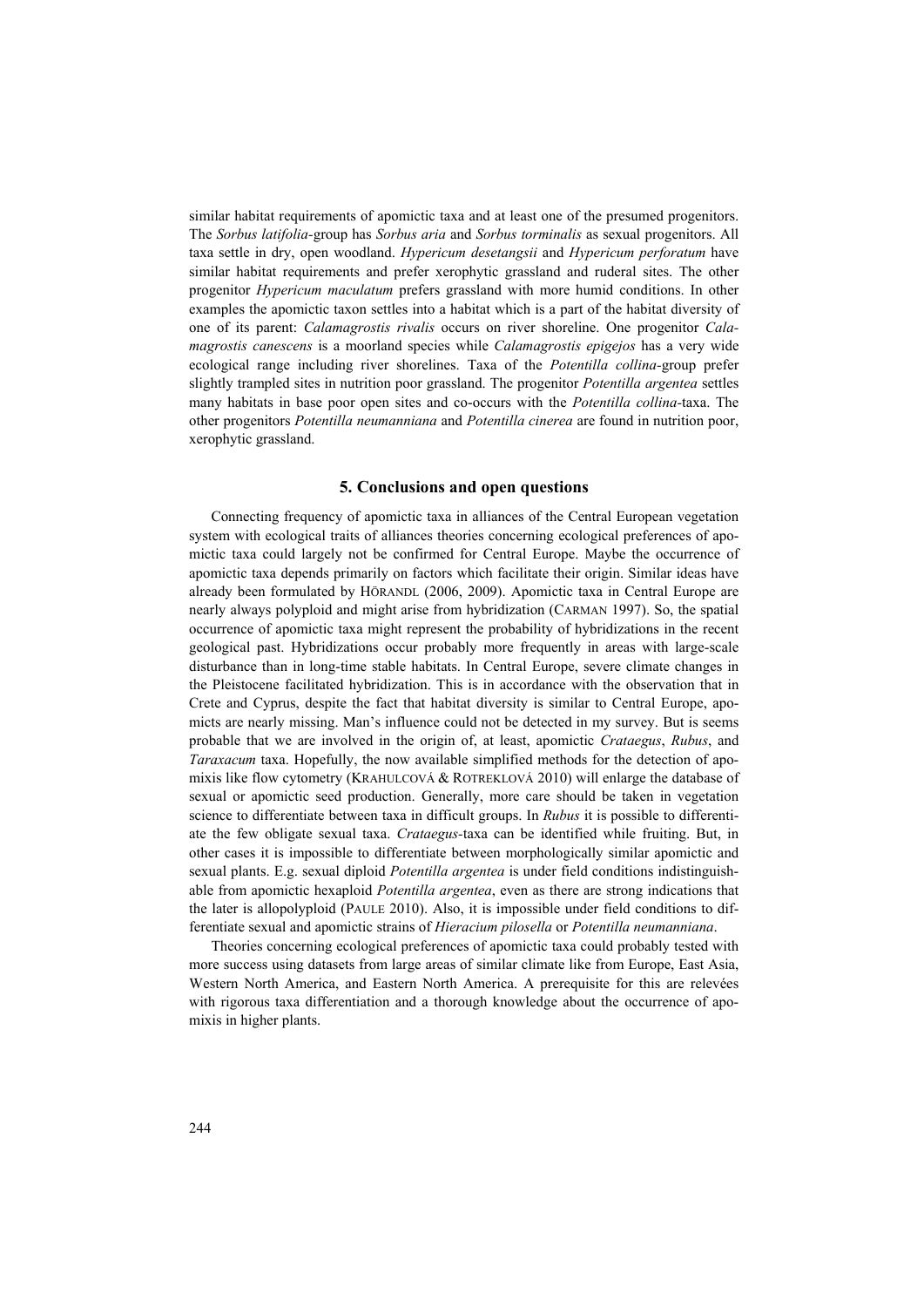## **Erweiterte deutsche Zusammenfassung**

**Einleitung** – Apomikten, Pflanzen die genetisch zur Mutterpflanze identische Samen bilden, stellen einen bedeutenden Anteil an der Vegetation Mitteleuropas. In der pflanzensoziologischen Datenbank Tschechiens (CHYTRÝ & RAFAJOVÁ 2003) stehen *Poa pratensis* s.l. auf dem 2., *Taraxacum* sect. *Ruderalia* auf dem 4., *Poa nemoralis* auf dem 23. und *Hypericum perforatum* auf dem 34. Häufigkeitsrang. Übersichten über apomiktische Pflanze haben u. a. GUSTAFSSON (1946, 1947a, b), NYGREN 1954a, 1967), RUTISHAUSER (1967) sowie ASKER & JERLING (1992) publiziert. Es werden drei Typen von Apomixis unterschieden: (1) Diplosporie beinhaltet die Ausbildung eines unreduzierten Embrosacks aus der Embroysackmutterzelle. Aus der Eizelle des Embryosacks entwickelt sich ohne Befruchtung der Embryo. (2) Aposporie ist die Bildung des unreduzierten Embryosacks aus einer somatischen Zelle. Aus der Eizelle des Embryosacks entwickelt sich wiederum ohne Befruchtung der Embryo, wobei oft eine Befruchtung des Embryosackkerns zur Endospermbildung notwendig ist. (3) Bei der Nucellar- oder Adventivembryonie entwickelt sich der Embryo direkt aus Zellen des Nucellus oder des Integuments.

ASKER (1979), ASKER & JERLING (1992), MARSHALL & BROWN (1981), RICHARDS (1997) sowie HÖRANDL (2006) haben Theorien zusammengefasst, die sich mit der Ökologie apomiktischer Sippen beschäftigen. Danach sollen (1) apomiktische gegenüber sexuellen Sippen in gestörten, unproduktiven Ökosystemen Konkurrenzvorteile haben, (2) apomiktische Sippen eine höhere Ausbreitungsfähigkeit besitzen; (3) apomiktische Sippen eher Hochlagen besiedeln, (4) apomiktische Sippen Übergangshabitate im Vergleich mit ihren sexuellen Ausgangsarten besiedeln und (5) apomiktische Sippen zumeist über größere Areale als ihre sexuellen Verwandten verfügen.

Mitteleuropa hat eine weltweit einmalige Abdeckung mit Vegetationsaufnahmen. In dieser Arbeit wird versucht, auf breiter Grundlage von in Mitteleuropa verfügbaren Vegetationsaufnahmen Theorien zur ökologischen Präferenz von Apomikten zu überprüfen.

**Material und Methoden** – Der geographische Hintergrund der Arbeit ist Mitteleuropa [Österreich, Belgien, Tschechien, Dänemark, Frankreich (nur Elsass), Deutschland, die Niederlande, Luxemburg, Polen, Schweiz]. In einer Literaturstudie wurden 54 Sippen und Artengruppen (Anhang S1) identifiziert, bei denen Samen zu einem großen Teil über Apomixis gebildet werden. Etwa 50 Taxa, für die Apomixis angegeben wird, bleiben aus verschiedenen Gründen unberücksichtigt (Anhang S2).

Daten aus 82 Literaturquellen und die Datenbank zur tschechischen Vegetation, zusammen etwa 200 000 Vegetationsaufnahmen, wurden für die Untersuchung herangezogen (Anhang S3). Als Basis für Auswertungen wurde der Verband verwendet. Da die durchschnittliche Zahl der Pflanzenarten pro Vegetationsaufnahme in den Verbänden sehr unterschiedlich ist, wurden Korrekturfaktoren verwendet (s. Kapitel 2). Es wurden nur Verbände berücksichtigt, für die mindestens 50 Vegetationsaufnahmen ermittelt werden konnten, ebenso blieben von Farnen, Moosen oder Algen dominierte Verbände unberücksichtigt.

Zeigerwerte für die Verbände wurden in einer 5teiligen Skala für (1) Wasserverfügbarkeit, (2) Calcium- und Magnesiumverfügbarkeit, (3) Nährstoffverfügbarkeit, (4) Umweltdynamik, (5) Hemerobie, (6) Häufigkeit stressresistenter Arten, (7) Salz-Toleranz, (8) Höhenlage, (9) Höhe der Vegetation sowie (10) Häufigkeit annueller Arten abgeschätzt (Anhang S4).

**Ergebnisse** – Anhang 1 zeigt die Häufigkeiten apomiktischer Sippen in Verbänden, Anhang 2 deren Häufigkeit in Klassen und Tabelle 1 in Vegetationstypen. Die 21 Verbände, die vornehmlich in Hochlagen vorkommen, haben eine durchschnittliche Häufigkeit von 1,03 ( $\pm$  0.27 SA) apomiktischen Sippen pro Vegetationsaufnahme, der Durchschnitt der anderen Verbände ist 0,53 (± 0.43 SA). Der Unterschied ist hoch signifikant. Nur drei Zeigerwerte zeigen eine signifikante Korrelation mit dem Vorkommen apomiktischer Sippen (Abb. 1): Salzgehalt (Spearmans Rangkorrelation – 0,55), Höhenlage (Spearmans Rangkorrelation 0,49) und Wasserverfügbarkeit (Spearmans Rangkorrelation – 0,25). Größere Häufigkeiten apomiktischer Sippen in langfristig stabilen Habitaten (Grünland, Heide, Wald)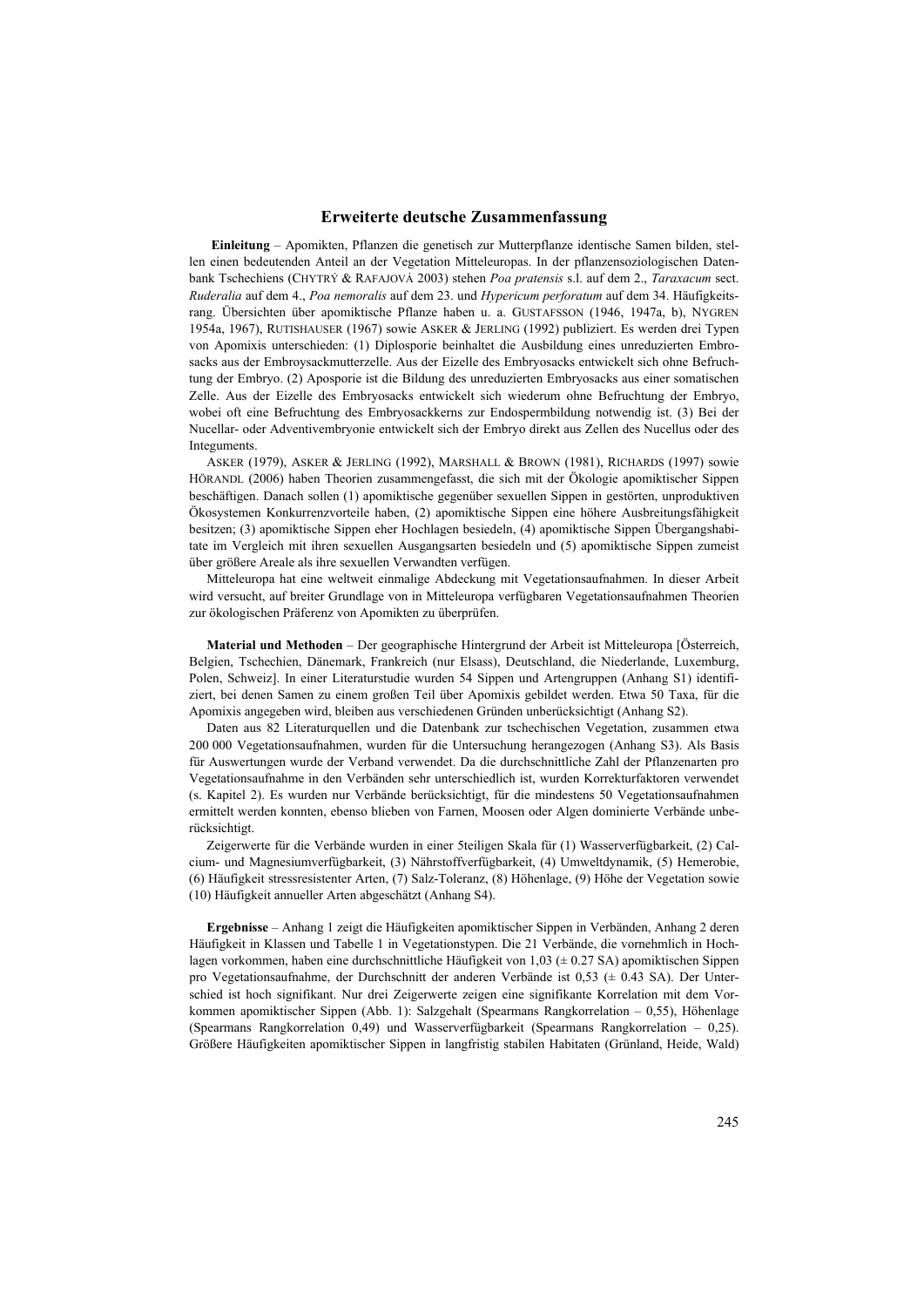gegenüber offenen, eher dynamischen Habitaten (Felsspalten, Ruderalflächen) waren statistisch nicht signifikant. In einer Faktorenanalyse (Tab. 3) zeigt die Variable Apomixis nur geringe Korrelation mit den meisten anderen Variablen.

**Diskussion** – *Apomikten kommen in Mitteleuropa nicht häufiger in durch Störung geprägter Vegetation vor* **–** Die Meinung, dass Apomixis in gestörten Habitaten begünstigt ist, wurde vielfach geäußert (z. B. STEBBINS 1950). In der mitteleuropäischen Vegetation ließ sich dies Annahme nicht bestätigen. Ähnliche Ergebnisse erzielten auch DEN NIJS & STERK (1980, 1984), BIERZYCHUDEK (1985) sowie ROETMAN et al. (1988). Vor dem Hintergrund der eingangs genannten These wäre auch ein Zusammenhang zwischen Hemerobie (SUKOPP 1976, KOWARIK 1988) und dem Vorkommen apomiktischer Sippen zu erwarten, der jedoch nicht gefunden wurde (Abb. 1). Apomiktische Sippen kommen regelmäßig in allen Hemerobiestufen vor: *Erigeron annuus* und *Rubus* sect. *Corylifolii* besiedeln vornehmlich polyhemerobe Habitate. *Rubus-*Arten sind typische Vertreter mesohemerober Lebensräume; viele *Alchemilla-* und *Hieracium-*Arten besiedeln oligo-, teilweise auch ahemerobe Habitate.

*Ist die Ausbreitungsfähigkeit von Apomikten größer als die sexueller Sippen?* **–** Da Apomikten bei der Samenproduktion nicht auf Fremdbestäubung angewiesen sind, wird häufig angenommen, dass Apomikten bei der Neubesiedlung von Lebensräumen begünstigt sind (z. B. CAMPBELL et al. 1991). Nach BIERZYCHUDEK (1985) hatten Apomikten Vorteile bei der Besiedlung der nacheiszeitlichen Landschaft. Die Vegetationsdaten zeigen keine positive Korrelation zwischen Verbänden mit hohen Zeigerwerten für Umweltdynamik, die viele Arten mit guten Ausbreitungsfähigkeiten besitzen, und der Häufigkeit von Apomikten. Die Annahme Bierzychudeks müsste durch den Vergleich standörtlich ähnlicher Gebiete mit und ohne starken eiszeitlichen Einfluss geprüft werden. Mitteleuropa stand aber generell unter starkem eiszeitlichem Einfluss. Ein Hinweis auf diesen Zusammenhang ist aber die überdurchschnittliche Häufigkeit von Apomikten in der Klasse *Thlaspietea* (0,98 Apomikten pro Aufnahme, 41. von 47 Klassen in der Häufigkeit von Apomikten, Anhang S2), die häufig im Umfeld von Gletschern vorkommt.

*Apomikten sind in Hochlagen relativ häufig* – Eine größere Häufigkeit apomiktischer Sippen wird häufig mit den arktischen und borealen Vegetationszonen sowie Hochlagen in Verbindung gebracht (BIERZYCHUDEK 1985, MOGIE 1992, HÖRANDL 2006, 2010). VANDEL (1928, 1940) prägte für die Beobachtung, dass parthenogenetische Tiere häufiger nördliche Gebiete besiedeln als ihre sexuellen Verwandten den Begriff "parthénogenèse géographique". Dieser Begriff wird oft auch für Pflanzen verwendet (HÖRANDL et al. 2008, 2010), allerdings mit erweiterter Definition: Apomiktische Arten haben größere Verbreitungsgebiete und neigen dazu, Hochlagen und nördlichere Gebiete zu besiedeln als ihre sexuellen Verwandten, und sie haben zudem eine Tendenz ehemals stärker vergletscherte Gebiete eher zu besiedeln. Für Mitteleuropa kann bestätigt werden, dass Apomikten in Hochlagen deutlich häufiger sind in tieferen Lagen (Abb. 1). Unter den Verbänden mit dem höchsten Anteil an Apomikten finden sich *Poion alpinae* Oberd. 1950, *Arabidion caeruleae* Br.-Bl. in Br.-Bl. et Jenny 1926, *Epilobion fleischeri* Moor 1958 und *Sedo-Scleranthion biennis* Br.-Bl. 1955.

*Durch Hybridisierung entstandene Apomikten besiedeln nicht überwiegend Übergangshabitate* – BAYER et al. (1991) fand im westlichen Nordamerika für den apomiktischen Komplex *Antennaria rosea* Greene s.l., dass die Habitate der Apomikten oft im Übergangsbereich zwischen denen der Elternarten liegen. In Mitteleuropa finden wir dagegen eher Beispiele dafür, dass die Habitate von durch Hybridisierung entstandenen apomiktischen Sippen eher denen einer der Ausgangsarten entsprechen. So besiedeln die Arten der *Sorbus latifolia-*Gruppe Habitate, in denen auch die beiden sexuellen Ausgangsarten *Sorbus aria* und *Sorbus torminalis* vorkommen. In anderen Fällen besiedelt eine apomiktische Sippe einen Teil des Habitatspektrums einer Ausgangsart: *Calamagrostis rivalis* besiedelt den Uferbereich von Flüssen. Hier kommt auch *Calamagrostis epigejos* vor, eine Sippe mit weiter Habitatamplitude. Viele Sippen der *Potentilla collina-*Gruppe besiedeln betretene Bereiche in Magerrasen, einen Biotoptyp, in dem auch eine der Elternarten, *Potentilla argentea*, vorkommt.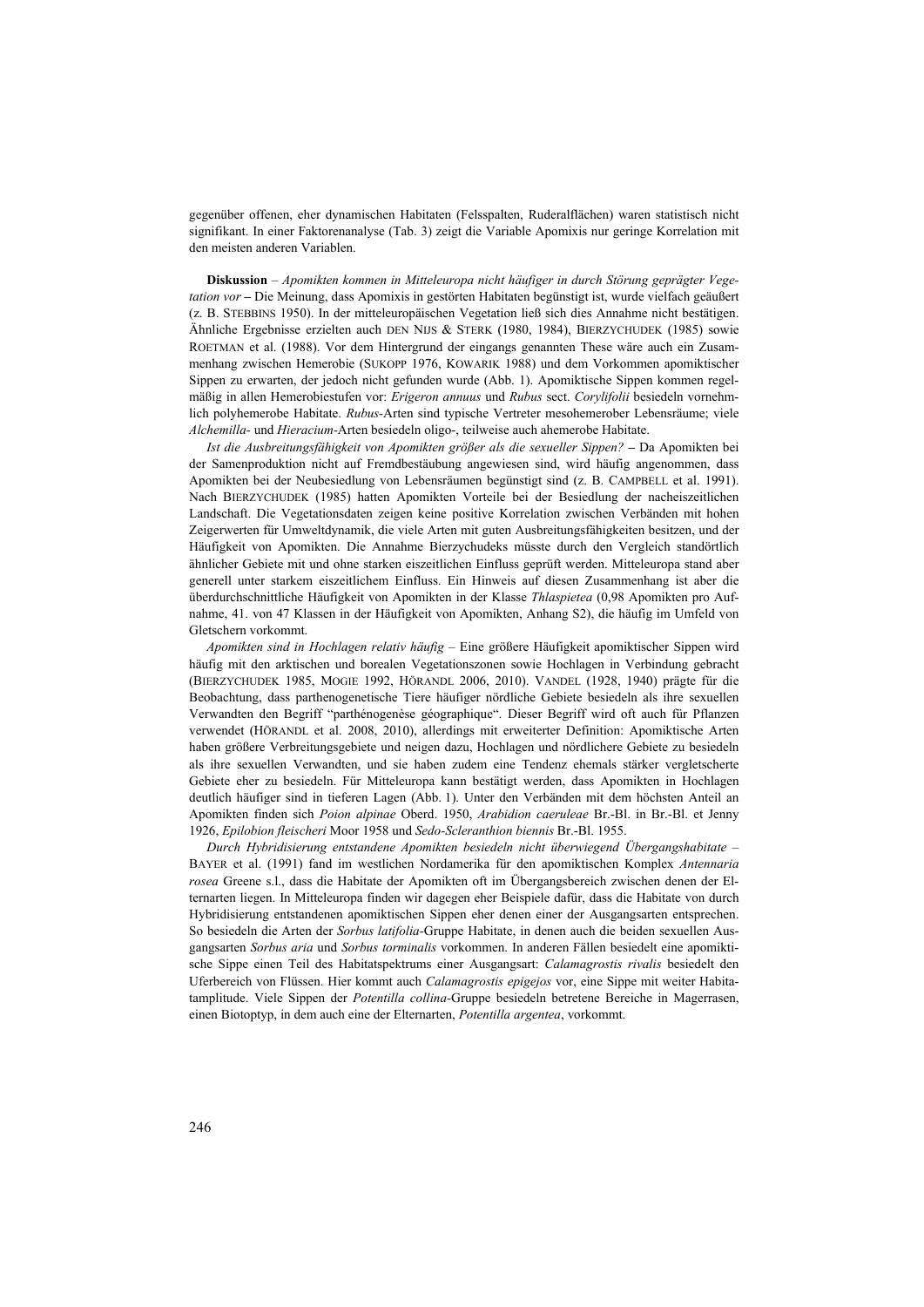*Apomiktische Arten haben in Mitteleuropa nicht größere Areale als ihre sexuellen Verwandten* – BIERZYCHUDEK (1985) und HÖRANDL et al. (2008) listen diverse Beispiele dafür auf, dass apomiktische Sippen ein größeres Areal als ihre sexuellen Verwandten besitzen. Im Idealfall, wie bei dem *Crepis-occidentalis-Komplex* in Nordamerika, liegen die Areale der sexuellen Arten etwa im Zentrum der viel größeren Areale ihrer apomiktischen Verwandten (GRANT 1981). In Mitteleuropa finden wir dagegen neben Gruppen mit etwa gleichen Arealgrößen Fälle, in denen apomiktische Arten deutlich kleinere Areale als ihre sexuellen Verwandten aufweisen (Tab. 3). Dies ist besonders auffällig in der Gattung *Sorbus*. Aber auch in der Gattung *Rubus* existiert eine große Zahl meist unbeschriebener, sehr kleinflächig verbreiteter Sippen (Weber 1995). Betrachtet man ganz Europa, finden sich allerdings verschiedene Gruppen, für die die o. g. Hypothese zutrifft: *Hieracium alpinum*, *Taraxacum* sect. *Alpestria* und *Taraxacum* sect. *Palustria.*

*Apomikten sind mehrjährige, polyploide Hemikryptophyten* – Nach ASKER & JERLING (1992) sind apomiktische Sippen hauptsächlich mehrjährige Hemikryptophyten. Dies kann für die mitteleuropäische Flora bestätigt werden (Anhang S5). Nur wenige Arten weichen ab: *Erigeron annuus* s.l. ist annuell, *Cotoneaster-*Taxa sind Nanophanerophyten, *Euphorbia dulcis* und die *Nigritella-*Arten sind Geophyten. *Rubus* subgen. *Rubus* hat eine spezielle Lebensform als "Pseudophanerophyt". *Nardus stricta* gilt als einzige diploide apomiktische Sippe in Mitteleuropa, aber die Chromosomenzahl ist mit  $2n = 26$ für eine diploide Sippe untypisch hoch.

*Fehlen apomiktische Sippen weitgehend in Wasservegetation und in der Vegetation salzreicher Standorte?* – Die signifikanten negativen Korrelationen zwischen der Häufigkeit apomiktischer Sippen und der Verfügbarkeit von Wasser sowie Kalium- oder Natrium-Salzen (Abb. 1) werden als Artefakte angesehen. Alle Verbände mit hohen Zeigerwerten für die beiden Faktoren sind artenarm. In Wasservegetation sind Arten mit vegetativer Fortpflanzung auffällig häufig. Zudem fehlen in Europa Apomikten salzreichen Lebensräumen nicht vollständig. Viele apomiktische *Limonium-*Arten wachsen an Felsküsten Westeuropas und des Mittelmeers (BAKER 1966). Viele Arten von *Taraxacum* sect. *Palustria* (KIRSCHNER & ŠTĔPÁNEK 1998) besiedeln salzreiches Grünland.

### **Acknowledgements**

I am indebted to many people for their help. Erwin Bergmeier, Göttingen, enabled me to use the geobotanical library of the Albrecht von Haller Institute of Plant Science of the Georg August University in Göttingen. Milan Chytrý, Brnu, prepared an extract of the database of the Czech vegetation. Douglas Fiebig, Schlitz, improved the English. Frantiček Krahulec, Průhonice, kindly read an earlier draft of this article. Franz Schuhwerk, Munich, helped at the differentiation of apomictic and sexual *Hieracium* taxa. Franz Speta, Linz, informed me about unpublished results of seed set in *Ornithogalum* taxa with uneven ploidy. Alexander Sennikov, Saint Petersburg, sent me Russian articles not available in Germany, which was translated by Galina Sperling, Osnabrück. Herbert Sukopp, Berlin, pointed out several historical articles about polyploidy. Susanne Renner, Munich, provided information about apomixis in *Bryonia*. The reviewer's comments have been very helpful.

The present study was supported financially by the research funding program "LOEWE – Landes-Offensive zur Entwicklung Wissenschaftlich-ökonomischer Exzellenz" of Hesse's Ministry of Higher Education, Research, and the Arts.

## **Supplements and Appendices**

**Appendix 1.** Number of apomictic taxa per relevée in alliances, acronyms of phytosociological classes in parenthesis. Correction factor (CF): 2 for classes with an average of  $\leq$  15 angiosperm taxa per relevée; 0.67 for alliances with an average of 25–34 angiosperm taxa per relevée; 0.5 for alliances with an average of > 34 angiosperm taxa per relevée. Alliances occurring predominantly at high altitudes are marked with an asterisk.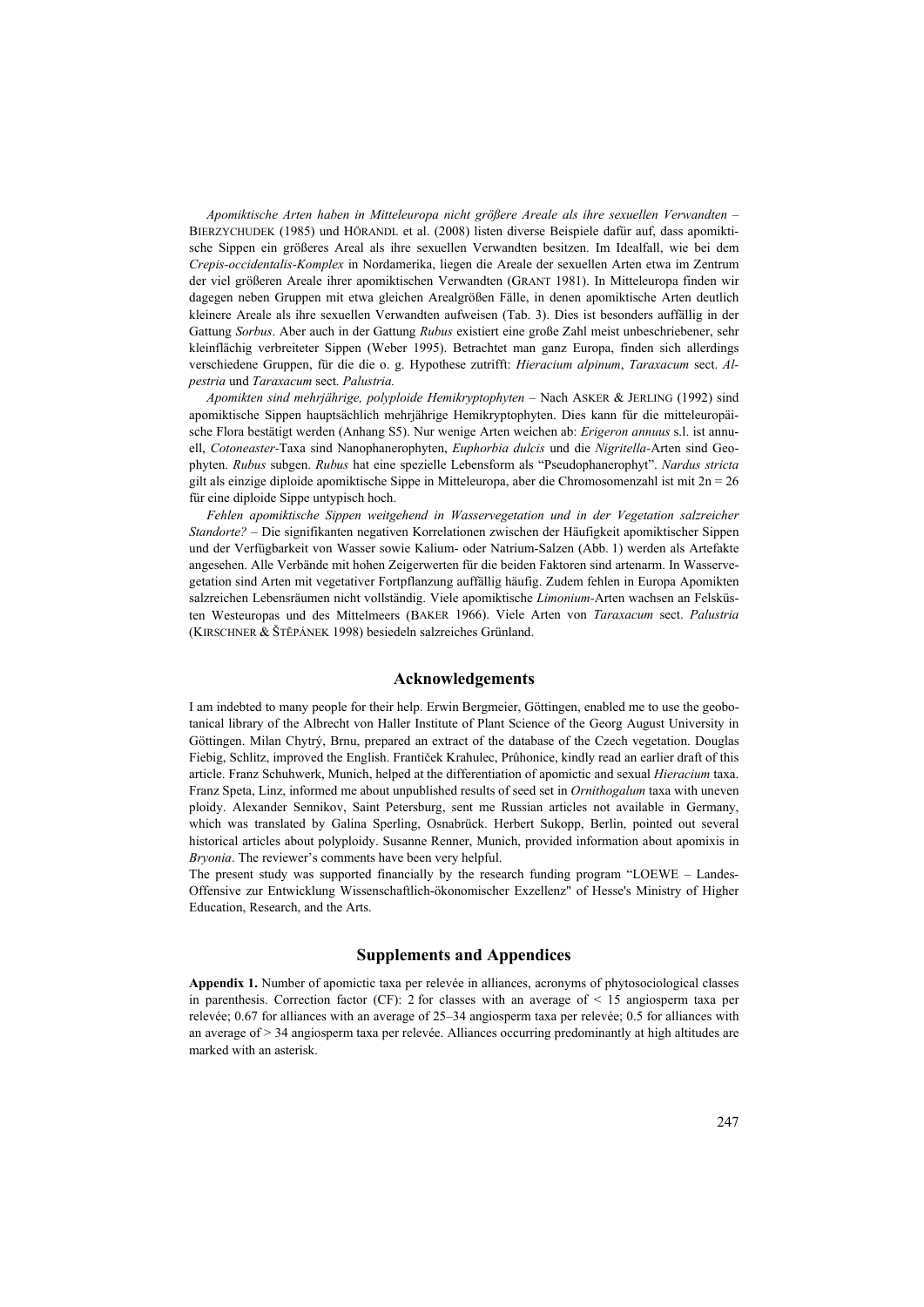**Anhang 1.** Zahl apomiktischer Taxa pro Vegetationsaufnahme in Verbänden, Akronyme der Klassen in Klammmern. Korrekturfaktoren (CF): 2 für Klassen mit einer durchschnittlichen Zahl von < 15 Gefäßpflanzenarten pro Aufnahme; 0,67 für Verbände mit einer durchschnittlichen Zahl von 25–34 Gefäßpflanzenarten pro Aufnahme; 0,5 für Verbände mit einer durchschnittlichen Zahl von > 34 Gefäßpflanzenarten pro Aufnahme. Verbände, die vornehmlich in Hochlagen vorkommen, sind mit einer Stern versehen.

| Alliance (Class)                        | Releveés | No. of<br>apomictic<br>taxa per<br>relevé | CF             | Corrected No.<br>of apomicts per<br>relevé | Rank for<br>No. of<br>apomicts |
|-----------------------------------------|----------|-------------------------------------------|----------------|--------------------------------------------|--------------------------------|
| Puccinellion maritimae s.l. (AST)       | 2288     | 0.00                                      | $\overline{c}$ | 0.00                                       | 1                              |
| Lemnion minoris s.l. (LEM)              | 1579     | 0.00                                      | 2              | 0.00                                       | 1                              |
| Eleocharition acicularis (LIT)          | 349      | 0.00                                      | $\overline{c}$ | 0.00                                       | 1                              |
| Hydrocotylo-Baldellion s.l. (LIT)       | 533      | 0.00                                      | $\overline{c}$ | 0.00                                       | $\mathbf{1}$                   |
| Littorellion uniflorae (LIT)            | 229      | 0.04                                      | $\overline{2}$ | 0.08                                       | 1                              |
| Phragmition australis (PHR)             | 4227     | 0.00                                      | $\overline{2}$ | 0.00                                       | 1                              |
| Hydrocharition morsus-ranae (POT)       | 761      | 0.00                                      | $\overline{2}$ | 0.00                                       | 1                              |
| Nymphaeion albae (POT)                  | 1740     | 0.00                                      | 2              | 0.00                                       | 1                              |
| Potamogetonion pectinati (POT)          | 2446     | 0.00                                      | $\overline{c}$ | 0.00                                       | 1                              |
| Ranunculion fluitantis s.l. (POT)       | 1340     | 0.00                                      | $\overline{c}$ | 0.00                                       | 1                              |
| Zannichellion pedicellati (POT)         | 202      | 0.00                                      | $\overline{c}$ | 0.00                                       | 1                              |
| Spartinion maritimae (SPA)              | 479      | 0.00                                      | $\overline{c}$ | 0.00                                       | 1                              |
| Thero-Salicornion strictae s.l. (TH-SA) | 528      | 0.00                                      | $\overline{c}$ | 0.00                                       | 1                              |
| Scorpidio-Utricularion (UTR)            | 168      | 0.00                                      | $\overline{c}$ | 0.00                                       | 1                              |
| Sphagno-Utricularion (UTR)              | 134      | 0.00                                      | $\overline{c}$ | 0.00                                       | $\mathbf{1}$                   |
| Bolboschoenion maritimi (PHR)           | 1019     | 0.00                                      | $\overline{c}$ | 0.00                                       | 1                              |
| Rhynchosporion albae (SC-CA)            | 818      | 0.00                                      | $\overline{c}$ | 0.01                                       | 1                              |
| Sphagnion magellanici s.l. (OX-SP)      | 1973     | 0.00                                      | $\overline{2}$ | 0.01                                       | 1                              |
| Glycerio-Sparganion (PHR)               | 834      | 0.01                                      | 2              | 0.02                                       | $\mathbf{1}$                   |
| Thlaspion calaminariae (VIO)            | 100      | 0.04                                      | $\mathbf{1}$   | 0.04                                       | 1                              |
| Agropyro-Honkenyion peploides (CAK)     | 345      | 0.03                                      | $\overline{2}$ | 0.06                                       | 1                              |
| Caricion atrofusci-saxatilis (SC-CA)    | 395      | 0.06                                      | $\mathbf{1}$   | 0.06                                       | 1                              |
| Ericion tetralicis (OX-SP)              | 608      | 0.04                                      | $\overline{c}$ | 0.09                                       | 1                              |
| Caricion lasiocarpae (SC-CA)            | 1250     | 0.09                                      | 1              | 0.09                                       | 1                              |
| Caricion remotae (MO-CA)                | 769      | 0.05                                      | $\overline{c}$ | 0.09                                       | 1                              |
| Salicion cinereae (FRA)                 | 2392     | 0.16                                      | 0.67           | 0.11                                       | 1                              |
| Corynephorion canescentis (KO-CO)       | 1929     | 0.12                                      | 1              | 0.12                                       | 1                              |
| Salicion albae (SAL P)                  | 952      | 0.18                                      | 0.67           | 0.12                                       | 1                              |
| Aperion spicae-venti (STE)              | 8288     | 0.13                                      | $\mathbf{1}$   | 0.13                                       | 1                              |
| Atriplicion littoralis (CAK)            | 1043     | 0.06                                      | $\overline{c}$ | 0.13                                       | $\overline{2}$                 |
| Betulion pubescentis (VA-PI)            | 1110     | 0.17                                      | $\mathbf{1}$   | 0.17                                       | $\overline{2}$                 |
| Chenopodion rubri (BID)                 | 465      | 0.18                                      | $\mathbf{1}$   | 0.18                                       | 2                              |
| Oxycocco-Ericion tetralicis (OX-SP)     | 372      | 0.09                                      | $\overline{2}$ | 0.18                                       | $\mathfrak{2}$                 |
| Nanocyperion flavescentis s.l. (IS-NA)  | 1926     | 0.03                                      | 1              | 0.03                                       | $\overline{2}$                 |
| Filipendulion (MO-AR)                   | 1460     | 0.19                                      | 1              | 0.19                                       | $\overline{c}$                 |
| Digitario-Setarion (STE)                | 1939     | 0.19                                      | 1              | 0.19                                       | $\overline{2}$                 |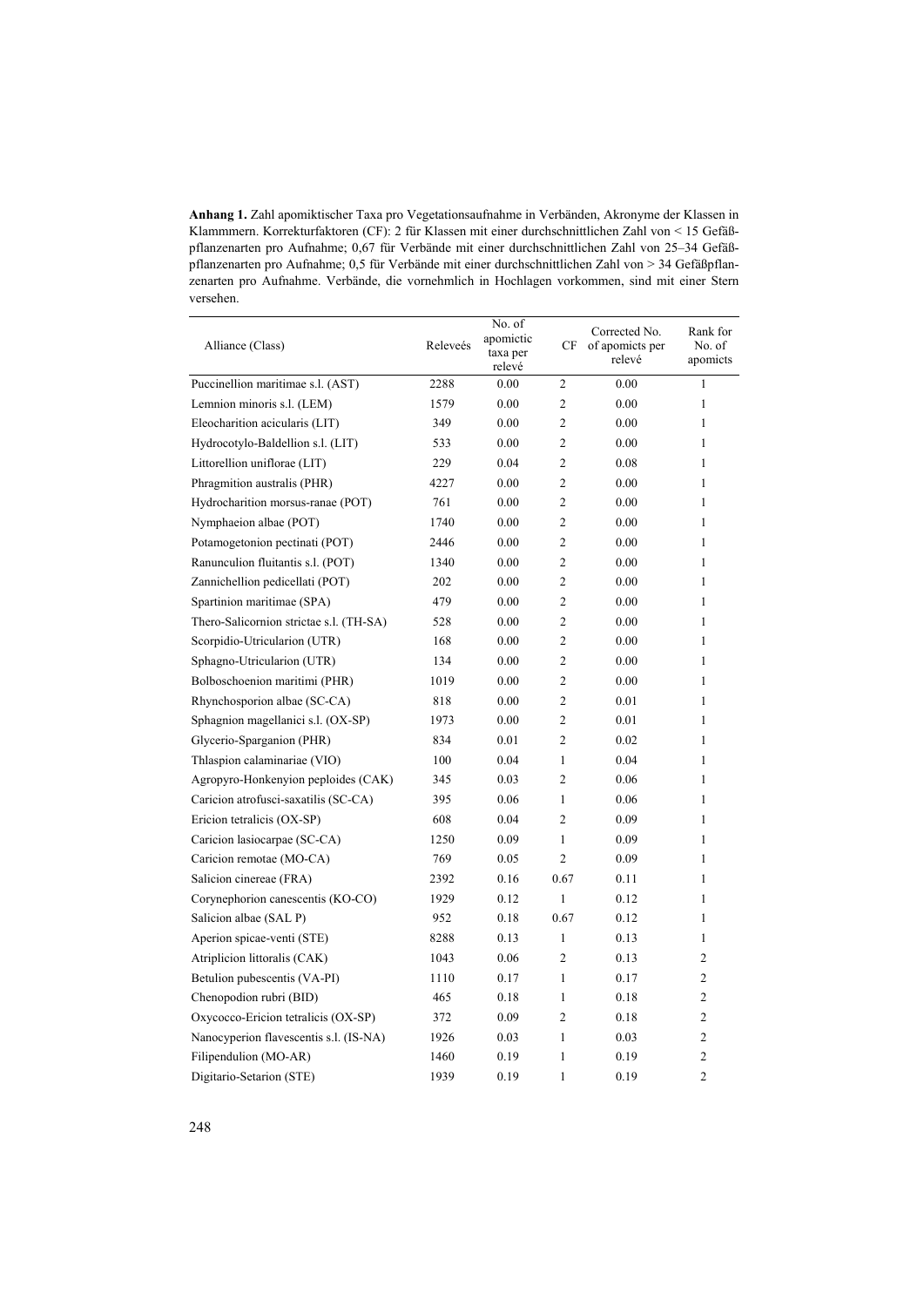| Alliance (Class)                                     | Releveés | No. of<br>apomictic<br>taxa per<br>relevé | CF             | Corrected No.<br>of apomicts per<br>relevé | Rank for<br>No. of<br>apomicts |
|------------------------------------------------------|----------|-------------------------------------------|----------------|--------------------------------------------|--------------------------------|
| Ammophilion arenariae (AMM)                          | 1021     | 0.10                                      | 2              | 0.20                                       | $\overline{c}$                 |
| Polygono-Chenopodion polyspermi (STE)                | 871      | 0.30                                      | 0.67           | 0.20                                       | $\overline{2}$                 |
| Caricion nigrae (SC-CA)                              | 2412     | 0.21                                      | $\mathbf{1}$   | 0.21                                       | $\overline{c}$                 |
| Caricion firmae (EL-SE)                              | 743      | 0.32                                      | 0.67           | 0.21                                       | $\overline{c}$                 |
| Caricion davallianae (SC-CA)                         | 1721     | 0.22                                      | 1              | 0.22                                       | $\overline{c}$                 |
| Armerion halleri (VIO)                               | 251      | 0.23                                      | 1              | 0.23                                       | $\overline{2}$                 |
| Caucalidion platycarpi (STE)                         | 1721     | 0.36                                      | 0.67           | 0.24                                       | $\overline{2}$                 |
| Bidention tripartitae (BID)                          | 1056     | 0.12                                      | 2              | 0.24                                       | $\overline{2}$                 |
| Magnocaricion elatae (PHR)                           | 3147     | 0.12                                      | $\overline{c}$ | 0.24                                       | $\sqrt{2}$                     |
| Alnion glutinosae (ALN)                              | 1384     | 0.37                                      | 0.67           | 0.25                                       | $\overline{c}$                 |
| Dicrano-Pinion (VA-PI)                               | 2079     | 0.30                                      | $\mathbf{1}$   | 0.30                                       | $\overline{2}$                 |
| Salsolion ruthenicae (STE)                           | 463      | 0.32                                      | 1              | 0.32                                       | $\overline{c}$                 |
| Vaccinion myrtilli (CA-UL)                           | 837      | 0.35                                      | $\mathbf{1}$   | 0.35                                       | $\sqrt{2}$                     |
| Alnion incanae (QU-FA)                               | 5437     | 0.53                                      | 0.67           | 0.35                                       | $\overline{c}$                 |
| Senecionion fluviatilis (GA-UR)                      | 2279     | 0.38                                      | 1              | 0.38                                       | $\sqrt{2}$                     |
| Erico-Pinion sylvestris (ER-PI)                      | 1430     | 0.76                                      | 0.5            | 0.38                                       | $\overline{2}$                 |
| Armerion maritimae (AST)                             | 3207     | 0.19                                      | $\overline{2}$ | 0.39                                       | $\overline{2}$                 |
| Erico-Pinion mugi (ER-PI)                            | 1112     | 0.67                                      | 0.67           | 0.44                                       | $\sqrt{2}$                     |
| Fumario-Euphorbion (STE)                             | 2458     | 0.45                                      | 1              | 0.45                                       | $\overline{c}$                 |
| Tilio platyphylli-Acerion pseudoplatani<br>$(QU-FA)$ | 2644     | 0.69                                      | 0.67           | 0.46                                       | $\overline{c}$                 |
| Empetrion nigri (CA-UL)                              | 501      | 0.23                                      | 2              | 0.46                                       | $\overline{c}$                 |
| Petasition paradoxi (THL)                            | 334      | 0.49                                      | 1              | 0.49                                       | $\mathfrak z$                  |
| Thlaspion rotundifolii (THL)                         | 165      | 0.49                                      | $\mathbf{1}$   | 0.49                                       | 3                              |
| Cratoneurion commutati (MO-CA)                       | 391      | 0.25                                      | $\overline{c}$ | 0.49                                       | 3                              |
| Cytiso ruthenici-Pinion (ER-PI)                      | 508      | 0.75                                      | 0.67           | 0.50                                       | 3                              |
| Sedo albi-Veronicion dillenii (KO-CO)                | 236      | 0.76                                      | 0.67           | 0.51                                       | 3                              |
| Cardamino-Montion s.l. (MO-CA)                       | 615      | 0.26                                      | 2              | 0.53                                       | $\overline{3}$                 |
| Molinion (MO-AR)                                     | 2263     | 1.07                                      | 0.5            | 0.54                                       | $\mathfrak{Z}$                 |
| Asplenion serpentini (ASP)                           | 82       | 0.28                                      | $\overline{c}$ | 0.56                                       | $\mathfrak{Z}$                 |
| Caricion ferrugineae s.l. (EL-SE)                    | 406      | 1.12                                      | 0.5            | 0.56                                       | $\mathfrak{Z}$                 |
| Piceion excelsae (VA-PI)                             | 3919     | 0.56                                      | $\mathbf{1}$   | 0.56                                       | 3                              |
| Sisymbrion (STE)                                     | 1184     | 0.58                                      | 1              | 0.58                                       | 3                              |
| Luzulo-Fagion (QU-FA)                                | 4407     | 0.58                                      | $\mathbf{1}$   | 0.58                                       | 3                              |
| Arction lappae (ART)                                 | 1581     | 0.59                                      | 1.00           | 0.59                                       | 3                              |
| Festucion valesiacae (FE-BR)                         | 977      | 1.19                                      | 0.5            | 0.60                                       | 3                              |
| Thero-Airion (KO-CO)                                 | 797      | 0.91                                      | 0.67           | 0.61                                       | $\mathfrak{Z}$                 |
| Seslerion albicantis s.l. (EL-SE)                    | 618      | 1.22                                      | 0.5            | 0.61                                       | $\mathfrak{Z}$                 |
| Koelerion glaucae (KO-CO)                            | 576      | 0.62                                      | $\,1$          | 0.62                                       | $\mathfrak{Z}$                 |
| Stipo-Poion carniolicae (FE-BR)                      | 200      | 1.24                                      | 0.5            | 0.62                                       | $\ensuremath{\mathfrak{Z}}$    |
| Aegopodion podagrariae (GA-UR)                       | 1531     | 0.63                                      | $\mathbf{1}$   | 0.63                                       | $\mathfrak{Z}$                 |
| Fagion sylvaticae (QU-FA)                            | 13188    | 0.98                                      | 0.67           | 0.65                                       | 3                              |
| Seslerio-Festucion pallentis (KO-CO)                 | 764      | 1.32                                      | 0.5            | 0.66                                       | 3                              |
| *Loiseleurio-Vaccinion (LO-VA)                       | 201      | 0.67                                      | 1              | 0.67                                       | 3                              |
| Agropyro-Rumicion (MO-AR)                            | 3094     | 0.69                                      | 1              | 0.69                                       | 3                              |
| Onopordion acanthii s.l. (ART)                       | 341      | 1.03                                      | 0.67           | 0.69                                       | 3                              |
| *Calamagrostion villosae (BE-AD)                     | 295      | 0.70                                      | 1              | 0.70                                       | $\overline{3}$                 |
|                                                      |          |                                           |                |                                            |                                |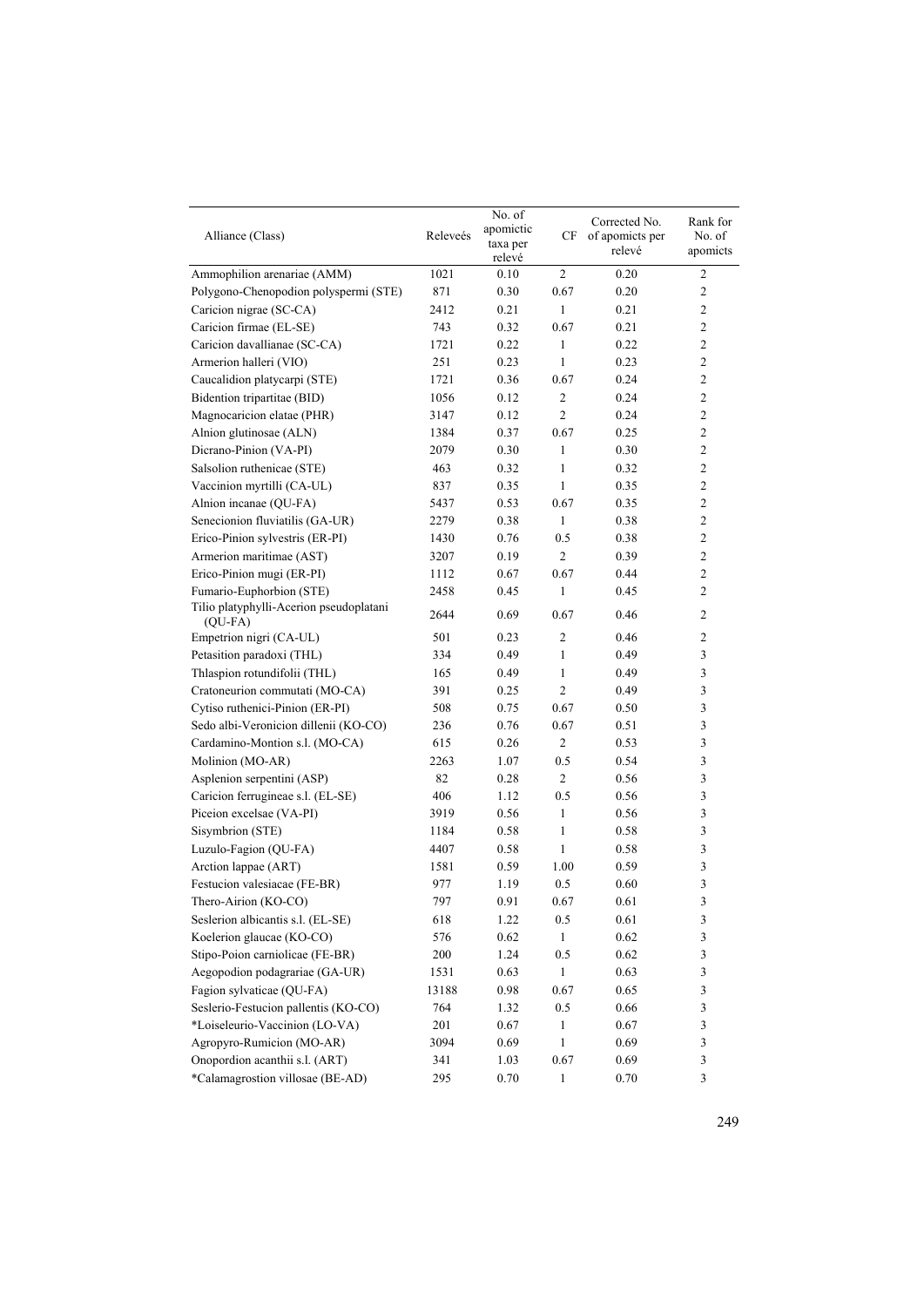| Alliance (Class)                                   | Releveés | No. of<br>apomictic<br>taxa per<br>relevé | CF             | Corrected No.<br>of apomicts per<br>relevé | Rank for<br>No. of<br>apomicts |
|----------------------------------------------------|----------|-------------------------------------------|----------------|--------------------------------------------|--------------------------------|
| *Rhododendro-Vaccinion (LO-VA)                     | 445      | 0.71                                      | 1              | 0.71                                       | 3                              |
| Lolio-Plantaginion (MO-AR)                         | 1427     | 1.07                                      | 0.67           | 0.71                                       | 3                              |
| Phalaridion arundinaceae (PHR)                     | 295      | 0.36                                      | 2              | 0.72                                       | $\mathfrak z$                  |
| Koelerio-Phleion phleoides (FE-BR)                 | 1734     | 1.49                                      | 0.5            | 0.74                                       | 4                              |
| Xerobromion (FE-BR)                                | 451      | 1.50                                      | 0.5            | 0.75                                       | 4                              |
| Cirsio-Brachypodion (FE-BR)                        | 594      | 1.51                                      | 0.5            | 0.76                                       | 4                              |
| Genistion pilosae (CA-UL)                          | 1586     | 0.38                                      | 2              | 0.76                                       | 4                              |
| *Adenostylion alliariae (BE-AD)                    | 203      | 0.76                                      | 1              | 0.76                                       | 4                              |
| Saginion procumbentis s.l. (PO-PO)                 | 896      | 0.38                                      | 2              | 0.77                                       | 4                              |
| Geranion sanguinei (TR-GE)                         | 909      | 1.17                                      | 0.67           | 0.78                                       | 4                              |
| Galio-Alliarion s.l. (GA-UR)                       | 1492     | 0.80                                      | 1              | 0.80                                       | 4                              |
| Calthion (MO-AR)                                   | 5209     | 1.20                                      | 0.67           | 0.80                                       | 4                              |
| *Elynion myosuroides (CA-KO)                       | 65       | 0.81                                      | 1              | 0.81                                       | 4                              |
| Koelerion arenariae (KO-CO)                        | 1570     | 1.21                                      | 0.67           | 0.81                                       | 4                              |
| *Salicion eleagni (SAL P)                          | 85       | 0.81                                      | $\mathbf{1}$   | 0.81                                       | 4                              |
| *Juncion trifidi (CAR)                             | 73       | 0.85                                      | 1              | 0.85                                       | 4                              |
| Quercion pubescentis s.l. (QU-FA)                  | 1548     | 1.70                                      | 0.5            | 0.85                                       | 4                              |
| *Androsacion vandellii s.l. (ASP)                  | 136      | 0.43                                      | 2              | 0.85                                       | 4                              |
| Bromion erecti s.l. (FE-BR)                        | 3016     | 1.72                                      | 0.5            | 0.86                                       | 4                              |
| Carpino-Prunion (RH-PR)                            | 683      | 0.87                                      | $\mathbf{1}$   | 0.87                                       | 4                              |
| *Androsacion alpinae (THL)                         | 212      | 0.88                                      | 1              | 0.88                                       | 4                              |
| Sambuco-Salicion capreae (RH-PR)                   | 801      | 0.90                                      | 1              | 0.90                                       | 4                              |
| *Drabion hoppeanae (THL)                           | 136      | 0.90                                      | 1              | 0.90                                       | 4                              |
| Alysso-Sedion (KO-CO)                              | 434      | 0.91                                      | 1              | 0.91                                       | 4                              |
| Dauco-Melilotion (ART)                             | 1171     | 1.37                                      | 0.67           | 0.92                                       | 4                              |
| *Cystopteridion fragilis (ASP)                     | 137      | 0.46                                      | 2              | 0.92                                       | 4                              |
| Quercion roboris (QUE)                             | 4770     | 0.93                                      | 1              | 0.93                                       | 4                              |
| *Potentillion caulescentis (ASP)                   | 583      | 0.48                                      | 2              | 0.96                                       | 4                              |
| Juncion squarrosi (CA-UL)                          | 722      | 1.01                                      | 1              | 1.01                                       | 4                              |
| *Stipion calamagrostis (THL)                       | 255      | 1.01                                      | 1              | 1.01                                       | 4                              |
| Polygono-Trisetion (MO-AR)                         | 2811     | 2.06                                      | 0.5            | 1.03                                       | 4                              |
| Atropion belladonnae (EPI)                         | 192      | 1.57                                      | 0.67           | 1.05                                       | 5                              |
| *Abieto-Piceion (VA-PI)                            | 1973     | 1.05                                      | 1              | 1.05                                       | 5                              |
| Carici piluliferae-Epilobion angustifolii<br>(EPI) | 563      | 1.05                                      | 1              | 1.05                                       | 5                              |
| Saginion maritimae (SAG)                           | 466      | 0.53                                      | $\overline{2}$ | 1.05                                       | 5                              |
| Convolvulo-Agropyrion repentis (ART)               | 1355     | $1.05\,$                                  | 1.00           | 1.05                                       | 5                              |
| *Rumicion alpini (GA-UR)                           | 143      | 1.60                                      | 0.67           | 1.07                                       | $\sqrt{5}$                     |
| Stipo-Poion xerophilae (FE-BR)                     | 215      | 2.15                                      | 0.5            | 1.08                                       | 5                              |
| Berberidion vulgaris s.l. (RH-PR)                  | 1759     | 0.54                                      | $\overline{c}$ | 1.08                                       | 5                              |
| Cnidion dubii (MO-AR)                              | 866      | 1.63                                      | 0.67           | 1.09                                       | 5                              |
| Plantagini-Festucion ovinae (KO-CO)                | 2425     | 1.63                                      | 0.67           | 1.09                                       | 5                              |
| Violion caninae (CA-UL)                            | 2731     | 1.65                                      | 0.67           | 1.10                                       | 5                              |
| *Caricion curvulae (CAR)                           | 176      | 1.66                                      | 0.67           | 1.10                                       | 5                              |
| Chelidonio-Robinion (ROB)                          | 356      | 1.10                                      | $\mathbf{1}$   | 1.10                                       | 5                              |
| Festucion variae (CAR)                             | 114      | 1.66                                      | 0.67           | 1.11                                       | 5                              |
| Lonicero-Rubion silvatici (FRA)                    | 706      | 1.11                                      | $\mathbf{1}$   | 1.11                                       | 5                              |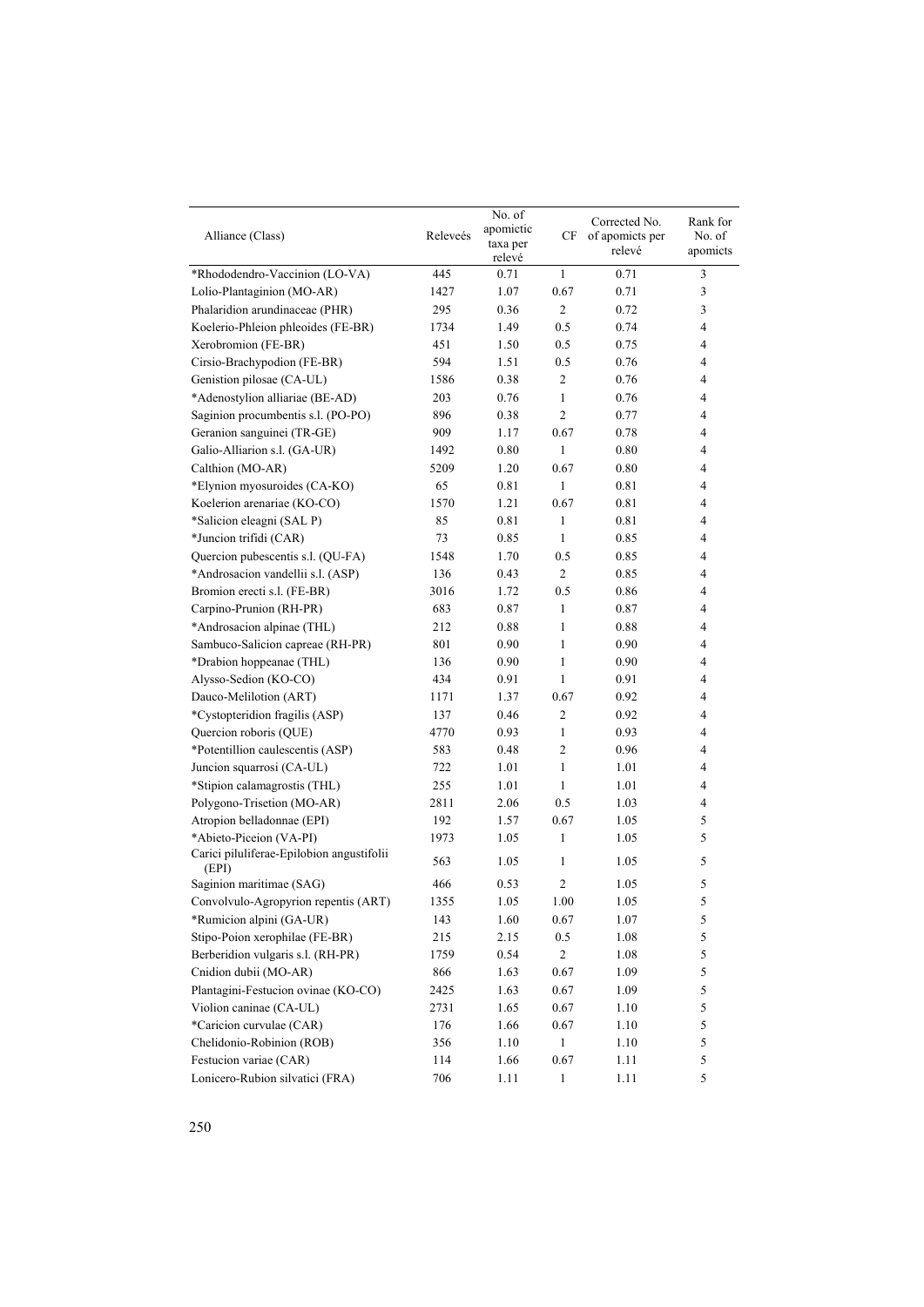| Alliance (Class)                   | Releveés | No. of<br>apomictic<br>taxa per<br>relevé | CF             | Corrected No.<br>of apomicts per<br>relevé | Rank for<br>No. of<br>apomicts |
|------------------------------------|----------|-------------------------------------------|----------------|--------------------------------------------|--------------------------------|
| *Salicion herbaceae (SAL H)        | 103      | 1.16                                      | 1              | 1.16                                       | 5                              |
| Trifolion medii (TR-GE)            | 821      | 1.76                                      | 0.67           | 1.17                                       | 5                              |
| Arrhenatherion (MO-AR)             | 7379     | 1.78                                      | 0.67           | 1.19                                       | 5                              |
| *Nardion strictae (CA-UL)          | 931      | 1.82                                      | 0.67           | 1.21                                       | 5                              |
| Cynosurion cristati (MO-AR)        | 9034     | 1.83                                      | 0.67           | 1.22                                       | 5                              |
| Salicion arenariae (RH-PR)         | 259      | 0.68                                      | $\overline{2}$ | 1.28                                       | 5                              |
| Carpinion betuli (QU-FA)           | 5567     | 1.96                                      | 0.67           | 1.31                                       | 5                              |
| *Poion alpinae (MO-AR)             | 361      | 2.76                                      | 0.5            | 1.38                                       | 5                              |
| Melampyrion pratensis (TR-GE)      | 715      | 1.40                                      | 1              | 1.40                                       | 5                              |
| *Arabidion caeruleae (THL)         | 94       | 1.40                                      | 1              | 1.40                                       | 5                              |
| *Epilobion fleischeri (THL)        | 71       | 1.43                                      | 1              | 1.43                                       | 5                              |
| *Sedo-Scleranthion biennis (KO-CO) | 99       | 1.69                                      |                | 1.69                                       | 5                              |
| *Centrantho-Parietarion (ASP)      | 188      | 0.94                                      | $\overline{2}$ | 1.87                                       | 5                              |
| Pruno-Rubion radulae (RH-PR)       | 1209     | 1.90                                      |                | 1.90                                       | 5                              |
| Number of relevées                 | 197.757  |                                           |                | $0.6 (\pm 0.44)$                           |                                |

**Appendix 2.** Frequencies of apomictic taxa in classes of the phytosociological system. Correction factor (CF) as in Appendix 1.

|           |  |  | Anhang 2. Zahl apomiktischer Taxa pro Vegetationsaufnahme in Klassen. Korrekturfaktoren wie in |  |
|-----------|--|--|------------------------------------------------------------------------------------------------|--|
| Anhang 1. |  |  |                                                                                                |  |

| Class                          | No. of<br>relevées | Apomictic taxa<br>per relevée | CF             | Apomictic taxa<br>per relevée<br>(corrected) |
|--------------------------------|--------------------|-------------------------------|----------------|----------------------------------------------|
| Lemnetea (LEM)                 | 1579               | 0.00                          | $\overline{2}$ | 0.00                                         |
| Potamogetonetea (POT)          | 6489               | 0.00                          | $\overline{2}$ | 0.00                                         |
| Utricularietea (UTR)           | 302                | 0.00                          | $\overline{2}$ | 0.00                                         |
| Littorelletea (LIT)            | 1151               | 0.00                          | $\overline{2}$ | 0.00                                         |
| Thero-Salicornietea (TH-SA)    | 528                | 0.00                          | $\overline{2}$ | 0.00                                         |
| Spartinetea (SPA)              | 479                | 0.00                          | $\overline{2}$ | 0.00                                         |
| Oxycocco-Sphagnetea (OX-SP)    | 2953               | 0.05                          | $\overline{2}$ | 0.09                                         |
| Isoeto-Nanojuncetea (IS-NA)    | 1926               | 0.03                          | $\overline{2}$ | 0.06                                         |
| Asteretea (AST)                | 5495               | 0.10                          | 1              | 0.10                                         |
| Scheuchzerio-Caricetea (SC-CA) | 6596               | 0.12                          | 1              | 0.12                                         |
| Cakiletea (CAK)                | 1043               | 0.06                          | $\overline{2}$ | 0.13                                         |
| Violetea (VIO)                 | 351                | 0.13                          | 1              | 0.13                                         |
| Bidentetea (BID)               | 1521               | 0.15                          | 1              | 0.15                                         |
| Phragmitetea (PHR)             | 9522               | 0.10                          | $\overline{2}$ | 0.20                                         |
| Ammophiletea (AMM)             | 1366               | 0.13                          | $\overline{2}$ | 0.26                                         |
| Stellarietea (STE)             | 16924              | 0.33                          | 1              | 0.33                                         |
| Montio-Cardaminetea (MO-CA)    | 1775               | 0.19                          | $\overline{2}$ | 0.37                                         |
| Alnetea (ALN)                  | 1384               | 0.37                          | 1              | 0.37                                         |
| Elyno-Seslerietea (EL-SE)      | 1767               | 0.88                          | 0.5            | 0.44                                         |
| Salicetea purpureae (SAL P)    | 1037               | 0.49                          | 1              | 0.49                                         |
| Vaccinio-Piceetea (VA-PI)      | 9081               | 0.52                          | 1              | 0.52                                         |
| Erico-Pinetea s.l. (ER-PI)     | 3079               | 0.89                          | 0.67           | 0.60                                         |
|                                |                    |                               |                |                                              |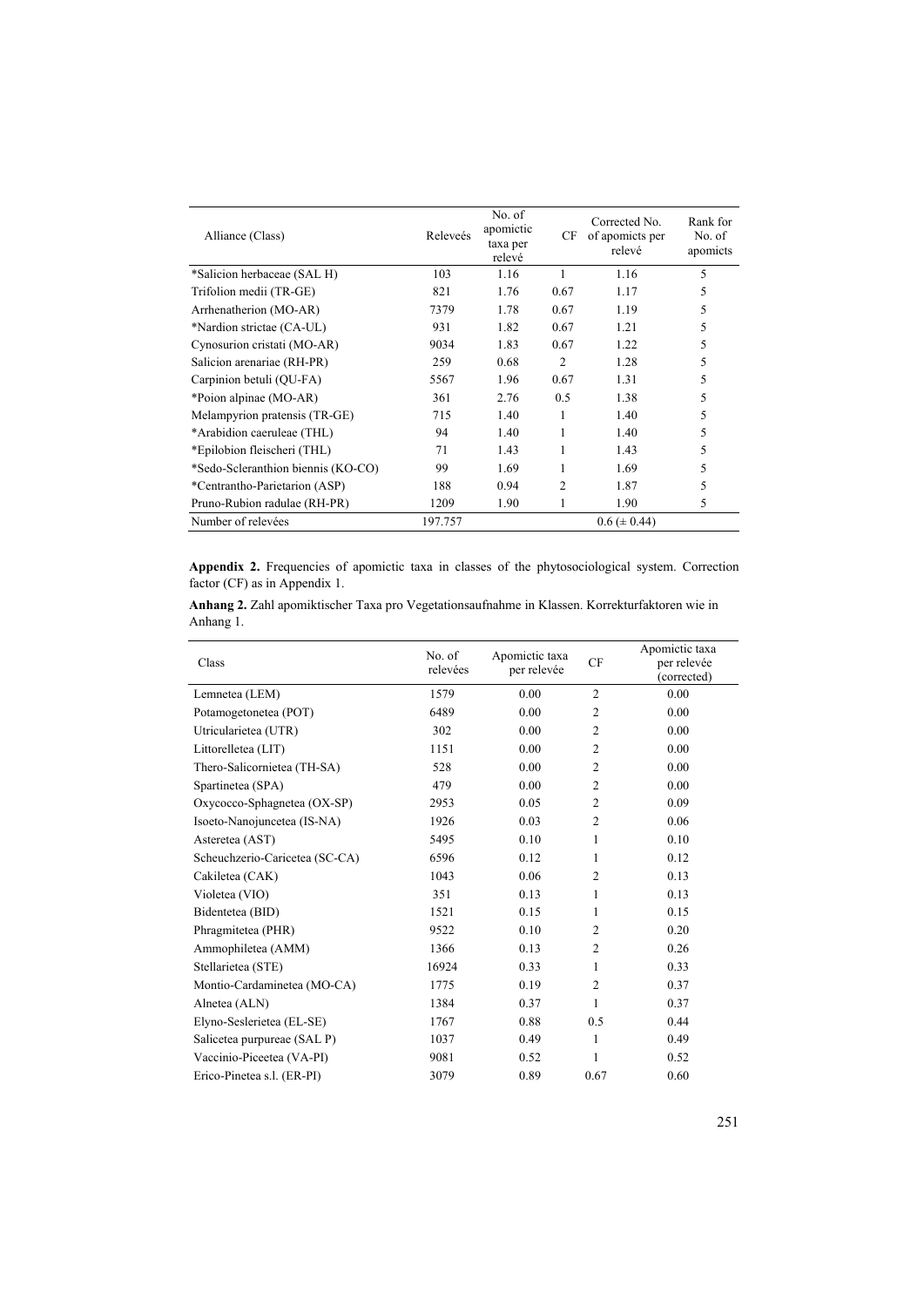| Class                           | No. of<br>relevées | Apomictic taxa<br>per relevée | <b>CF</b>      | Apomictic taxa<br>per relevée<br>(corrected) |
|---------------------------------|--------------------|-------------------------------|----------------|----------------------------------------------|
| Galio-Urticetea (GA-UR)         | 5302               | 0.60                          | 1              | 0.60                                         |
| Loiseleurio-Vaccinietea (LO-VA) | 646                | 0.69                          | 1              | 0.69                                         |
| Koelerio-Corynephoretea (KO-CO) | 8033               | 1.02                          | 0.67           | 0.68                                         |
| Querco-Fagetea (QU-FA)          | 32791              | 1.07                          | 0.67           | 0.72                                         |
| Betulo-Adenostyletea(BE-AT)     | 498                | 0.73                          | 1              | 0.73                                         |
| Artemisietea vulgaris (ART)     | 4591               | 1.13                          | 0.67           | 0.76                                         |
| Polygono-Poetea (PO-PO)         | 896                | 0.38                          | 2              | 0.77                                         |
| Festuco-Brometea (FE-BR)        | 7187               | 1.54                          | 0.5            | 0.77                                         |
| Asplenietea (ASP)               | 2651               | 0.39                          | 2              | 0.78                                         |
| Carici-Kobresietea              | 65                 | 0.81                          | 1              | 0.81                                         |
| Calluno-Ulicetea (CA-UL)        | 7308               | 0.91                          | 1              | 0.91                                         |
| Caricetea curvulae (CAR)        | 363                | 1.39                          | 0.67           | 0.93                                         |
| Quercetea (QUE)                 | 4770               | 0.93                          | 1              | 0.93                                         |
| Molinio-Arrhenatheretea (MO-AR) | 33904              | 1.43                          | 0.67           | 0.96                                         |
| Trifolio-Geranietea (TRI-GER)   | 2445               | 1.44                          | 0.67           | 0.97                                         |
| Thlaspietea (THL)               | 1302               | 0.98                          | 1              | 0.98                                         |
| Saginetea (SAG)                 | 466                | 0.53                          | $\overline{2}$ | 1.05                                         |
| Robinietea (ROB)                | 552                | 1.10                          | 1              | 1.10                                         |
| Salicetea herbaceae (SAL H)     | 103                | 1.16                          | 1              | 1.16                                         |
| Franguletea (FRA)               | 3098               | 0.63                          | 2              | 1.27                                         |
| Epilobietea (EPI)               | 755                | 1.31                          | 1              | 1.31                                         |
| Rhamno-Prunetea (RH-PR)         | 4711               | 0.97                          | $\overline{c}$ | 1.94                                         |

**Additional supporting information may be found in the online version of this article.**

**Zusätzliche unterstützende Information ist in der Online-Version dieses Artikels zu finden.**

**Appendix S1.** Central European taxa where seeds are to a large part produced by apomixis.

**Anhang S1.** Mitteleuropäische Taxa, bei denen Samen zu einem großen Teil durch Apomixis produziert warden.

**Appendix S2.** Taxa with (1) only low amount of apomictic seed production or prove of apomixis unsecured, (2) non-functional apomixis, (3) evidence for apomixis outside Central or Northern Europe, (4) nonspecific or wrong record of apomixis, or (5) apomictic taxa, which only occur as casuals in Central Europe.

**Anhang S2**. Taxa mit (1) nur einem geringen Ausmaß apomiktischer Samenproduktion oder Apomixis unsicher, (2) nicht-funktionaler Apomixis, (3) Hinweise auf Apomixis außerhalb Mittel- oder Nordeuropas, (4) nichtspezifische oder falsche Angabe von Apomixis oder (5) apomiktische Taxa, die nur als Unbeständige in Mitteleuropa auftreten.

**Appendix S3.** Phytosociological data with short commentaries on geographical scope and data quality.

**Anhang S3.** Pflanzensoziologische Daten mit kurzen Kommentaren zum geographischen Rahmen und zur Datenqualität.

**Appendix S4.** Grades for ecological traits for **W** (Water), **Ca/Mg** (Calcium and Magnesium Content), **N** (Nutrients), **D** (Dynamics), **Hem** (Hemeroby), **St** (Stress), **Salt**, **Al** (Altitude), **Hei** (Height), and **An** (Annuals).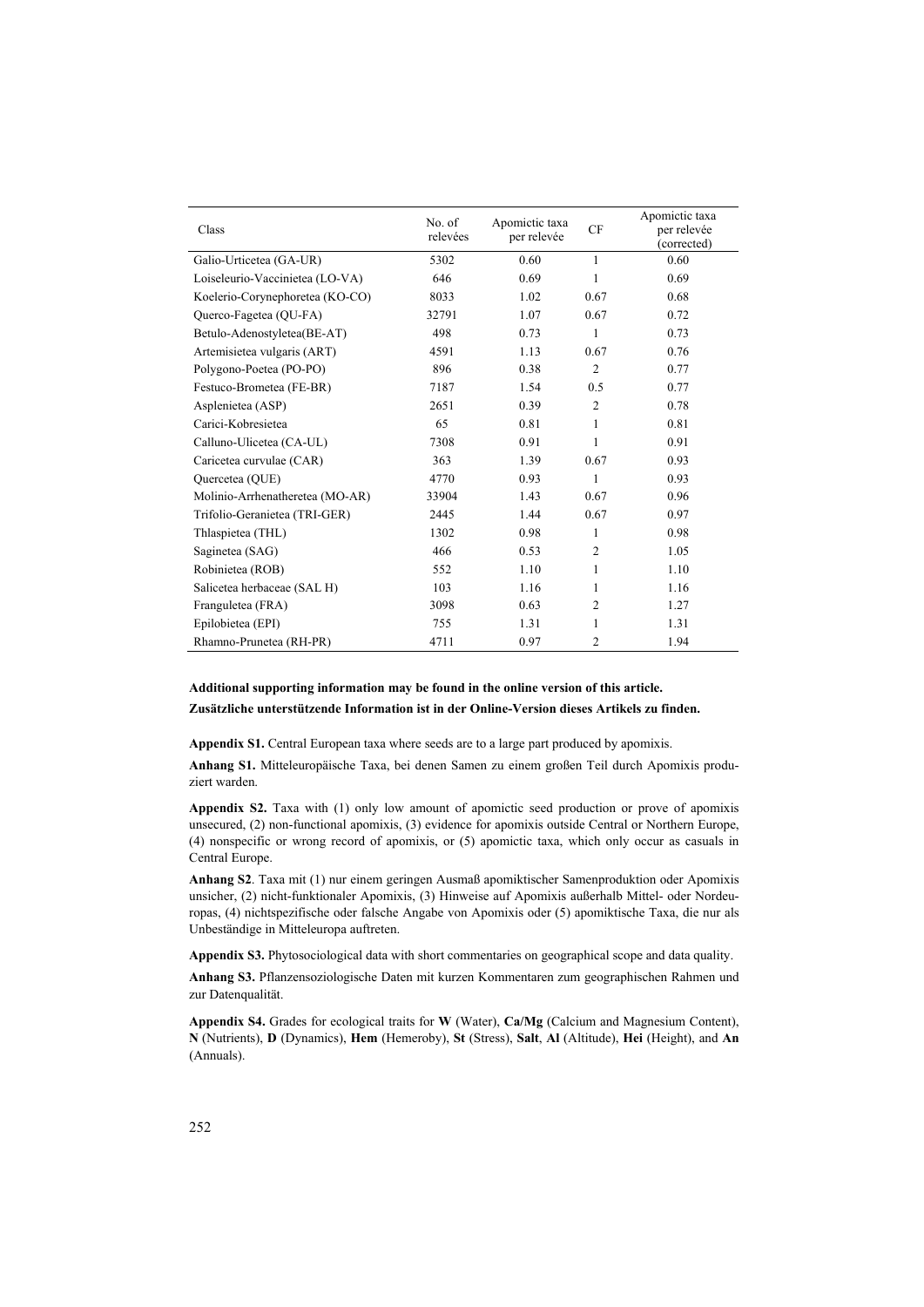**Anhang S4.** Ränge ökologischer Merkmale für **W** (Wasser), **Ca/Mg** (Calcium- und Magnesium-Gehalt), **N** (Nährstoffe), **D** (Dynamik), **Hem** (Hemerobie), **St** (Stress), **Salt** (Salz), **Al** (Meereshöhe), **Hei** (Vegetationshöhe), und **An** (Annuelle).

**Appendix S5.** Life cycle, life form, and ploidy level of apomictic taxa.

**Anhang S5.** Lebenszyklus, Lebensform und Ploidiegrad apomiktischer Taxa.

#### **Literature**

ASKER, S. (1979): Progress in apomixis research. – Hereditas 91: 231–240.

- ASKER, S. & JERLING, L. (1992): Apomixis in plants. CRC Press, Boca Raton: 298 pp.
- BAKER, H.G. (1966): The evolution, functioning and breakdown of heteromorphic incompatibility systems. I. The Plumbaginaceae. – Evolution 20: 349–368.
- BAYER, R.J., PURDY, B.G. & LEBEDYK, D.G. (1991): Niche differentiation among eight sexual species of *Antennaria* Gaertner (Asteraceae: Inulae) and *A. rosea*, their allopolyploid derivative. – Evol. Trends Plants 5: 109–123.
- BICKNELL, R.A., BORST, N.K. & KOLTUNOW, A.M. (2000): Monogenic inheritance of apomixis in two *Hieracium* species with distinct developmental mechanisms. – Heredity 84: 228–237.
- BIERZYCHUDEK, P. (1985): Patterns in plant parthenogenesis. Experientia 41: 1255–1264.
- BROCHMANN, C., GABRIELSEN, T.V., NORDAL, I., LANDVIK, J.Y. & ELVEN, R. (2003): Glacial survival or tabula rasa? The history of North Atlantic biota revisited. – Taxon 52: 417–450.
- BUTTLER, K.P. & HAND, R. (2008): Liste der Gefäßpflanzen Deutschlands. Kochia Beiheft 1: 1–107.
- CAMPBELL, C.S., GREENE, C.W. & DICKINSON, T.A. (1991): Reproductive Biology in subfam. Maloideae (Rosaceae). – Syst. Bot*.* 16: 333–349.
- CARMAN, J.G. (1997): Asynchronous expression of duplicate genes in angiosperms may cause apomixis, bispory, tetraspory, and polyembryony. – Biol. J. Linn. Soc*.* 61: 51–94.
- CHOCHLOV, S.S. (1967): Apomiksis: Klassifikacija i rasprostranenie i pokrytosemennych rastenij (Apomixis: classification and distribution in angiospermous plants) [in Russian]. – Uspechi sovremennoj genetiki (Achievements of modern genetics) 1: 43–105.
- CHOCHLOV, S.S., ZAJCEVA, M.I. & KUTRIJANOV, P.G. (1978): Vyjavlenie apomiktichiykh form vo flore cvetkovykh rastenij SSSR. Programma, metodika, rezul'taty (Revelation of the apomictic forms in the flora of the angiosperms of USSR. Programs, methods and results) [in Russian]. – Saratovskogo Universiteta, Saratov: 223 pp.
- CHYTRÝ, M. (2001): Phytosociological data give biased estimates of species richness. J. Veget. Sci. 12: 439–444.
- CHYTRÝ, M. (Ed.) (2007): Vegetation of the Czech Republic. 1. Grassland and Heathland Vegetation. [in Czech, with English summary] – Academia, Praha: 526 pp.
- CHYTRÝ, M. (Ed.) (2009): Vegetation of the Czech Republic. 2. Ruderal, Weed, Rock and Scree vegetation. [in Czech, with English summary] – Academia, Praha: 520 pp.
- CHYTRÝ, M., KUČERA, T. & KOČÍ, M. (Eds.) (2001): Katalog biotopů České republiky (Catalogue of biotopes of the Czech Republic) [in Czech]. – Agentura ochrany přírody a krajiny ČR, Praha: 304 pp.
- CHYTRÝ, M. & RAFAJOVÁ, M. (2003): Czech National Phytosociological Database: basic statistics of the available vegetation-plot data. – Preslia 75: 1–15.
- DEN NIJS H.C.M., KIRSCHNER, J., ŠTĔPÁNEK, J. & VAN DER HULST, A. (1990): Distribution of diploid sexual plants of *Taraxacum* sect. *Ruderalia* in east-Central Europe, with special reference to Czechoslovakia. – Plant Syst. Evol*.* 170: 71–84.
- DEN NIJS, H.C.M. & STERK, A.A. (1980): Cytogeographical studies of *Taraxacum* sect. *Taraxacum* (= sect. *Vulgaria*) in Central Europe. – Bot. Jahrb. Syst. 101: 527–554.
- DEN NIJS, H.C.M. & STERK, A.A. (1984): Cytogeography of *Taraxacum* sectio *Taraxacum* and sectio *Alpestria* in France and adjacent parts of Italy and Switzerland, including some taxonomic remarks. – Acta Bot. Neerl*.* 33: 1–24.
- DEN NIJS, H.C.M. (1997): *Taraxacum*: ploidy levels, hybridization and speciation. The advantage and consequence of combining reproductive systems. – Lagascalia 19: 45–56.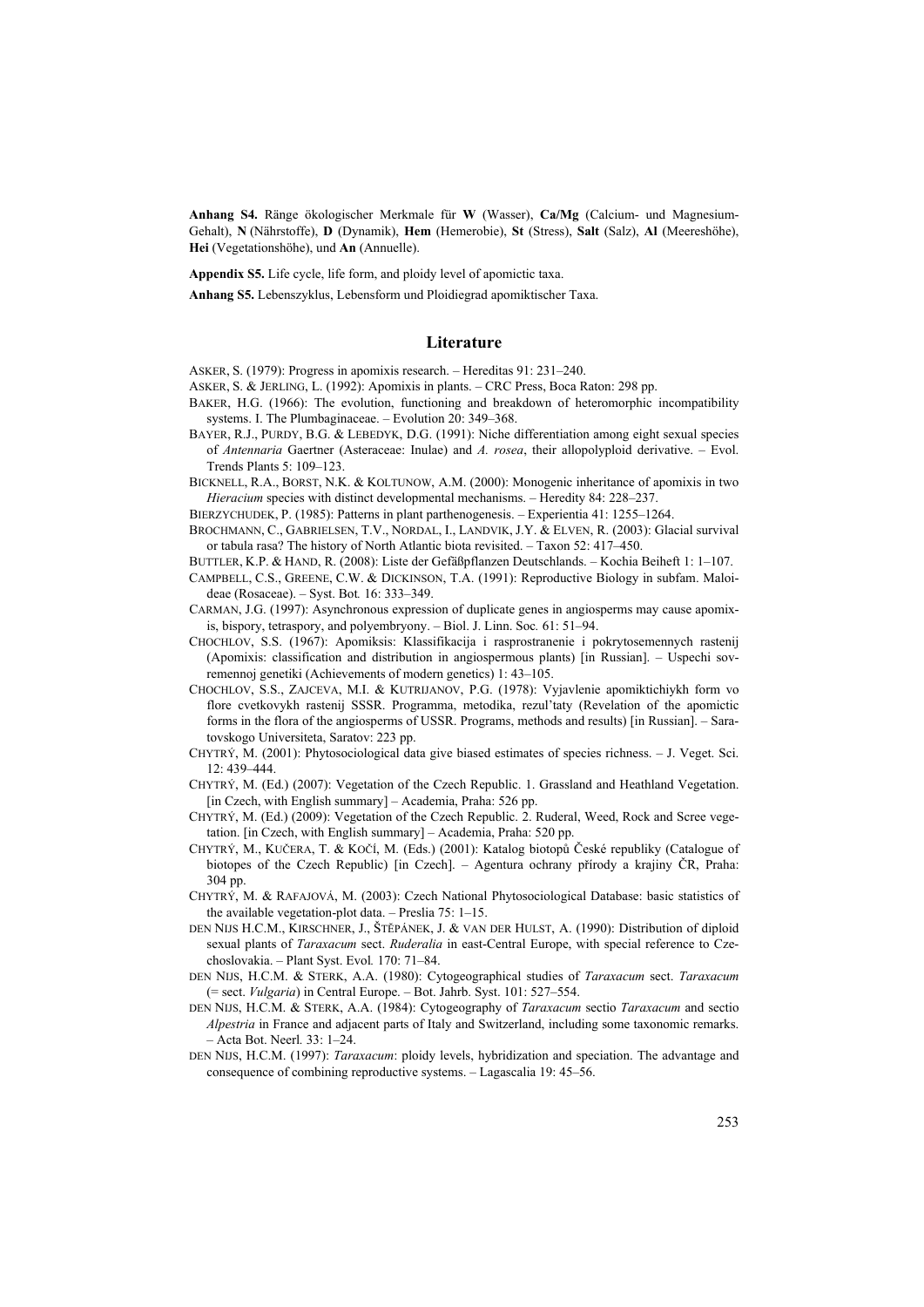[DICKINSON,](http://apps.isiknowledge.com/OneClickSearch.do?product=UA&search_mode=OneClickSearch&db_id=&SID=R1mdFem2cNefEGpbjf9&field=AU&value=Dickinson%20TA&ut=000249011600004&pos=1) T.A., [LO,](http://apps.isiknowledge.com/OneClickSearch.do?product=UA&search_mode=OneClickSearch&db_id=&SID=R1mdFem2cNefEGpbjf9&field=AU&value=Lo%20E&ut=000249011600004&pos=2) E. & [TALENT,](http://apps.isiknowledge.com/OneClickSearch.do?product=UA&search_mode=OneClickSearch&db_id=&SID=R1mdFem2cNefEGpbjf9&field=AU&value=Talent%20N&ut=000249011600004&pos=3) N. (2007): Polyploidy, reproductive biology, and Rosaceae: understanding evolution and making classifications. – Plant Syst. Evol*.* 266: 59–78.

GADELLA, T.W.J. (1984): Cytology and the mode of reproduction of some taxa of *Hieracium* subgenus *Pilosella*. *–* Proc. Kon. Ned. Akad. Wetensch. C 87: 387–399.

- GADELLA, T.W.J. (1987): Sexual tetraploid and apomictic pentaploid populations of *Hieracium pilosella* (Compositae). – Plant Syst. Evol*.* 157: 219–245.
- GADELLA, T.W.J. (1991): Variation, hybridization and reproductive biology of *Hieracium pilosella* L. – Proc. Kon. Ned. Akad. Wetensch. C 94: 455–488.

GRABHERR, G. & MUCINA, L. (1993): Die Pflanzengesellschaften Österreichs Teil II. – Ulmer, Jena: 523 pp.

GRANT, V. (1981): Plant speciation*.* Ed. 2. – Columbia University Press, New York: XII + 563 pp.

- GUSTAFSSON, Å. (1946): Apomixis in higher plants. Part I. The mechanism of apomixis. Acta Univ. Lund 42: 1–67.
- GUSTAFSSON, Å. (1947a): Apomixis in higher plants. Part II. The causal aspect of apomixis. Acta Univ. Lund 43: 69–179.
- GUSTAFSSON, Å. (1947b): Apomixis in higher plants. Part III. Biotype and species formation. Acta Univ. Lund 43: 181–370.
- HAAG, C.R. & EBERT, D. (2004): A new hypothesis to explain geographic parthenogenesis. Ann. Zool. Fenn*.* 41: 539–544.
- HAGERUP, O. (1932): Über Polyploidie in Beziehung zu Klima, Ökologie und Phylogenie. Chromosomenzahlen aus Timbuktu. – Hereditas 16: 19–40.
- HOLM, S. (1995): Unexpected high levels of genetic variation in *Potentilla argentea* L. (s.l.) in southern Sweden. – Hereditas 123: 127–139.
- HOLM, S. & GHATNEKAR, L. (1996): Sexuality and no apomixis found in crossing experiments with diploid *Potentilla argentea*. – Hereditas 125: 77–82.
- HOLM, S., GHATNEKAR, L. & BENGTSSON, B.O. (1997): Selfing and outcrossing but no apomixis in two natural populations of diploid *Potentilla argentea.* – J. Evol. Biol. 10: 343–352.
- HÖRANDL, E. (2006): The complex causality of geographical parthenogenesis. New Phytol. 171: 525–538.
- HÖRANDL, E. (2008): Evolutionary implications of self-compatibility and reproductive fitness in the apomictic *Raununculus auricomus* polyploid complex (Ranunculaceae). *–* Int. J. Plant Sci. 169: 1219–1228.
- HÖRANDL, E. (2009): Geographical parthenogenesis: Opportunities for asexuality. In: SCHÖN, I., MARTENS, K. & DIJK, P. (Eds.): Lost sex. The evolutionary biology of parthenogenesis: 161–187. Springer, Heidelberg.
- HÖRANDL, E. (2010): Evolution and biogeography of alpine apomictic plants. Taxon 60: 390–402.
- HÖRANDL, E., COSENDAI, A.-C. & TEMSCH, E.M. (2008): Understanding the geographic distributions of apomictic plants: a case of a pluralistic approach. – Plant Ecol. Divers. 1: 309–320.
- HÖRANDL, E., DOBEŠ, C., SUDA, J. VÍT, P. URFUS, T. TEMSCH, E.M., COSENDAI, A.-C., WAGNER, J. & LADINIG, U. (2011): Apomixis is not prevalent in subnival to nival plants of the European Alps. – Ann. Bot. (Oxford) 108: 381-390.
- HÖRANDL, E. & PAUN, O. (2007): Patterns and sources of genetic diversity in apomictic plants: implications for evolutionary potentials. – In: HÖRANDL, E., GROSSNIKLAUS, U., SHARBEL, T. & VAN DIJK, P. (Eds.): Apomixis: Evolution, mechanism and perspectives: 169–194*.* A.R.G. Gantner, Ruggel/Liechtenstein.
- HULTÉN, E. & FRIES, M. (1986): Atlas of North European vascular plants north of the tropic of the Cancer. Vol. I–III*. –* Koeltz, Königstein: (I) XVI + 498 pp., (II) XI + 499–968 pp., (III) 969–1172 pp.
- JENNISKENS, M.-J., DEN NIJS, H.C. M. & HUIZING, B.A. (1984): Karyogeography of *Taraxacum* sect. *Taraxacum* and the possible occurrence of facultative agamospermy in Bavaria and north-western Austria. – Phyton 24: 11–34.
- JERLING, L. (1986): Ecological aspects of agamospermy. Symb. Bot. Ups. 27: 223–234.
- KIRSCHNER, J. & ŠTĔPÁNEK, J. (1998): Monograph of *Taraxacum* sect. *Palustria*. Institute of Botany. Academy of Sciences of the Czech Republic, Průhonice: 281 pp.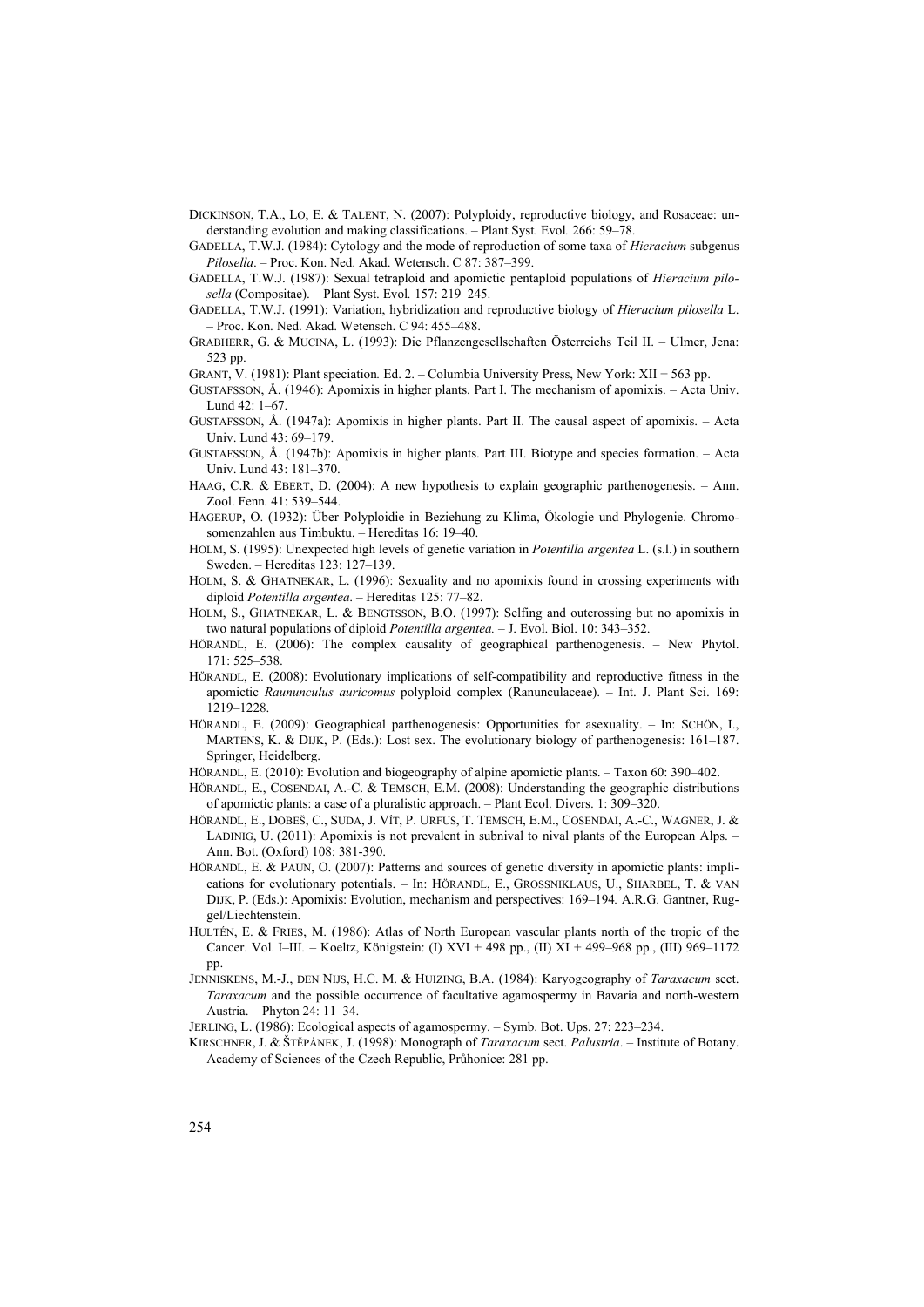- KNAPP, R. (1953): Über Zusammenhänge zwischen Polyploidie, Verbreitung, systematischer und soziologischer Stellung von Pflanzenarten in Mitteleuropa. – Z. Indukt. Abstammungs- Vererbungslehre 85: 163–179.
- KOLTUNOW, A.M. (1993): Apomixis: Embryo sacs and embryos formed without meiosis or fertilization in ovules. – Plant Cell 5: 1425–1437.
- KOLTUNOW, A.M. & GROSSNIKLAUS, U. (2003): Apomixis: a developmental perspective. Annu. Rev. Plant Biol. *5*4: 547–574.
- KOPECKÝ, K. (1978): Die straßenbegleitenden Rasengesellschaften im Gebirge Orlické hory und seinem Vorlande. – Veg. ČSSR A10: 1–258, pl. 1–21.
- KOWARIK, I. (1988): Zum menschlichen Einfluß auf Flora und Vegetation. Theoretische Konzepte und ein Quantifizierungsansatz am Beispiel von Berlin (West). – Landschaftsentwickl. Umweltforsch. 56: 1–280.
- KRAHULCOVÁ, A. & KRAHULEC, F. (1999): Chromosome numbers and reproductive systems in selected representatives of *Hieracium* subgen. *Pilosella* in the Krkonoše Mts (the Sudeten Mts). – Preslia 71: 217–234.
- KRAHULCOVÁ, A., KRAHULEC, F. & CHAPMAN, H.M. (2000): Variation in *Hieracium* subgen. *Pilosella* (Asteraceae): What do we know about its sources? – Folia Geobot. Phytotax*.* 35: 319–338.
- KRAHULEC, F., KRAHULCOVÁ, A., FEHRER, J., BRÄUTIGAM, S., PLAČKOVÁ, I. & CHRTEK. J. jun. (2004): The Sudetic group of *Hieracium* subgen. *Pilosella* from the Krkonoše Mts: a synthecic view. – Preslia 76: 223–243.
- KRAHULCOVÁ, A. & ROTRKLOVÁ, O. (2010): Use of flow cytometry in research on apomictic plants. Preslia 82: 23–39.
- MARSHALL, D.R. & BROWN, A.H.D. (1981): The evolution of apomixis. Heredity 47: 1–15.
- MARTIN, S.L. & HUSBAND, B.C. (2009): Influence of phylogeny and ploidy on species ranges of North American angiosperms. – J. Ecol. 97: 913–922.
- MASTERSON, J. (1994): Stomatal size in fossil plants: Evidence for polyploidy in majority of angiosperms. – Science 264: 421–424.
- MĚSÍČEK, J. & JAVŮRKOVÁ-JAROLÍMOVÁ, V. (1992): List of Chromosome Numbers of the Czech Vascular Plants*.* – Academia, Praha: 144 pp.
- MEUSEL, H. & JÄGER, E. (1992): Vergleichende Chorologie der zentraleuropäischen Flora 3*.* Gustav Fischer, Jena: [Text] IX + 333 pp., [Karten] IX + 422–688 pp.
- MEUSEL, H., JÄGER, E. & WEINERT. E. (1965): Vergleichende Chorologie der zentraleuropäischen Flora. [1]. *–* Gustav Fischer, Jena: [Text] 583 pp., [Karten] 258 pp.
- MEUSEL, H., JÄGER, E. & WEINERT. E. (1978): Vergleichende Chorologie der zentraleuropäischen Flora 2. – Gustav Fischer, Jena: [Text] XI + 418 pp., [Karten] 259–421 pp.
- MOGIE, M. (1992): The evolution of asexual reproduction in plants. Chapman & Hall, London: XIV + 276 pp.
- MRÁZ, P., CHRTEK, J. jun. & ŠINGLIAROVÁ, B. (2009): Geographical parthenogenesis, genome size variation and pollen production in the arctic-alpine species *Hieracium alpinum*. – Bot. Helv*.* 119: 41–51.
- MRÁZ, P., ŠINGLIAROVÁ, B., URFUS, T. & KRAHULEC, F. (2008): Cytogeography of *Pilosella officinarum* (*Compositae*): Altitudinal and Longitudinal differences in Ploidy Level Distribution in the Czech Republic and Slovakia and the General Pattern in Europe. – Ann. Bot. 101: 59–71.
- MUCINA, L., GRABHERR, G. & ELLMAUER, T. (1993a): Die Pflanzengesellschaften Österreichs Teil I. Ulmer, Jena: 578 pp.
- MUCINA, L., GRABHERR, G. & ELLMAUER, T. (1993b): Die Pflanzengesellschaften Österreichs Teil III*.* – Ulmer, Jena: 353 pp.
- NOGLER, G.A. (1982): How to obtain diploid apomictic *Ranunculus auricomus* plants not found in the wild state. – Bot. Helvet*.* 92: 13–22.
- NOGLER, G.A. (1984): Gametophytic Apomixis. In: JOHRI, B.M. (Ed.): Embryology of angiosperms: 476–518. Springer, Berlin.
- NOIROT, M., COUVET, D. & HAMON, S. (1997): Main role of self-pollination rate on reproductive allocations in pseudogamous apomicts. – Theor. Appl. Genet*.* 95: 479–483.
- NOYES, R.D. (2007): Apomixis in the Asteraceae: Diamonds in the Rough. Funct. Plant Sci. Biotechn. 1: 207–222.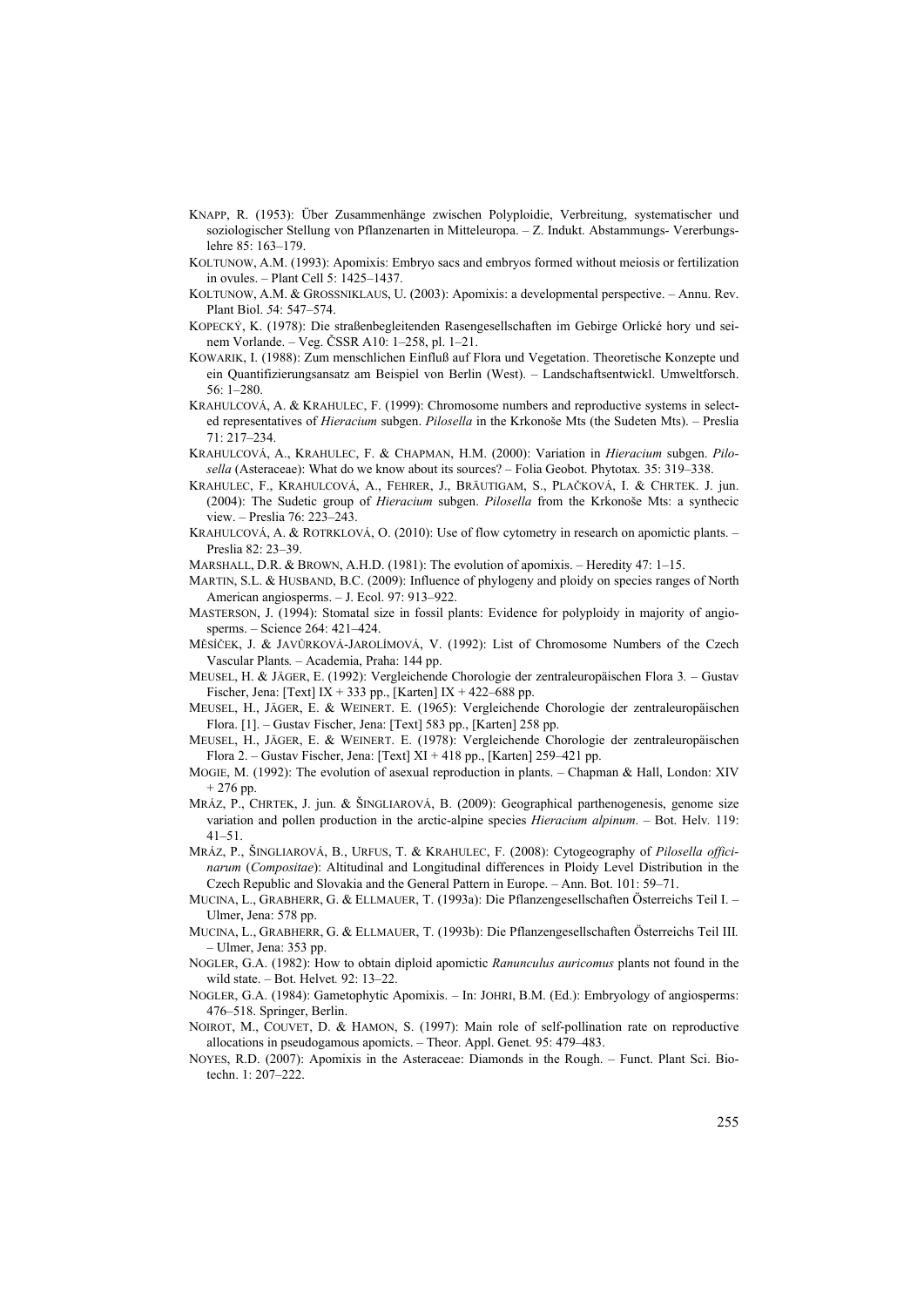- NYBOM, H. (2007): Unique reproduction in dogroses (*Rosa* sect. *Caninae*) maintains successful and highly heterozygous genotypes. In: HÖRANDL, E., GROSSNIKLAUS, U., SHARBEL, T. & VAN DIJK, P.J. (Eds.): Apomixis: Evolution, mechanism and perspectives: 281–298. A.R.G. Gantner, Ruggel/Liechtenstein.
- NYGAARD, B. & LAWESSON, J. (1998): Systematics and ecology of Danish salt marsh communities. Ann. Bot. 61: 53–72.

NYGREN, A. (1954): Apomixis in the Angiosperms. II. – Bot. Rev*.* 20: 577–649.

- NYGREN, A. (1967): Apomixis in the angiosperms. In: Ruhland, W. (Ed.): Handbuch der Pflanzenphysiologie 18. Sexualität Fortpflanzung Generationswechsel: 551–596. Springer, Berlin.
- OBERDORFER, E. (Ed.) (1977): Süddeutsche Pflanzengesellschaften 1. 2. Aufl. G. Fischer, Stuttgart: 311 pp.
- OBERDORFER, E. (Ed.) (1978): Süddeutsche Pflanzengesellschaften 2. 2 Aufl. G. Fischer, Stuttgart: 355 pp.
- OBERDORFER, E. (Ed.) (1983): Süddeutsche Pflanzengesellschaften 3. 2 Aufl. G. Fischer, Stuttgart: 455 pp.
- OBERDORFER, E. (Ed.) (1992): Süddeutsche Pflanzengesellschaften 4. 2 Aufl. *–* G. Fischer, Jena: [Textband] 282 pp., [Tabellenband] 580 pp.
- OTTO, S.P. & WHITTON, J. (2000): Polyploid incidence and evolution. Annu. Rev. Genet. 34: 401– 437.
- PAULE, J. (2010): Evolutionary patterns and processes in the genus *Potentilla* L. (Rosaceae). Dissertation Ruperto-Corola University of Heidelberg, Heidelberg: 146 pp.
- POGAN, E. & WCISŁO, H. (1989): Cytological investigation on *Hieracium pilosella* L. from Poland. I. Karyological studies. – Acta Biol. Cracov., Ser. Bot. 31: 19–28.
- POGAN, E. & WCISŁO, H. (1990): Chromosome numbers of Polish Angiosperms. Acta Biol. Cracov., Ser. Bot. 32: 1–169.
- POGAN, E. & WCISŁO, H. (1995): Embryological analysis of *Hieracium pilosella* L. from Poland. Acta Biol. Cracov., Ser. Bot. 37: 53–61.
- POTT, R. (1995): Die Pflanzengesellschaften Deutschlands. 2. Aufl. Ulmer, Stuttgart: 622 pp.
- RENNWALD, E. (2000): Verzeichnis und Rote Liste der Pflanzengesellschaften Deutschlands. Schriftenr. Vegetationskd. 35: 89–800.
- RICHARDS, A.J. (1996): Breeding systems in flowering plants and the control of variability. Folia Geobot. Phytotax*.* 31: 283–293.
- RICHARDS, A.J. (1997): Plant breeding systems*.* Ed. 2. Chapman & Hall, London: XII + 529 pp.
- ROBSON, N.K.B. (2002): Studies in the genus *Hypericum* L. (Guttiferae) 4(2). Sektion 9. *Hypericum* sensu lato (part 2): subsection 1. *Hypericum* series 1. *Hypericum*. – Bull. Nat. Hist. Mus. London, Bot*.* 33: 61–123.
- ROETMAN, E., DEN NIJS, J.C.M. & STERK, A.A. (1988): Distribution and habitat range of diploid, sexual dandelions (*Taraxacum* section *Vulgaria*), a Central European flora element in The Netherlands. – Acta Bot. Neerl*.* 37: 81–94.
- ROTREKLOVÁ, O., KRAHULCOVÁ, A., MRÁZ, P., MRÁZOVÁ, V., MÁRTONFIOVÁ, L., PECKERT, T. & ŠINGLIAROVÁ, B. (2005): Chromosome numbers and breeding systems of some European species of *Hieracium* subgen. *Pilosella*. – Preslia 77: 197–195.
- RUTISHAUSER, A. (1967): Fortpflanzungsmodus und Meiose apomiktischer Blütenpflanzen. Springer, Wien: 245 pp.
- SCHAMINÉE, J.H.J., STORTELDER, A.H.F. & WESTHOFF, V. (1996): De vegetatie van Nederland 3. Opulus, Uppsala: 356 pp.
- SCHAMINÉE, J.H.J., WEEDA, E.J. & WESTHOFF, V. (1995): De vegetatie van Nederland 2*.* Opulus, Uppsala: 360 pp.
- SCHAMINÉE, J.H.J., WEEDA, E.J. & WESTHOFF, V. (1998): De vegetatie van Nederland 4*. –* Opulus, Uppsala: 346 pp.
- SCHUHWERK, F. (2004): Some Thoughts on the Taxonomy of *Hieracium*. Ber. Bayer. Bot. Ges. 73/74: 193–198.

STEBBINS, G.L. (1941): Apomixis in the angiosperms. – Bot. Rev. 7: 507–542.

STEBBINS, G.L. (1950): Variation and evolution in plants. – Columbia University Press, New York:  $XIX + 643$  pp.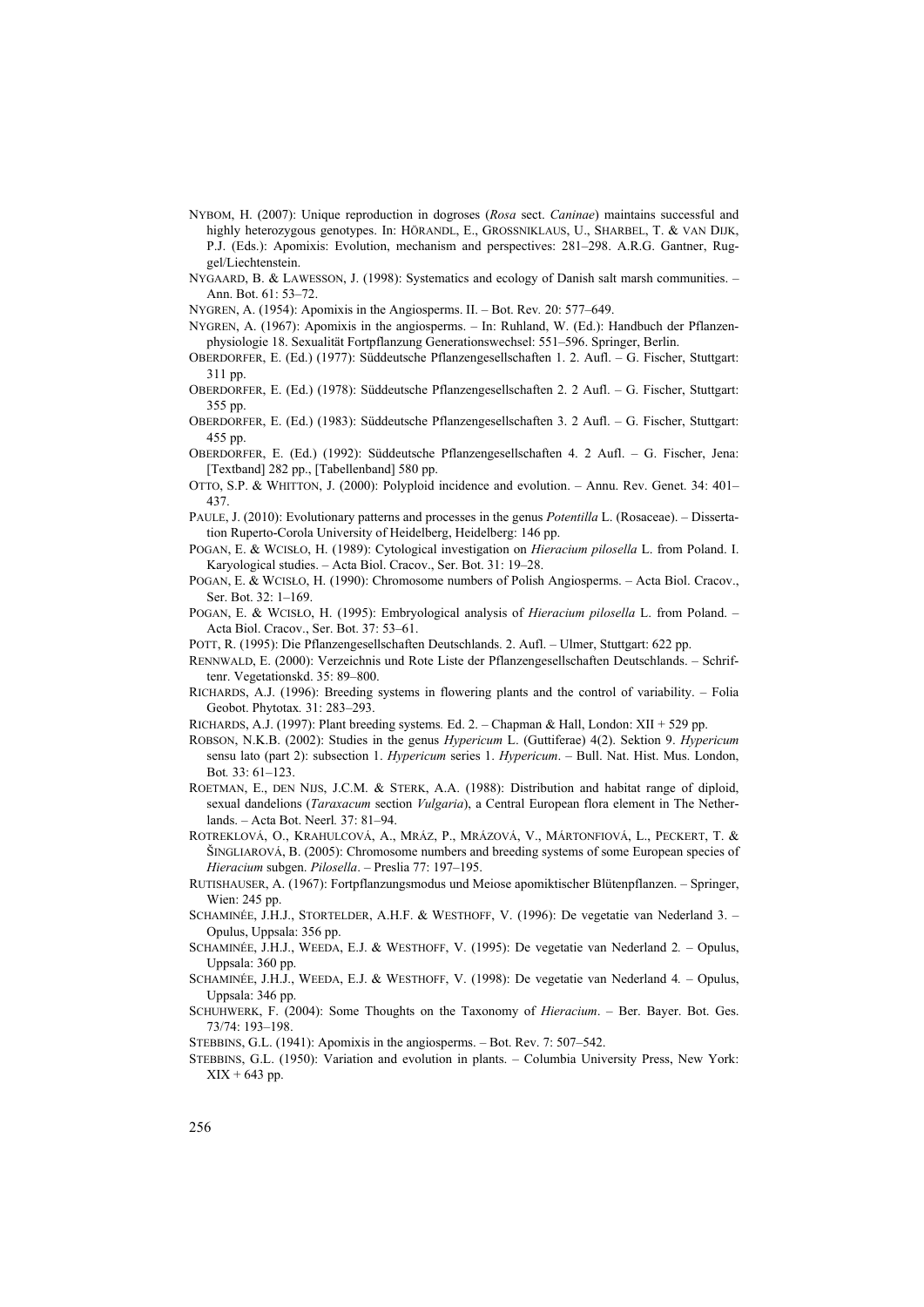STEBBINS, G.L. (1984): Polyploidy and the distribution of the arctic-alpine flora: new evidence and a new approach. – Bot. Helv. 94: 1–13.

STEBBINS, G.L. & DAWE, J.C. (1987): Polyploidy and distribution in the European flora: A reappraisal. – Bot. Jahrb. Syst. 108: 343–354.

- ŠTĚPÁNEK, J., KIRSCHNER, J., JAROLÍMOVÁ, V. & KIRSCHNEROVÁ, L. (2011): *Taraxacum nigricans*, *T. alpestre* and allies in the *Taraxacum* sect. *Alpestria*: taxonomy, geography and conservation status. – Preslia 83: 537–564.
- STERK, A.A. (1987): Paardebloemen. Planten zonder vader (Dandelions. Plants without a father.) [in Dutch]. – Koninklijke Nederlandse Natuurhistorische Vereniging, Utrecht: 348 pp.
- STORTELDER, A.H.F., SCHAMINÉE, J.H.J. & HOMMEL, P.W.F.M. (1999): De vegetatie van Nederland 5. *–* Opulus, Uppsala: 376 pp.
- SUKOPP, H. (1976): Dynamik und Konstanz in der Flora der Bundesrepublik Deutschland. Schriftenreihe Vegetationskd. 10: 9–26.
- TISCHLER, G. (1935): Die Bedeutung der Polyploidie für die Verbreitung der Angiospermen, erläutert an den Arten Schleswig-Holsteins, mit Ausblicken auf andere Florengebiete. – Bot. Jahrb. Syst*.* 67: 1–36.
- TUTIN, T.G., HEYWOOD, V.H., BURGES, N.A., CHATER, A.O. (Ed. 1–2), EDMONDSON, J.R. (Ed. 1–2), MOORE, D.M., VALENTINE, D.H., WALTERS, S.M. & WEBB, D.A. (1968–1993): Flora Europaea 2– 5, 1 ed. 2. – Cambridge University Press, Cambridge: (1 ed. 2, 1993) XLVI + 581 pp., (2, 1968) XXVII + 469 pp., (3, 1972) XXIX + 370 pp., (4, 1984) XXIX + 505 pp, (5, 1980) XXXVI + 452 pp.
- UHLEMANN, I. (2001): Distribution of reproductive systems and taxonomical concepts in the genus *Taraxacum* F.H. Wigg. (Asteraceae, Lactuceae) in Germany. – Feddes Repert. 112: 15–35.
- VAN DIJK, P.J. (2007): Potential and realized costs of sex in dandelions, *Taraxacum officinale* s.l. In: HÖRANDL, E., GROSSNIKLAUS, U., SHARBEL, T. & VAN DIJK, P. (Eds.): Apomixis: Evolution, mechanism and perspectives: 215–233*.* A.R.G. Gantner, Ruggel/Liechtenstein.
- VAN DIJK, P.J. & VIJVERBERG, K. (2005): The significance of apomixis in the evolution of the angiosperms: a reappraisal. – In: Bakker, F.T., Chatrou, L.W., Gravendeel, B. & Pelser, P.B. (Eds.): Plant Species-Level Systematics: New Perspectives on Pattern & Process: 101–116. A.R.G. Gantner, Ruggel/Liechtenstein.
- VANDEL, A. (1928): La parthénogenèse géographique. Contribution à l'étude biologique et cytologique de la Parthénogenèse Naturelle. Première partie (The geographical parthenogenesis. Contribution to the biological and cytological study of the natural parthenogenesis. First part). [in French] – Bull. Biol. France Belgique 62: 164–281.
- VANDEL, A. (1940): La parthénogenèse géographique. IV. Polyploidie et distribution géographique (The geographical parthenogenesis. IV. Polyploidy and geographical distribution). [in French] – Bull. Biol. France Belgique 74: 94–100.
- WEBER, H.E. (1995): 4. *Rubus*. In: Weber, H.E. (Ed.): Gustav Hegi. Illustrierte Flora von Mitteleuropa 4(2a). 3. Auf.: 284–587. Blackwell, Oxford.
- WINKLER, H. (1908): Über Parthenogenesis und Apogamie im Pflanzenreiche. Progr. Rei Bot*.* 4: 293–454.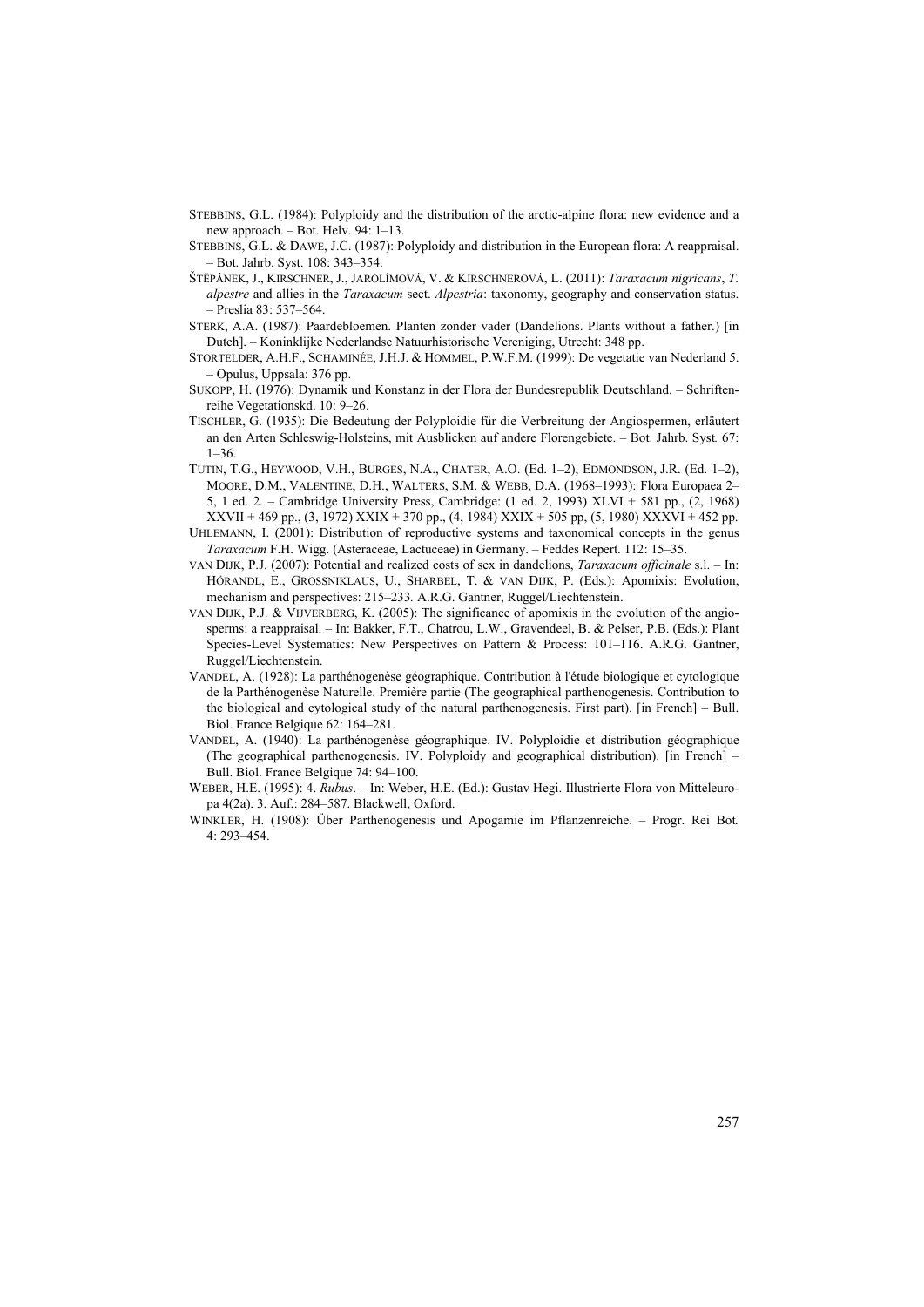# Gregor: Apomicts in the Vegetation of Central Europe

**Appendix S1.** Central European taxa where seeds are to a large part produced by apomixis.

**Anhang S1.** Mitteleuropäische Taxa, bei denen Samen zu einem großen Teil durch Apomixis produziert werden.

 $AS^{A/P}$  = apospory (autonomous/pseudogamous).

 $DS<sup>AP</sup> = diplospory (autonomous/pseudogamous).$ 

 $NE<sup>A</sup>$  = nucellar embryony (autonomous).

 $A^{AP}$  = apospory or diplospory (autonomous/pseudogamous).

 $A =$  apospory or diplospory.

| Taxon                                                                                                                 | Apomixis<br>type                 | References                                                                                                                                                                                                                                                                                                                                                                                                                                                                                                                                                                                                                                                                                                                                                                                                                                                                 |
|-----------------------------------------------------------------------------------------------------------------------|----------------------------------|----------------------------------------------------------------------------------------------------------------------------------------------------------------------------------------------------------------------------------------------------------------------------------------------------------------------------------------------------------------------------------------------------------------------------------------------------------------------------------------------------------------------------------------------------------------------------------------------------------------------------------------------------------------------------------------------------------------------------------------------------------------------------------------------------------------------------------------------------------------------------|
| Alchemilla                                                                                                            | $A^A$                            | MURBECK (1897, 1901), STRASBURGER (1905), IZMAIŁOW (1986, 1994)                                                                                                                                                                                                                                                                                                                                                                                                                                                                                                                                                                                                                                                                                                                                                                                                            |
| Bothriochloa ischoemum                                                                                                | $\mathbf{A}\mathbf{S}^\text{P}$  | BROWN & EMERY (1957), CELARIER & HARLAN (1957), MA & HUANG (2007)                                                                                                                                                                                                                                                                                                                                                                                                                                                                                                                                                                                                                                                                                                                                                                                                          |
| Callitriche palustris s.str.                                                                                          | $\mathbf{A}^\mathbf{A}$          | SCHOTSMAN (1954)                                                                                                                                                                                                                                                                                                                                                                                                                                                                                                                                                                                                                                                                                                                                                                                                                                                           |
| Calamagrostis phragmitoides                                                                                           | $DS^{\rm A}$                     | NYGREN (1946, 1949)                                                                                                                                                                                                                                                                                                                                                                                                                                                                                                                                                                                                                                                                                                                                                                                                                                                        |
| Calamagrostis rivalis                                                                                                 | $DS(?)^A$                        | <b>CONERT (1989)</b>                                                                                                                                                                                                                                                                                                                                                                                                                                                                                                                                                                                                                                                                                                                                                                                                                                                       |
| Chondrilla juncea                                                                                                     | $DS^A$                           | $(1950)$ ,<br>ROSENBERG $(1912)$ ,<br>PODDUBNAJA-ARNOLDI (1933), BERGMAN<br>BATTAGLIA (1949)                                                                                                                                                                                                                                                                                                                                                                                                                                                                                                                                                                                                                                                                                                                                                                               |
| Cotoneaster                                                                                                           | $A^{A (+ P')}$                   | SAX (1954), HJELMQVIST (1962), HYLMÖ & FRYER (1999), PLOOMPUU (1999),<br>BARTISH et al. (2001), NYBOM & BARTISH (2007), FRYER & HYLMÖ (2009). -<br>All naturalized tri- and tetraploid taxa, e.g. C. acutifolius Turczaninov,<br>C. ambiguous Rehder & E. H. Wilson, C. dielsianus, C. divaricatus,<br>C. moupinensis Franchet.                                                                                                                                                                                                                                                                                                                                                                                                                                                                                                                                            |
| Crataegus macrocarpa                                                                                                  | A                                | PTAK (1989)                                                                                                                                                                                                                                                                                                                                                                                                                                                                                                                                                                                                                                                                                                                                                                                                                                                                |
| Erigeron annuus s.l. (incl.<br>Erigeron annuus subsp.<br>strigosus)                                                   | DS <sup>A</sup>                  | HOLMGREN (1919), TAHARA (1921), FAGERLIND (1947), NOYES (2000, 2007),<br>FREY et al. (2003)                                                                                                                                                                                                                                                                                                                                                                                                                                                                                                                                                                                                                                                                                                                                                                                |
| Erigeron karvinskianus                                                                                                | DS <sup>A</sup>                  | FAGERLIND (1947), BATTAGLIA (1950)                                                                                                                                                                                                                                                                                                                                                                                                                                                                                                                                                                                                                                                                                                                                                                                                                                         |
| Euphorbia dulcis s.l.                                                                                                 | $NE^A$                           | HEGELMAIER (1903), CARANO (1926)                                                                                                                                                                                                                                                                                                                                                                                                                                                                                                                                                                                                                                                                                                                                                                                                                                           |
| Festuca gigantea                                                                                                      | $\textbf{A}^\textbf{P}$          | SHISHKINSKAYA (1983), MATZK (1991)                                                                                                                                                                                                                                                                                                                                                                                                                                                                                                                                                                                                                                                                                                                                                                                                                                         |
| Hieracium subgen. Hieracium -<br>except H. intybaceum,<br>H. umbellatum, H. porrifolium                               | DS <sup>A</sup>                  | MURBECK (1904), OSTENFELD & RAUNKLÆR (1903), OSTENFELD (1906),<br>SKAWIŃSKA $(1962)$ . – Diploids are sexual, tri- and tetraploids are apomictic. <i>H</i> .<br>umbellatum (OSTENFELD 1906), H. intybaceum (FAVARGER 1997), and<br>H. porrifolium (FAVARGER 1965; SCHUHWERK 2010) are sexual. SCHUHWERK<br>(2010) found a diploid H. valdepilosum beneath tri- and tetraploid plants.                                                                                                                                                                                                                                                                                                                                                                                                                                                                                      |
| Hieracium subgen. Pilosella -<br>except H. echioides,<br>H. hoppeanum, H. lactucella,<br>H. onegense, H. peleterianum | $AP^A$                           | MENDEL (1870), OSTENFELD (1904, 1906), ROSENBERG (1906), CHRISTOFF<br>(1942a). – Diploids are sexual. Triploids are apomictic or sterile. Tetraploids and<br>hexaploids are sexual or apomictic. Pentaploids are mostly apomictic<br>(SKALIŃSKA 1971; GADELLA 1991; KRAHULEC et al. 2004; KRAHULCOVÁ &<br>KRAHULEC 1999; KRAHULCOVÁ et al. 2000, 2001; ROTREKLOVÁ 2004;<br>ROTREKLOVÁ et al. 2002, 2005; MRÁZ et al. 2008). In <i>H. cymosum</i> the prevailing<br>pentaploids are facultative apomictic (KASHIN & CHERNISHOVA 1997); sexual<br>diploids are known from the Czech Republic and Germany (see ROTREKLOVÁ et<br>al. 2005). H. echioides (ROTREKLOVÁ et al. 2002), H. hoppeanum (SCHUHWERK<br>& LIPPERT 1997), H. lactucella (ROTREKLOVÁ et al. 2002), H. onegense<br>(SKALIŃSKA & KUBIEŃ 1972), and H. peleterianum (SCHUHWERK & LIPPERT<br>1997) are sexual. |
| Hierochloë hirta                                                                                                      | A                                | WEIMARCK (1971, 1986)                                                                                                                                                                                                                                                                                                                                                                                                                                                                                                                                                                                                                                                                                                                                                                                                                                                      |
| Hierochloë odorata                                                                                                    | A                                | WEIMARCK (1967)                                                                                                                                                                                                                                                                                                                                                                                                                                                                                                                                                                                                                                                                                                                                                                                                                                                            |
| Hypericum desetangsii                                                                                                 | $A^P$                            | LIHOVÁ et al. (2000), MATZK et al. (2003)                                                                                                                                                                                                                                                                                                                                                                                                                                                                                                                                                                                                                                                                                                                                                                                                                                  |
| Hypericum dubium                                                                                                      | $\mathbf{A}^\text{P}$            | MATZK et al. (2003), MÁRTONFI (2008)                                                                                                                                                                                                                                                                                                                                                                                                                                                                                                                                                                                                                                                                                                                                                                                                                                       |
| Hypericum perforatum                                                                                                  | $\text{AS}^{(\text{A})\text{P}}$ | FAHRENHOLTZ (1927), NOACK (1939), MATZK et al. (2000, 2001), PANK et al.<br>(2003)                                                                                                                                                                                                                                                                                                                                                                                                                                                                                                                                                                                                                                                                                                                                                                                         |
| Nardus stricta                                                                                                        | DS <sup>A</sup>                  | DE COULON (1923), RYCHLEWSKI (1961)                                                                                                                                                                                                                                                                                                                                                                                                                                                                                                                                                                                                                                                                                                                                                                                                                                        |
| Nigritella archiducis-joannis<br>Teppner & E. Klein                                                                   | NE <sup>A</sup>                  | TEPPNER & KLEIN (1985a)                                                                                                                                                                                                                                                                                                                                                                                                                                                                                                                                                                                                                                                                                                                                                                                                                                                    |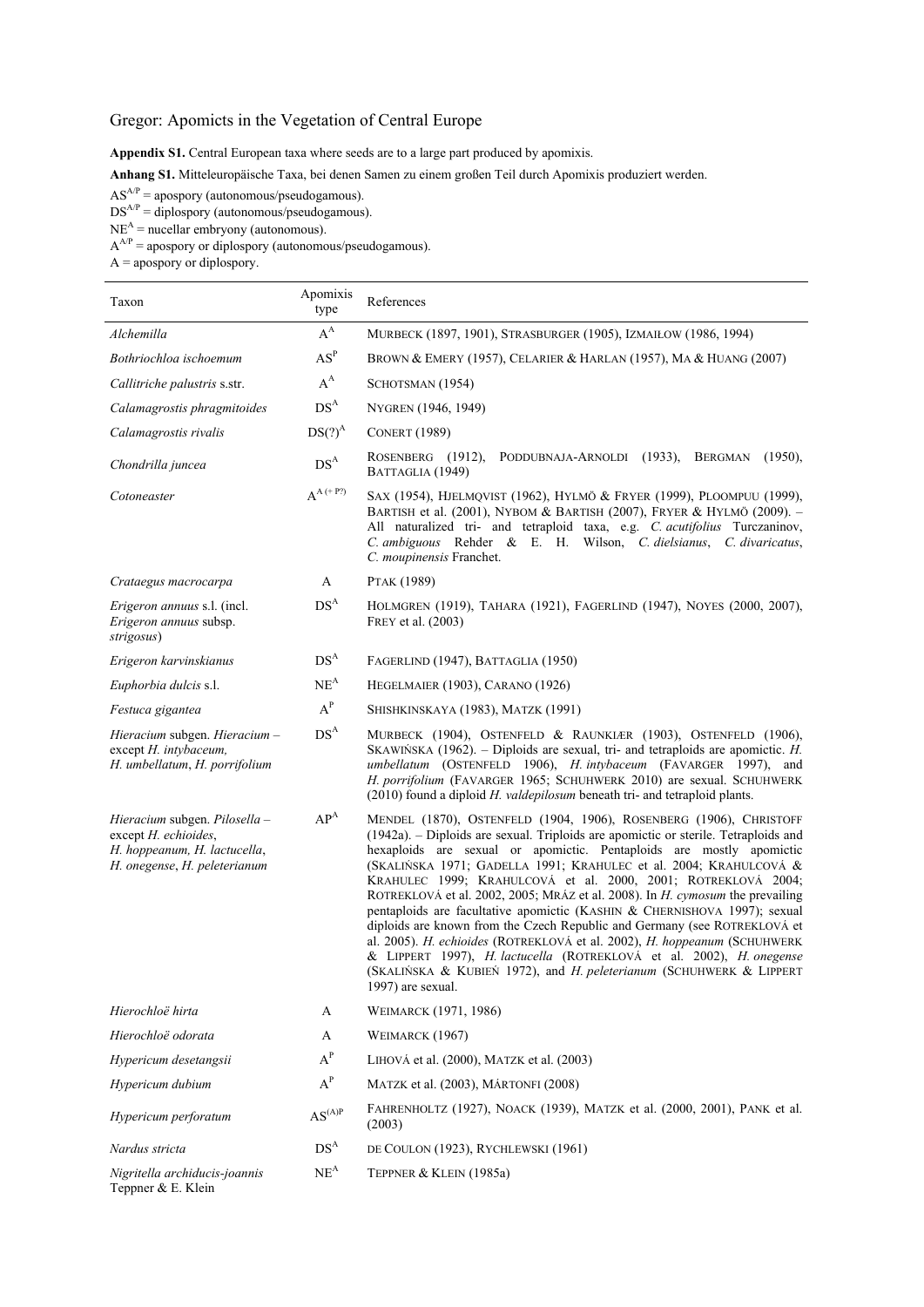| Taxon                                                                                              | Apomixis<br>type                               | References                                                                                                                                         |
|----------------------------------------------------------------------------------------------------|------------------------------------------------|----------------------------------------------------------------------------------------------------------------------------------------------------|
| Nigritella bicolor W. Foelsche                                                                     | NE                                             | FOELSCHE (2010)                                                                                                                                    |
| Nigritella buschmanniae<br>Teppner & T. Ster                                                       | $NE^A$                                         | TEPPNER & STER (1996)                                                                                                                              |
| Nigritella dolomitensis                                                                            | NE <sup>A</sup>                                | TEPPNER & KLEIN (1998)                                                                                                                             |
| Nigritella hygrophila<br>W. Foelsche & Heidtke                                                     | NE                                             | FOELSCHE & HEIDTKE (2011)                                                                                                                          |
| N. miniata                                                                                         | $NE^A$                                         | TEPPNER & KLEIN (1985a)                                                                                                                            |
| Nigritella minor W. Foelsche &<br>Zernig                                                           | NE                                             | FOELSCHE & ZERNIG (2007)                                                                                                                           |
| Nigritella nigra subsp. austriaca                                                                  | $NE^A$                                         | TEPPNER & KLEIN (1990)                                                                                                                             |
| N. stiriaca (K. Rech.) Teppner &<br>E. Klein                                                       | $NE^A$                                         | TEPPNER & KLEIN (1985a)                                                                                                                            |
| Nigritella widderi                                                                                 | $NE^A$                                         | TEPPNER & KLEIN (1985b)                                                                                                                            |
| Poa alpina                                                                                         | DS <sup>P</sup>                                | MÜNTZING (1933, 1940), HÅKANSSON (1943), MATZK et al. (2000), KELLEY et<br>al. (2009)                                                              |
| Poa compressa                                                                                      | $AS^P$                                         | CHRISTOFF (1942b), NYGREN (1954), MATZK (1991), KELLEY et al. (2009)                                                                               |
| Poa glauca                                                                                         | DS <sup>P</sup>                                | NYGREN (1954), KELLEY et al. (2009)                                                                                                                |
| Poa granitica                                                                                      | $AS^P$                                         | SKALIŃSKA (1959)                                                                                                                                   |
| Poa nemoralis                                                                                      | DS <sup>P</sup>                                | MATZK et al. (2000), KELLEY et al. (2009)                                                                                                          |
| Poa palustris                                                                                      | DS <sup>P</sup>                                | KIELLANDER (1935, 1937), KELLEY et al. (2009)                                                                                                      |
| Poa pratensis s.l. (incl.<br>P. angustifolia and P. humilis)                                       | $AS^P$                                         | MÜNTZING (1933), ÅKERBERG (1936, 1939), MATZK (1991), MATZK et al.<br>(2000), KELLEY et al. (2009)                                                 |
| Potentilla argentea                                                                                | $A^P$                                          | MÜNTZING (1928), POPOFF (1935), GENTCHEFF & GUSTAFSSON (1940),<br>MÜNTZING & MÜNTZING (1941), HÅKANSSON (1946), HOLM & GHATNEKAR<br>(1996)         |
| Potentilla cinerea s.l. $\times$ verna<br>(incl. all hybridogenous taxa of<br>this combination)    | $A^P$                                          | RUTISHAUSER (1943), DOBEŠ & VITEK (2000) - Plants with five or more sets of<br>chromosomes are apomictic.                                          |
| Potentilla collina s.l.                                                                            | $A^P$                                          | MÜNTZING (1928, 1958), GENTCHEFF & GUSTAFSSON (1940), HÅKANSSON<br>(1946), RUTISHAUSER (1940, 1943)                                                |
| Potentilla inclinata                                                                               | $A^P$                                          | RUTISHAUSER (1943)                                                                                                                                 |
| Potentilla intermedia                                                                              | $\textbf{A}^\textbf{P}$                        | <b>ASKER (1970)</b>                                                                                                                                |
| Potentilla nivea                                                                                   | A                                              | ERIKSEN & FREDRIKSON (2000), NYLÉHN et al. (2003)                                                                                                  |
| Potentilla norvegica                                                                               | $\textbf{A}^\textbf{P}$                        | <b>ASKER (1970)</b>                                                                                                                                |
| Potentilla recta                                                                                   | A                                              | POPOFF (1935), CHRISTOFF & PAPASOVA (1943)                                                                                                         |
| Potentilla verna                                                                                   | $\textbf{A}^\textbf{P}$                        | MÜNTZING (1928), RUTISHAUSER (1943), HÅKANSSON (1946), SMITH (1963)                                                                                |
| Ranunculus auricomus s.l. -<br>except R. cassubicifolius,<br>R. notabilis Hörandl & Guterm.        | $AS^P$                                         | ROZANOVA (1932), SØRENSEN (1938), HÄFLIGER (1943), RUTISHAUSER (1954),<br>IZMAIŁOW (1976), HÖRANDL et al. (2000)                                   |
| Ranunculus kuepferi                                                                                | $\mathbf{A}\mathbf{S}^{\mathbf{A}+\mathbf{P}}$ | VUILLE & KÜPFER 1985, HUBER 1988, HÖRANDL et al. 2008, BURNIER et al.<br>2009, COSENDAI & HÖRANDL 2010,                                            |
| Ranunculus parnassifolius<br>subsp. heterocarpus                                                   | $\mathbf{A}\mathbf{S}$                         | HUBER (1988), VUILLE & KÜPFER (1985)                                                                                                               |
| Rubus subgen. Rubus<br>- except the diploid taxa<br>R. canescens, R. incanescens,<br>R. ulmifolius | $A^P$                                          | FOCKE (1877), GUSTAFSSON (1930, 1942, 1943), THOMAS (1940), BERGER<br>(1953), KOLLMANN et al. (2000: degree of sexuality), ŠARHANOVÁ et al. (2012) |
| Sorbus intermedia                                                                                  | $A^P$                                          | HEDLUND (1948), LILJEFORS (1953)                                                                                                                   |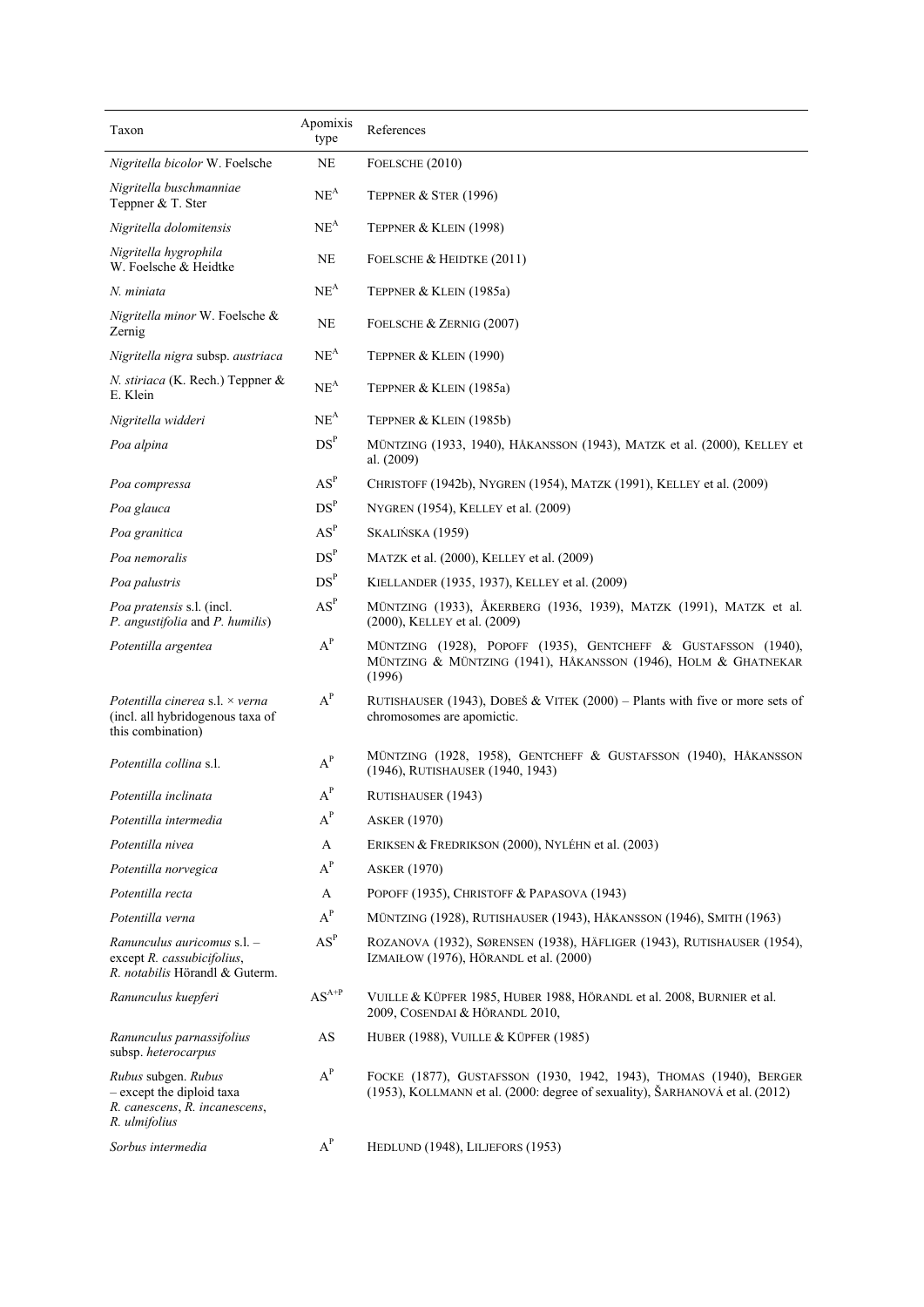| Taxon                                                                                                 | Apomixis<br>type | References                                                                                                                                  |
|-------------------------------------------------------------------------------------------------------|------------------|---------------------------------------------------------------------------------------------------------------------------------------------|
| Sorbus subgen. Aria Pers. ×<br>subgen. Chamaemespilus<br>(Medik.) K. Koch – all<br>hybridogenous taxa | A                | JANKUN & KOVANDA (1986), JANKUN (1993)                                                                                                      |
| Sorbus subgen. Aria Pers. ×<br>subgen. Sorbus $L - all$<br>hybridogenous taxa                         | $\mathsf{A}$     | LILJEFORS (1934, 1953), JANKUN (1993)                                                                                                       |
| Sorbus subgen. Aria Pers. ×<br>subgen. Torminaria (DC.) K.<br>Koch-all hybridogenous taxa             | $A^P$            | JANKUN & KOVANDA (1987, 1988), JANKUN (1993)                                                                                                |
| Taraxacum – except<br>T. bessarabicum.<br>T. erythrospermum, T. pienicum,<br>T. serotinum             | DS <sup>A</sup>  | (1903), MURBECK (1904), MALECKA (1962a:<br>RAUNKIÆR<br>sexuality in<br><i>T. pienicum</i> ), MAŁECKA (1962b, 1967), DEN NIJS & STERK (1980) |

## **References**

ÅKERBERG, E. (1936): Studien über die Samenbildung bei *Poa pratensis* L. – Bot. Not. 1936: 213-280.

ÅKERBERG, E. (1939): Apomictic and sexual seed formation in *Poa pratensis*. – Hereditas 25: 359-370.

- ASKER, S. (1970): Apomictic biotypes in *Potentilla intermedia* and *P. norvegica*. Hereditas 66: 101-108.
- BARTISH, I.V., HYLMÖ, B. & NYBOM, H. (2001): RAPD analysis of interspecific relationships in presumably apomictic *Cotoneaster* species. – Euphytica 120: 273-280.
- BATTAGLIA, E. (1949): L'alterazione della meiosi riproduzione apomittica di *Chondrilla juncea* L. (Variation of the meioses in the apomictic reproduction of *Chondrilla juncea* L.) [in Italian]. – Caryologia 2: 23-30.
- BATTAGLIA, E. (1950): L'alterazione della meiosi nella riproduzione apomittica di *Erigeron Karwinskianus* DC. var. *mucronatus* DC. (Asteraceae) (Variation of the meioses in the apomictic reproduction of *Erigeron Karwinskianus* DC. var. *mucronatus* DC. (Asteraceae)) [in Italian]. – Caryologia 2: 165-204.
- BERGER, X. (1953): Untersuchungen über die Embryologie partiell apomiktischer *Rubus*bastarde. Ber. Schweiz. Bot. Ges*.* 63: 224- 266.

BERGMAN, B. (1950): Meiosis in two different clones of the apomictic *Chondrilla juncea*. – Hereditas 36: 297-320.

BROWN, W.V. & EMERY, W.H.P. (1957): Apomixis in the Gramineae, tribe Andropogoneae: *Themeda triandra* and *Bothriochloa ischaemum*. – Bot. Gaz. 118: 246-253.

BURNIER, J., BUERKI, S., ARRIGO, N., KÜPFER, P. & ALVAREZ, N. (2009): Genetic structure and evolution of Alpine polyploid complexes: *Ranunculus kuepferi* (Ranunculaceae) as a case study. – Mol. Ecol. 18: 3730-3744.

CARANO, E. (1926): Ulteriori osservazioni su *Euphorbia dulcis* L., in rapporto col suo comportamento apomittico. (Further observations about *Euphorbia dulcis* L., in relationship with its apomictic behaviour) [in Italian]. *–* Ann. Bot*.* 17: 50-79, pl. 1-2.

CELARIER, R.P. & HARLAN, J.R. (1957): Apomixis in *Bothriochloa*, *Dichanthium* and *Capillipedium*. – Phytomorphology 7: 93-102. CHRISTOFF, M. (1942a): Die genetische Grundlage der apomiktischen Fortpflanzung bei *Hieracium aurantiacum* L. – Z. Indukt. Abstammungs- Vererbungslehre 80: 105-125.

- CHRISTOFF, M (1942b): Embryologische Studien über die Fortpflanzung einiger *Poa-*Arten. Jahrb. Univ. Sofia, Fak. Land-Forstwiss. 20: 169-178 [cited according to Gustafsson 1946].
- CHRISTOFF, M & PAPASOVA, G. (1943): Die genetischen Grundlagen der apomiktischen Fortpflanzung in der Gattung *Potentilla*. Z. Indukt. Abstammungs- Vererbungslehre 81: 1-27.
- CONERT, H.J. (1989): 44. *Calamagrostis*. In: CONERT, H.J. (Ed.): Gustav Hegi. Illustrierte Flora von Mitteleuropa 1. 3. Aufl.: 357- 380. Parey, Berlin.
- COSENDAI, A.-C. & HÖRANDL, E. (2010): Cytotype stability, facultative apomixis and geographical parthenogenesis in *Ranunculus kuepferi* (Ranunculaceae). – Ann. Bot. 105: 457-470.
- DE COULON, J. (1923): *Nardus stricta*. Étude physiologique, anatomique et embryologique (study on physiology, anatomy and embryology) [in French]. – Mém. Soc. Vaudoise Sci. Nat*.* 1: 245-332.
- DEN NIJS, H.C.M. & STERK, A.A. (1980): Cytogeographical studies of *Taraxacum* sect. *Taraxacum* (= sect. *Vulgaria*) in Central Europe. – Bot. Jahrb. Syst. 101: 527-554.
- DOBEŠ, C. & VITEK, E. (2000): Documented chromosome number checklist of Austrian vascular plants. Museum of Natural History, Vienna: 642 pp.

ERIKSEN, B. & FREDRIKSON, M. (2000): Megagametophyte development in *Potentilla nivea* (Rosaceae) from Northern Swedish Lapland. – Am. J. Bot. 87: 642-651.

FAGERLIND, F. (1947): Macrogametophyte formation in two agamospermous *Erigeron* species. – Acta Horti Bergiani 14: 221-247.

- FAHRENHOLTZ, H. (1927): Über Rassen- und Artkreuzungen in der Gattung *Hypericum.* In: ANONYMUS (Ed.): Festschrift zum 70. Geburtstage, 30. Mai 1927, und 40jährigen Dienstjubiläum, 31. Mai 1927, des Herrn Prof. Dr. Dr. H.H. Schauinsland, Direktor d. Städt. Museums für Natur-, Völker- u. Handelskunde zu Bremen: 23-32. Heilig & Bartels, Bremen.
- FAVARGER, C. (1965): Notes de caryologie alpine IV (notes on alpine karyology IV) [in French]. Bull. Soc. Neuchâteloise Sci. Nat*.* 88: 5-60.
- FAVARGER, C. (1997): Notes de caryologie alpine VI (notes on alpine karyology VI) [in French]. Bull. Soc. Neuchâteloise Sci. Nat. 120: 19-33.
- FOCKE, W.O. (1877): Synopsis Ruborum Germaniae. Müller, Bremen: 434 pp.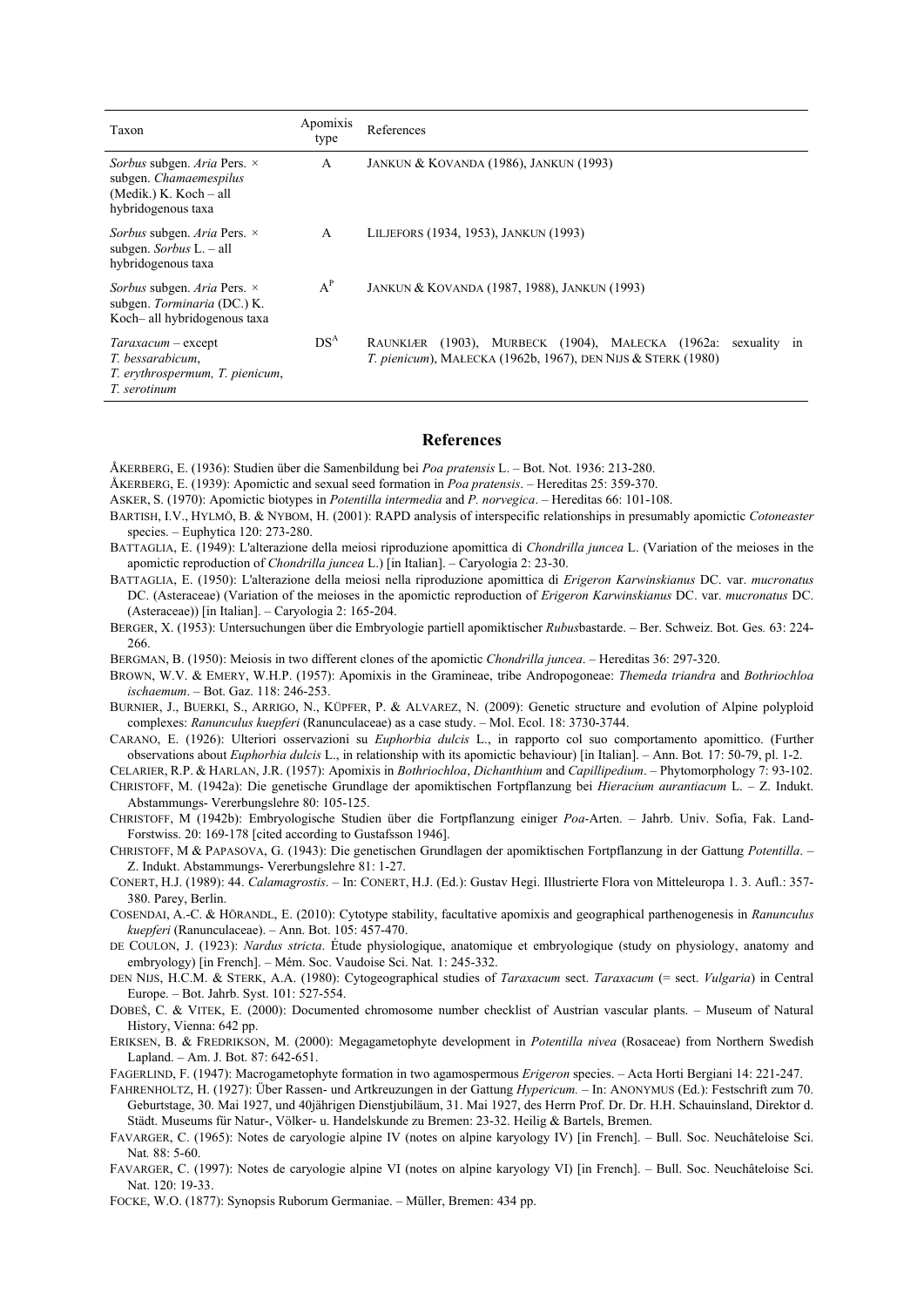- FOELSCHE, W. (2010): *Nigritella bicolor*, ein neues apomiktisches Kohlröschen der Alpen, des Dinarischen Gebirges und der Karpaten. – J. Eur. Orch. 42: 31-82.
- FOELSCHE, W. & HEIDTKE, U.H.J. (2011): *Nigritella hygrophila* spec. nov. und die roten Kohlröschen am Pordoijoch in den östlichen Dolomiten. – J. Eur. Orch. 43: 131-160.
- FOELSCHE, W. & ZERNIG, K. (2007): *Nigritella minor* spec. nov. (Orchidaceae), ein neues Kohlröschen aus der Steiermark. Joannea Bot*.* 6: 5-22.
- FREY, D., BALTISBERGER, M. & EDWARDS, P.J. (2003): Cytology of *Erigeron annuus* s.l. and its consequences in Europe. Bot. Helvet*.* 113: 1-14.
- FRYER, J. & HYLMÖ, B. (2009): Cotoneasters. A comprehensive guide to shrubs for flowers, fruit, and foliage. Timber, Portland: 344 pp.
- GADELLA, T.W.J. (1991): Variation, hybridization and reproductive biology of *Hieracium pilosella* L. Proc. Kon. Ned. Akad. Wetensch. C 94: 455-488.
- GENTCHEFF, G. & GUSTAFSSON, Å. (1940): Parthenogenesis and pseudogamy in *Potentilla*. Bot. Not. 1940: 109-132.
- GUSTAFSSON, Å. (1930): Kastrierungen und Pseudogamie bei *Rubus*. Bot. Not. 1930: 477-494.
- GUSTAFSSON, Å. (1942): The origin and properties of the European Blackberry flora. Hereditas 28: 249-277.
- GUSTAFSSON, Å. (1943): The genesis of the European Blackberry flora. Acta Univ. Lund 39: 1-199.
- HÄFLIGER, E. (1943): Zytologisch-embryologische Untersuchungen pseudogamer Ranunkeln der Auricomus-Gruppe. Ber. Schweiz Bot. Ges 53: 317-382.
- HÅKANSSON, A. (1943): Die Entwicklung des Embryosacks und die Befruchtung bei *Poa alpina*. Hereditas 29: 25-61.
- HÅKANSSON, A. (1946): Untersuchungen über die Embryologie einiger *Potentilla-*Formen. Acta Univ. Lund 42: 1-70.
- HEDLUND, T. (1948): Om uppkomsten av nya livstyper inom släktet *Sorbus* (On the appearance of new types of life in the genus *Sorbus*) [in Swedish]. – Bot. Not. 1948: 381-392.
- HEGELMAIER, F. (1903): Zur Kenntnis der Polyembryonie von *Euphorbia dulcis* Jacq. (*purpurata* Thuill.). *–* Ber. Dtsch. Bot. Ges. 21: 6-19.
- HJELMQVIST, H. (1962): The embryo sac development of some *Cotoneaster* species. Bot. Not. 115: 208-236.
- HOLM, S. & GHATNEKAR, L. (1996): Sexuality and no apomixis found in crossing experiments with diploid *Potentilla argentea*. Hereditas 125: 77-82.
- HOLMGREN, I. (1919): Zytologische Studien über die Fortpflanzung bei den Gattungen *Erigeron* und *Eupatorium*. Kongl. Svenska Vetenskapsakad. Handl. 59: 1-118.
- HÖRANDL, E., COSENDAI, A.-C. & TEMSCH, E.M. (2008): Understanding the geographic distributions of apomictic plants: a case of a pluralistic approach. – Plant Ecol. Divers. 1: 309-320.
- HÖRANDL, E., GREILHUBER, J. & DOBEŠ, C. (2000): Isozyme variation and ploidy levels within the apomictic *Ranunculus auricomus* complex: Evidence for a sexual progenitor species in Southeastern Austria. – Plant Biol*.* 2: 53-62.
- HUBER, W. (1988): Natürliche Bastardierungen zwischen weissblühenden *Ranunculus-*Arten in den Alpen. Veröff. Geobot. Inst. ETH Stiftung Rübel 100: 1-160.
- HYLMÖ, B. & FRYER, J. (1999): Cotoneasters in Europe. Acta Bot. Fenn*.* 162: 179-184.
- IZMAIŁOW, R. (1976): Problem of apomixis in the *Ranunculus auricomus* group. Acta Biol. Cracov., Ser. Bot. 19: 15-28, pl. 3-4.
- IZMAIŁOW, R. (1986): Cyto-embryological studies on *Alchemilla* L. (series *Calycinae* Buser) II. Apomictic processes in ovules. Acta Biol. Cracov., Ser. Bot. 28: 39-63.
- IZMAIŁOW, R. (1994): Further observations in embryo sac development in *Alchemilla* L. (subsection *Heliodrosium* Rothm.). Acta Biol. Cracov., Ser. Bot. 36: 37-41.
- JANKUN, A. (1993): Znaczenie apomiksji w ewolcji rodzaju *Sorbus* (Rosaceae) (The importance of apomixis in the evolution of the genus *Sorbus* (Rosaceae) [in Polish]. – Fragm. Florist. Geobot*.* 38: 627-686. Kraków.
- JANKUN, A. & KOVANDA, M. (1986): Apomixis in *Sorbus sudetica*. (Embryological studies in *Sorbus* 1). Preslia 58: 7-19.
- JANKUN, A. & KOVANDA, M. (1987): Apomixis and origin of *Sorbus bohemica*. (Embryological studies in *Sorbus* 2). Preslia 59: 97-116, pl. 3-4.
- JANKUN, A. & KOVANDA, M. (1988): Apomixis and origin of *Sorbus eximia*. (Embryological studies in *Sorbus* 3). Preslia 60: 193- 213, 3 pl.
- KASHIN, A.S. & CHERNISHOVA, M.P. (1997): Chastota apomiksisa v populjatsiyach nekotorykh vidov *Taraxacum* i *Hieracium* (Asteraceae) (The frequency of apomixis in populations of some *Taraxacum* and *Hieracium* species (Asteraceae)) [in Russian]. – Bot. J. 82: 14-24.
- KELLEY, A.M., JOHNSON, P.G., WALDRON, B.L. & PEEL, M.D. (2009): A survey of apomixis and ploidy levels among *Poa* L. (Poaceae) using flow cytometry. – Crop Sci. 49: 1395-1402.
- KIELLANDER, C.L. (1935): Apomixis bei *Poa serotina*. (Vorläufige Mitteilung.). Bot. Not. 1935: 87-95.
- KIELLANDER, C.L. (1937): On the embryological basis of apomixis in *Poa palustris* L.. Svensk Bot. Tidskr. 31: 425-429.
- KOLLMANN, J., STEINGER, T. & ROY, B.A. (2000): Evidence of sexuality in European *Rubus* (Rosaceae) species based on AFLP and allozyme analysis. – Am. J. Bot. 87: 1592-1598.
- KRAHULCOVÁ, A. & KRAHULEC, F. (1999): Chromosome numbers and reproductive systems in selected representatives of *Hieracium* subgen. *Pilosella* in the Krkonoše Mts (the Sudeten Mts). – Preslia 71: 217-234.
- KRAHULCOVÁ, A. & KRAHULEC, F. & CHAPMAN, H.M. (2000): Variation in *Hieracium* subgen. *Pilosella* (Asteraceae): What do we know about its sources? – Folia Geobot. Phytotax*.* 35: 319-338.
- KRAHULCOVÁ, A. & KRAHULEC, F. & CHRTEK, J. jun. (2001): Chromosome numbers and reproductive systems in selected representatives of *Hieracium* subgen. *Pilosella* in the Krkonoše Mts (the Sudetes Mts) – 2. – Preslia 73: 193-211.
- KRAHULEC, F., KRAHULCOVÁ, A., FEHRER, J., BRÄUTIGAM, S., PLAČKOVÁ, I. & CHRTEK. J. jun. (2004): The Sudetic group of *Hieracium* subgen. *Pilosella* from the Krkonoše Mts: a synthecic view. – Preslia 76: 223-243.
- LIHOVÁ, J., MÁRTONFI, P. & MÁRTONFIOVÁ, L. (2000): Experimental study on reproduction of *Hypericum* ×*desetangsii* nothsubsp. *carianthiacum* (A. Fröhl.) N. Robson (Hypericaceae). – Caryologia 53: 127-132.
- LILJEFORS, A. (1934): Über normale und apospore Embryosackentwicklung in der Gattung *Sorbus*, nebst einigen Bemerkungen über die Chromosomenzahlen. *–* Svensk Bot. Tidskr*.* 28: 290-299.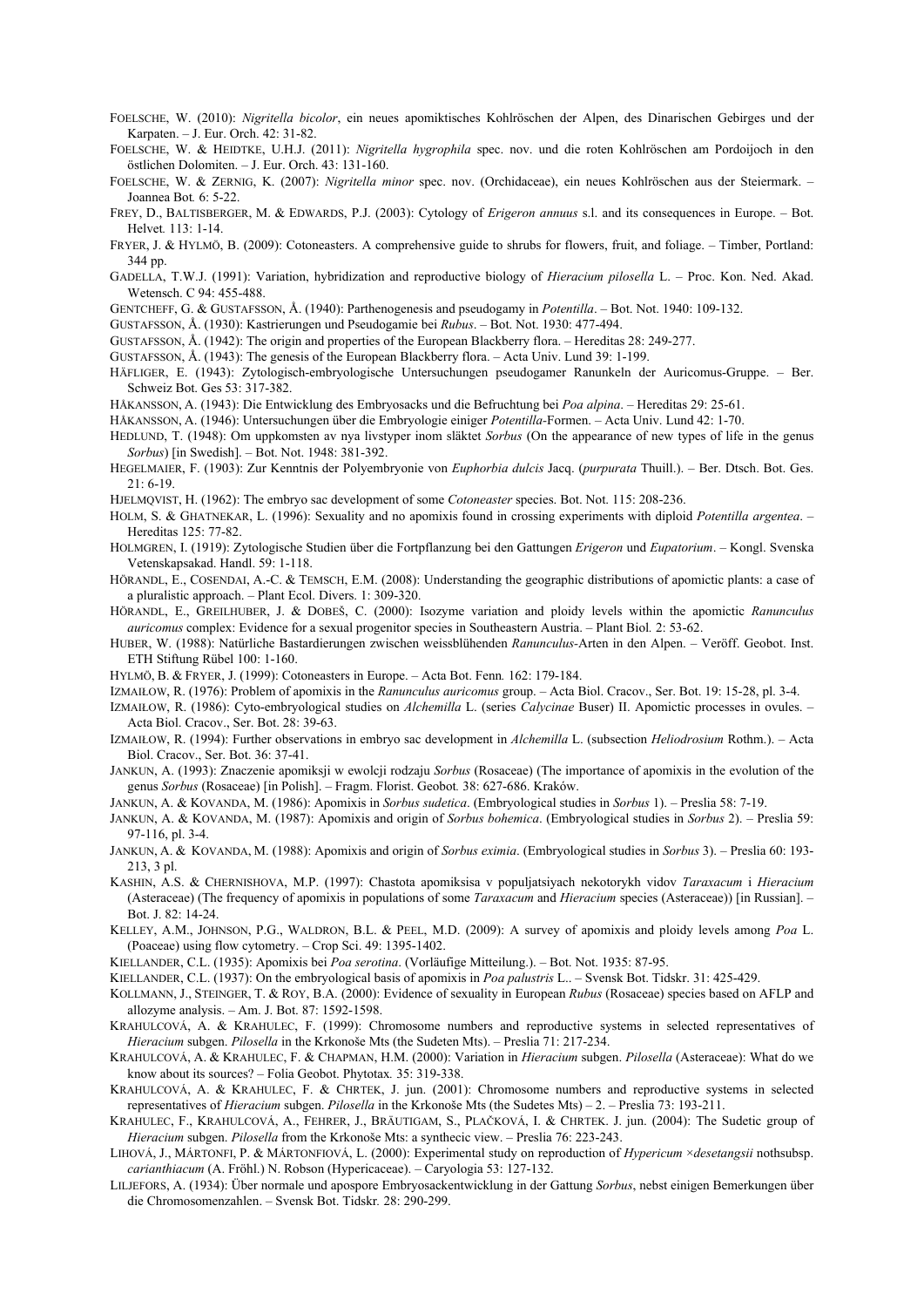LILJEFORS, A. (1953): Studies on propagation, embryology, and pollination in *Sorbus*. – Acta Horti Bergiani 16: 277-329.

- MA, G.H. & HUANG, X.L. (2007): Cytological and embryological studies in *Bothriochloa ischaemum* L. Acta Bot. Hung*.* 58: 421- 429.
- MÁRTONFI, P. (2008): *Hypericum dubium* Leers. New data on taxonomy and biology. Folia Geobot. 43: 69-82.
- MAŁECKA, J. (1962a): Studies in the mode of reproduction of the diploid endemic species *Taraxacum pieninicum* Pawł. Acta Biol. Cracov., Ser. Bot. 4: 25-42, pl. 5-8.
- MAŁECKA, J. (1962b): Cytological studies in the genus *Taraxacum*. Acta Biol. Cracov., Ser. Bot. 5: 117-136, pl. 20-21.
- MAŁECKA, J. (1967): Cytoembryological studies in *Taraxacum scanicum* Dt. Acta Biol. Cracov., Ser. Bot. 10: 195-206.
- MATZK, F. (1991): A novel approach to differentiated embryos in the absence of endosperm. Sex. Plant Reprod. 4: 88-94.
- MATZK, F., HAMMER, K. & SCHUBERT, I. (2003): Coevolution of apomixis and genome size within the genus *Hypericum*. Sex. Plant Reprod. 16: 51-58.
- MATZK, F., MEISTER, A. & SCHUBERT, I. (2000): An efficient screen for reproductive pathways using mature seeds of monocots and dicots*. –* Plant J. 21: 97-108.
- MATZK, F., MEISTER, A., BRUTOVSKÁ, R. & SCHUBERT, I. (2001): Reconstruction of reproductive diversity in *Hypericum perforatum* L. opens novel strategies to manage apomixis. *–* Plant J. 26: 275-282.
- MENDEL, G. (1870): Ueber einige aus künstlicher Befruchtung gewonnenen [sic] *Hieracium-*Bastarde. Verh. Naturf. Ver. Brünn 8: 26-31.
- MRÁZ, P., ŠINGLIAROVÁ, B., URFUS, T. & KRAHULEC, F. (2008): Cytogeography of *Pilosella officinarum* (*Compositae*): Altitudinal and Longitudinal differences in Ploidy Level Distribution in the Czech Republic and Slovakia and the General Pattern in Europe. – Ann. Bot. 101: 59-71.
- MÜNTZING, A. (1928): Pseudogamie in der Gattung *Potentilla*. Hereditas 11: 267-283.
- MÜNTZING, A. (1933): Apomictic and sexual seed formation in *Poa*. Hereditas 17: 131-154.
- MÜNTZING, A. (1940): Further studies on apomixis and sexuality in *Poa*. Hereditas 26: 115-190.
- MÜNTZING, A. (1958): Further studies on intraspecific polyploidy in *Potentilla argentea* (coll.). Bot. Not. 111: 209-227.
- MÜNTZING, A. & MÜNTZING, G. (1941): Some new results concerning apomixis, sexuality and polymorphism in *Potentilla*. Bot. Not. 1941: 237-278.
- MURBECK, S. (1897): Om vegetativ embryobildning hos fertalet Alechemillor och den förklaring öfver formbeständigheten inom slägtet, som densamma innebär. (Vegetative embryogenesis in the genus *Alchemilla* and the explanation of the morphological constance within the group, what means the same) [in Swedish]. – Bot. Not. 1897: 273-277.
- MURBECK, S. (1901): Parthenogenetische Embryobildung in der Gattung *Alchemilla*. Acta Univ. Lund 36: 1-41, [1-4], 6 charts.
- MURBECK, S. (1904): Parthenogenese bei den Gattungen *Taraxacum* und *Hieracium*. Bot. Not. 1904: 285-296.
- NOACK, K. (1939): Über *Hypericum-*Kreuzungen. VI. Fortpflanzungsverhältnisse und Bastarde von *Hypericum perforatum* L. Z. Indukt. Abstammungs- Vererbungslehre 76: 569-601.
- NOYES, R.D. (2000): Diplospory and parthenogenesis in sexual × agamospermous (apomictic) *Erigeron* (Asteraceae) hybrids. Int. J. Plant Sci*.* 161: 1-12.
- NOYES, R.D. (2007): The evolutionary genetics of apomixis in *Erigeron* sect. *Phalacroloma* (Asteraceae). In: Hörandl, E., Grossniklaus, U., Sharbel, T. & van Dijk, P.J. (Eds.): Apomixis: Evolution, mechanism and perspectives: 337-358. A.R.G. Gantner, Ruggel/Liechtenstein.
- NYBOM, H. & BARTISH, I. V. (2007): DNA markers and morphometry reveal multiclonal and poorly defined taxa in an apomictic *Cotoneaster* species complex. – Taxon 56: 119-128.
- NYGREN, A. (1946): The genesis of some Scandinavian species of *Calamagrostis*. Hereditas 32: 131-262.

NYGREN, A. (1949): Apomictic and sexual reproduction in *Calamagrostis purpurea*. – Hereditas 35: 285-300.

- NYGREN, A. (1954): Studies in the inheritance of apomixis in the genus *Poa*. Caryologia 6 Suppl.: 842-843.
- NYLÉHN, J., HAMRE, E. & NORDAL, I. (2003): Facultative apomixis and hybridization in arctic *Potentilla* section *Niveae* (Rosaceae) from Svalbard. – Bot. J. Linn. Soc. 142: 373-381.
- OSTENFELD, C.H. (1904): Weitere Beiträge zur Kenntnis der Fruchtentwicklung bei der Gattung *Hieracium*. Ber. Deutschen Bot. Ges*.* 22: 537-541.
- OSTENFELD, C.H. (1906): Castration and hybridisation experiments with some species of *Hieracia*. Bot. Tidsskr*.* 27: 225-248.
- OSTENFELD, C.H. & RAUNKIÆR, C. (1903): Kastreringsforsøg med *Hieracium* og andre Cichoriæ*.* (Castration experiments with *Hieracium* and other *Cichoriæ*)*.* [in Danish] – Bot. Tidsskr*.* 25: 409-413.
- PANK, F., MATZK, F., KASTNER, U., BLUTHNER, W.D., DE GARCIA, E.F., MEISTER, A., RYSCHKA, U. & SCHUMANN, G. (2003): Reproductive diversity and strategies for breeding in St. John's wort (*Hypericum perforatum* L.). – Euphytica 134: 77-84.
- PLOOMPUU, T. (1999): Eesti kodumaised tuhkpuud. (Native Cotoneasters of Estonia) [in Estonian]. In: SANDER, H. (Ed.): Dendroloogilised uurimused Eestis I. (Dendrological researches in Estonia I): 38-54. EPMÜ Metsanduslik Uurimisinstituut/EAU Forest Research Institute, Tallinn.
- PODDUBNAJA-ARNOLDI, W.A. (1933): Geschlechtliche und ungeschlechtliche Fortpflanzung bei einigen *Chondrilla-*Arten. Planta 19: 46-86.
- POPOFF, A. (1935): Über die Fortpflanzungsverhältnisse der Gattung *Potentilla*. Planta 24: 510-522.
- PTAK, K. (1989): Cyto-embryological investigations on the Polish representatives of the genus *Crataegus* L. II. Embryology of triploids [sic] species. – Acta Biol. Cracov., Ser. Bot. 31: 97-112.
- RAUNKIÆR, C. (1903): Kimdannelse uden Befrugtning hos Mælkebøtte (*Taraxacum*). (Embryogenesis without fertilization in milkflowers (*Taraxacum*)) [in Danish]. – Bot. Tidsskr. 25: 109-140.
- ROSENBERG, O. (1906): Über die Embryobildung in der Gattung *Hieracium*. Ber. Dtsch. Bot. Ges. 24: 157-161, pl. 11.
- ROSENBERG, O. (1912): Über die Apogamie bei *Chondrilla juncea*. Svensk Bot. Tidskr. 6: 915-919.
- ROTREKLOVÁ, O. (2004): *Hieracium bauhini* group in Central Europe: chromosome numbers and breeding systems. Preslia 76: 313-330.
- ROTREKLOVÁ, O., KRAHULCOVÁ, A., MRÁZ, P., MRÁZOVÁ, V., MÁRTONFIOVÁ, L., PECKERT, T. & ŠINGLIAROVÁ, B. (2005): Chromosome numbers and breeding systems of some European species of *Hieracium* subgen. *Pilosella*. – Preslia 77: 197-195.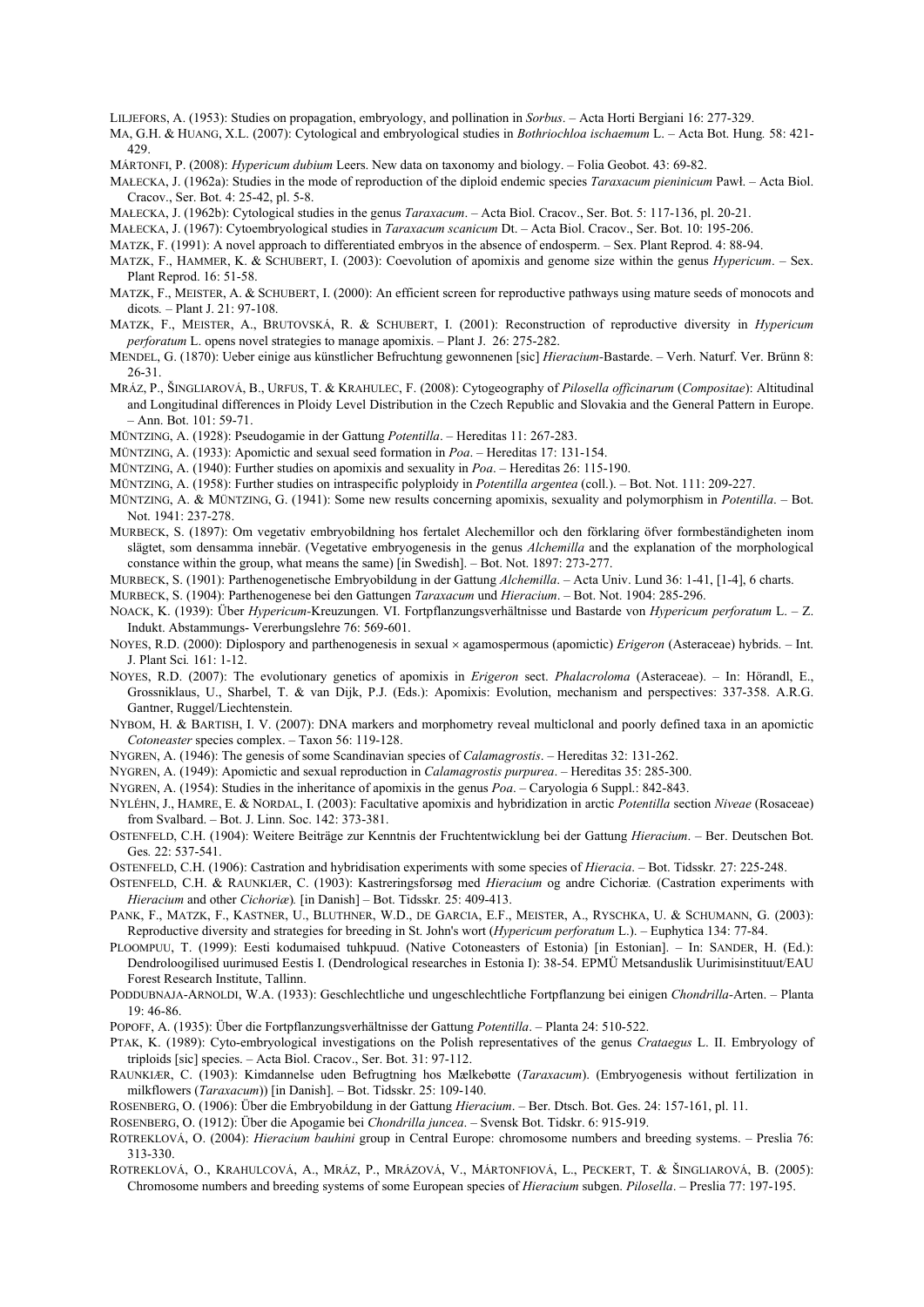- ROTREKLOVÁ, O., KRAHULCOVÁ, A., VAŇKOVÁ, D., PECKERT, T. & MRÁZ P. (2002): Chromosome numbers and breeding systems in some species of *Hieracium* subgen. *Pilosella* from Central Europe. – Preslia 74: 27-44.
- ROZANOVA, M. (1932): Versuch einer analytischen Monographie der conspecies *Ranunculus auricomus* Korsh. Trav. Inst. Sci. Nat. Peterhof 8: 19-148.
- RUTISHAUSER, A. (1940): Zur Embryologie pseudogamer Potentillen. (Vorläufige Mitteilung). Mitt. Naturf. Ges. Schaffhausen 15: 203-214, taf. VII-VIII.
- RUTISHAUSER, A. (1943): Untersuchungen über die Fortpflanzung und Bastardbildung apomiktischer Potentillen. Ber. Schweiz. Bot. Ges*.* 53: 5-83.
- RUTISHAUSER, A. (1954): Die Entwicklungserregung des Endosperms bei pseudogamen *Ranunculus*arten. Mitt. Naturf. Ges. Schaffhausen 25: 1-45.
- RYCHLEWSKI, J. (1961): Cyto-embryological studies in the apomictic species *Nardus stricta* L. Acta Biol. Cracov., Ser. Bot. 4: 1- 23, pl. 1-4.
- ŠARHANOVÁ, P., VAŠUT, R.J., DANČÁK, M., BUREŠ P. & TRÁVNÍČEK, B. (2012): New insights into the variability of reproduction modes in European populations of *Rubus* subgen. *Rubus*: how sexual are polyploid brambles? – Sex. Plant Reprod. 25: 319-335. SAX, H.J. (1954): Polyploidy and apomixis in *Cotoneaster*. – J. Arnold Arbor*.* 35: 334-365.
- SCHOTSMAN, H.D. (1954): A taxonomic spectrum of the section *Eu-Callitriche* in the Netherlands. Acta Bot. Neerl*.* 3: 313-384, 16 pl.
- SCHUHWERK, F. (2010): Chromosomenzahlen von *Hieracium* (Compositae, Cichorieae) Teil 5. Ber. Bayer. Bot. Ges. 80: 141- 160.
- SCHUHWERK, F. & LIPPERT, W. (1997): Chromosomenzahlen von *Hieracium* (Compositae*,* Lactuceae) Teil 1. Sendtnera 4: 181- 206.
- SHISHKINSKAYA, N.A. (1983): Cytoembryological investigation of apomixis in weed grass species. In: ERDELSKÁ, O. (Ed.): Fertilization and embryogenesis in ovulated plants: 363-365. Veda, Bratislava.
- SKALIŃSKA, M. (1959): Embryological studies in *Poa granitica* Br. Bl., an apomictic species of the Carpathian range. Acta Biol. Cracov., Ser. Bot. 2: 91-111, pl. 5-7.
- SKALIŃSKA, M. (1971): Experimental and embryological studies in *Hieracium aurantiacum* L. Acta Biol. Cracov., Ser. Bot. 14: 139-152, pl. 19-21.
- SKALIŃSKA, M. & KUBIEŃ, E. (1972): Cytological and embryological studies in *Hieracium pratense* Tausch. Acta Biol. Cracov., Ser. Bot. 15: 39-50, pl. 12-16.
- SKAWIŃSKA, R. (1962): Apomixis in *Hieracium alpinum* L. Acta Biol. Cracov., Ser. Bot. 5: 89-96.
- SMITH, G.L. (1963): Studies in *Potentilla* L. I. Embryological investigations into the mechanism of agamospermy in British *P. tabernaemontani* Aschers. – New Phytol*.* 62: 264-282, pl. 6.
- SØRENSEN, T. (1938): Ranunkelstudier II. Om Variation og Nedarvningsforhold hos *Ranunculus auricomus* L. (*Ranunculus-*Studien II. Variation and heredity of *Ranunculus auricomus* L.) [in Danish]. – Bot. Tidsskr*.* 44: 433-438.
- STRASBURGER, E. (1905): Die Apogamie der Eualchemillen und allgemeine Gesichtspunkte, die sich aus ihr ergeben. Jahrb. Wiss. Bot. 41: 88-164, 3 pl.
- TAHARA, M. (1921): Cytologische Studien an einigen Kompositen. J. Coll. Sci. Imp. Univ. Tokyo 43: 1-53, pl. 1-4.
- TEPPNER, H. & KLEIN, E. (1985a): Karyologie und Fortpflanzungsmodus von *Nigritella* (Orchidaceae-Orchideae), inkl. *N. archiducis-joannis* spec. nov. und zweier Neukombinationen. – Phyton 25: 147-176.
- TEPPNER, H. & KLEIN, E. (1985b): *Nigritella widderi* spec. nov. (Orchidaceae-Orchideae)*.*  Phyton 25: 317-326.
- TEPPNER, H. & KLEIN, E. (1990): *Nigritella rhellicani* spec. nova und *N. nigra* (L.) Rchb. f. s. str. (Orchidaceae-Orchideae). Phyton 31: 5-26.
- TEPPNER, H. & KLEIN, E. (1998): Etiam atque etiam *Nigritella* versus *Gymnadenia*: Neukombinationen und *Gymnadenia dolomitensis* spec. nova (Orchidaceae-Orchideae). – Phyton 38: 220-224.
- TEPPNER, H. & STER, T. (1996): *Nigritella buschmanniae* spec. nova (Orchidaceae-Orchideae) und eine Biographie für Frau Adolfine Buschmann. – Phyton 36: 277-294.
- THOMAS, P.T. (1940): Reproductive versatility in *Rubus* II. The chromosomes and development. J. Genet. 40: 119-128.
- VUILLE, C. & KÜPFER, P. (1985): Aposporie chez le *Ranunculus parnassifolius* L. I. Étude cytoembryologique (Apospory in *Ranunculus parnassifolius* L. I. Cytoembryologic study) [in French]. – Bull. Soc. Neuchâteloise Sci. Nat*.* 108: 123-134.
- WEIMARCK, G. (1967): Apomixis and sexuality in *Hierochloë australis* and in Swedish *H. odorata* on different polyploid levels. Bot. Not. 120: 209-235.
- WEIMARCK, G. (1971): Variation and taxonomy of *Hierochloë* (*Gramineae*) in the Northern Hemisphere. Bot. Not. 124: 129-175.
- WEIMARCK, G. (1986): *Hierochloë hirta* subsp. *praetermissa* subsp. nova (Poaceae), an Asiatic E European taxon extending to N and C Europe. – Symb. Bot. Ups. 27: 175-181.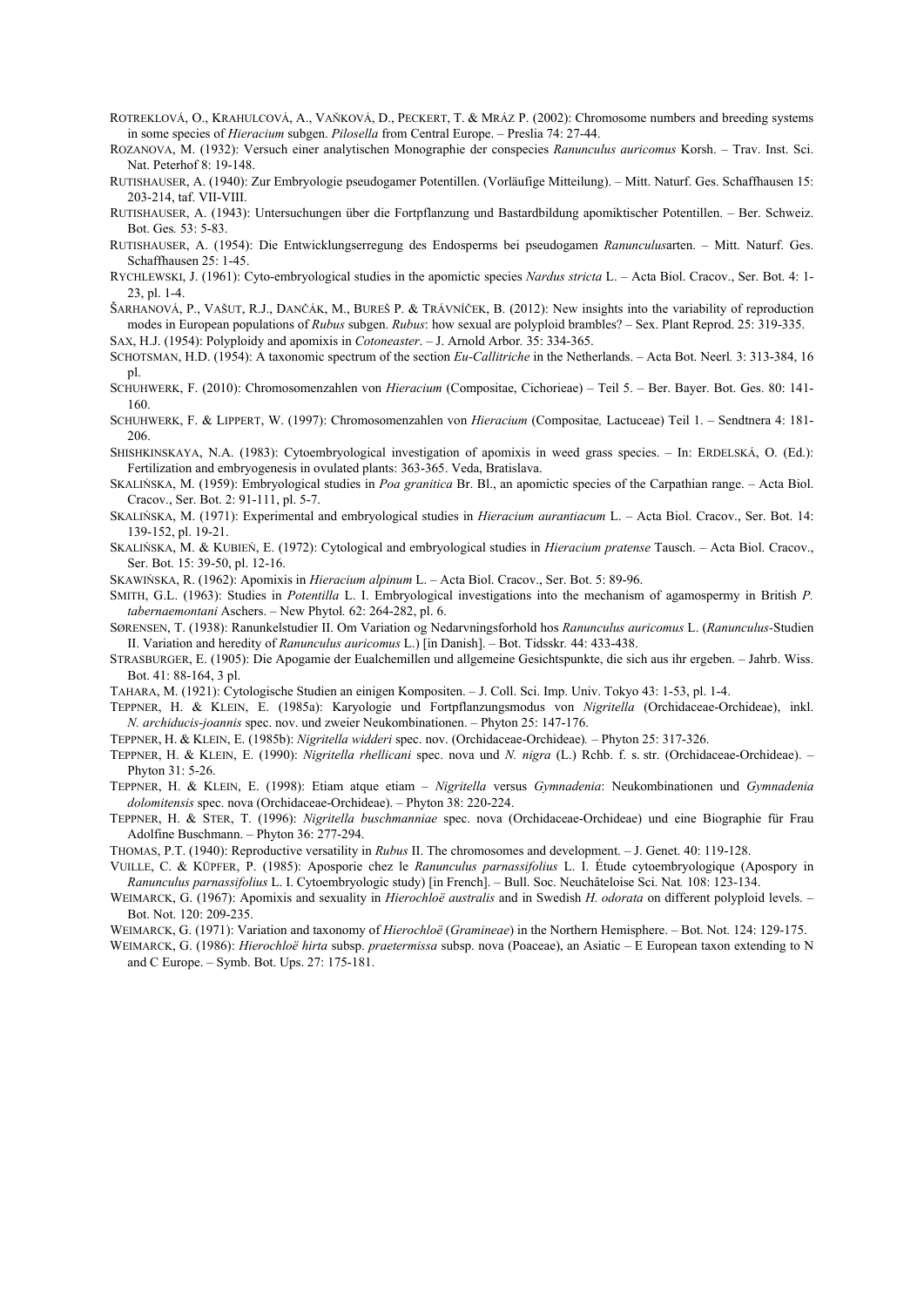# Gregor: Apomicts in the Vegetation of Central Europe

**Appendix S2.** Taxa with (1) only low amount of apomictic seed production or prove of apomixis unsecured, (2) non-functional apomixis, (3) evidence for apomixis outside Central or Northern Europe, (4) nonspecific or wrong record of apomixis, or (5) apomictic taxa, which only occur as casuals in Central Europe.

**Anhang S2**. Taxa mit (1) nur einem geringen Ausmaß apomiktischer Samenproduktion oder Apomixis unsicher, (2) nichtfunktionaler Apomixis, (3) Hinweise auf Apomixis außerhalb Mittel- oder Nordeuropas, (4) nichtspezifische oder falsche Angabe von Apomixis oder (5) apomiktische Taxa, die nur als Unbeständige in Mitteleuropa auftreten.

| Taxon                        | References                                                                                                                                                                                                                                                                                                                                                                                                                                                                                                            |
|------------------------------|-----------------------------------------------------------------------------------------------------------------------------------------------------------------------------------------------------------------------------------------------------------------------------------------------------------------------------------------------------------------------------------------------------------------------------------------------------------------------------------------------------------------------|
| $(1, 3)$ Achillea            | TERZIISKI et al. (1995) observed the development of aposporic and sexual embryo sacs in A.<br>pannonica. Furthermore, they observed nucellar embryony in A. collina, A. millefolium, and A.<br>pannonica. They deduced that the studied Achillea populations consist of sexual and facultative<br>apomictic individuals.                                                                                                                                                                                              |
| (1, 3) Adenophora liliifolia | SUKATSCHEW (1940) found in crossings of A. liliifolia with A. verticillata Fisch. or A. potani<br>Korsh. only matromorphous progeny. Crossings between A. liliifolia and other Adenophora spe-<br>cies and between different "climate types" of A. liliifolia produced heteromorphous offspring.                                                                                                                                                                                                                      |
| (2) Adoxa moschatellina      | CZAPIK (1976) using cytoembryological methods found in material from Poland sporadic occur-<br>rence of unreduced embryo sacs.                                                                                                                                                                                                                                                                                                                                                                                        |
| (4) Agrostis stolonifera     | ELLSTRAND & ROOSE (1987) stated as mode of clonal reproduction "vegetative spread" and<br>"apogamety or agamospermy" citing "WU et al., 1975". WU et al. (1975) gave no indication of<br>apomixis.                                                                                                                                                                                                                                                                                                                    |
| (2) Allium oleraceum         | ASTRÖM & HÆGGSTRÖM (2004) found pentaploids to produce viable pollen and seeds. They<br>consider apomixis to be possible.                                                                                                                                                                                                                                                                                                                                                                                             |
| $(1,3)$ Allium rotundum      | GVALADZE (1976) found some seed formation in emasculated and isolated inflorescences, "which<br>means that A. rotundum is an autonomous apomictic plant".                                                                                                                                                                                                                                                                                                                                                             |
| (4) Allium schoenoprasum     | Listed by CHOCHLOV et al. (1978) as diplosporous.                                                                                                                                                                                                                                                                                                                                                                                                                                                                     |
| (3) Allium senescens         | KIM et al. (1999) reported unreduced embryo sacs and "parthenogenetic embryogenesis" for<br>hexaploid Korean plants.                                                                                                                                                                                                                                                                                                                                                                                                  |
| (4) Alnus incana             | Listed by NAUMOVA (1993) as exhibiting adventitious embryony.                                                                                                                                                                                                                                                                                                                                                                                                                                                         |
| (3) Amelanchier              | CAMPBELL et al. (1987) found pseudogamous apospory in tetraploid Amelanchier canadensis (L.)<br>Medik. from Maine. This mode of reproduction seems feasible for the tetraploid European taxa<br>Amelanchier spicata and A. lamarckii, which derive from introduction from North America.                                                                                                                                                                                                                              |
| (2) Antennaria dioica        | HABERLANDT (1923) described, as a rare event, cells of the chalaza region with unusual size,<br>which reminded him of aposporous initials.                                                                                                                                                                                                                                                                                                                                                                            |
| (2) Aphanes arvensis         | BÖÖS (1924) found indications for apomixis in cytoembryological studies. HJELMQVIST (1959)<br>performed cytoembryological studies with plants from southern Sweden: In 4 out of 36 cases the<br>reduced embryo sac would have probably developed further. IZMAIŁOW (1999) found tendencies<br>to apomictic processes in cytoembryological studies with material from southern Poland. KLOTZ<br>et al. (2002) listed A. arvensis as an apomict with unknown type of apomixis citing "personal<br>observation in 2002". |
| $(1, 3)$ Apium graveolens    | PLITMANN (2002) found in plants from Israel very few fruits with styles without pollen tubes.                                                                                                                                                                                                                                                                                                                                                                                                                         |
| (4) Arabis hirsuta           | ROY (1995) found for plants from Colorado/USA fixed heterozygosity typical for autonomous<br>polyploids or pseudogamous apomicts. KLOTZ et al. (2002) interpreted this results as a proof of<br>pseudogamous apomixis.                                                                                                                                                                                                                                                                                                |
| $(2, 4)$ Aster novae-angliae | DAVIS (1967) deduced apospory from text-figures of CHAMBERLAIN (1895), PALM (1914), and<br>CARANO (1921). PALM (1914) stated no evidence for apomixis. CZAPIK & KOŚCIŃSKA-PAJĄK<br>(2000) found non-functional gametophytic apomixis.                                                                                                                                                                                                                                                                                 |
| (4) Bellis perennis          | DAVIS (1967) deduced apospory from text-figures of CARANO (1921).                                                                                                                                                                                                                                                                                                                                                                                                                                                     |
| $(1, 3)$ Betula nana         | BOGDANOV & STUKOV (1976) reported experiments with isolated female branches in Leningrad.<br>Very few normal fruits developed. For these they presumed apomictic development.                                                                                                                                                                                                                                                                                                                                         |
| $(1, 3)$ Betula pendula      | BOGDANOV & STUKOV (1976) reported experiments with isolated female branches in Leningrad<br>and Saratov. Very few normal fruits developed. For these they presumed apomictic development.                                                                                                                                                                                                                                                                                                                             |
| $(1, 3)$ Betula pubescens    | BOGDANOV & STUKOV (1976) reported experiments with isolated female branches in Leningrad.<br>Very few normal fruits developed. For these they presumed apomictic development.                                                                                                                                                                                                                                                                                                                                         |
| (5) Beta trigyna             | JASSEM (1990) and JASSEM & JASSEM (1970) reported autonomous apospory and diplospory.                                                                                                                                                                                                                                                                                                                                                                                                                                 |
| (4) Beta vulgaris            | JASSEM (1990) reviewed various reports of apomixis, none seemed reliable.                                                                                                                                                                                                                                                                                                                                                                                                                                             |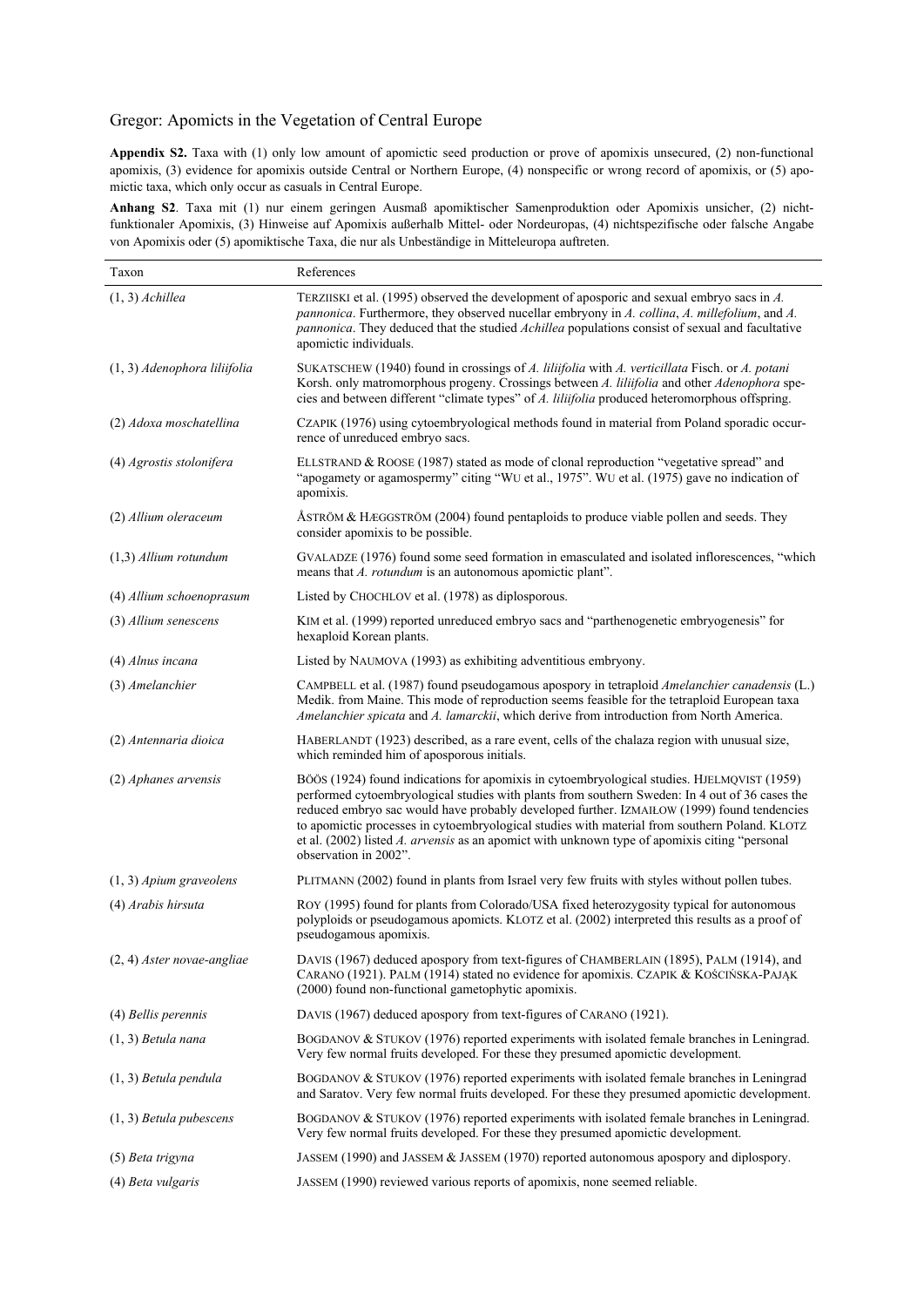| Taxon                       | References                                                                                                                                                                                                                                                                                                                                                                                                         |
|-----------------------------|--------------------------------------------------------------------------------------------------------------------------------------------------------------------------------------------------------------------------------------------------------------------------------------------------------------------------------------------------------------------------------------------------------------------|
| (3) Bidens connata          | CROWE & PARKER (1981) found no meiosis during microsporogenesis but high pollen and seed<br>fertility in Ontaria (Canada).                                                                                                                                                                                                                                                                                         |
| (3) Bidens frondosa         | CROWE & PARKER $(1981)$ found no meiosis during microsporogenesis but high pollen and seed<br>fertility in Ontaria (Canada).                                                                                                                                                                                                                                                                                       |
| (4) Bidens tripartita       | DAVIS (1967) deduced apospory from text-figures of DAHLGREN (1920).                                                                                                                                                                                                                                                                                                                                                |
| (4) <i>Bromus inermis</i>   | Listed by NAUMOVA (1993) as exhibiting adventitious embryony.                                                                                                                                                                                                                                                                                                                                                      |
| (3) Bryonia alba            | ENGLE (1988) found 26% of the bagged female floral buds in four populations in Washington to<br>produce fruits with seeds.                                                                                                                                                                                                                                                                                         |
| (1) Bryonia dioica          | FOCKE (1890) reported an isolated female plant, which produced fruits. Plants reared from these<br>fruits were female and produced ample female progeny in isolation from male plants. BITTER<br>(1906) claimed to have found male plants derived from parthenogenesis.                                                                                                                                            |
| (3) Calamagrostis stricta   | GREENE (1984) found only diplospory in the polyploid ( $2n = 104-123$ ), North-American Cala-<br>magrostis stricta subsp. inexpansa (A Gray) C. W. Greene. NYGREN (1946) found only sexuality<br>in plants from Scandinavia with $2n = 28$ .                                                                                                                                                                       |
| (4) Calendula officinalis   | Listed by PULLAIAH (1984) as aposporous.                                                                                                                                                                                                                                                                                                                                                                           |
| (5) Carthamus tinctorius    | MAHESWARI DEVI & PULLAIAH (1977) reported apospory.                                                                                                                                                                                                                                                                                                                                                                |
| (2) Centaurea cyanus        | BERGMAN (1935) reported non-functional gametophytic apomixis.                                                                                                                                                                                                                                                                                                                                                      |
| (2, 4) Centaurea scabiosa   | BERGMAN (1935) reported non-functional gametophytic apomixis. DAVIS (1967) deduced apo-<br>spory from text-figures of CZAPIK (1954), who reported C. scabiosa as a sexual species.                                                                                                                                                                                                                                 |
| (2) Centaurea stoebe        | CZAPIK & KOŚCIŃSKA-PAJĄK (2000) found non-functional gametophytic apomixis.                                                                                                                                                                                                                                                                                                                                        |
| (1) Cichorium intybus       | PLUMIER (1960) reported strictly matromorphous progeny of 16 strains of <i>Cichorium intybus</i> var.<br>foliosum (as chicorée-witloof).                                                                                                                                                                                                                                                                           |
| (2) Cirsium arvense         | ŻABIŃSKA (1977) found non-functional gametophytic apomixis.                                                                                                                                                                                                                                                                                                                                                        |
| (2) Cirsium oleraceum       | CZAPIK & KOŚCIŃSKA-PAJĄK (2000) found non-functional gametophytic apomixis.                                                                                                                                                                                                                                                                                                                                        |
| (2) Cirsium palustre        | CZAPIK & KOŚCIŃSKA-PAJĄK (2000) found non-functional gametophytic apomixis.                                                                                                                                                                                                                                                                                                                                        |
| (4) Colchicum autumnale     | Listed by NAUMOVA (1993) as exhibiting adventitious embryony.                                                                                                                                                                                                                                                                                                                                                      |
| $(1, 3)$ Conium maculatum   | PLITMANN (2002) found in plants from Israel very few fruits with styles without pollen tubes.                                                                                                                                                                                                                                                                                                                      |
| $(1, 3)$ Cuscuta campestris | PLITMANN (2002) found seeds in 14% of flowers with cut stigmas. Furthermore, some flowers<br>developed at least two fruits and had only pistils with mostly 1 pollen tube.                                                                                                                                                                                                                                         |
| $(1, 3)$ Cuscuta europaea.  | PLITMANN (1991) found 9% of stigmas of fruiting flowers without pollen tubes.                                                                                                                                                                                                                                                                                                                                      |
| $(1, 3)$ Cuscuta epithymum  | PLITMANN (1991) found 4% of stigmas of fruiting flowers without pollen tubes.                                                                                                                                                                                                                                                                                                                                      |
| (4) Dactylorhiza incarnata  | CHOCHLOV et al. (1978) reported erroneously adventitious embryony citing HAGERUP (1944,<br>1947), and DAVIS (1966). HAGERUP (1944, 1947) reported haploid parthenogenesis. DAVIS<br>(1966) stated, "Adventive embryony is common in Cephalanthera, Epipactis, Listera, Nigritella,<br>Orchis, and Zeuxine " without specifying which of her 128 citations for Orchidaceae contains<br>this information.            |
| (4) Dactylorhiza maculata   | CHOCHLOV et al. (1978) reported erroneously adventitious embryony citing HAGERUP (1944,<br>1947) and DAVIS (1966). HAGERUP (1944, 1947) reported haploid parthenogenesis. DAVIS (1966)<br>stated, "Adventive embryony is common in Cephalanthera, Epipactis, Listera, Nigritella, Orchis,<br>and Zeuxine " without specifying which of her 128 citations for Orchidaceae refers to this<br>information.            |
| $(1, 3)$ Daucus carota      | PLITMANN (2002) found in plants from Israel and the USA varying numbers of fruits with styles<br>without pollen tubes.                                                                                                                                                                                                                                                                                             |
| (4) Deschampsis littoralis  | CONERT (1987) reported apomictic plants with $2n = 39$ or 49. The source for this statement,<br>repeated by KLOTZ et al. (2002), remained unknown.                                                                                                                                                                                                                                                                 |
| (4) Epipactis helleborine   | CHOCHLOV et al. (1978) ascribed erroneously adventitious embryony to Epipactis latifolia citing<br>HAGERUP (1945) and DAVIS (1966). HAGERUP (1945) reported haploid parthenogenesis. DAVIS<br>(1966) stated, "Adventive embryony is common in Cephalanthera, Epipactis, Listera, Nigritella,<br>Orchis, and Zeuxine " without specifying which of her 128 citations for Orchidaceae refers to<br>this information. |
| (4) Eragrostis albensis     | According to KLOTZ et al. (2002) a pseudogamous facultative apomict citing CONNOR (1979),<br>who stated apospory and pseudogamy for <i>Eragrostis</i> .                                                                                                                                                                                                                                                            |
| (4) Eragrostis cilianensis  | According to KLOTZ et al. (2002) a pseudogamous facultative apomict citing CONNOR (1979),<br>who stated apospory and pseudogamy for Eragrostis.                                                                                                                                                                                                                                                                    |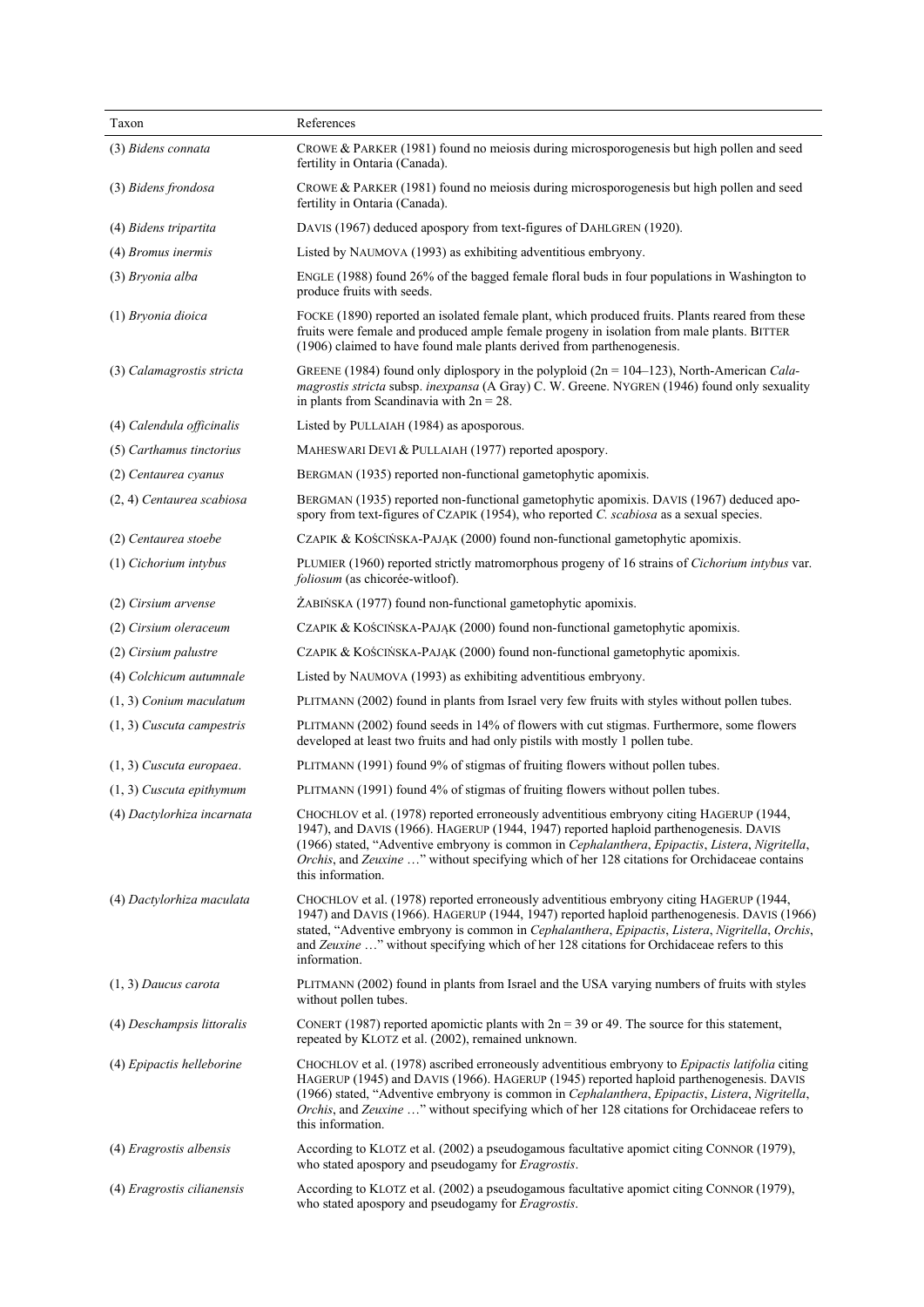| Taxon                                    | References                                                                                                                                                                                                                                                                     |
|------------------------------------------|--------------------------------------------------------------------------------------------------------------------------------------------------------------------------------------------------------------------------------------------------------------------------------|
| (5) Eragrostis curvula (Schrad.)<br>Nees | BROWN & EMERY (1958) found in one accession embryo sacs of the 4-nucleate type, which is in<br>Panicoideae a typical feature of apomictic taxa. STREETMAN (1963) found pseudogamous apo-<br>mixis in cytoembryological studies, while "evidence strongly suggests diplospory". |
| (4) Eragrostis minor                     | According to KLOTZ et al. (2002) a pseudogamous facultative apomict citing CONNOR (1979),<br>who stated apospory and pseudogamy for <i>Eragrostis</i> .                                                                                                                        |
| (4) Eragrostis multicaulis               | According to KLOTZ et al. (2002) a pseudogamous facultative apomict citing CONNOR (1979),<br>who stated apospory and pseudogamy for <i>Eragrostis</i> .                                                                                                                        |
| (4) Eragrostis pilosa                    | According to KLOTZ et al. (2002) a pseudogamous facultative apomict citing CONNOR (1979),<br>who stated apospory and pseudogamy for Eragrostis.                                                                                                                                |
| (4) Eragrostis tef                       | According to KLOTZ et al. (2002) a pseudogamous facultative apomict citing CONNOR (1979),<br>who stated apospory and pseudogamy for Eragrostis.                                                                                                                                |
| (4) Erigeron canadensis                  | CHOCHLOV (1967) mentioned it among those apomictic species, which have been able to increase<br>their range significantly by migrating to other continents. CHOCHLOV et al. (1978) do not list it as<br>an apomict.                                                            |
| $(1, 3)$ Euonymus europaea               | According to NAUMOVA (1970) adventitious embryony occurs if the fertilization of the egg cell<br>fails.                                                                                                                                                                        |
| (4) Euphorbia platyphyllos               | Listed by NAUMOVA (1993) as exhibiting adventitious embryony.                                                                                                                                                                                                                  |
| (1) Euonymus latifolia                   | STRASBURGER (1878) and ANDERSSON (1931) found adventitious embryony in cytoembryologi-<br>cal studies. According to Strasburger the fertilized egg cell matures rarely into an embryo.                                                                                         |
| (3) Euphorbia esula                      | SELBO & CARMICHAEL (1999), using plants from North Dakota/USA, found fruit set only in<br>pollinated flowers. As they never found any trace of pollen tubes in the ovule they suggest<br>E. esula to be a pseudogamous apomict.                                                |
| $(1)$ Festuca pratensis                  | Mature embryos could be induced by auxin treatment in one strain; it failed in 4 strains (MATZK<br>1991).                                                                                                                                                                      |
| (4) Festuca rubra                        | ELLSTRAND & ROOSE (1987) stated as mode of clonal reproduction "vegetative spread" and<br>"apogamety or agamospermy" citing "Harberd, 1961". HARBERD (1961) gave no indication of<br>apomixis in $F$ . rubra.                                                                  |
| (3) Festuca rupicola                     | SHISHKINSKAYA (1983) reported plants from the Russian Caucasus with 38% pollen defective-<br>ness and anomalies in the embryo sac and concluded "that the examined Festuca [rupicola] popu-<br>lations are apomictical".                                                       |
| (3) Festuca valesiaca                    | SHISHKINSKAYA (1983) reported plants from the Saratov region/Russia with 21% pollen defec-<br>tiveness and anomalies in the embryo sac and "concluded that the examined Festuca [valesiaca]<br>populations are apomictical".                                                   |
| $(1)$ Ficaria verna                      | According to METCALFE (1954) castrated flowers produced seemingly normal embryos.                                                                                                                                                                                              |
| (2) Foeniculum vulgare                   | HÅKANSSON (1923) found non-functional gametophytic apomixis.                                                                                                                                                                                                                   |
| (3) Gentiana lutea                       | RUDENKO (1961) reported adventitious embryony for plants from the Ukrainian Carpathians.                                                                                                                                                                                       |
| (3) Gentiana lutescens                   | RUDENKO (1961) reported adventitious embryony for plants from the Ukrainian Carpathians.                                                                                                                                                                                       |
| (3) Gentiana punctata                    | RUDENKO (1961) reported adventitious embryony for plants from the Ukrainian Carpathians.                                                                                                                                                                                       |
| (3) Gentianella amarella                 | RUDENKO (1961) reported adventitious embryony for G. livonica from the Ukrainian Carpathians.                                                                                                                                                                                  |
| (4) Gymnadenia conopsea                  | CHOCHLOV et al. (1978) reported adventitious embryony citing DAVIS (1966). Davis (1966: 195)<br>reported polyembryony for Gymnadenia conopsea.                                                                                                                                 |
| (4) Helianthus annuus                    | Listed by PULLAIAH (1984) as aposporous.                                                                                                                                                                                                                                       |
| (4) Hieracium angustifolium              | Listed by KLOTZ et al. (2002) as an autonomous apomict citing erroneously NYGREN (1967).                                                                                                                                                                                       |
| (4) Hieracium echioides                  | Listed by KLOTZ et al. (2002) as an autonomous apomict citing erroneously NYGREN (1967).                                                                                                                                                                                       |
| (4) Hieracium hoppeanum                  | Listed by Klotz et al. (2002) as an autonomous apomict citing erroneously NYGREN (1967).                                                                                                                                                                                       |
| (4) Hieracium lactucella                 | Listed by KLOTZ et al. (2002) as an autonomous apomict citing erroneously NYGREN (1967).                                                                                                                                                                                       |
| (4) Hieracium peleterianum               | Listed by Klotz et al. (2002) as an autonomous apomict citing erroneously NYGREN (1967).                                                                                                                                                                                       |
| (4) Hieracium sphaerocephalum            | Listed by KLOTZ et al. (2002) as an autonomous apomict citing erroneously NYGREN (1967).                                                                                                                                                                                       |
| (4) Hieracium umbellatum                 | BIERZYCHUDEK (1985) listed it as the sole apomictic taxon of <i>Hieracium</i> in British Columbia.<br>Listed by KLOTZ et al. (2002) as an autonomous apomict citing erroneously NYGREN (1967).                                                                                 |
| (1) Hierochloë australis                 | WEIMARCK (1967, 1971) found unreduced embryo sacs in material from Bavaria and Finland, but<br>apomixis as only of minor importance.                                                                                                                                           |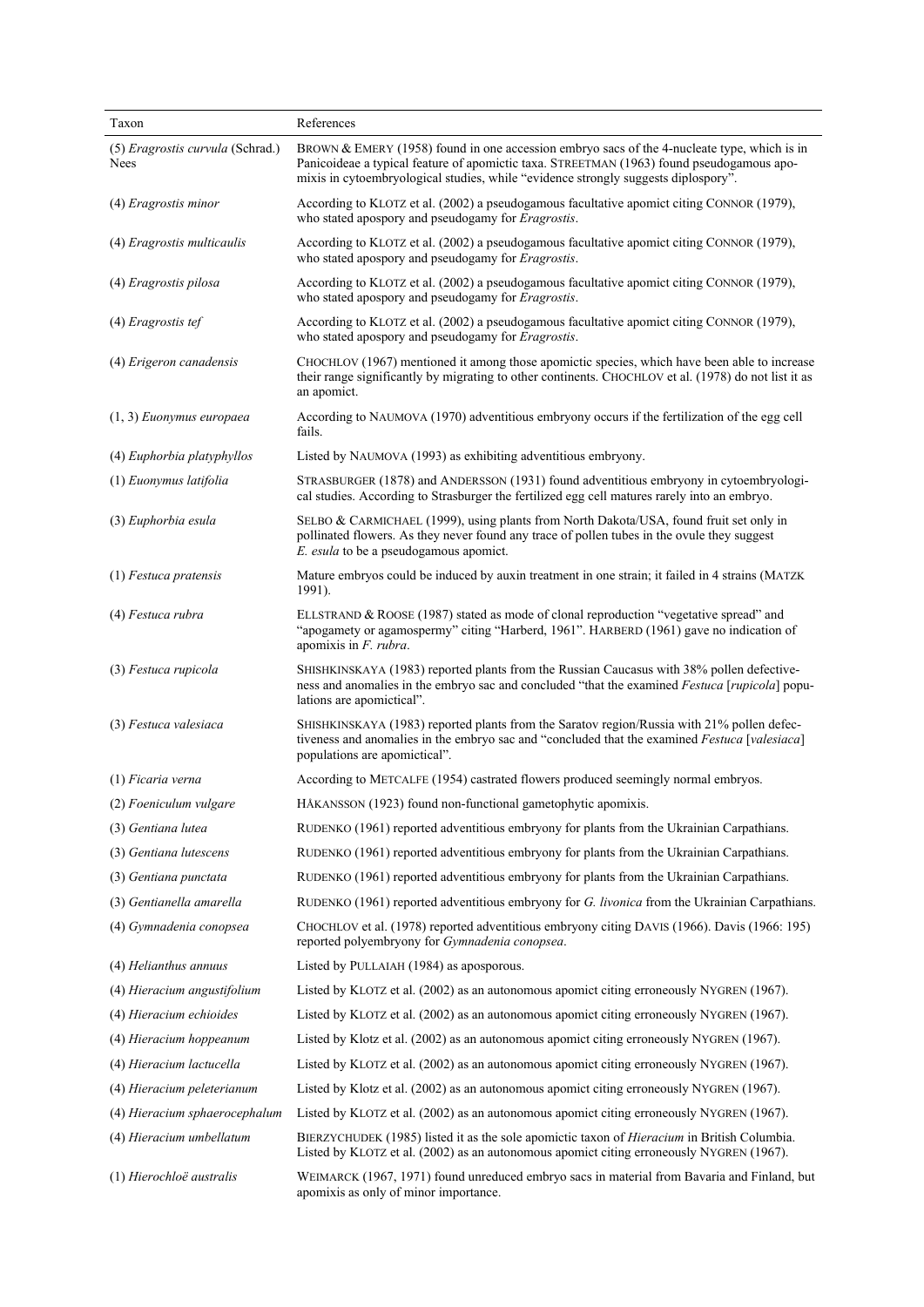| Taxon                                      | References                                                                                                                                                                                                                                                                                                                                                                                                                                                                                     |
|--------------------------------------------|------------------------------------------------------------------------------------------------------------------------------------------------------------------------------------------------------------------------------------------------------------------------------------------------------------------------------------------------------------------------------------------------------------------------------------------------------------------------------------------------|
| (1) Humulus lupulus                        | WETTSTEIN (1925) proved apomixis for an isolated female plant in Gschnitztal (Tyrol/Austria) by<br>isolation experiments and cytoembryological investigations. HOLUBINSKY & SCHLOSS (1939)<br>failed to find apomixis in plants from Ukraine.                                                                                                                                                                                                                                                  |
| (4) Koeleria                               | UJHELYI (1972) claimed without giving details that among European Koeleria species apomixis<br>occur on a large scale.                                                                                                                                                                                                                                                                                                                                                                         |
| (2) Leontodon hispidus                     | BERGMAN (1935) reported non-functional gametophytic apomixis.                                                                                                                                                                                                                                                                                                                                                                                                                                  |
| (1) Leontopodium alpinum<br>subsp. alpinum | SOKOŁOWSKA-KULCZYCKA (1959) and MAUGINI (1962) reported diplospory, HÖRANDL et al.<br>$(2011)$ found sexuality.                                                                                                                                                                                                                                                                                                                                                                                |
| (4) Leucanthemum vulgare s.l.              | DAVIS (1967) deduced apospory from text-figures of GOLDFLUS (1899).                                                                                                                                                                                                                                                                                                                                                                                                                            |
| (4) Listera ovata                          | CHOCHLOV et al. (1978) ascribed erroneously adventitious embryony citing HAGERUP (1944,<br>1945, 1947) and DAVIS (1966). HAGERUP (1944, 1945) did not deal with the embryology of<br>Listera. HAGERUP (1947) reported haploid parthenogenesis for Listera ovata. DAVIS (1966)<br>stated, "Adventive embryony is common in Cephalanthera, Epipactis, Listera, Nigritella, Orchis,<br>and Zeuxine " without specifying which of her 128 citations for Orchidaceae refers to this<br>information. |
| $(1, 4)$ Melica ciliata                    | TYLER (2004) found patterns of within-population variation only to be explainable by "apomixis"<br>or uncommon patterns of chromosomal segregation".                                                                                                                                                                                                                                                                                                                                           |
| (1, 4) Melica transsilvanica               | TYLER (2004) found patterns of within-population variation only to be explainable by "apomixis"<br>or uncommon patterns of chromosomal segregation".                                                                                                                                                                                                                                                                                                                                           |
| (1) Mercurialis annua                      | KERNER (1913: 518–519) reported a female plants from Tyrol/Austria, an area outside the normal<br>distribution of $M$ . annua, which set viable seeds in the absence of male plants.                                                                                                                                                                                                                                                                                                           |
| (4) Neottia nidus-avis                     | CHOCHLOV et al. (1978) reported adventitious embryony citing DOLL (1971). DOLL (1971: 224)<br>cited RUTISHAUSER (1967), who differentiated orchids where the development of the embryo sac<br>is dependent on pollination from those, like Neottia nidus-avis, where the development of the<br>embryo sac is independent of pollination.                                                                                                                                                       |
| (4) Oenothera glazioviana                  | HABERLANDT (1922) reported nucellus cells of squeezed ovaries, which reminded him of initial<br>cells of adventitious embryos.                                                                                                                                                                                                                                                                                                                                                                 |
| (5) Opuntia humifusa                       | GANONG (1898) reported polyembryony with embryos arising from the nucellus (= adventitious<br>embryony) for <i>Opuntia vulgaris</i> .                                                                                                                                                                                                                                                                                                                                                          |
| (2) Ornithogalum angustifolium             | ŽABIŃSKA (1972, for <i>O. gussonei</i> ) found aposporic initial cells and young unreduced embryo sacs<br>in plants from Dolnośląskie/Poland.                                                                                                                                                                                                                                                                                                                                                  |
| (4) Ornithogalum umbellatum                | CHOCHLOV et al. (1978) and NAUMOVA (1993) listed it as exhibiting adventitious embryony.<br>According to F. Speta (2010, pers. comm.) triploid and pentaploid <i>Ornithogalum</i> set abundantly<br>fertile fruits and may be apomictic.                                                                                                                                                                                                                                                       |
| (4) Oxalis corniculata                     | KLOTZ et al. (2002) use "LOVETT DOUST et al. (1981)" erroneously as a reference for pseudoga-<br>mous apomixis.                                                                                                                                                                                                                                                                                                                                                                                |
| $(3, 4)$ Oxalis dillenii                   | LOVETT DOUST et al. (1981) found seed set in <i>O. dillenii</i> subsp. <i>filipes</i> (Small) G. Eiton, which<br>has not been reported from Europe, after emasculation and bagging. Furthermore, about half the<br>progeny of crosses of O. dillenii subsp. filipes with O. stricta, O. corniculata, or O. dillenii subsp.<br>dillenii was matromorphous. KLOTZ et al. (2002) reported pseudogamous apomixis with LOVETT<br>DOUST et al. (1981) as reference.                                  |
| (4) Oxalis stricta                         | KLOTZ et al. (2002) use "LOVETT DOUST et al. (1981)" erroneously as a reference for pseudoga-<br>mous apomixis.                                                                                                                                                                                                                                                                                                                                                                                |
| (2) Oxyria digyna                          | EDMAN (1929) was able to observe unreduced aposporous embryo sacs in cytoembryological<br>studies and deduced very probably apomictic reproduction. LÖVE (1949) found only sexual popu-<br>lations in Scandinavia and Iceland in this diploid $(2n = 14)$ species.                                                                                                                                                                                                                             |
| $(1, 3)$ Pastinaca sativa                  | PLITMANN (2002) found in plants from the USA very few fruits with styles without pollen tubes.                                                                                                                                                                                                                                                                                                                                                                                                 |
| (5) Paspalum dilatatum                     | Sexual tetraploid and apomictic penta- and hexaploids biotypes occur (BASHAW & HOLT 1958,<br>BURSON et al. 1991, CASA et al. 2002).                                                                                                                                                                                                                                                                                                                                                            |
| (5) Paspalum paspalodes                    | SRIVASTAVA (1982) reported obligate apospory.                                                                                                                                                                                                                                                                                                                                                                                                                                                  |
| (5) Pennisetum villosum                    | NARAYAN (1962) reported apospory.                                                                                                                                                                                                                                                                                                                                                                                                                                                              |
| (2) Picris hieracioides.                   | BERGMAN (1935) reported non-functional gametophytic apomixis.                                                                                                                                                                                                                                                                                                                                                                                                                                  |
| (3) Poa bulbosa                            | KORDYUM (1963) reported aposporous embryo sacs. KELLEY et al. (2009) reported autonomous<br>apomixis for two accessions from Turkey and Uzbekistan.                                                                                                                                                                                                                                                                                                                                            |
| (3) Poa chaixii                            | KELLEY et al. (2009) reported pseudogamous apomixis for an accession from Greece.                                                                                                                                                                                                                                                                                                                                                                                                              |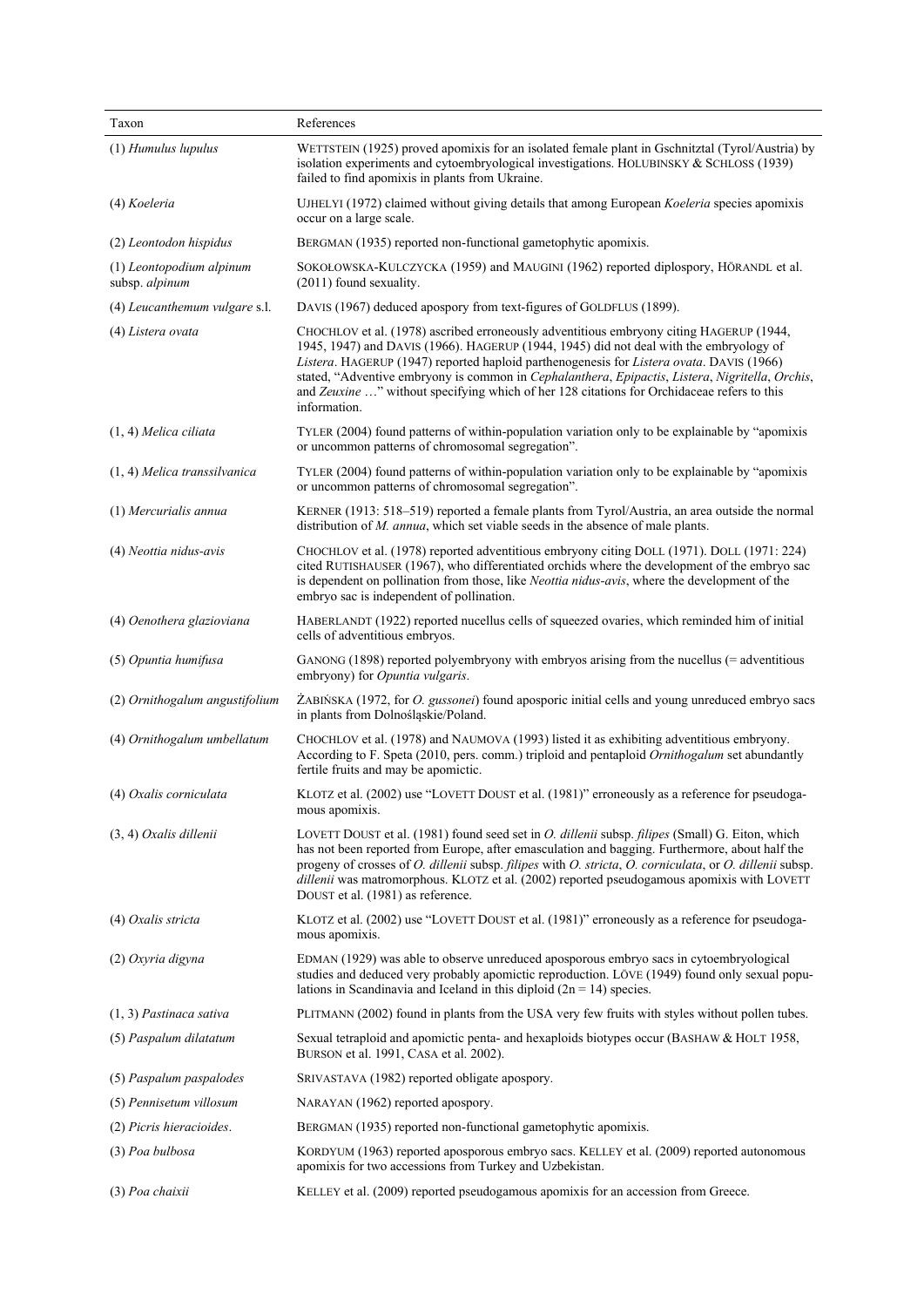| Taxon                        | References                                                                                                                                                                                                                                                                                                                                                                                                                                                                                                                                                                                                                                                                                                                            |
|------------------------------|---------------------------------------------------------------------------------------------------------------------------------------------------------------------------------------------------------------------------------------------------------------------------------------------------------------------------------------------------------------------------------------------------------------------------------------------------------------------------------------------------------------------------------------------------------------------------------------------------------------------------------------------------------------------------------------------------------------------------------------|
| (3) Potamogeton obtusifolius | TERYOKHIN (1994) reported diplospory for submerged flowering populations.                                                                                                                                                                                                                                                                                                                                                                                                                                                                                                                                                                                                                                                             |
| (1) Potamogeton compressus   | TERYOKHIN et al. (2002) reported non opening thecae in submerged inflorescences, no indication<br>of seed set.                                                                                                                                                                                                                                                                                                                                                                                                                                                                                                                                                                                                                        |
| (4) Potentilla anserina      | According to HESS et al. (1977) hexaploid plants, which occur among the prevailing tetraploids,<br>are probably apomictic. ROUSI (1965) and COBON & MATFIELD (1976) found hexaploids to be<br>seed-sterile.                                                                                                                                                                                                                                                                                                                                                                                                                                                                                                                           |
| (4) Potentilla aurea         | Listed by KLOTZ et al. (2002) as a pseudogamous apomict citing erroneously MÜNTZING (1928).<br>SHIMOTOMAI (1935) reported matromorphous progeny in a cross between hexaploid P. alpestris<br>as pollen donor and diploid P. aurea.                                                                                                                                                                                                                                                                                                                                                                                                                                                                                                    |
| $(1, 2)$ Potentilla incana   | In Scandinavia, hexaploids with apomictic reproduction (ASKER 1986). CZAPIK (1962) found<br>tendencies of apomixis for tetraploids from Poland. Only tetraploids are known to occur in Cen-<br>tral Europe.                                                                                                                                                                                                                                                                                                                                                                                                                                                                                                                           |
| (1) Potentilla crantzii      | MÜNTZING (1928) found matromorphous progeny in hybridization experiments with open polli-<br>nated plants originating from Scandinavia. HÅKANSSON (1946) found apomixis in three hexaploid<br>plants from Scandinavia. From Poland only tetraploid, probably sexual plants are known<br>(SKALIŃSKA & CZAPIK 1958; CZAPIK 1961). SMITH (1963) proved pseudogamous apomixis for<br>three populations from Scotland with cytoembryological methods. Apomictic, hexaploid Potentil-<br>la crantzii occurs in Central Europe (DOBEŠ & VITEK 2000), but tetraploids are dominant.                                                                                                                                                           |
| (3) Potentilla erecta        | FORENBACHER (1913) reported apospory using chromosome counts and cytoembryological<br>investigations.                                                                                                                                                                                                                                                                                                                                                                                                                                                                                                                                                                                                                                 |
| (4) Potentilla heptaphylla   | Listed by KLOTZ et al. (2002) as a pseudogamous apomict citing erroneously Müntzing (1928).<br>Triploid plants (GREGOR & HAND 2006) are probably apomictic.                                                                                                                                                                                                                                                                                                                                                                                                                                                                                                                                                                           |
| (5) Potentilla hirta         | POPOFF (1935) found matroclinous progeny after fertilization with pollen of P. argentea, P.<br>erecta, and P. recta.                                                                                                                                                                                                                                                                                                                                                                                                                                                                                                                                                                                                                  |
| (4) Potentilla multifida     | POPOFF (1935) found matroclinous progeny after fertilization with pollen of <i>P. argentea</i> .                                                                                                                                                                                                                                                                                                                                                                                                                                                                                                                                                                                                                                      |
| (1) Potentilla patula        | Hexaploidy is indicative of apomixis in Potentilla.                                                                                                                                                                                                                                                                                                                                                                                                                                                                                                                                                                                                                                                                                   |
| (4) Potentilla reptans       | Listed by NAUMOVA (1993) as exhibiting adventitious embryony.                                                                                                                                                                                                                                                                                                                                                                                                                                                                                                                                                                                                                                                                         |
| (4) Potentilla supina        | DIKSHIT & PANIGRAHI (1998) indicated it as aposporous.                                                                                                                                                                                                                                                                                                                                                                                                                                                                                                                                                                                                                                                                                |
| (1) Potentilla thuringiaca   | Hexaploidy is indicative of apomixis in Potentilla.                                                                                                                                                                                                                                                                                                                                                                                                                                                                                                                                                                                                                                                                                   |
| (1) Ranunculus acris         | MARSDEN-JONES & TURRILL (1929, 1935) reported an unpollinated female plant, which produced<br>very few seeds.                                                                                                                                                                                                                                                                                                                                                                                                                                                                                                                                                                                                                         |
| (4) Ranunculus bulbosus      | HARPER (1957) reported apomixis referring to MARSDEN-JONES & TURRILL (1929, 1935). These<br>references contain no indication of apomixis in $R$ . bulbosus.                                                                                                                                                                                                                                                                                                                                                                                                                                                                                                                                                                           |
| (4) Ribes nigrum             | Listed by NAUMOVA (1993) as exhibiting adventitious embryony.                                                                                                                                                                                                                                                                                                                                                                                                                                                                                                                                                                                                                                                                         |
| $(4)$ Ribes rubrum           | Listed by NAUMOVA (1993) as exhibiting adventitious embryony.                                                                                                                                                                                                                                                                                                                                                                                                                                                                                                                                                                                                                                                                         |
| (1) Rosa sect. Canina        | TÄCKHOLM (1922) assumed apomixis on the basis of castration and hybridization experiments.<br>KROON & ZEILINGA (1974) found in crossings of culture variants of Rosa canina with other Rosa<br>species matromorphous progeny. WISSEMANN & HELLWIG (1997) found in castration experi-<br>ments in R. canina, R. corymbifera, R. elliptica, R. micrantha, and R. rubiginosa a seed set of<br>about 5 % compared to xenogamy. WERLEMARK et al. (1999) and WERLEMARK (2000) using<br>RAPD-markers and morphological parameters found in about 10% of the progeny of the crosses<br>between R. dumalis and R. rubiginosa no male parental traits. NYBOM et al. (2004) found similar<br>results using sequence-tagged microsatellite sites. |
| $(2, 4)$ Rubus caesius       | BERGER (1953) found reduced and unreduced embryo sacs in plants from Switzerland. Listed by<br>KLOTZ et al. (2002) as a pseudogamous apomict citing erroneously Weber (1995).                                                                                                                                                                                                                                                                                                                                                                                                                                                                                                                                                         |
| (2) Rubus saxatilis          | CZAPIK (1981) found in material from Poland in ovules beside reduced embryo sacs initial cells<br>of apomeiotic embryo sacs.                                                                                                                                                                                                                                                                                                                                                                                                                                                                                                                                                                                                          |
| (5) Rudbeckia laciniata      | BATTAGLIA (1945, 1946) and FAGERLIND (1946) reported diplospory.                                                                                                                                                                                                                                                                                                                                                                                                                                                                                                                                                                                                                                                                      |
| (1) Rumex acetosa            | ROTH (1906) obtained few viable seeds from bagged female plants. LÖVE (1942) found in isolat-<br>ed female plants from Scandinavia in about 40% of the plants 1–2% viable seeds.                                                                                                                                                                                                                                                                                                                                                                                                                                                                                                                                                      |
| $(1)$ Rumex arifolius        | ROTH (1906) obtained few viable seeds from bagged female plants. LÖVE (1949) found in isolat-<br>ed female plants from Scandinavia in 53% of the plants 2.3% viable seeds.                                                                                                                                                                                                                                                                                                                                                                                                                                                                                                                                                            |
| $(1)$ Rumex nivalis          | ROTH (1906) obtained few viable seeds from bagged female plants.                                                                                                                                                                                                                                                                                                                                                                                                                                                                                                                                                                                                                                                                      |
| (4) Salix aurita             | Listed by CHOCHLOV et al. (1978) as aposporous.                                                                                                                                                                                                                                                                                                                                                                                                                                                                                                                                                                                                                                                                                       |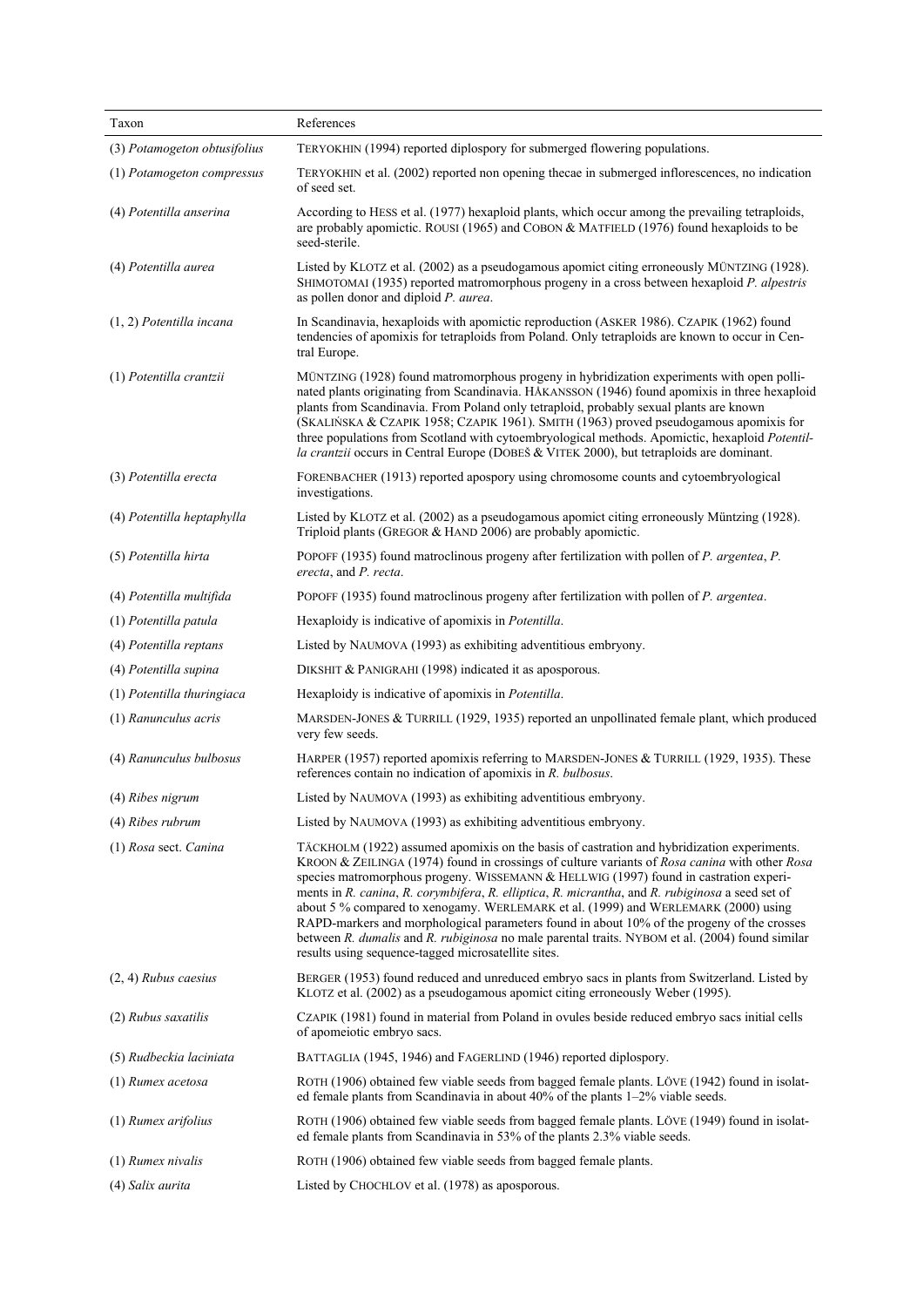| Taxon                         | References                                                                                                                                                                                                                                                                                                                                                                                                    |
|-------------------------------|---------------------------------------------------------------------------------------------------------------------------------------------------------------------------------------------------------------------------------------------------------------------------------------------------------------------------------------------------------------------------------------------------------------|
| (4) Salix purpurea            | Listed by CHOCHLOV et al. (1978) as aposporous.                                                                                                                                                                                                                                                                                                                                                               |
| (4) Salix viminalis           | Listed by CHOCHLOV et al. (1978) as aposporous.                                                                                                                                                                                                                                                                                                                                                               |
| (2) Sambucus nigra            | CZAPIK & KOŚCIŃSKA-PAJAK (2000) found non-functional gametophytic apomixis.                                                                                                                                                                                                                                                                                                                                   |
| (2) Sanguisorba minor         | NORDBORG (1967) found in cytoembryological investigations a tendency to apospory.                                                                                                                                                                                                                                                                                                                             |
| (4) Setaria viridis           | According to DOUGLAS et al. (1985) "Agamospermy has also been noted (MULLIGAN & FINDLAY<br>1970)". MULLIGAN & FINDLAY (1970) gave no information about apomixis. KLOTZ et al. (2002)<br>referring to DOUGLAS et al. (1985) listed <i>S. viridis</i> as an apomict.                                                                                                                                            |
| (4) Solanum nigrum            | Listed by CHOCHLOV et al. (1978) as diplosporous.                                                                                                                                                                                                                                                                                                                                                             |
| (4) Solidago gigantea         | DAVIS (1967) deduced apospory from text-figures of PALM (1914), who did not report apomixis<br>in Solidago.                                                                                                                                                                                                                                                                                                   |
| (2) Solidago graminifolia     | CZAPIK & KOŚCIŃSKA-PAJĄK (2000) found non-functional gametophytic apomixis.                                                                                                                                                                                                                                                                                                                                   |
| (1) Sorbus aria               | According to JANKUN (1993) facultative apomixis is known among autopolyploid cytotypes of<br>Sorbus aria agg. LILJEFORS (1953, 1955) found Scandinavian Sorbus aria to be tetraploid and<br>apomictic. According to KUTZELNIGG (1994) S. aria is diploid in Central Europe.                                                                                                                                   |
| (1) Sorbus chamaemespilus     | LILIEFORS (1953) found apospory in cytoembryological investigations of a tetraploid plant from<br>Tyrol/Austria. Diploid plants from Bavaria and Tyrol were sexual. JANKUN (1993) using cytoem-<br>bryological methods found the tetraploid cytotype of Sorbus chamaemespilus to be a facultative<br>pseudogamous apomict. S. chamaemespilus is predominantly diploid in Central Europe<br>(KUTZELNIGG 1994). |
| (1) Sorbus graeca             | According to WARBURG & KÁRPÁTI (1968) this taxon comprises sexual diploids and polyploid<br>apomicts.                                                                                                                                                                                                                                                                                                         |
| $(2, 3)$ Trifolium pratense   | HINDMARSH (1964), using plants from Australia, found an indication to occasional apospory.<br>ALGAN & BAKAR BÜYÜKKARTAL (1999) found some apomictic embryo sac formation in a natu-<br>ral tetraploid variety.                                                                                                                                                                                                |
| (1) Vincetoxicum hirundinaria | KORDYUM (1961) reported pseudogamous adventitious embryony connected with polyembryony.<br>According to CZAPIK & KOŚCIŃSKA-Pająk (2000) A. Ferlińska [Polyembryony in Vincetoxicum<br>officinale Mnch. (Asclepiadaceae), Magister thesis Jagellonian University, Cracow 2000] found<br>adventitious embryony.                                                                                                 |

## **References**

- ALGAN, G. & BAKAR BÜYÜKKARTAL, H.N (1999): Apomictic development in tetraploid Red Clover (*Trifolium pratense* L.). Turk. J. Agric. For. 23: 519-525.
- ANDERSSON, A. (1931): Studien über die Embryonalentwicklung der Familien Celastraceae, Oleaceae und Apocynaceae. Acta Univ. Lund 27: 1-110, [2], 2 charts.

ASKER, S. (1986): Variation in some apomictic Nordic *Potentilla* species. – Symb. Bot. Ups. 27: 199-205.

ÅSTRÖM, H. & HÆGGSTRÖM, C.-A. (2004): Generative reproduction in *Allium oleraceum* (Alliaceae). – Ann. Bot. Fenn*.* 41: 1-14.

- BASHAW, E.C. & HOLT, E.C. (1958): Megasporogenesis, embryo sac development and embryogenesis in dallisgrass, *Paspalum dilatatum* Poir. – Agron. J. 50: 753-756.
- BATTAGLIA, E. (1945): Fenomeni citologici nuovi nella embriogenesi (semigamia) e nella microsporogenesi (doppio nucleo di restituzione) di *Rudbeckia lacinata* L. (New cytologic phenomena of embryogenesis (semigamy) and of microsporogenesis (double restitution nucleus) in *Rudbeckia lacinata* L.) [in Italian]. – Nuovo G. Bot. Ital*.* 52: 34-38.
- BATTAGLIA, E. (1946): Ricerche cariologiche e embriologiche sul genere *Rudbeckia* (Asteraceae). VII: Apomissa in *Rudbeckia laciniata* L. e anfimissia nella sua varietà a fiori doppi. (Caryological and embryological research on the genus *Rudbeckia* (Asteraceae). VII: Apomixis in *Rudbeckia laciniata* L. and amphimixis in *Rudbeckia laciniata* L. var. flore pleno) [in Italian]. – Nuovo G. Bot. Ital*.* 53: 437-482.

BERGER, X. (1953): Untersuchungen über die Embryologie partiell apomiktischer *Rubus*bastarde. – Ber. Schweiz. Bot. Ges*.* 63: 224- 266.

BERGMAN, B. (1935): Zytologische Studien über die Fortpflanzung bei den Gattungen *Leontodon* und *Picris*. – Svensk Bot. Tidskr. 29: 155-301.

BIERZYCHUDEK, P. (1985): Patterns in plant parthenogenesis. – Experientia 41: 1255-1264.

BITTER. G. (1906): Parthenogenesis und Variabilität der *Bryonia dioica*. – Abh. Naturwiss. Ver. Bremen 18: 99-107.

BOGDANOV, P.L. & STUKOV, V.I. (1976): Parthenocarpy and apomixis in birch. – In: CHOCHLOV, S.S. (Ed.): Apomixis in breeding: 253-257. Amarind, New Dehli.

BÖÖS, G. (1924): Neue embryologische Studien über *Alchemilla arvensis* (L.) Scop. – Bot. Not. 1924: 209-250.

BROWN, W.V. & EMERY, W.H.P. (1958): Apomixis in the Gramineae: Panicoideae. – Am. J. Bot. 45: 165-252.

BURSON, B.L., VOIGT, P.W., EVERS, G.W. (1991): Cytology, reproductive behavior, and forage potential of hexaploid dallisgrass biotypes. – Crop Sci. 31: 636-641.

CAMPBELL, C.S., GREENE, C.W. & BERGQUIST, S.E. (1987): Apomixis and sexuality in three species of *Amelanchier*, Shadbush (Rosaceae, Maloideae). – Am. J. Bot. 74: 321-328.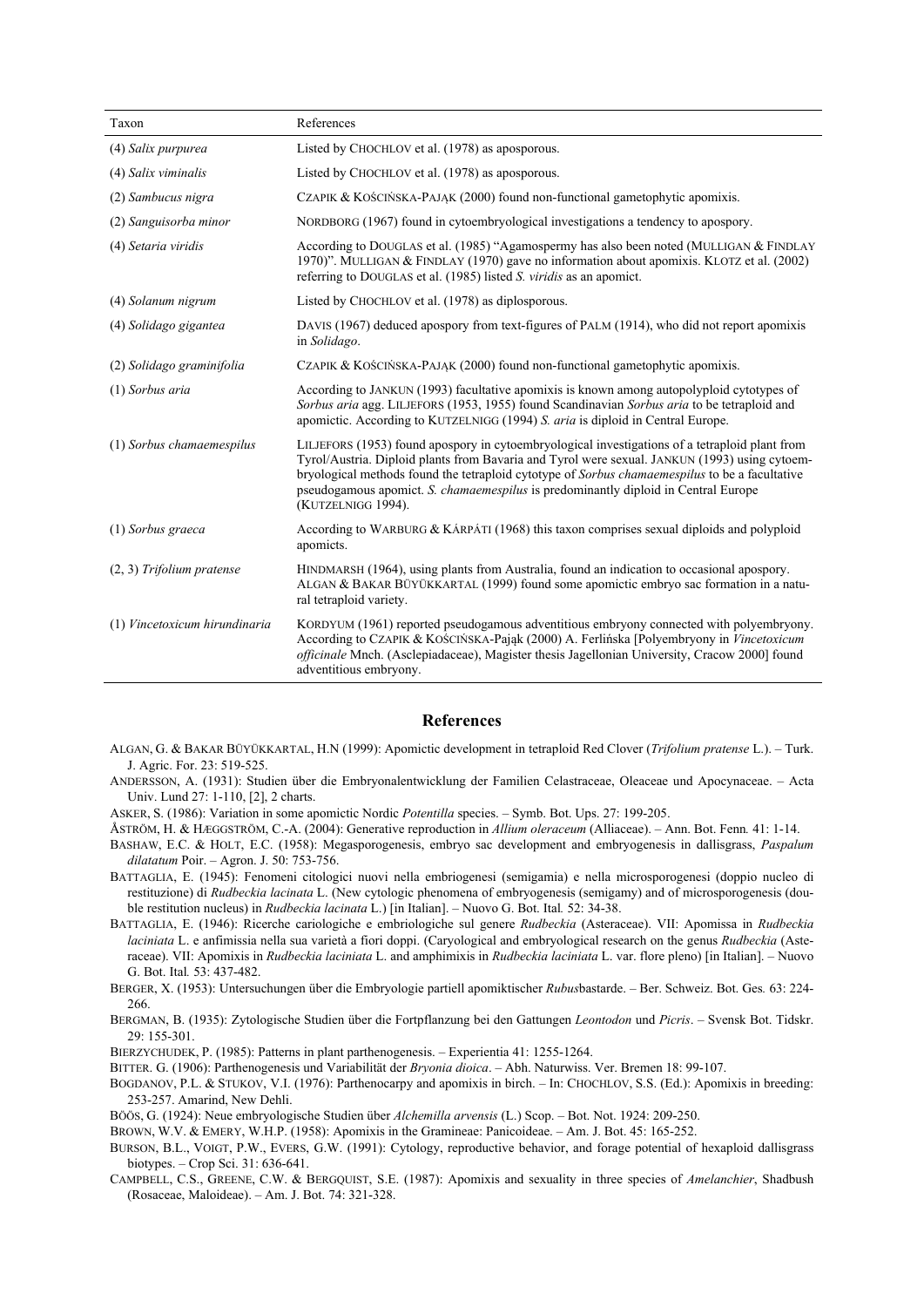- CARANO, E. (1921): Nuove ricerche sulla embriologia delle Asteraceae. (New research about the embryology in Asteraceae) [in Italian]. – Ann. Bot*.* 15: 97-196, tab. 1-120.
- CASA, A.M., MITCHELL, S.E., LOPES, C.R. & VALLS, J.F.M (2002): RAPD Analysis reveals genetic variability among sexual and apomictic *Paspalum dilatatum* Poiret biotypes. – J. Heredity 93: 300-302.

CHAMBERLAIN, C.J. (1895): The embryo-sac of *Aster novæ-angliæ*. – Bot. Gaz*.* 20: 205-212, pl. XV-XVI.

- CHOCHLOV, S.S. (1967): Apomiksis: Klassifikacija i rasprostranenie i pokrytosemennych rastenij (Apomixis: classification and distribution in angiospermous plants) [in Russian]. – Uspechi sovremennoj genetiki (Achievements of modern genetics) 1: 43-105.
- CHOCHLOV, S.S., ZAJCEVA, M.I. & KUTRIJANOV, P.G. (1978): Vyjavlenie apomiktichiykh form vo flore cvetkovykh rastenij SSSR. Programma, metodika, rezul'taty (Revelation of the apomictic forms in the flora of the angiosperms of USSR. Programs, methods and results) [in Russian]. – Saratovskogo Universiteta, Saratov: 223 pp.
- COBON, A.M. & MATFIELD, B. (1976): Morphological and cytological studies on a hexaploid clone of *Potentilla anserina* L. Watsonia 11: 125-129.
- CONERT, H.J. (1987): 39. Deschampsia. In: CONERT, H.J. (Ed.): Gustav Hegi. Illustrierte Flora von Mitteleuropa 1. 3 Aufl.: 302- 317. Parey, Berlin.
- CONNOR, H.E. (1979): Breeding systems in the grasses: a survey. New Zealand J. Bot. 17: 547-574.
- CROWE, D.R. & PARKER, W.H. (1981): Hybridization and agamospermy of *Bidens* in Northwest Ontario. Taxon 30: 749-760.
- CZAPIK, R. (1954): Cytological and embryological studies in *Centaurea scabiosa* L.. Acta Soc. Bot. Pol. 23: 175-194.
- CZAPIK, R. (1961): Embryological studies in the genus *Potentilla* L. I. *P. crantzii*. Acta Biol. Cracov., Ser. Bot. 4: 97-119, 2 pl.
- CZAPIK, R. (1962): Embryological studies in the genus *Potentilla* L. II. *Potentilla arenaria*. Acta Biol. Cracov., Ser. Bot. 5: 29-42, 2 pl.
- CZAPIK, R. (1976): Variability in the embryological cycle of *Adoxa moschatellina* L.. Acta Biol. Cracov., Ser. Bot. 19: 1-13, 2 pl.
- CZAPIK, R. (1981): Embryology of *Rubus saxatilis* L.. Acta Biol. Cracov., Ser. Bot. 23: 7-13, 2 pl.
- CZAPIK, R. & KOŚCIŃSKA-PAJĄK, M. (2000): Apomictic studies and agamospermy in Polish flora. Polish Bot. Stud. Guideb. Ser*.*  24: 129-149.
- DAHLGREN, K.V.O. (1920): Zur Embryologie der Kompositen mit besonderer Berücksichtigung der Endospermbildung. Z. Bot. 12: 481-516.
- DAVIS, G.L. (1966): Systematic embryology of the angiosperms*.* John Wiley & sons, New York: VIII + 528 pp.
- DAVIS, G.L. (1967): Apomixis in the compositae. Phytomorphology 17: 270-277.
- DIKSHIT, B.K. & PANIGRAHI, G. (1998): The family Rosaceae in India. (Revisionary studies on *Potentilla* L. *Sibbaldia* L. & *Brachycaulos* Dikshit & Panigr.) 4. – Bishen Singh Mahendra Pal Singh, Dehra Dun/India: 348 pp.
- DOBEŠ, C. & VITEK, E. (2000): Documented chromosome number checklist of Austrian vascular plants. Museum of Natural History, Vienna: 642 pp.
- DOLL, R. (1971): Probleme der Apomixis bei höheren Pflanzen. Biolog Rundschau 9: 215-239.
- DOUGLAS, B.J., THOMAS, A.G., MORRISON, I.N. & MAW, M.G. (1985): The biology of Canadian weeds. 70. *Setaria viridis* (L.) Beauv. – Canad. J. Plant Sci*.* 65: 669-690.
- EDMAN, G. (1929): Zur Entwicklungsgeschichte der Gattung *Oxyria* Hill, nebst zytologischen, embryologischen und systematischen Bemerkungen über einige andere Polygonaceen. – Acta Horti Bergiani 9: 165-291.
- ELLSTRAND, N.C. & ROOSE, M.L. (1987): Patterns of genotypic diversity in clonal plant species. Am. J. Bot. 74: 123-131.
- ENGLE, J. (1988): The spread and effect of the vine *Bryonia alba* in Whitman Co., Washington*.* M.S. thesis, Washington State University, Pullmann/WA: 152 pp.
- FAGERLIND, F. (1946): Sporogenesis, Embryosackentwicklung und pseudogame Samenbildung bei *Rudbeckia laciniata* L. Acta Horti Bergiani 14: 39-90.
- FOCKE, W.O. (1890): Versuche und Beobachtungen über Kreuzung und Fruchtansatz bei Blütenpflanzen. Abh. Naturwiss. Ver. Bremen 11: 413-421.
- FORENBACHER, A. (1913): Rasplodne prilike u roda *Potentilla*. (Die Fortpflanzungsverhältnisse bei der Gattung *Potentilla*.) [in Serbo-Croation] – Rad Jugoslav. Akad. Znan. 55: 132-160, tab. I-II.
- GANONG, W.F. (1898): Upon polyembryony and its morphology in *Opuntia vulgaris*. Bot. Gaz*.* 25: 221-228, pl. XVI.
- GOLDFLUS, M. (1899): Sur la structure et les fonctions de l'assise épithéliale et des antipodes chez les Composées (on the structure and functions of epithelial layer and antipodes in Compositae) [in French]. – J. Bot*.* 13: 9-17, 49-59, 87-96.
- GREENE, C.W. (1984): Sexual and apomictic reproduction in *Calamagrostis* (Gramineae) from eastern North America. Am. J. Bot. 71: 285-293.
- GREGOR, T. & HAND, R. (2006): Chromosomenzahlen von Farn- und Samenpflanzen aus Deutschland 1. Kochia 1: 135-140.
- GVALADZE, G.E. (1976): Forms of apomixis in the genus *Allium* L. In: Chochlov, S.S. (Ed.): Apomixis and breeding: 160-164*.* Amarind, New Dehli.
- HABERLANDT, G. (1922): Über die Ursache des Ausbleibens der Reduktionsteilung in den Samenanlagen einiger parthenogenetischer Angiospermen. – Sitzungsber. Preuss. Akad. Wiss., Phys.-Math. Kl. 1923: 283-294, tab. IV.
- HABERLANDT, G. (1923): Über Zellteilungshormone und ihre Beziehung zur Wundheilung, Befruchtung, Parthenogenesis und Adventivembryonie. – Biol. Zentralbl*.* 42: 145-172.
- HAGERUP, O. (1944): On fertilization, polyploidy and haploidy in *Orchis maculatus* L. sens. lat. *–* Dansk Bot. Ark. 11: 1-25.
- HAGERUP, O. (1945): Facultative parthenogenesis and haploidy in *Epipactis longifolia*. Biol. Meddel. Kongel. Danske Vidensk. Selsk. 19: 1-14.
- HAGERUP, O. (1947): The spontaneous formation of haploid, polyploid, and aneuploid embryos in some orchids. Biol. Meddel. Kongel. Danske Vidensk. Selsk. 20: 1-22.
- HÅKANSSON, A. (1923): Studien über die Entwicklungsgeschichte der Umbelliferen. Acta Univ. Lund 18: 1-120, 1 tab.
- HÅKANSSON, A. (1946): Untersuchungen über die Embryologie einiger *Potentilla-*Formen. Acta Univ. Lund 42: 1-70.
- HARBERD, D.J. (1961): Observations on population structure and longevity of *Festuca rubra* L. New Phytol*.* 60: 184-206.

HARPER, J.L. (1957): Biological flora of the British Isles. L.C. (Ed. 11) No. 35. *Ranunculus bulbosus* L. – J. Ecol*.* 45: 325-342.

HESS, H., LANDOLT, E. & HIRZEL, R. (1977): Flora der Schweiz und angrenzender Gebiete 2*.* 2. Aufl. – Birkhäuser, Basel: 956 pp.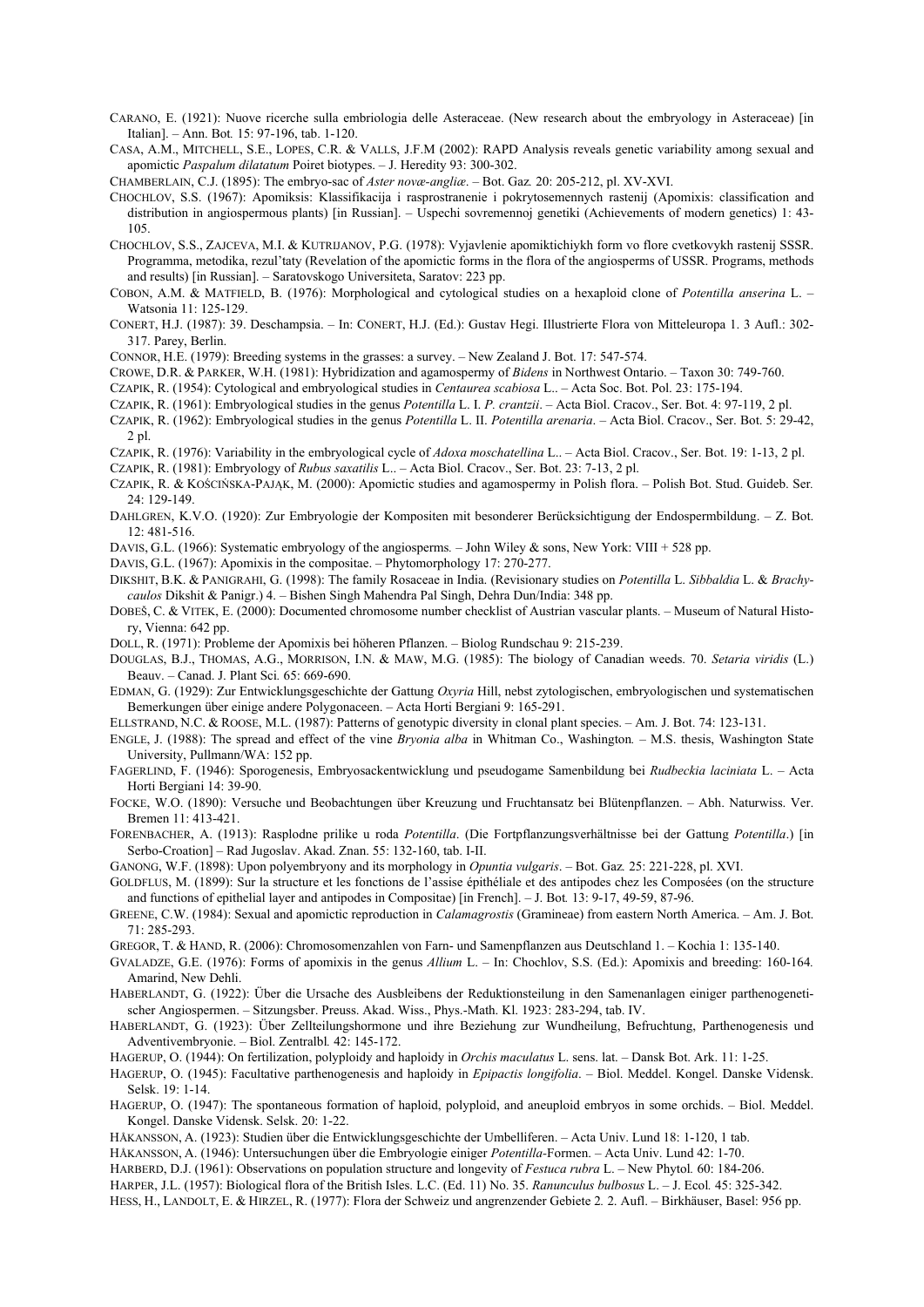HINDMARSH, G.J. (1964): Gametophyte development in *Trifolium pratense* L.. – Aust. J. Bot*.* 12: 1-14.

HJELMQVIST, H. (1959): Studien über Embryologie und Variabilität bei einigen *Aphanes*-Arten. – Bot. Not. 112: 17-64.

- HOLUBINSKY, I.N. & SCHLOSS, M.S. (1939): A contribution to the problem of parthenogenesis in *Humulus lupulus* L. Compt.- Rend. Acad. Sci. URSS 23: 486-487.
- HÖRANDL, E., DOBEŠ, C., SUDA, J. VÍT, P. URFUS, T. TEMSCH, E.M., COSENDAI, A.-C., WAGNER, J. & LADINIG, U. (2011): Apomixis is not prevalent in subnival to nival plants of the European Alps. – Ann. Bot. 108: 381-390.

IZMAIŁOW, R. (1999): Embryological analysis of *Aphanes arvensis* L. (Rosaceae). – Acta Biol. Cracov., Ser. Bot. 41: 197-203.

- JANKUN, A. (1993): Znaczenie apomiksji w ewolcji rodzaju *Sorbus* (Rosaceae) (The importance of apomixis in the evolution of the genus *Sorbus* (Rosaceae) [in Polish]. – Fragm. Florist. Geobot*.* 38: 627-686. Kraków.
- JASSEM, B. (1990): Apomixis in the genus *Beta*. Apomixis Newslett*.* 2: 7-23.
- JASSEM, B. & JASSEM, M. (1970): Embryological investigations into polyploid *Beta* species of the *Corollinae* section. Genet. Polon*.* 11: 367-377.
- KELLEY, A.M., JOHNSON, P.G., WALDRON, B.L. & PEEL, M.D. (2009): A survey of apomixis and ploidy levels among *Poa* L. (Poaceae) using flow cytometry. – Crop Sci. 49: 1395-1402.

KERNER, A. VON MARILAUN (1913): Pflanzenleben 2. 3. Aufl. –Bibliographisches Institut, Leipzig: 543 pp.

- KIM, B.J., KWON, Y.C., KWACK, Y.H., LIM, M.S. & PARK, E.H. (1999): The mode of seed formation in *Allium senescens* and two Korean *Allium* species. – Plant Breeding 118: 435-438.
- KLOTZ, S., KÜHN, I. & DURKA, W. (2002): Bioflor. Eine Datenbank mit biologisch-ökologischen Merkmalen zur Flora von Deutschland. – Schriftenr. Vegetationskd. 38: 1-334, CD-Rom.
- KORDYUM, E.L. (1961): Do pitanija pro poliembrioniju č lastovija likars'kogo (*Vincetoxium officinale* Moench) (On polyembryony in *Vincetoxium officinale* Moench) (in Ukrainian). *–* Ukr. Bot. J. 18: 48-54.

KORDYUM, E.L. (1963): Pecularities of the embryology of *Poa bulbosa* L. var. *vivipara* Koel. Summary. *–* Ukr. Bot. J. 20: 52-53.

- KROON, G.H. & ZEILINGA, A.E. (1974): Apomixis and heterogamy in Rose Rootstocks (*Rosa canina* L.). Euphytica 23: 345-352.
- KUTZELNIGG, H. (1994): 19. *Sorbus*. In: Scholz, I. & Scholz, H. (Eds.): Gustav Hegi. Illustrierte Flora von Mitteleuropa 4(2B). 3. Aufl.: 332-385. Blackwell, Berlin.

LILJEFORS, A. (1953): Studies on propagation, embryology, and pollination in *Sorbus*. – Acta Horti Bergiani 16: 277-329.

LILJEFORS, A. (1955): Cytological Studies in *Sorbus*. – Acta Horti Bergiani 17: 47-113.

LÖVE, Á. (1942): Cytogenetic studies in *Rumex*. III. Some notes on the Scandinavian species of the genus. – Hereditas 28: 289–296.

LÖVE, Á. (1949): Agamospermy in *Acetosa*. – Hereditas 35: 390-393.

LOVETT DOUST, L., LOVETT DOUST, J. & CAVERS, P.B. (1981): Fertility relationships in closely related taxa of *Oxalis*, section *Corniculatae*. – Canad. J. Bot. 59: 2603-2609.

MAHESWARI DEVA, H. & PULLAIAH, T. (1977): Embryological abnormalities in *Carthamus tinctorius*. – Acta Bot. Indica 5: 1-8.

- MARSDEN-JONES, E.M. & TURRILL, W.B. (1929): Studies in *Ranunculus*. I. Preliminary account of petal colour and sex in *Ranunculus acris* and *R. bulbosus*. – J. Genet. 21: 169-181.
- MARSDEN-JONES, E.M. & TURRILL, W.B. (1935): Studies in *Ranunculus*. III. Further experiments concerning sex in *Ranunculus acris*. . – J. Genet. 31: 363-378, pl. XIV-XVI.
- MATZK, F. (1991): A novel approach to differentiated embryos in the absence of endosperm. Sex. Plant Reprod. 4: 88-94.
- MAUGINI, E. (1962): Morfologia fiorale, embriologia ed embriogenesi in *Leontopodium alpinum* Cass. var. a *typicum* Fiori et Paoletti (Flower morphology, embryology and embryogenesis in *Leontopodium alpinum* Cass. var. a *typicum* Fiori et Paoletti) [in Italian]. – G. Bot. Ital. 69: 1-18.
- METCALFE, C.R. (1939): The sexual reproduction of *Ranunculus Ficaria*. Ann. Bot. 3: 91-104.
- MULLIGAN, G.A. & FINDLAY, J.N. (1970): Reproductive systems and colonization in Canadian weeds. Canad. J. Bot. 48: 859-860. MÜNTZING, A. (1928): Pseudogamie in der Gattung *Potentilla*. – Hereditas 11: 267-283.

NARAYAN, K.N. (1962): Apomixis in some species of *Pennisetum* and in *Panicum antidotale*. – In: ANONYMUS (Ed.): Plant embryology. A symposium: 55-61. Council of Scientific and Industrial Research, New Dehli.

- NAUMOVA, T.N. (1970): The development of sexual and apomictic embryos in *Euonymus europaeus* L. (Celastraceae). Bot. J. 5: 638-648.
- NAUMOVA, T.N. (1993): Apomixis in angiosperms. Nucellar and integumentary embryony*.* CRC press, Baco Raton: 144 pp.

NORDBORG, G. (1967): Embryological Studies in the *Sanguisorba minor* Complex (Rosaceae). – Bot. Not. 120: 109-119.

- NYBOM, H., ESSELINK, G.D., WERLEMARK, G. & VOSMAN, B. (2004): Microsatellite DNA marker inheritance indicates preferential pairing between two highly homologous genomes in polyploid and hemisexual dog-roses, *Rosa* L. Sect. *Caninae* DC. – Hereditas 92: 139-150.
- NYGREN, A. (1946): The genesis of some Scandinavian species of *Calamagrostis*. Hereditas 32: 131-262.
- NYGREN, A. (1967): Apomixis in the angiosperms. In: Ruhland, W. (Ed.): Handbuch der Pflanzenphysiologie 18. Sexualität Fortpflanzung Generationswechsel: 551-596. Springer, Berlin.
- PALM, B. (1914): De embryologia generum *Asteris* et *Solidaginis*. Zur Embryologie der Gattungen *Aster* und *Solidago*. Acta Horti Bergiani 5: 1-18.
- PLITMANN, U. (1991): Reproductive adaptations of parasitic higher plants: The case of *Cuscuta* (Cuscutaceae)*. –* Flora Veg. Mundi 9: 133-144.

PLITMANN, U. (2002): Agamospermy is much more common than conceived: A hypothesis. – Israel J. Plant Sci*.* 50: S111-S117.

- PLUMIER, W. (1960): Biologie florale et fécondation (Flower biology and fecundation) [in French]. Ann. Gembloux 66: 151-156.
- POPOFF, A. (1935): Über die Fortpflanzungsverhältnisse der Gattung *Potentilla*. Planta 24: 510-522.
- PULLAIAH, T. (1984): Embryology of Compositae. Int. Biosci. Ser*.* 13: 1-192.
- ROTH, F. (1906): Die Fortpflanzungsverhältnisse bei der Gattung *Rumex*. Verh. Naturhist. Ver. Preuss. Rheinl. Westphalens 63: 327-360, 1 pl.
- ROUSI, A. (1965): Biosystematic studies of the species aggregate *Potentilla anserina* L. Ann. Bot. Fenn*.* 2: 47-112.

ROY, B.A. (1995): The breeding systems of six species of *Arabis* (Brassicaceae). – Amer. J. Bot. 82: 869-877.

- RUDENKO, F.E. (1961): Аpomixis in certain high-mountain plants of the Ukrainian Carpathians. Ukr. Bot. J. 18: 24-31.
- RUTISHAUSER, A. (1967): Fortpflanzungsmodus und Meiose apomiktischer Blütenpflanzen. Springer, Wien: 245 pp.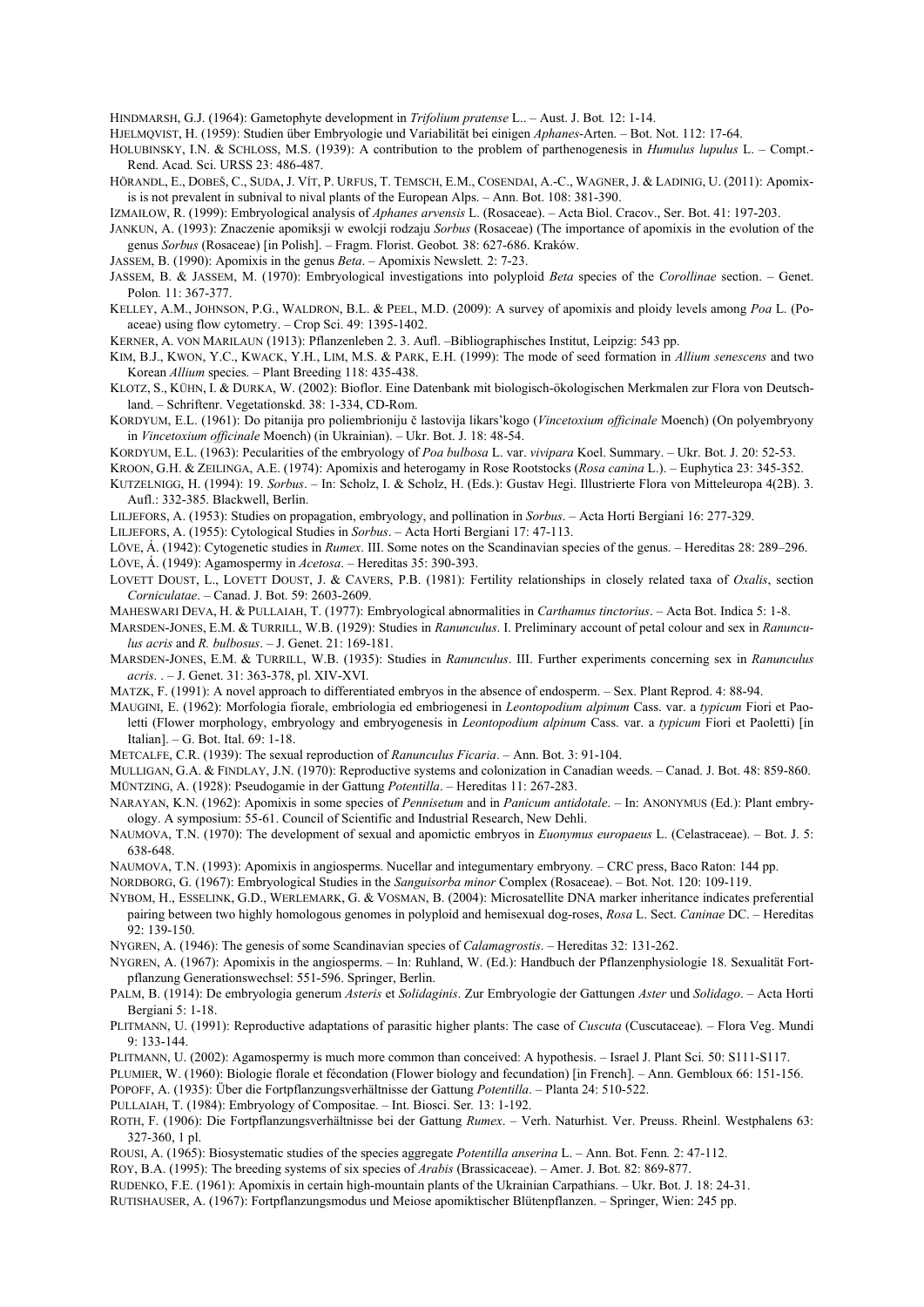SELBO, S.M. & CARMICHAEL, J.S. (1999): Reproductive biology of leafy spurge (*Euphorbia esula* L.): breeding system analysis. – Canad. J. Bot. 77: 1684-1688.

SHIMOTOMAI, N. (1935): Zur Kenntnis der Pseudogamie bei *Potentilla*. – Proc. Imp. Acad. Japan 11: 338-339.

SHISHKINSKAYA, N.A. (1983): Cytoembryological investigation of apomixis in weed grass species. – In: ERDELSKÁ, O. (Ed.): Fertilization and embryogenesis in ovulated plants: 363-365. Veda, Bratislava.

SKALIŃSKA, M. & CZAPIK, R. (1958): Studies in the cytology of the genus *Potentilla* L.. – Acta Biol. Cracov., Ser. Bot. 1: 137-149.

SMITH, G L. (1963): Studies in *Potentilla* L. II. Cytological aspects of apomixis in *P. crantzii* (Cr.) Beck ex Fritsch. – New Phytol*.* 62: 283-300, 1 pl.

SOKOŁOWSKA-KULCZYCKA, A. (1959): Apomixis in *Leontopodium alpinum* Cass. – Acta Biol. Cracov., Ser. Bot. 2: 51-63, pl. 1-2. SRIVASTAVA, A.K. (1982): Apomixis in *Paspalum paspaloides*. – Acta Bot. Indica 10: 111-113.

STRASBURGER, E. (1878): Ueber Polyembryonie. – Jenaische Z. Naturwiss*.* 12: 647-670, pl. XV-XIX.

STREETMAN, L.J. (1963): Reproduction of the lovegrasses, the genus *Eragrostis* – I. *E. chloromelas* Steud., *E. curvula* (Schrad.): Nees, *E. lehmanniana* Nees and *E. superba* Peyr. – Wrightia 3: 41-51.

SUKATSCHEW, W.N. (1940): Über Polymorphismus und Apomixis bei der Gattung *Adenophora Fisch.* – Bot. J. 25: 297-303.

TÄCKHOLM, G. (1922): Zytologische Studien über die Gattung *Rosa*. – Symb. Bot. Ups. 7: 97-381.

TERYOKHIN, E.S. (1994): Apomixis in *Potamogeton obtusifolius* Mert. et Koch (Potamogetonaceae). – Apomixis Newslett*.* 7: 38-41.

TERYOKHIN, E.S., CHUBAROV, S.I. & ROMANOVA, V.O. (2002): Pollination, mating systems and self-incompatibility in some species of the genus *Potamogeton* L. – Phytomorphology 52: 249-261.

TERZIISKI, D., YURUKOVA-GRANCHAROVA, P., DASKALOVA, T. & ROBEVA, P. (1995): Apomixis in the morphological complex of *Achillea millefolium* (Asteraceae). – Dokl. Bulg. Akad. Nauk. 48: 53-56.

TYLER, T. (2004): Studies in the *Melica ciliata* – complex: 1. Distribution of allozyme variation within and among individuals, populations and geographic regions. – Plant Syst. Evol*.* 39: 1-30.

UJHELYI, J. (1972): Evolutionary problems of the European Koelerias. – Symp. Biol. Hung. 12: 163-176.

WARBURG, E.F. & KARPATI, Z.E. (1968): 28. *Sorbus* L. – In: TUTIN, T.G., HEYWOOD, V.H., BURGES, N.A., MOORE, D.M., VALEN-TINE, D.H., WALTERS, S.M. & WEBB, D.A. (Eds.): Flora Europaea 2: 67-71. University Press, Cambridge.

WEIMARCK, G. (1967): Apomixis and sexuality in *Hierochloë australis* and in Swedish *H. odorata* on different polyploid levels. – Bot. Not. 120: 209-235.

WEIMARCK, G. (1971): Variation and taxonomy of *Hierochloë* (*Gramineae*) in the Northern Hemisphere. – Bot. Not. 124: 129-175.

WERLEMARK, G. (2000): Evidence of apomixis in hemisexual dogroses, *Rosa* section *Caninae*. – Sex. Plant Reprod. 12: 353-359.

WERLEMARK, G., UGGLA, M. & NYBOM, H. (1999): Morphological and RAPD markers show a highly skewed distribution in a pair of reciprocal crosses between hemisexual dogrose species, *Rosa* sect. *Caninae*. – Theor. Appl. Genet*.* 98: 557-563.

WETTSTEIN, R. (1925): Fakultative Parthenogenesis beim Hopfen (*Humulus lupulus*). – Flora 118/119: 600-604.

WISSEMANN, V. & HELLWIG, F.H. (1997): Reproduction and hybridisation in the genus *Rosa*, section *Caninae* (Ser.) Rehd. – Bot. Acta 110: 251-255.

WU, L., BRADSHAW, A.D. & THURSMAN, D.A. (1975): The potential for evolution of heavy metal tolerance in plants. III. The rapid evolution of copper tolerance in *Agrostis stolonifera*. – Heredity 34: 165-187.

ŻABIŃSKA, D. (1972): Embryo sac and endosperm development in some representatives of the group *Ornithogalum Gussonei* from Poland. – Acta Biol. Cracov., Ser. Bot. 15: 177-90, 2 pl.

ŻABIŃSKA, D. (1977): Embryology of the dioecious species *Cirsium arvense* (L.) Scop. – Acta Biol. Cracov., Ser. Bot. 20: 133-146, 2 pl.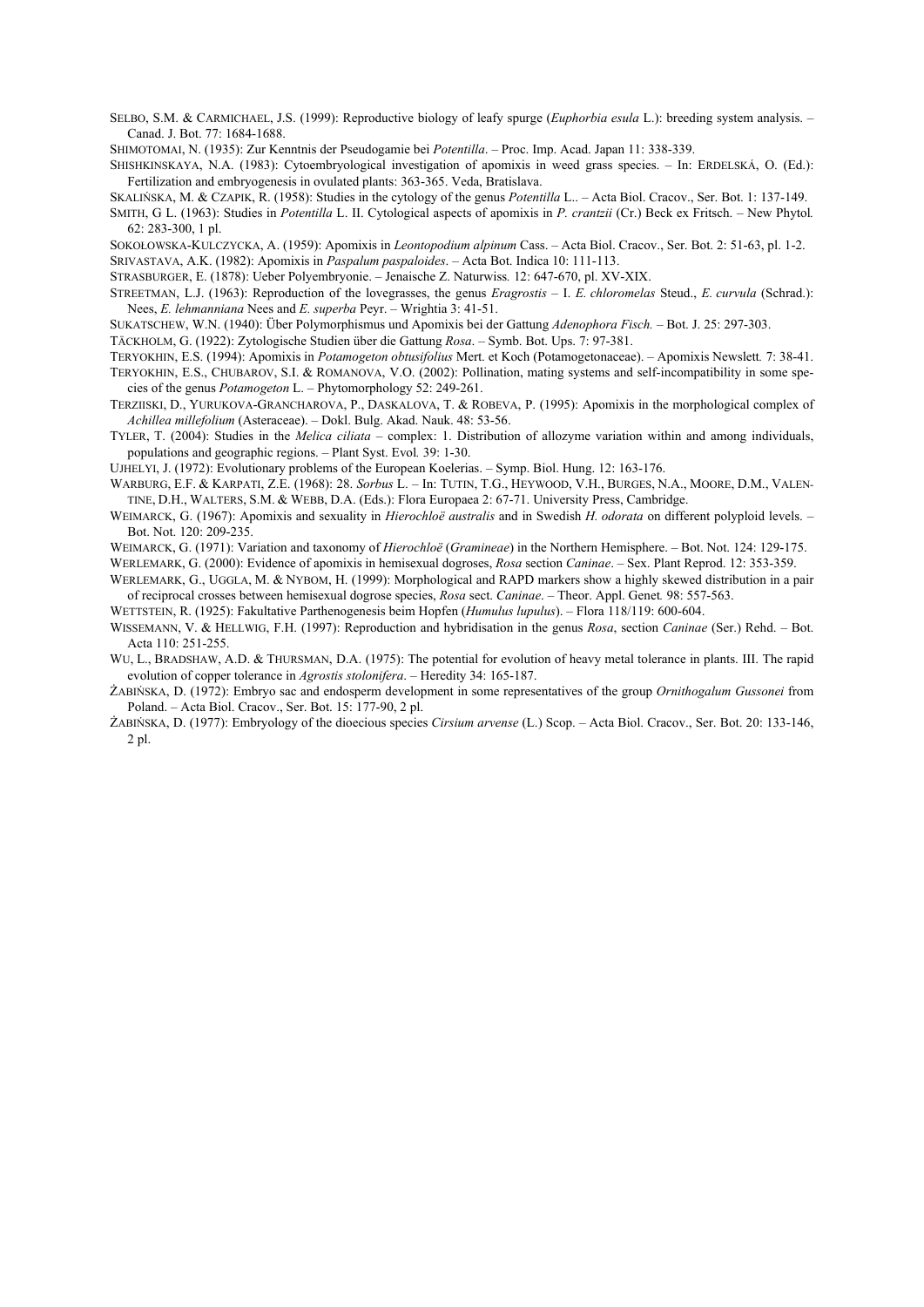## Gregor: Apomicts in the Vegetation of Central Europe

**Appendix S3.** Phytosociological data with short commentaries on geographical scope and data quality. **Anhang S3.** Pflanzensoziologische Daten mit kurzen Kommentaren zum geographischen Rahmen und zur Datenqualität.

### Mecklenburg-Vorpommern/Germany; data slightly shortened

BERG, C., DENGLER, J. & ABDANK, A. (2002): Die Pflanzengesellschaften Mecklenburg-Vorpommerns und ihre Gefährdung. Tabellenband. – Weissdorn, Jena.

BERG, C., DENGLER, J., ABDANK, A. & ISERMANN, M. (2004): Die Pflanzengesellschaften Mecklenburg-Vorpommerns und ihre Gefährdung. Textband. – Weissdorn, Jena.

#### Saarland/Germany; only taxa with at least 5% frequency

BETTINGER, A. & WOLFF, P. (2003): Vegetation des Saarlandes und seiner Randgebiete. Teil I. – Ministerium für Umwelt des Saarlandes, Saarbrücken.

#### *Galeopsion segetum* from Saxony/Germany

BÖHNERT, W. & WALTER, S. (1997): Das Naturschutzgebiet «Großer Weidenteich». – Mater. Naturschutz Landschaftspflege 1: 1– 86, 2 maps.

### Alpine vegetation of Gross Glockner/Austria

BRAUN-BLANQUET, J. (1931): Recherches phytogéographiques sur le massiv du Gross Glockner (Hohe Tauern). – Comm. SIGMA 13: 1-65.

## Forest- and scrub-communities from Grisons/Switzerland

BRAUN-BLANQUET, J. (1954): Pflanzensoziologische und bodenkundliche Untersuchungen im schweizerischen Nationalpark und seinen Randgebieten. II Vegetation und Böden der Wald- und Zwergstrauchgesellschaften (*Vaccinio-Piceetalia*). – Ergebn. Wiss. Untersuch. Schweiz Nationalparke. Neue Folge 4: 1-200, 17 fig., 22 charts.

## *Sedo-Scleranthion* from Western Alps

BRAUN-BLANQUET, J. (1955): Das *Sedo-Scleranthion* - neu für die Westalpen. – Oesterr. Bot. Z. 102: 476-482.

Xerophytic vegetation from the Alps (Austria and Switzerland); only table of Xerobrometum shortened

BRAUN-BLANQUET, J. (1961): Die inneralpine Trockenvegetation. Von der Provence bis zur Steiermark. – Gustav Fischer, Stuttgart.

#### Alps from Grisons/Switzerland

BRAUN-BLANQUET, J. (1969): Die Pflanzengesellschaften der rätischen Alpen im Rahmen ihrer Gesamtverbreitung. I. Teil. – Bischofberger & Co., Chur.

BRAUN-BLANQUET, J. (1971): Übersicht der Pflanzengesellschaften der rätischen Alpen im Rahmen ihrer Gesamtverbreitung. III. Teil: Flachmoorgesellschaften (*Scheuchzerio-Caricetea fuscae*). – Veröff. Geobot. Inst. ETH Stiftung Rübel Zürich 46: 1-70.

#### *Adenostylion* in Alps

BRAUN-BLANQUET, J. (1973): Zur Kenntnis der Vegetation alpiner Lawinenbahnen. – Mitt. Florist-Soziolog. Arbeitsgem., Neue Folge 15/16: 146-152, 1 chart.

BRAUN-BLANQUET, J. (1977): Die Hochstaudenflur des Petasito-Cirsietum eresithalis. – Mitt. Florist-Soziolog. Arbeitsgem., Neue Folge 19/20: 319-322, 1 chart.

BRAUN-BLANQUET, J. & SUTTER, R. (1977): Die *Petasites albus-Aruncus dioicus-*reiche Hochstaudenvegeation Graubündens (*Arunco-Petasition* all. nov.). – Mitt. Florist-Soziolog. Arbeitsgem., Neue Folge 19/20: 313-317, 1 chart.

## *Ononido-Pinetum* from Valais/Switzerland

BRAUN-BLANQUET, J. & RICHARD, R. (1949): Groupement végétaux et sols du bassin de Sierre. – Bull. Murith. Soc. Valais Sci. Nat. 66: 106-134.

## *Galeopsion segetum* from Hesse/Germany

BOHN, U. (1996): Vegetationskarte der Bundesrepublik Deutschland 1:200 000 – Potentielle natürliche Vegetation – Blatt CC 5518 Fulda einschließlich Vegetationskarte der Hohen Rhön 1:50 000 – Potentielle natürliche Vegetation – mit Aufdruck der "botanisch besonders wertvollen Gebiete". Schriftenreihe Vegetationsk. 15 (2<sup>nd</sup> ed.): 1-364, 6 suppl.

#### Vegetation from Pannonian part of Austria

BOJKO, H. (1934): Die Vegetationsverhältnisse im Seewinkel. Versuch einer pflanzensoziologischen Monographie des Sand- und Salzsteppengebietes östlich vom Neusiedler See. – Beih. Bot. Centralbl. 51, Abt 2: 600-747.

#### *Galeopsion segetum* from Westphalia/Germany

BÜKER, R. (1942): Beiträge zur Vegetationskunde des südwestfälischen Berglandes. – Beih. Bot. Centralbl. 61: 452-558, 5 pl.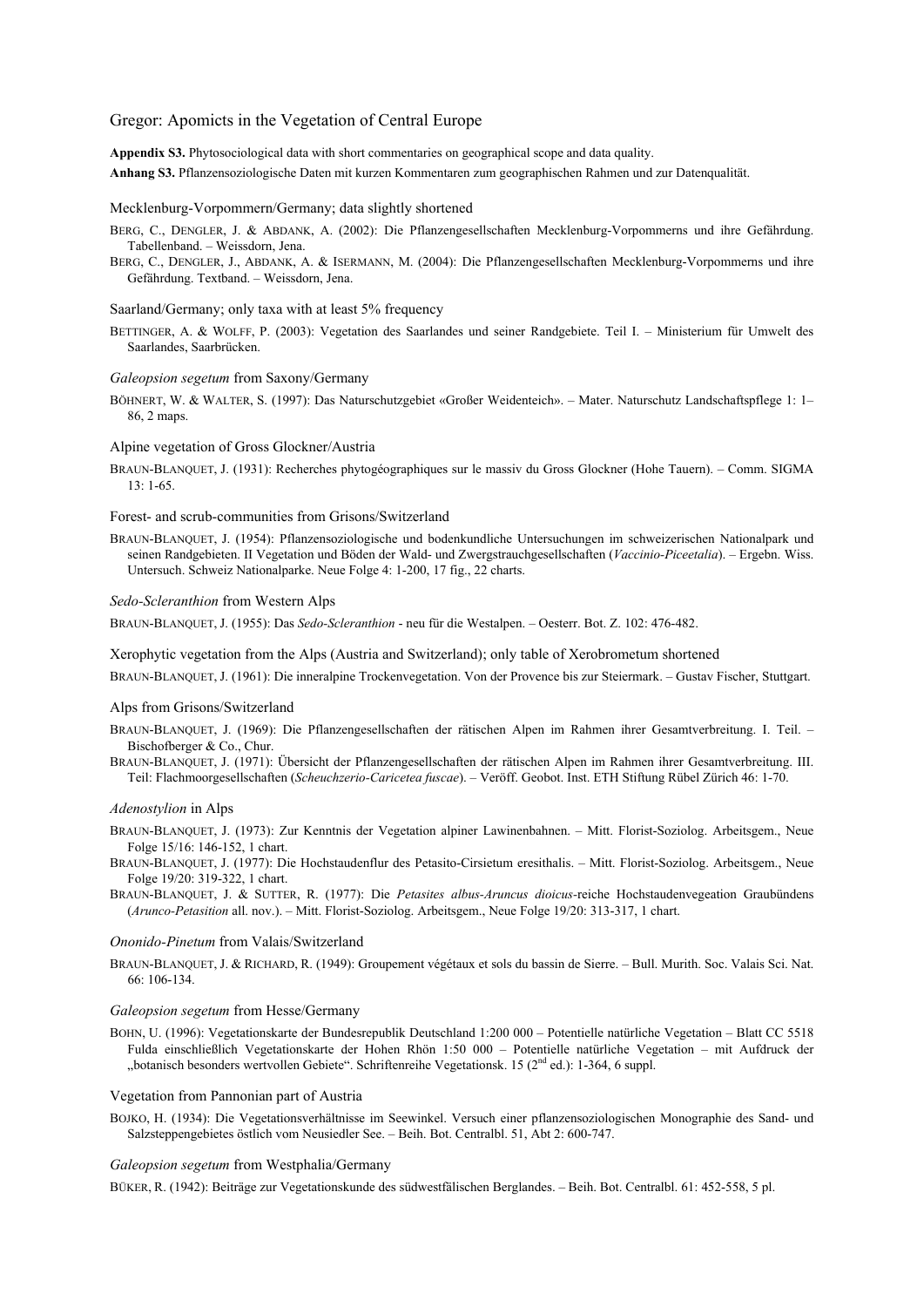## *Calthion, Cnidion*, and *Molinion* from Germany; relevées shortened, frequencies in classes

BURKART, M., DIERSCHKE, H., HÖLZEL, N., NOWAK, B. & FARTMANN, T. (2004): *Molinio-Arrhenatheretea* (E1). Kulturgrasland und verwandte Vegetationstypen. Teil 2:Molinietalia. Futter- und Streuwiesen feucht-nasser Standorte und Klassenübersicht *Molinio-Arrhenatheretea*. – Syn. Pflanzenges. Deutschl*.* 9: 1-103, 1 chart.

#### *Quercion pubescentis* from Wallis/Switzerland; relevées slightly shortened

BURNAND, J. (1976): *Quercus pubescens-*Wälder und ihre ökologischen Grenzen im Wallis (Zentralalpen). – Veröff. Geobot. Inst. ETH Stiftung Rübel Zürich 59: 1-138, 2 charts.

### Czech Republic

CHYTRÝ, M. (2003): Database of the Czech vegetation relevées.

*Arrhenatheretalia* in Germany and adjacent areas; relevées shortened, frequencies in classes

DIERSCHKE, H. (1997): *Molinio-Arrhenatheretea* (E1). Kulturgrasland und verwandte Vegetationstypen. Teil 1:Arrhenatheretalia. Wiesen und Weiden frischer Standorte. – Syn. Pflanzenges. Deutschl. 3: 1-74.

#### Vegetation above tree line from Bavarian Alps/Germany

DÜRING, C. & WIERER, U. (1995): Die subalpine und alpine Vegetation der Soierngruppe im Naturschutzgebiet Karwendelgebirge. – Hoppea 56: 343-452-

*Ononido-Pinion, Erico-Pinion*, and *Dicrano-Pinion* from Austria; relevées shortened, frequencies in classes

EICHBERGER, C., HEISELMAYER, P. & GRABNER, S. (2004): Rotföhrenwälder in Österreich: eine syntaxonomische Neubewertung. – Tuexenia 24: 127-176, 1 chart.

## Meadows in Austria; relevées shortened, frequencies in classes

ELLMAUER, T. (1994): Syntaxonomie der Frischwiesen *(Molinio-Arrhenatheretea* p.p.) in Österreich. – Tuexenia 14: 151-168, 1 chart.

## Meadows in Austria

ELLMAUER, T. (1995): Nachweis und Variabilität einiger Wiesen- und Weidegesellschaften in Österreich. – Verh. Zool-Bot. Ges. Wien 132: 13-60.

*Violetea calaminariae* from Central Europe; relevées shortened, frequencies in classes ERNST, W. (1976): *Violetea calaminariae.* – Prodr. Europ. Plant Communities 3: [4] + 134 p., 1 chart.

Mountain forests of the Bavarian Alps/Germany; relevées shortened, frequencies in classes

- EWALD, J. (1997): Die Bergmischwälder der Bayerischen Alpen Soziologie, Standortbindung und Verbreitung. Diss. Bot. 290: 1-234, 6 charts, 1 table.
- *Vaccinio-Piceetea* from the Eastern Alps in Austria; only taxa with more than 30% frequency in one of the 28 clusters EXNER, A., WILLNER, W. & GRABHERR, G. (2003): *Picea abies* and *Abies alba* forests of the Austrian Alps: Numerical classification and ordination. – Folia Geobot. Phytotax. 37: 383-402.

## Alpine spring vegetation from Switzerland

- GEISSLER, P. (1976): Zur Vegetation alpiner Fliessgewässer. Beitr. Kryptogamenfl. Schweiz 14: 1-52, 25 charts.
- Heath vegetation in Central Europe, mainly *Vaccinio-Callunetum*; relevées shortened, taxa with frequencies of less than 10% omitted
- GERINGHOFF, H.J.T. & DANIËLS, F.J.A. (2003): Zur Syntaxonomie des *Vaccinio-Callunetum* Büker 1942 unter besonderer Berücksichtigung der Bestände im Rothaargebirge. – Abhandl. Westfälischen Mus. Naturk. 65: 1-80, 9 charts.

#### *Quercion roboris* in Germany and adjacent areas; relevées shortened, frequencies in classes

HÄRDTLE, W., HEINKEN, T., PALLAS, J. & WELß, W. (1997): *Querco-Fagetea* (H5). Sommergrüne Laubwälder. Teil *1 Quercion roboris*. Bodensaure Eichenmischwälder. – Syn. Pflanzenges Deutschl. 2: 1-51.

### Alpine vegetation from Carinthia/Austria

HARTL, H. (1963): Die Vegetation des Eisenhutes im Kärtner Nockgebiet. – Carinthia II 153: 293-336.

## *Festucion variae* from Carinthia/Austria

HARTL, H. (1983): Einige ostalpine Vorkommen des Goldschwingelrasens (*Hypochoeris uniflorae-Festucetum paniculatae* Hartl 1983). – Carinthia II 173: 43-54.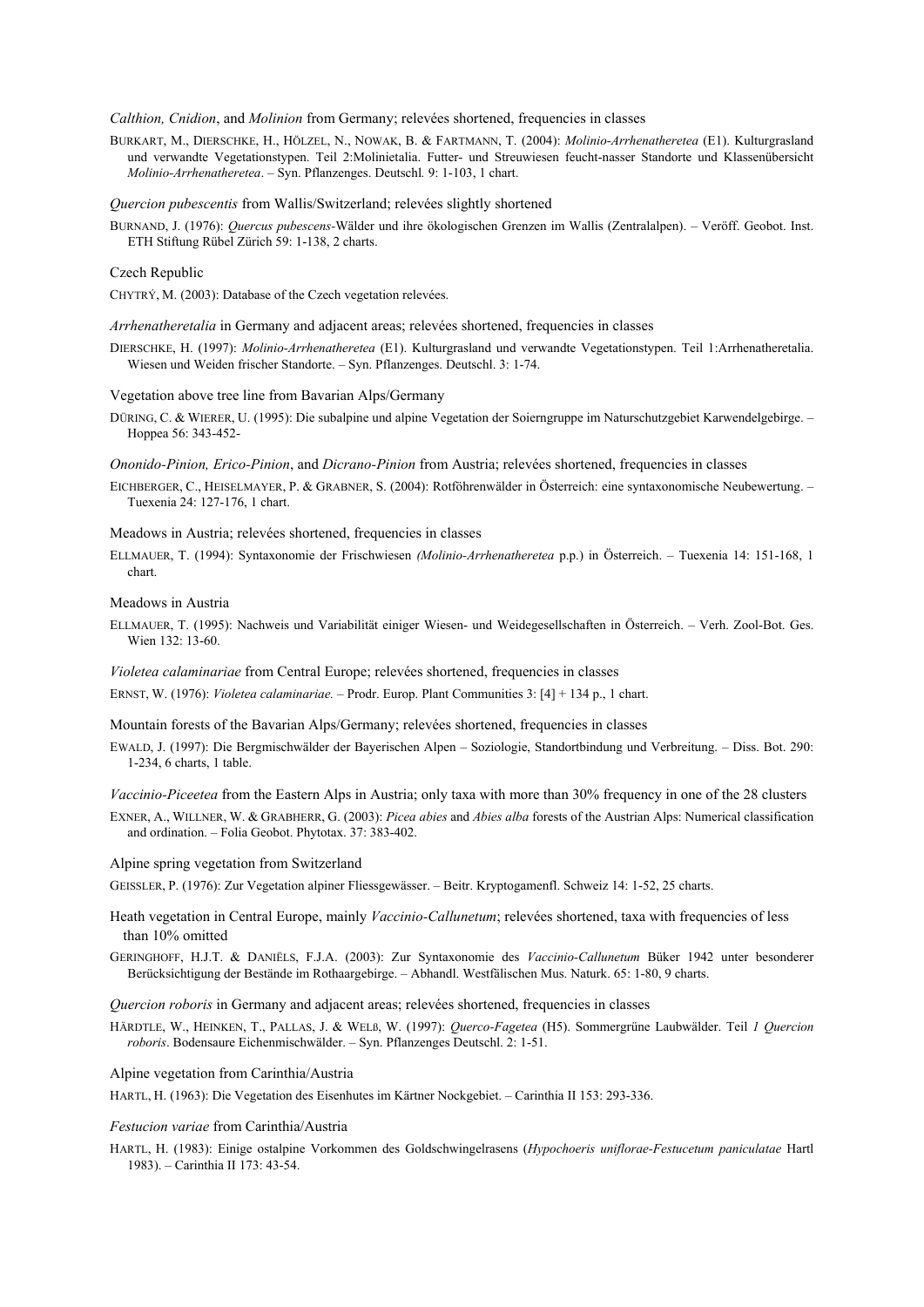### *Montio-Cardaminetea* from Germany

HINTERLANG, D. (1992): Vegetationsökologie der Weichwasserquellgesellschaften zentraleuropäischer Mittelgebirge. – Crunoecia 1: 1-117, [1], 18 charts.

*Erico-Pinetea* in Germany and adjacent areas; relevées shortened, frequencies in classes

HÖLZEL, N. (1996): *Erico-Pinetea* (H6). Alpisch-Dinarische Karbonat-Kiefernwälder. – Syn. Pflanzenges Deutschl. 1: 1-46.

### *Thlaspietea* from Glarner Alps/Switzerland

JENNY-LIPS, H. (1930): Vegetationsbedingungen und Pflanzengesellschaften auf Felsschutt. Phytosoziologische Untersuchungen in den Glarner Alpen. – Beih. Bot. Centralbl. 46: 119-296.

Swiss forest vegetation; frequencies in classes

- KELLER, W., WOHLGEMUTH, T., KUHN, N., SCHÜTZ, M. & WILDI, O. (1998): Waldgesellschaften der Schweiz auf floristischer Grundlage. Statistisch überarbeitete Fassung der «Waldgesellschaften und Waldstandorte der Schweiz» von Heinz Ellenberg und Frank Klötzli (1972). – Mitt. Eidgenöss. Forschungsanst. Wald, Schnee Landsch. 73: 91-357.
- *Alysso-Sedion, Sedo-Scleranthion*, and *Sedo-Veronicion* from Wallis/Switzerland, Czech Republic, and Germany
- KORNECK, D. (1975): Beitrag zur Kenntnis mitteleuropäischer Felsgrus-Gesellschaften (*Sedo-Scleranthetea*). Mitt. Florist-Soziolog. Arbeitsgem., Neue Folge 18: 45-102, 4 charts.

#### Dry grassland from Northeast Poland; relevées shortened

KOZŁOWSKA, A.-B. & WIERZCHOWSKA, U. (1985): Zur Ökologie und Synsystematik der Sand-Trockenrasen und Trockenwiesen NO-Polens. – Tuexenia 5: 145-150, 2 charts.

### Deciduous forests from Denmark; relevées shortened

LAWESSON, J.E. (2000): Danish deciduous forest types. – Plant Ecol. 151: 199-221.

#### *Sambuco-Salicion* from Germany

LINKE, C. (2003): Das Schwarzholunder-Ruderalgebüsch (*Lamio albae-Sambucetum nigrae* ass. nov.) eine ruderale Gehölzgesellschaft. – Bot. Rundbrief Mecklenburg-Vorpommern 38: 63-75.

## *Fagion* from Sudetes mountains/Poland

MATUSZKIEWICZ, W. (1950): Phytosociological Researches on the Beech-Forests in the Sudetts-Mnts. – Ann. Univ. Mariae Curie-Skłodowska, Sect. C, Biol. Suppl. 5: 1-196.

## *Quercion roboris* from Poland; frequencies in classes, relevées shortened

MATUSZKIEWICZ, W. & POLAKOWSKA, M. (1955): Zur Systematik der azidophilen Mischwälder in Polen. – Acta Soc. Bot. Poloniae 24: 421-458.

## *Asplenion serpentini* from Styria/Austria

MAURER, W. (1966): Flora und Vegetation des Serpentingebietes bei Kirchdorf in Steiermark. – Mitt. Abt. Zool. Bot. Landesmus. Joanneum Graz 25: 15-76.

#### *Caricion curvulae* from Swiss Alps

OBERDORFER, E. (1959): Borstgras- und Krummseggenrasen in den Alpen. – Beitr. Naturk. Forsch. Südwestdeutschl*.* 18: 117-143.

#### Southern Germany; relevées shortened

OBERDORFER, E. (Ed.) (1977): Süddeutsche Pflanzengesellschaften. Teil I. Ed 2. – Gustav Fischer, Stuttgart & New York.

OBERDORFER, E. (Ed.) (1978): Süddeutsche Pflanzengesellschaften. Teil II. Ed 2. – Gustav Fischer, Stuttgart & New York.

OBERDORFER, E. (Ed.) (1983): Süddeutsche Pflanzengesellschaften. Teil III. Ed 2. – Gustav Fischer, Stuttgart & New York.

OBERDORFER, E. (Ed.) (1992a): Süddeutsche Pflanzengesellschaften. Teil IV. Textband: Wälder und Gebüsche. Ed 2. Textband. – Gustav Fischer, Jena, Stuttgart & New York.

OBERDORFER, E. (Ed.) (1992b): Süddeutsche Pflanzengesellschaften. Teil IV. Textband: Wälder und Gebüsche. Ed 2. Tabellenband. – Gustav Fischer, Jena, Stuttgart & New York.

#### *Rhododendron-Vaccinion* from Engadin/Switzerland

PALLMANN, H. & HAFFTER, P. (1933): Pflanzensoziologische und bodenkundliche Untersuchungen im Oberengadin mit besonderer Berücksichtigung der Zwergstrauchgesellschaften der Ordnung *Rhodoreto-Vaccinietalia*. – Ber. Schweiz Bot. Ges. 42: 357-466.

#### Alpine vegetation from Tatra Mountains/Poland

PAWŁOWSKI, B., SOKOŁOWSKI, S. & WALLICH, K. (1927): Die Pflanzenassoziationen des Tatra-Gebirges. VII. Teil. Die Pflanzenassoziationen und die Flora des Morskie Oko-Tales. – Bull. Int. Acad. Polon. Sci., Cl. Sci. Math., Ser. B, Sci. Nat. 2 Suppl.: 205-272, pl. 11-21, 1 map, 1 foto.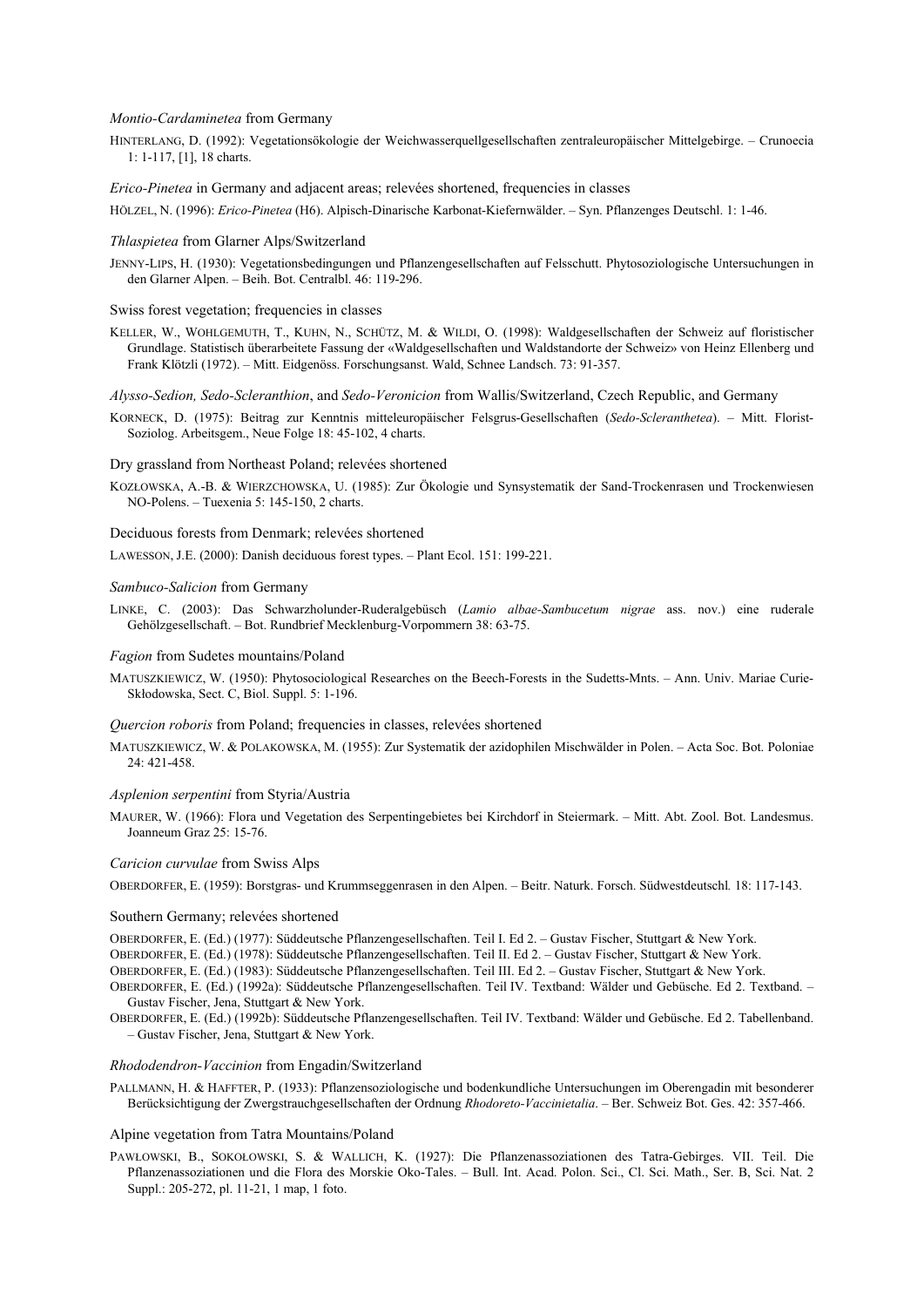#### Alpine vegetation from Tatra Mountains/Poland

PAWŁOWSKI, B. (1935): Über die Klimaxvegetation in der alpinen Stufe der Tatra. – Bull. Int. Acad. Pol. Sci., Cl. Sci., Math., Ser. B, Sci. Nat. 1: 115-146, 1 pl.

Grassland vegetation from Tatra Mountains/Poland

PAWLOWSKI, B., PAWLOWSKA, S. & ZARZYCKI, K. (1960): Les associations végétales des prairies fauchables de la partie septentrionale des Tatras et de la Region Subtatrique. Fragm. – Florist. Geobot. 6: 95-222, 4 pl., [1], 10 charts.

#### *Nardetalia strictae* in Germany and adjacent areas; relevées shortened, frequencies in classes

PEPPLER-LISBACH, C. & PETERSEN, J. (2001): *Calluno-Ulicetea* (G3). Teil 1:*Nardetalia strictae*. Borstgrasrasen. – Syn. Pflanzenges. Deutschl. 8: 1-117.

*Androsacion alpinae* and *Drabion hoppeanae* in Eastern Tyrol/Austria; relevées shortened

PIGNATTI, E. (1970): Über die subnivale Vegetationsstufe in Osttirol. Mitt. Ostalpin-Dinarischen. – Ges. Vegetationsk. 11: 167-174, 1 chart.

Alpine vegetation from Dachstein/Austria; partly relevées shortened and frequencies in classes

PIGNATTI-WIKUS, E. (1958): Pflanzensoziologische Studien im Dachsteingebiet. (Beitrag zu den Karstuntersuchungen des Speläologischen Institutes beim Bundesministerium für Land- und Forstwirtschaft in Wien). – Boll. Soc. Adriat. Sci. Nat. Trieste 50: 87-168.

Water vegetation and coastal vegetation from Lower Saxony/Germany; relevées shortened, frequencies in classes

PREISING, E. (1990): Die Pflanzengesellschaften Niedersachsens. Bestandsentwicklung, Gefährdung und Schutzprobleme. Salzpflanzengesellschaften der Meeresküste und des Binnenlandes. Wasser- und Sumpfpflanzengesellschaften des Süßwassers. – Naturschutz Landschaftspflege Niedersachsen 20:1-161.

Ruderal vegetation from Lower Saxony/Germany; relevées shortened, frequencies in classes

PREISING, E. (1993): Die Pflanzengesellschaften Niedersachsens. Bestandsentwicklung, Gefährdung und Schutzprobleme. Ruderale Staudenfluren und Saumgesellschaften. – Naturschutz Landschaftspflege Niedersachsen 20:1-86.

Annual vegetation from Lower Saxony/Germany; relevées shortened, frequencies in classes

PREISING, E. (1995): Die Pflanzengesellschaften Niedersachsens. Bestandsentwicklung, Gefährdung und Schutzprobleme. Einjährige ruderale Pionier-, Tritt- und Ackerwildkraut-Gesellschaften. – Naturschutz Landschaftspflege Niedersachsen 20:1-92.

Cliff vegetation and grasslands of low productivity from Lower Saxony/Germany; relevées shortened, frequencies in classes

PREISING, E. (1997): Die Pflanzengesellschaften Niedersachsens. Bestandsentwicklung, Gefährdung und Schutzprobleme. Rasen-, Fels- und Geröllgesellschaften. – Naturschutz Landschaftspflege Niedersachsen 20:1-146.

Forests and shrubs from Lower Saxony/Germany; relevées shortened, frequencies in classes

PREISING, E. & WEBER, H.E. (2003): Die Pflanzengesellschaften Niedersachsens. Bestandsentwicklung, Gefährdung und Schutzprobleme. Wälder und Gebüsche. – Naturschutz Landschaftspflege Niedersachsen 20: 1-139.

Alpine vegetation from Fervall/Austria

RAABE, E.-W. (1958): Alpine Rasen im Fervall. – Flora 146: 354-375.

*Elyno-Seslerietea* and *Carlino-Caricetum semperviventis* from the Bavarian Alps/Germany

RÖSLER, S. (1997): Die Rasengesellschaften der Klasse *Seslerietea* in den Bayerischen Alpen und ihre Verzahnung mit dem *Carlino-Caricetum sempervirentis* (Klasse *Festuco-Brometea*). – Hoppea 58: 5-215.

#### *Caricion curvulae* from Styria/Austria

SCHARFETTER, G. (1994): Ökologische Einnischung und höhenzonale Verbreitung der Assoziationen des *Caricion curvulae* im Gebiet des Seckauer Zinken. – Mitt. Naturwiss. Vereins. Steiermark 124: 159-171.

#### Netherlands; relevées shortened

- SCHAMINÉE, J.H.J., STORTELDER, A.H.F. & WESTHOFF, V. (1996): De vegetatie van Nederland. Deel 3. Plantengemeenschappen van graslanden, zomen en droge heiden. – Opulus, Uppsala & Leiden.
- SCHAMINÉE, J.H.J., WEEDA, E.J. & WESTHOFF, V. (1995): De vegetatie van Nederland. Deel 2. Plantengemeenschappen van wateren, moerassen en natte heiden. – Opulus, Uppsala & Leiden.
- SCHAMINÉE, J.H.J., WEEDA, E.J. & WESTHOFF, V. (1998): De vegetatie van Nederland. Deel 4. Plantengemeenschappen van de kust en van binnenlandse pioniermilieus. – Opulus, Uppsala & Leiden.
- STORTELDER, A.H.F, SCHAMINÉE, J.H.J. & HOMMEL, P.W.F.M. (1999): De vegetatie van Nederland. Deel 5. Plantengemeenschappen van ruigten, struwelen en bossen. – Opulus, Uppsala & Leiden.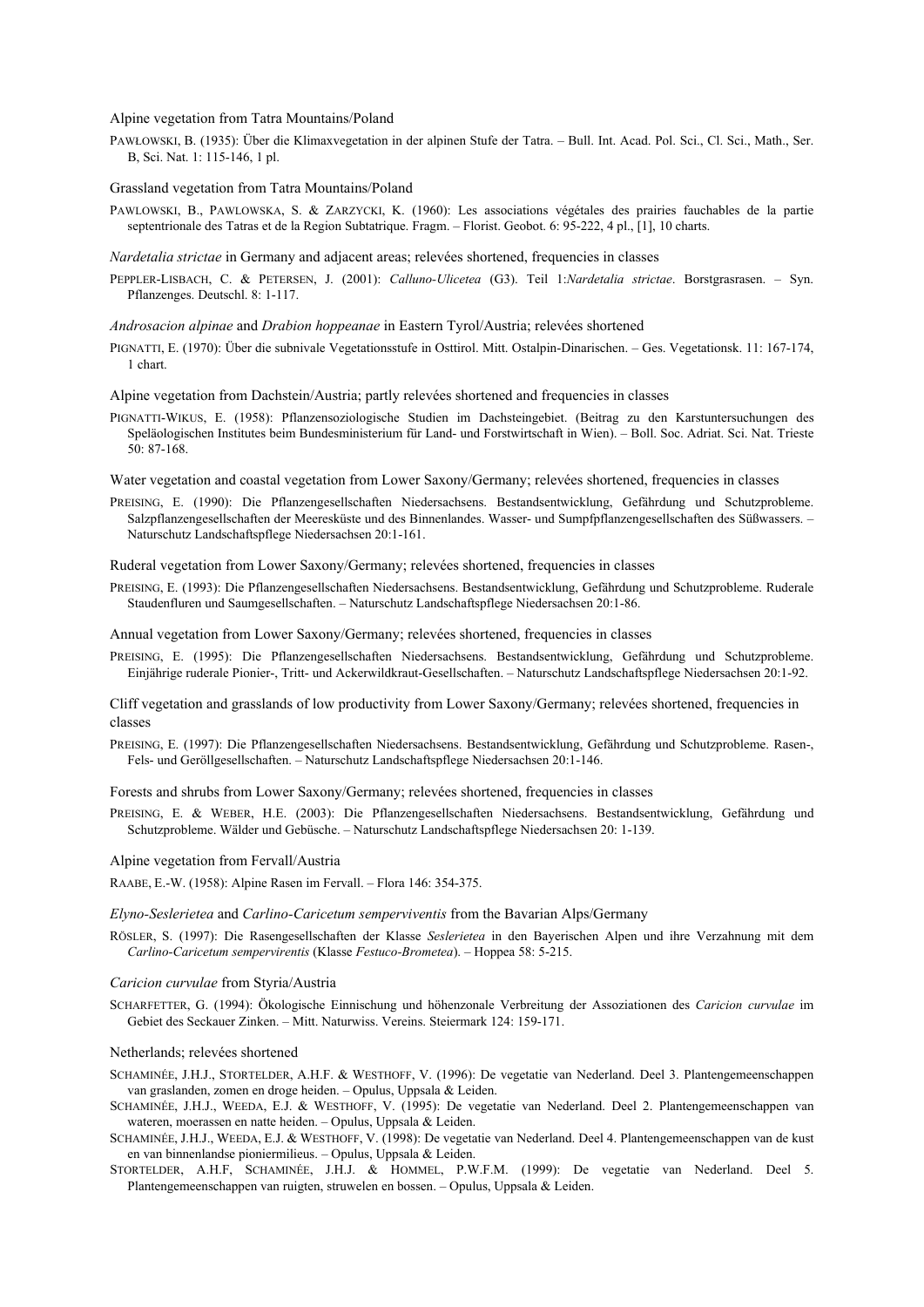Alpine vegetation from Styria/Austria

SCHITTENGRUBER, K. (1961): Die Vegetation des Seckauer Zinken und Hochreitart in Steiermark. – Mitt. Naturwiss. Vereins Steiermark 91: 105-141, 18 charts.

*Androsacion alpinae* and *Drabion hoppeanae* from the Alps; relevées slightly shortened

SCHÖNSWETTER, P. SCHNEEWEIß, G.M. & ENGLISCH, T. (2001): Das *Saxifragetum blepharophyllae*, eine neue endemische Gesellschaft der östlichen Zentralalpen. Ein Bindeglied zwischen *Drabion hoppeanae* und *Androsacion alpinae*? – Tuexenia 20: 231-258, 2 charts.

*Potentillion caulescentis* from Bavaria/Germany, *Caricion firmae* from Eastern Alps

SCHUHWERK, F. (1991): Relikte und Endemiten in Pflanzengesellschaften Bayerns - ein vorläufiger Überblick. – Ber. Bayer. Bot. Ges. 61: 303-323.

#### *Stipo-Poion carniolicae* and *Stipo-Poion xerophilae* from Southern Alps

SCHWABE, A. & KRATOCHWIL, A. (2004): *Festucetalia valesiacae* communities and xerothermic vegetation complexes in the Central Alps related to environmental factors. – Phytocoenologia 34: 1-118.

Alpine scrub from Bern Oberland/Switzerland

SCHWEINGRUBER, F.H. (1972): Die subalpinen Zwergstrauchgesellschaften im Einzugsbereich der Aare (Schweizerische nordwestliche Randalpen). – Mitt. Schweizer Anst. Forstl. Versuchswesen 48: 195-504, 16 charts.

*Isoeto-Nanjuncetea* in Germany and adjacent areas; relevées shortened, frequencies in classes

TÄUBER, T. & PETERSEN, J. (2000): *Isoeto-Nanjuncetea* (D1). Zwergbinsen-Gesellschaften. – Syn. Pflanzenges Deutschl. 7: 1-87.

#### *Deschampsion litoralis*

THOMAS, P., DIENST, M., PEINTINGER, M. & BUCHWALD, R. (1987): Die Strandrasen des Bodensees (*Deschampsietum rhenanae* und *Litorello-Eleocharitetum*). Verbreitung, Ökologie, Gefährdung und Schutzmaßnahmen. – Veröff. Naturschutz Landschaftspflege Baden-Württemberg 62: 325-346.

Forests in Alsace/France

TREIBER, R. & REMMERT, G. (1998): Waldgesellschaften xerothermer Standorte der elsässischen Harth (Frankreich, Haut-Rhin). – Tuexenia 18: 21-50, 2 Tab.

*Franguletea* in Germany and adjacent areas; relevées shortened, frequencies in classes

WEBER, H.E. (1998): *Franguletea* (H1). Faulbaum-Gebüsche. – Syn. Pflanzenges Deutschl. 4: 1-86.

*Rhamno-Prunetea* in Germany and adjacent areas; relevées shortened, frequencies in classes

WEBER, H.E. (1999): *Rhamno-Prunetea* (H2A). Schlehen- und Traubenholunder-Gebüsche. – Syn. Pflanzenges Deutschl. 5: 1-108.

*Salicetea arenariae* in Germany and adjacent areas; relevées shortened, frequencies in classes WEBER, H.E. (1999): *Salicetea arenariae* (H2B). Dünenweiden-Gebüsche. – Syn. Pflanzenges Deutschl. 6: 1-37.

#### *Caricion ferruginion* from northern Alps

WÖRZ, A. (1993): *Astrantia bavarica*-reiche Rotseggenhalden im bayerisch-tiroler Nordalpenraum. – Tuexenia 13: 247-256, 1 chart.

#### *Stipetum calamagrostis* in the Bavarian Alps/Germany

URBAN, R. & MAYER, A. (1992): Floristische und vegetationskundliche Besonderheiten aus den Bayerischen Alpen. Funde im Rahmen der Alpenbiotopkartierung Teil 1. – Ber. Bayer. Bot. Ges. 63: 175-190.

#### Alluvial vegetation from Engadin/Switzerland; relevées shortened

ZOLLER, H. (1974): CI1. Flora und Vegetation der Innalluvionen zwischen Scuol und Martina (Unterengadin). Ergebn. Wiss. Untersuch. Schweiz. Nationalparke 12: C1-C209, 13 charts.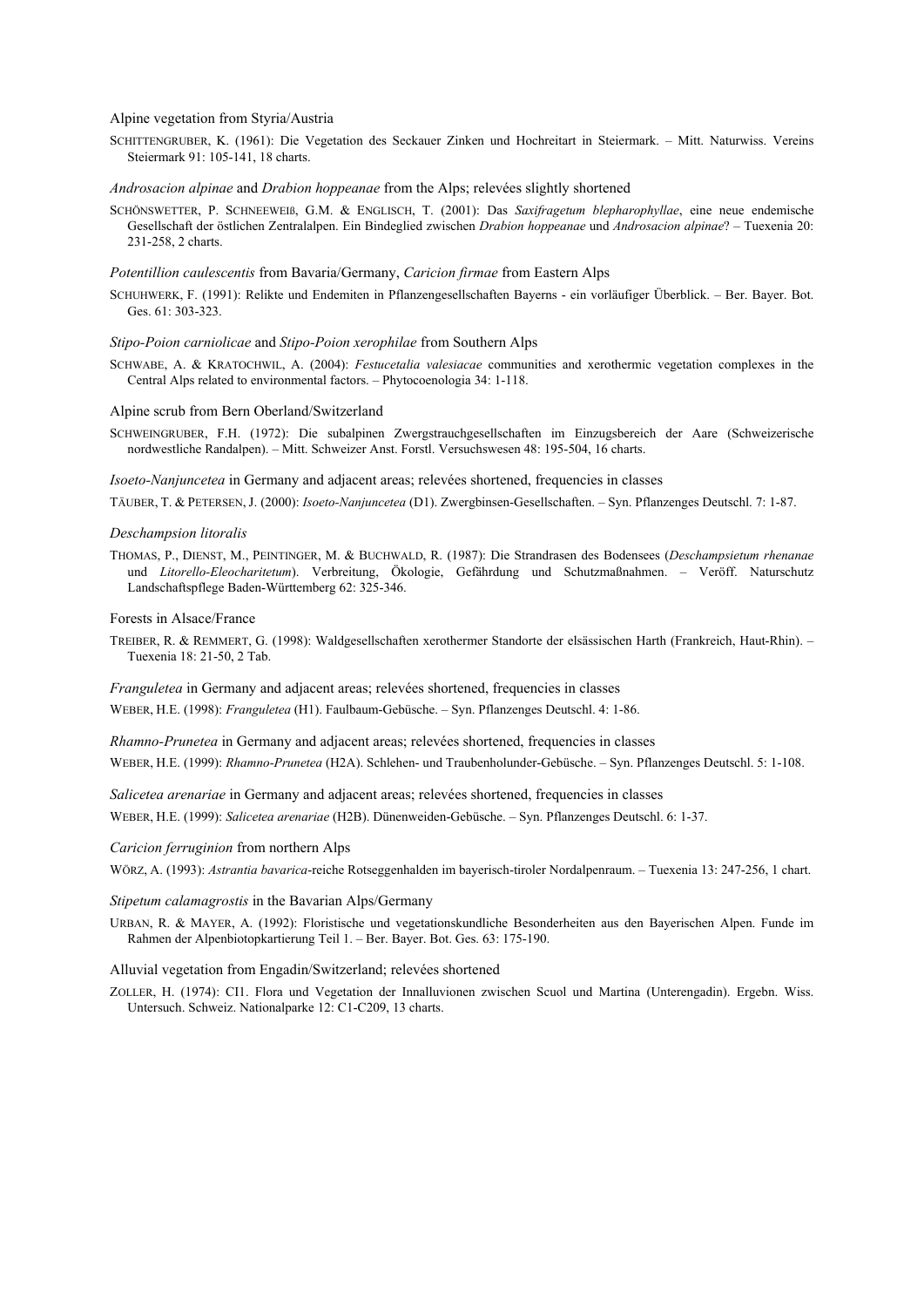# Gregor: Apomicts in the Vegetation of Central Europe

**Appendix S4.** Grades for ecological traits for **W** (Water), **Ca/Mg** (Calcium and Magnesium Content), **N** (Nutrients), **D** (Dynamics), **Hem** (Hemeroby), **St** (Stress), **Salt**, **Al** (Altitude), **Hei** (Height), and **An** (Annuals); acronyms of phytosociological classes in parenthesis; for explanations see below.

**Anhang S4.** Ränge ökologischer Merkmale für **W** (Wasser), **Ca/Mg** (Calcium- und Magnesium-Gehalt), **N** (Nährstoffe), **D** (Dynamik), **Hem** (Hemerobie), **St** (Stress), **Salt** (Salz), **Al** (Meereshöhe), **Hei** (Vegetationshöhe) und **An** (Annuelle); Akronyme pflanzensoziologischer Klassen in Klammern; Erklärung s. unten.

|                                                                                                   |                |                |                  |                         | Grade for ecological traits |                |                |                |                |                         |
|---------------------------------------------------------------------------------------------------|----------------|----------------|------------------|-------------------------|-----------------------------|----------------|----------------|----------------|----------------|-------------------------|
| Alliance (Class)                                                                                  | W              | Ca/Mg          | N                | D                       | Hem                         | <b>St</b>      | Salt           | Al             | Hei            | An                      |
| Abieto-Piceion (VA-PI) s.l.<br>incl. Chrysanthemo rotundifolii-Piceeion                           | $\overline{3}$ | 2              | $\overline{3}$   | $\mathbf{1}$            | $\mathbf{1}$                | 3              | $\mathbf{1}$   | $\overline{4}$ | 5              | $\mathbf{1}$            |
| Adenostylion alliariae (BE-AD)                                                                    | 4              | 3              | 4                | 2                       | 1                           | 1              | 1              | 4              | 2              | 1                       |
| Aegopodion podagrariae (ART)                                                                      | 4              | 3              | 5                | 3                       | 4                           | $\mathbf{1}$   | $\mathbf{1}$   | 3              | $\overline{c}$ | 2                       |
| Agropyro-Henkenyion peploides (CAK)                                                               | 2              | 4              | $\overline{c}$   | 3                       | $\mathbf{1}$                | 4              | 5              | 1              | $\overline{c}$ | 2                       |
| Agropyro-Rumicion (MO-AR)                                                                         | 4              | 3              | 4                | 4                       | 3                           | 3              | $\overline{c}$ | 3              | 1              | 4                       |
| Alnion glutinosae (ALN)                                                                           | 5              | 3              | 3                | 1                       | 1                           | $\overline{c}$ | $\mathbf{1}$   | 2              | 5              | 1                       |
| Alnion incanae (QU-FA)                                                                            | 4              | 3              | 4                | 2                       | 1                           | $\overline{c}$ | 1              | 3              | 5              | 1                       |
| Alysso-Sedion (KO-CO)                                                                             | 1              | 5              | 1                | $\overline{c}$          | 1                           | 5              | 1              | 3              | $\mathbf{1}$   | 4                       |
| Ammophilion arenariae (AMM)                                                                       | 2              | 4              | $\overline{c}$   | $\overline{\mathbf{c}}$ | $\mathbf{1}$                | 4              | 3              | 1              | 2              | 2                       |
| Androsacion alpinae (THL)                                                                         | 3              | 1              | 1                | $\overline{c}$          | 1                           | 5              | 1              | 5              | 1              | 1                       |
| Androsacion vandellii s.l. (ASP)<br>incl. Asarinion procumbentis and Asplenion<br>septentrionalis | 3              | 1              | 1                | 1                       | 1                           | 5              | 1              | 4              | $\mathbf{1}$   | 1                       |
| Aperion spicae-venti (STE)                                                                        | 3              | 2              | 3                | 5                       | 5                           | 1              | 1              | 2              | 2              | 5                       |
| Arabidion caeruleae (THL)                                                                         | 4              | 5              | 3                | $\overline{c}$          | 1                           | 5              | 1              | 5              | 1              | 1                       |
| Arction lappae (ART)                                                                              | 3              | 3              | 5                | 4                       | 5                           | $\mathbf{1}$   | 1              | 3              | $\overline{c}$ | 4                       |
| Armerion halleri (VIO)                                                                            | 2              | 4              | $\overline{c}$   | $\overline{c}$          | 1                           | 5              | 1              | 3              | $\mathbf{1}$   | 2                       |
| Armerion maritimae (AST)                                                                          | 3              | 3              | 3                | 3                       | 4                           | 4              | 4              | 1              | 1              | 1                       |
| Arrhenatherion (MO-AR)                                                                            | 3              | 3              | 3                | 3                       | 4                           | 3              | $\mathbf{1}$   | 3              | 2              | 3                       |
| Asplenion serpentini (ASP)                                                                        | 2              | 5              | 1                | 1                       | 1                           | 5              | 1              | 3              | 1              | 1                       |
| Atriplicion littoralis (CAK)                                                                      | 4              | 4              | 5                | 5                       | $\mathbf{1}$                | $\mathbf{1}$   | 5              | 1              | $\mathbf{1}$   | 5                       |
| Atropion belladonnae (EPI)                                                                        | 3              | 4              | 3                | 4                       | $\mathbf{1}$                | 1              | 1              | 3              | $\overline{c}$ | $\overline{\mathbf{c}}$ |
| Berberidion vulgaris s.l. (RH-PR)<br>incl. Prunion fruticosae                                     | $\overline{c}$ | 4              | 3                | $\boldsymbol{2}$        | 3                           | $\overline{c}$ | $\mathbf{1}$   | 3              | 3              | 1                       |
| Betulion pubescentis (VA-PI)                                                                      | 4              | 1              | 1                | 1                       | 1                           | 4              | 1              | 2              | 4              | 1                       |
| Bidention tripartitae (BID)                                                                       | 4              | 3              | 5                | 5                       | 1                           | 1              | 1              | 3              | 2              | 5                       |
| Bolboschoenion maritimi (PHR)                                                                     | 5              | 3              | 4                | 3                       | $\mathbf{1}$                | 1              | 3              | $\overline{c}$ | 3              | 1                       |
| Bromion erecti s.l. (FE-BR)<br>incl. Seslerio-Mesobromion                                         | 2              | 5              | $\overline{c}$   | $\overline{c}$          | 3                           | 4              | 1              | 3              | $\overline{c}$ | 4                       |
| Calamagrostion villosae (BE-AD)                                                                   | 4              | 4              | 3                | $\overline{c}$          | 1                           | 2              | 1              | 5              | 2              | 1                       |
| Calthion (MO-AR)                                                                                  | 4              | 3              | 4                | 3                       | $\overline{4}$              | 3              | 1              | 2              | $\overline{2}$ | 2                       |
| Cardamino-Montion s.l. (MO-CA)<br>incl. Philonotidion serriatae                                   | 5              | 1              |                  | 2                       |                             | 2              | 1              | 3              | 1              | 3                       |
| Carici piluliferae-Epilobion angustifolii (EPI)                                                   | 3              | $\overline{c}$ | 3                | $\overline{4}$          | 1                           | 2              | 1              | 3              | 2              | 3                       |
| Caricion atrofusci-saxatilis (SC-CA)                                                              | 5              | 5              | $\mathbf{1}$     | 3                       | 1                           | 5              | $\mathbf{1}$   | 5              | 1              | 1                       |
| Caricion curvulae (CAR)                                                                           | 3              | $\mathbf{1}$   | 1                | $\mathbf{1}$            | $\mathbf{1}$                | 5              | $\mathbf{1}$   | 5              | $\mathbf{1}$   | 1                       |
| Caricion davallianae (SC-CA)                                                                      | 5              | 5              | $\overline{c}$   | $\overline{c}$          | 2                           | 5              | $\mathbf{1}$   | 3              | $\mathbf{1}$   | 1                       |
| Caricion ferrugineae s.l. (EL-SE)<br>incl. Calamagrostion variae                                  | 3              | 5              | $\boldsymbol{2}$ | $\boldsymbol{2}$        | $\mathbf{1}$                | $\overline{4}$ | 1              | 5              | $\overline{c}$ | 2                       |
| Caricion firmae (EL-SE)                                                                           | 3              | 5              | 1                | 1                       | 1                           | 5              | 1              | 5              | 1              | 2                       |
| Caricion lasiocarpae (SC-CA)                                                                      | 5              | 3              | 2                | $\overline{c}$          | 1                           | 5              | 1              | 2              | 2              | 1                       |
| Caricion nigrae (SC-CA)                                                                           | 5              | 2              | 2                | $\overline{c}$          | $\overline{2}$              | 5              | $\mathbf{1}$   | 3              | 1              | 1                       |
| Caricion remotae (MO-CA)                                                                          | 5              | 3              | $\sqrt{2}$       | $\mathbf{1}$            | $\mathbf{1}$                | 3              | $\mathbf{1}$   | 3              | $\mathbf{1}$   | 1                       |
| Carpinion betuli (QU-FA)                                                                          | 3              | 3              | 3                | $\mathbf{1}$            | $\mathbf{1}$                | 2              | $\mathbf{1}$   | 3              | 5              | 1                       |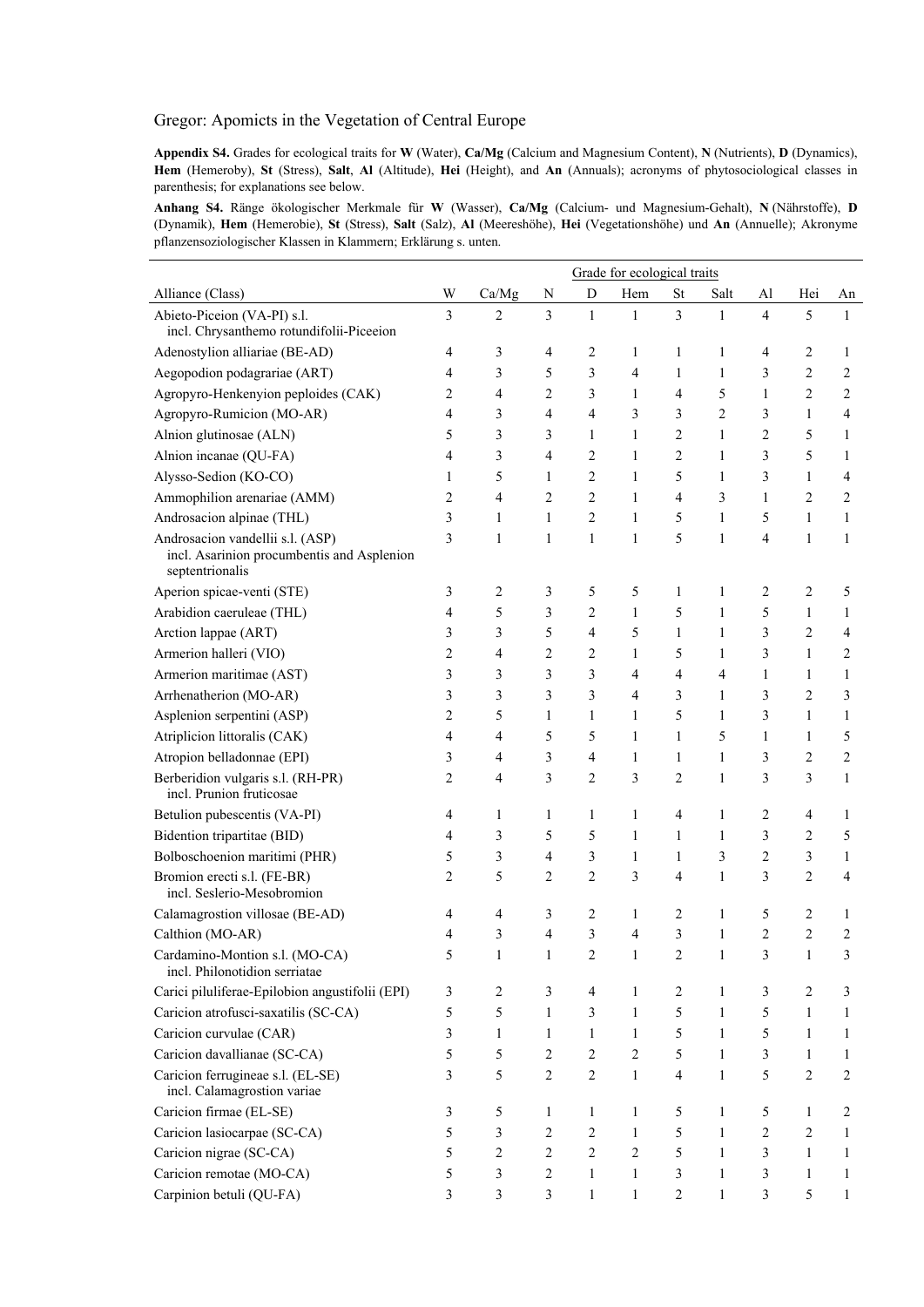|                                                                                                                           |                |              |                         |                | Grade for ecological traits |                |                         |                |                |              |
|---------------------------------------------------------------------------------------------------------------------------|----------------|--------------|-------------------------|----------------|-----------------------------|----------------|-------------------------|----------------|----------------|--------------|
| Alliance (Class)                                                                                                          | W              | Ca/Mg        | N                       | D              | Hem                         | <b>St</b>      | Salt                    | Al             | Hei            | An           |
| Carpino-Prunion (RH-PR)                                                                                                   | 3              | 3            | 3                       | $\overline{c}$ | $\overline{4}$              | $\mathbf{1}$   | $\mathbf{1}$            | $\mathfrak{Z}$ | 3              | 1            |
| Caucalidion platycarpi (STE)                                                                                              | $\overline{c}$ | 5            | 3                       | 5              | 5                           | 1              | 1                       | 3              | 2              | 5            |
| Centrantho-Parietarion (ASP)                                                                                              | 3              | 4            | 4                       | 3              | 4                           | 1              | 1                       | 2              | $\mathbf{1}$   | 2            |
| Chelidonio-Robinion (ROB)                                                                                                 | 3              | 3            | 4                       | 4              | 5                           | 1              | 1                       | 2              | 5              | 2            |
| Chenopodion rubri (BID)                                                                                                   | 4              | 3            | 5                       | 5              | 1                           | 1              | $\overline{\mathbf{c}}$ | 2              | $\overline{c}$ | 5            |
| Cirsio-Brachypodion (FE-BR)                                                                                               | 2              | 4            | 2                       | 2              | 3                           | 4              | 1                       | 2              | 2              | 4            |
| Cnidion dubii (MO-AR)                                                                                                     | 4              | 3            | 2                       | 3              | 4                           | 3              | 1                       | 2              | $\overline{c}$ | 2            |
| Convolvulo-Agropyrion repentis (ART)                                                                                      | 3              | 3            | $\overline{4}$          | 4              | 5                           | $\overline{c}$ | 3                       | 3              | $\overline{c}$ | 3            |
| Corynephorion canescentis (KO-CO)                                                                                         | 1              | 1            | 1                       | 4              | 1                           | 4              | 1                       | 2              | 1              | 5            |
| Cratoneurion commutati (MO-CA)                                                                                            | 5              | 5            | 1                       | 2              | 1                           | 4              | 1                       | 4              | 1              | 1            |
| Cynosurion cristati (MO-AR)                                                                                               | 3              | 3            | 3                       | 3              | 4                           | 3              | 1                       | 3              | 1              | 3            |
| Cystopteridion fragilis (ASP)                                                                                             | 3              | 5            | 1                       | 1              | 1                           | 5              | 1                       | 4              | $\mathbf{1}$   | 1            |
| Cytiso ruthenici-Pinion (ER-PI)                                                                                           | $\overline{c}$ | 4            | 2                       | 1              | $\mathbf{1}$                | 5              | 1                       | 2              | 5              | 1            |
| Dauco-Melilotion (ART)                                                                                                    | $\overline{c}$ | 3            | 5                       | 4              | 5                           | 1              | 1                       | 3              | 2              | 4            |
| Dicrano-Pinion (VA-PI)                                                                                                    | $\overline{c}$ | 2            | 1                       | 1              | $\mathbf{1}$                | 5              | 1                       | 2              | 5              | 1            |
| Digitario-Setarion (STE)                                                                                                  | $\overline{c}$ | 2            | 4                       | 5              | 5                           | 1              | 1                       | 2              | $\overline{c}$ | 5            |
| Drabion hoppeanae (THL)                                                                                                   | $\overline{c}$ | 4            | 1                       | 2              | 1                           | 5              | 1                       | 5              | $\mathbf{1}$   | 1            |
| Eleocharition acicularis (LIT)                                                                                            | 5              | 4            | 4                       | 3              | 1                           | 3              | 1                       | 3              | 1              | 1            |
| Elynion myosuroides (CA-KO)                                                                                               | 3              | 4            | 1                       | 1              | 1                           | 5              | 1                       | 5              | 1              | 1            |
| Empetrion nigri (CA-UL)                                                                                                   | 3              | 1            | 1                       | 2              | $\mathbf{1}$                | 5              | 1                       | 1              | $\mathbf{1}$   | 2            |
| Epilobion fleischeri (THL)                                                                                                | 3              | 5            | 2                       | 5              | 1                           | $\overline{2}$ | 1                       | 4              | 2              | 1            |
| Ericion tetralicis (OX-SP)                                                                                                | 4              | 1            | 1                       | 2              | 1                           | 5              | 1                       | 2              | $\overline{c}$ | 1            |
| Erico-Pinion sylvestris (ER-PI)                                                                                           | 2              | 5            | 2                       | 1              | 1                           | 5              | 1                       | 4              | 5              | 1            |
| Erico-Pinion mugi (ER-PI)                                                                                                 | 3              | 5            | 1                       | 1              | 1                           | 3              | 1                       | 5              | 3              | 1            |
| Fagion sylvaticae (QU-FA)                                                                                                 | 3              | 3            | 3                       | 1              | $\mathbf{1}$                | $\overline{2}$ | 1                       | 3              | 5              | 1            |
| Festucion valesiacae (FE-BR)                                                                                              | 1              | 5            | 1                       | 2              | 2                           | 5              | 1                       | 2              | $\overline{c}$ | 4            |
| Festucion variae (CAR)                                                                                                    | 3              | 1            | 1                       | 2              | 1                           | 5              | 1                       | 5              | 1              | 1            |
| Filipendulion (MO-AR)                                                                                                     | 4              | 3            | 4                       | 2              | 3                           | $\overline{c}$ | 1                       | 3              | 2              | 1            |
| Fumario-Euphorbion (STE)                                                                                                  | 3              | 4            | 5                       | 5              | 5                           | 1              | 1                       | 3              | 2              | 5            |
| Galio-Alliarion s.l. (ART)                                                                                                | 4              | 3            | 4                       | 3              | 3                           | 1              | 1                       | 3              | $\overline{c}$ | 3            |
| incl. Impatienti noli-tangere-Stachyon<br>sylvaticae                                                                      |                |              |                         |                |                             |                |                         |                |                |              |
| Genistion pilosae (CA-UL)                                                                                                 | 3              | 1            | 1                       | 2              | 2                           | 5              | 1                       | 2              | 2              | 2            |
| Geranion sanguinei (TR-GE)                                                                                                | 2              | 4            | $\overline{\mathbf{c}}$ | 2              | 2                           | $\overline{c}$ | 1                       | 2              | $\overline{c}$ | 2            |
| Glycerio-Sparganion (PHR)                                                                                                 | 5              | 3            | 3                       | 3              | 2                           | $\mathbf{1}$   | 1                       | 3              | $\overline{c}$ | 1            |
| Hydrocharition morsus-ranae (POT)                                                                                         | 5              | 2            | 3                       | 3              | $\overline{c}$              | $\mathbf{1}$   | $\mathbf{1}$            | 2              | 1              | 1            |
| Hydrocotylo-Baldellion s.l. (LIT)<br>incl. Samolo-Baldellion                                                              | 5              | 3            | 2                       | 3              | $\mathbf{1}$                | 3              | $\overline{c}$          | $\overline{c}$ | $\mathbf{1}$   | 1            |
| Juncion squarrosi (CA-UL)                                                                                                 | 4              | $\mathbf{1}$ | 1                       | 3              | 2                           | 5              | 1                       | 3              | $\mathbf{1}$   | 1            |
| Juncion trifidi (CAR)                                                                                                     | 3              | $\mathbf{1}$ | 1                       | $\mathbf{1}$   | $\mathbf{1}$                | 5              | 1                       | 5              | $\mathbf{1}$   | 1            |
| Koelerion arenariae (KO-CO)                                                                                               | 1              | 4            | 1                       | 3              | $\mathbf{1}$                | 3              | 1                       | $\mathbf{1}$   | 2              | 4            |
| Koelerion glaucae (KO-CO)                                                                                                 | 1              | 5            | 1                       | 3              | 2                           | 5              | 1                       | 2              | $\overline{c}$ | 4            |
| Koelerio-Phleion phleoides (FE-BR)                                                                                        | 2              | 2            | 1                       | 2              | 2                           | 5              | 1                       | 3              | $\overline{c}$ | 4            |
| Lemnion minoris s.l. (LEM)<br>incl. Lemnion gibbae, Lemno minoris-<br>Salvinion natantes, and Riccio-Lemnion<br>trisulcae | 5              | 3            | 4                       | 5              | $\overline{2}$              | $\mathbf{1}$   | $\mathbf{1}$            | 2              | $\mathbf{1}$   | 1            |
| Littorellion uniflorae (LIT)                                                                                              | 5              | $\mathbf{1}$ | 1                       | 2              | $\mathbf{1}$                | $\overline{4}$ | 1                       | $\overline{2}$ | $\mathbf{1}$   | 1            |
| Loiseleurio-Vaccinion (LO-VA)                                                                                             | 2              | 1            | $\mathbf{1}$            | $\mathbf{1}$   | $\mathbf{1}$                | 5              | $\mathbf{1}$            | 5              | 1              | 1            |
| Lolio-Plantaginion (MO-AR)                                                                                                | 3              | 3            | 4                       | 5              | 5                           | $\overline{4}$ | 2                       | 3              | 1              | 3            |
| Lonicero-Rubion silvatici (FRA)                                                                                           | 3              | 1            | 3                       | 3              | 4                           | 1              | $\mathbf{1}$            | 2              | 3              | 1            |
| Luzulo-Fagion (QU-FA)                                                                                                     | 3              | $\mathbf{1}$ | 2                       | $\mathbf{1}$   | $\mathbf{1}$                | $\overline{4}$ | $\mathbf{1}$            | 3              | 5              | $\mathbf{1}$ |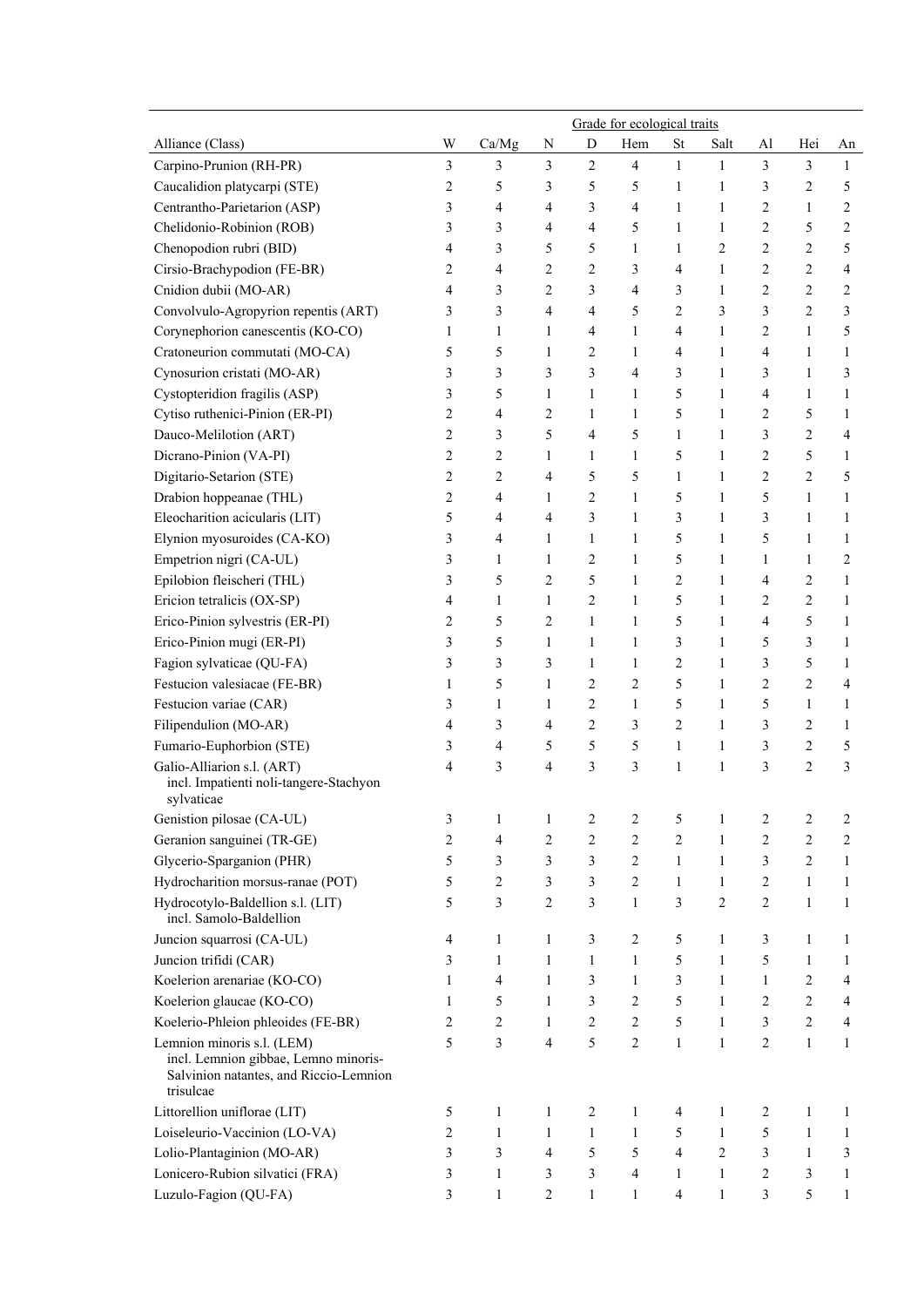|                                                                                                                   | Grade for ecological traits |                |                |              |                |                |              |                |                |                |
|-------------------------------------------------------------------------------------------------------------------|-----------------------------|----------------|----------------|--------------|----------------|----------------|--------------|----------------|----------------|----------------|
| Alliance (Class)                                                                                                  | W                           | Ca/Mg          | N              | D            | Hem            | <b>St</b>      | Salt         | Al             | Hei            | An             |
| Magnocaricion elatae (PHR)                                                                                        | 5                           | 3              | 3              | 3            | $\overline{2}$ | $\mathbf{1}$   | $\mathbf{1}$ | $\overline{2}$ | $\overline{2}$ | $\mathbf{1}$   |
| Melampyrion pratensis (TR-GE)                                                                                     | 3                           | 1              | 2              | 2            | 2              | 3              | 1            | 3              | 2              | 2              |
| Molinion (MO-AR)                                                                                                  | 4                           | 4              | 2              | 3            | 4              | $\overline{4}$ | 1            | 3              | $\overline{c}$ | 2              |
| Nanocyperion flavescentis s.l. (IS-NA)<br>Elatino-Eleocharition and Radiolion linoidis                            | 4                           | 3              | 4              | 5            | $\mathbf{1}$   | $\mathbf{1}$   | 1            | 2              | $\mathbf{1}$   | 5              |
| Nardion strictae (CA-UL)                                                                                          | 3                           | 1              | 1              | 2            | 2              | 5              | 1            | 4              | $\mathbf{1}$   | 2              |
| Nymphaeion albae (POT)                                                                                            | 5                           | 3              | 5              | 3            | $\overline{c}$ | $\mathbf{1}$   | 1            | 2              | $\overline{c}$ | 1              |
| Onopordion acanthii s.l. (ART)<br>incl. Artemisio absinthii-Agropyrion<br>intermedii                              | $\overline{2}$              | 3              | 5              | 4            | 5              | $\mathbf{1}$   | 1            | 2              | 3              | 4              |
| Oxycocco-Ericion tetralicis (OX-SP)                                                                               | 5                           | 1              | 1              | $\mathbf{1}$ | 1              | 5              | 1            | 2              | 1              | 1              |
| Petasition paradoxi (THL)                                                                                         | 3                           | 4              | 3              | 2            | 1              | 3              | 1            | 4              | 1              | 1              |
| Phalaridion arundinaceae (PHR)                                                                                    | 5                           | 3              | 4              | 3            | 2              | $\mathbf{1}$   | 1            | 3              | 3              | 1              |
| Phragmition australis (PHR)                                                                                       | 5                           | 3              | 4              | 3            | $\overline{c}$ | 1              | 1            | 2              | $\overline{c}$ | 1              |
| Piceion excelsae (VA-PI)                                                                                          | 3                           | 1              | 3              | 1            | 1              | $\overline{4}$ | 1            | 4              | 5              | 1              |
| Plantagini-Festucion ovinae (KO-CO)                                                                               | 3                           | 2              | $\overline{c}$ | 3            | 3              | 3              | 1            | 2              | $\overline{c}$ | 3              |
| Poion alpinae (MO-AR)                                                                                             | 3                           | 3              | 4              | 3            | 3              | 3              | 1            | 4              | 1              | 3              |
| Polygono-Chenopodion polyspermi (STE)                                                                             | 3                           | $\overline{c}$ | 5              | 5            | 5              | $\mathbf{1}$   | 1            | 2              | $\overline{c}$ | 5              |
| Polygono-Trisetion (MO-AR)                                                                                        | 3                           | 3              | 3              | 3            | 4              | 3              | 1            | 3              | $\overline{2}$ | $\overline{c}$ |
| Potamogetonion pectinati (POT)                                                                                    | 5                           | 3              | 3              | 3            | 2              | $\mathbf{1}$   | 1            | 3              | $\overline{c}$ | $\mathbf{1}$   |
| Potentillion caulescentis (ASP)                                                                                   | 2                           | 5              | 1              | 1            | 1              | 5              | 1            | 4              | 1              | 1              |
| Pruno-Rubion radulae (RH-PR)                                                                                      | 3                           | 3              | 3              | 2            | 4              | $\mathbf{1}$   | 1            | 3              | 3              | 1              |
| Puccinellion maritimae s.l. (AST)<br>incl. Puccinellio-Spergularion                                               | 4                           | 3              | 3              | 3            | 1              | $\overline{4}$ | 5            | $\mathbf{1}$   | $\mathbf{1}$   | 2              |
| Quercion pubescentis s.l. (QU-FA)<br>incl. Potentilla albae-Quercion petraeae and<br>Aceri tatarici-Quercion      | 1                           | 4              | 2              | $\mathbf{1}$ | 1              | 4              | 1            | 3              | 4              | 1              |
| Quercion roboris (QUE)                                                                                            | 3                           | 2              | 2              | 1            | 1              | $\overline{4}$ | 1            | 2              | 5              | 1              |
| Ranunculion fluitantis s.l. (POT)<br>incl. Ranunculion aquatilis                                                  | 5                           | 3              | $\overline{2}$ | 2            | $\overline{2}$ | $\mathbf{1}$   | 1            | 3              | $\overline{2}$ | 1              |
| Rhododendro-Vaccinion (LO-VA)                                                                                     | 3                           | 2              | 1              | $\mathbf{1}$ | 1              | 3              | 1            | 5              | 3              | 1              |
| Rhynchosporion albae (SC-CA)                                                                                      | 5                           | $\mathbf{1}$   | 1              | $\mathbf{1}$ | 1              | 5              | 1            | 2              | $\mathbf{1}$   | 1              |
| Rumicion alpini (ART)                                                                                             | 4                           | 3              | 5              | 3            | 4              | $\mathbf{1}$   | 1            | 4              | $\overline{c}$ | 1              |
| Saginion maritimae (SAG)                                                                                          | 4                           | 3              | 3              | 5            |                |                |              |                |                |                |
| Saginion procumbentis s.l. (PO-PO)<br>incl. Eragrostion minoris and Matricario<br>discoideae-Polygonion arenastri | 3                           | 3              | 4              | 5            | 5              | 3              | 3            | 3              | 1              | 3              |
| Salicion albae (SAL P)                                                                                            | 5                           | 3              | 4              | 2            | 1              | 1              | 1            | 2              | 4              | 1              |
| Salicion arenariae (RH-PR)                                                                                        | $\overline{2}$              | 4              | 3              | 3            | $\mathbf{1}$   | $\overline{2}$ | 2            | 1              | 3              | 1              |
| Salicion cinereae (FRA)                                                                                           | 4                           | 2              | 2              | 2            | 1              | $\mathbf{1}$   | 1            | 2              | 3              | 1              |
| Salicion eleagni (SAL P)                                                                                          | 5                           | 4              | 3              | 2            | $\mathbf{1}$   | 1              | 1            | 4              | 3              | 1              |
| Salicion herbaceae (SAL H)                                                                                        | 4                           | 1              | 3              | 1            | 1              | 5              | 1            | 5              | 1              | 1              |
| Salsolion ruthenicae (STE)                                                                                        | 2                           | 3              | 3              | 5            | 5              | 1              | 4            | 2              | 2              | 5              |
| Sambuco-Salicion capreae (RH-PR)                                                                                  | 3                           | 3              | 4              | 4            | 4              | 1              | 1            | 3              | 4              | 1              |
| Scorpidio-Utricularion (UTR)                                                                                      | 5                           | 1              | 1              | 2            | 1              | 4              | 1            | 2              | 1              | 1              |
| Sedo albi-Veronicion dillenii (KO-CO)                                                                             | 1                           | 2              | 1              | 2            | 1              | 3              | 1            | 3              | 1              | 5              |
| Sedo-Scleranthion biennis (KO-CO)                                                                                 | 2                           | 2              | 1              | 1            | 1              | 5              | 1            | 5              | 1              | 4              |
| Senecionion fluviatilis (ART)                                                                                     | 4                           | 3              | 5              | 3            | 3              | 1              | 1            | 2              | 3              | 2              |
| Seslerio-Festucion pallentis (KO-CO)                                                                              | 1                           | 4              | 1              | 1            | $\mathbf{1}$   | 5              | 1            | 3              | $\overline{c}$ | 4              |
| Seslerion albicantis s.l. (EL-SE)<br>incl. Seslerio-Xerobromion                                                   | 4                           | 4              | 3              | 2            | 1              | 3              | 1            | 5              | $\overline{c}$ | 2              |
| Sisymbrion (STE)                                                                                                  | 2                           | 3              | 4              | 5            | 5              | 1              | 2            | 3              | 2              | 5              |
| Spartinion maritimae (SPA)                                                                                        | 5                           | 3              | 4              | 2            | $\mathbf{1}$   | $\overline{2}$ | 5            | $\mathbf{1}$   | $\overline{c}$ | 1              |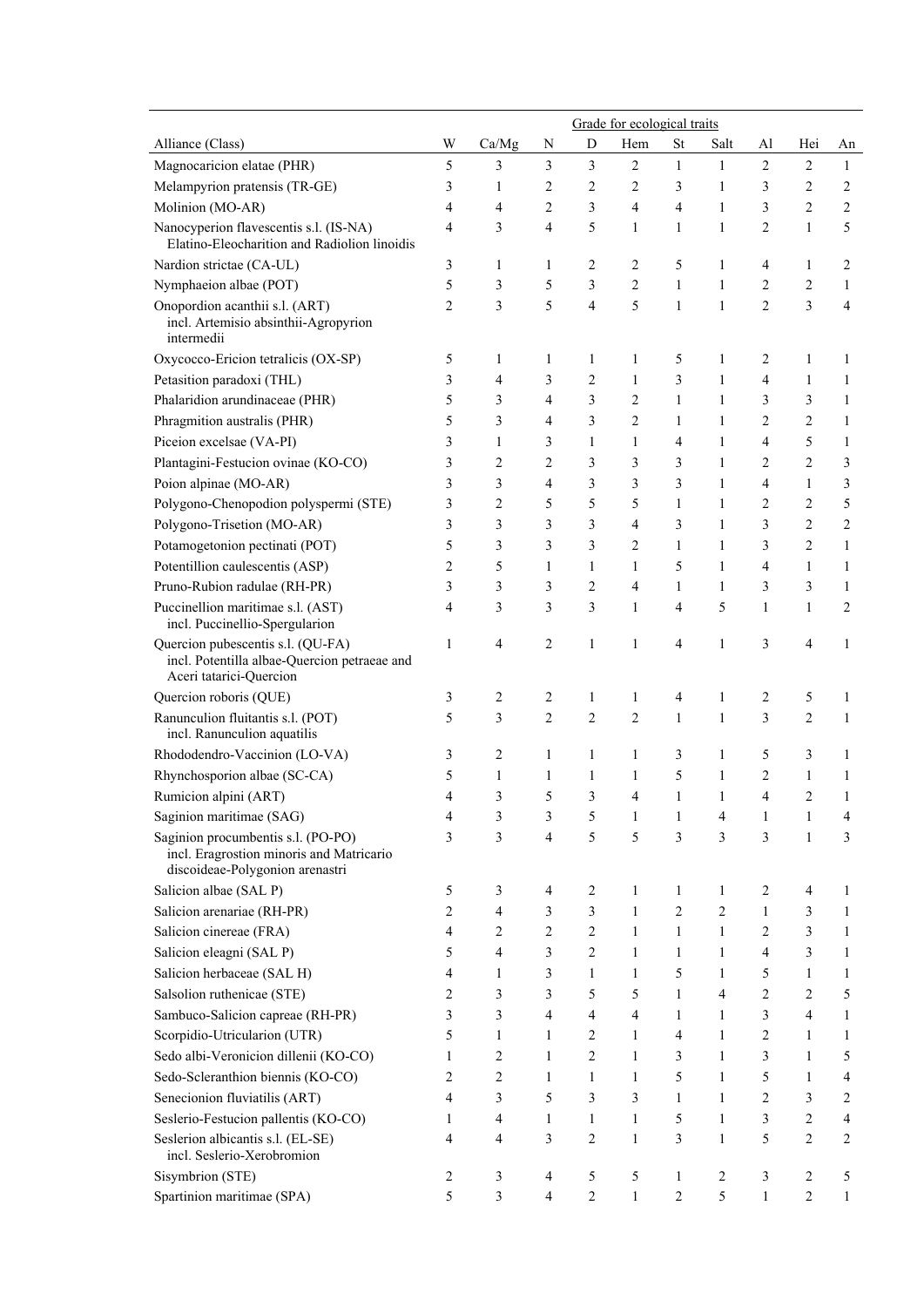|                                                                                                  | Grade for ecological traits |       |                |                |                |                |      |                |                |    |
|--------------------------------------------------------------------------------------------------|-----------------------------|-------|----------------|----------------|----------------|----------------|------|----------------|----------------|----|
| Alliance (Class)                                                                                 | W                           | Ca/Mg | N              | D              | Hem            | <b>St</b>      | Salt | Al             | Hei            | An |
| Sphagnion magellanici s.l. (OX-SP)<br>incl. Oxycocco-Empetrion hermaphroditi                     | 5                           | 1     | 1              |                |                | 5              |      | $\overline{2}$ |                |    |
| Sphagno-Utricularion (UTR)                                                                       | 5                           | 1     |                | 2              |                | 4              |      |                | 1              |    |
| Stipion calamagrostis (THL)                                                                      | 3                           | 4     | 2              | 2              |                | 4              |      | 4              | $\mathfrak{D}$ | 3  |
| Stipo-Poion carniolicae (FE-BR)                                                                  |                             | 5     |                |                |                | 5              |      | 4              | $\overline{2}$ | 4  |
| Stipo-Poion xerophilae (FE-BR)                                                                   |                             | 4     |                |                |                | 5              |      | 4              | $\overline{2}$ | 4  |
| Thero-Airion (KO-CO)                                                                             |                             | 2     |                | 5              |                | 1              | 1    | 2              | 1              | 5  |
| Thero-Salicornion strictae s.l. (TH-SA)<br>incl. Salicornion ramosissimae and Thero-<br>Suaedion | 5                           | 3     | 4              | 5              |                | 1              | 5    | 1              | 1              | 5  |
| Thlaspion calaminariae (VIO)                                                                     | 2                           | 4     |                | 2              |                | 5              |      | 3              |                |    |
| Thlaspion rotundifolii (THL)                                                                     | 3                           | 5     | $\mathfrak{D}$ | $\overline{c}$ |                | 5              | 1    | 5              |                |    |
| Tilio platyphylli-Acerion pseudoplatani<br>$(QU-FA)$                                             | 4                           | 3     | 4              |                |                | $\overline{c}$ |      | 4              | 5              |    |
| Trifolion medii (TR-GE)                                                                          | 3                           | 3     | 3              | 2              |                |                |      | 3              |                |    |
| Vaccinion myrtilli (CA-UL)                                                                       |                             | 1     |                | 2              | $\overline{2}$ | 5              | 1    | 4              | 2              | 2  |
| Violion caninae (CA-UL)                                                                          | 3                           |       |                | 3              | 3              | 5              |      | 3              | 1              | 2  |
| Xerobromion (FE-BR)                                                                              |                             | 4     |                | $\overline{c}$ | $\overline{2}$ | 5              |      | $\overline{c}$ | $\mathfrak{D}$ | 4  |
| Zannichellion pedicellati (POT)                                                                  | 5                           | 3     |                | 3              | $\overline{c}$ |                | 3    |                |                |    |

## *Water content of soil*

The availability of water is crucial for the spatial differentiation of plant communities. Even as this factor changes between seasons and years, it is in most cases possible to assign grades for this factor.

- 5 = Alliance growing in very wet habitats or in water.
- $4 =$  Alliance growing in wet or temporarily very wet habitats.
- $3 =$  Alliance growing in intermediate habitats.
- $2 =$  Alliance growing in dry habitats.
- $1 =$  Alliance growing in very dry habitats.

## *Calcium and Magnesium ions*

The availability of calcium (Ca<sup>2+</sup>) and, to a lesser extent, magnesium (Mg<sup>2+</sup>) is an important differentiation factor for vegetation.

- $5 =$  Alliance growing in very base-rich habitats.
- $4 =$  Alliance growing in base-rich habitats.
- 3 = Alliance growing in habitats with medium base levels.
- $2 =$  Alliance growing in base-poor habitats.
- $1 =$  Alliance growing in very base-poor habitats.

## *Nutrients*

The amount of nutrients (ammonium, nitrate, phosphate, potassium) is a prominent factor for the distribution of plant communities in Central Europe. Due to human influences, nutrient-rich habitats, rare before 1900, are now widely distributed in Central Europe. The availability of nutrients is often important for the differentiation of associations into subassociations.

- 5 = Alliance growing in very nutrient-rich habitats.
- $4 =$  Alliance growing in nutrient-rich habitats.
- 3 = Alliance growing in habitats with medium nutrient content.
- $2 =$  Alliance growing in nutrient-poor habitats.
- $1 =$  Alliance growing in very nutrient-poor habitats.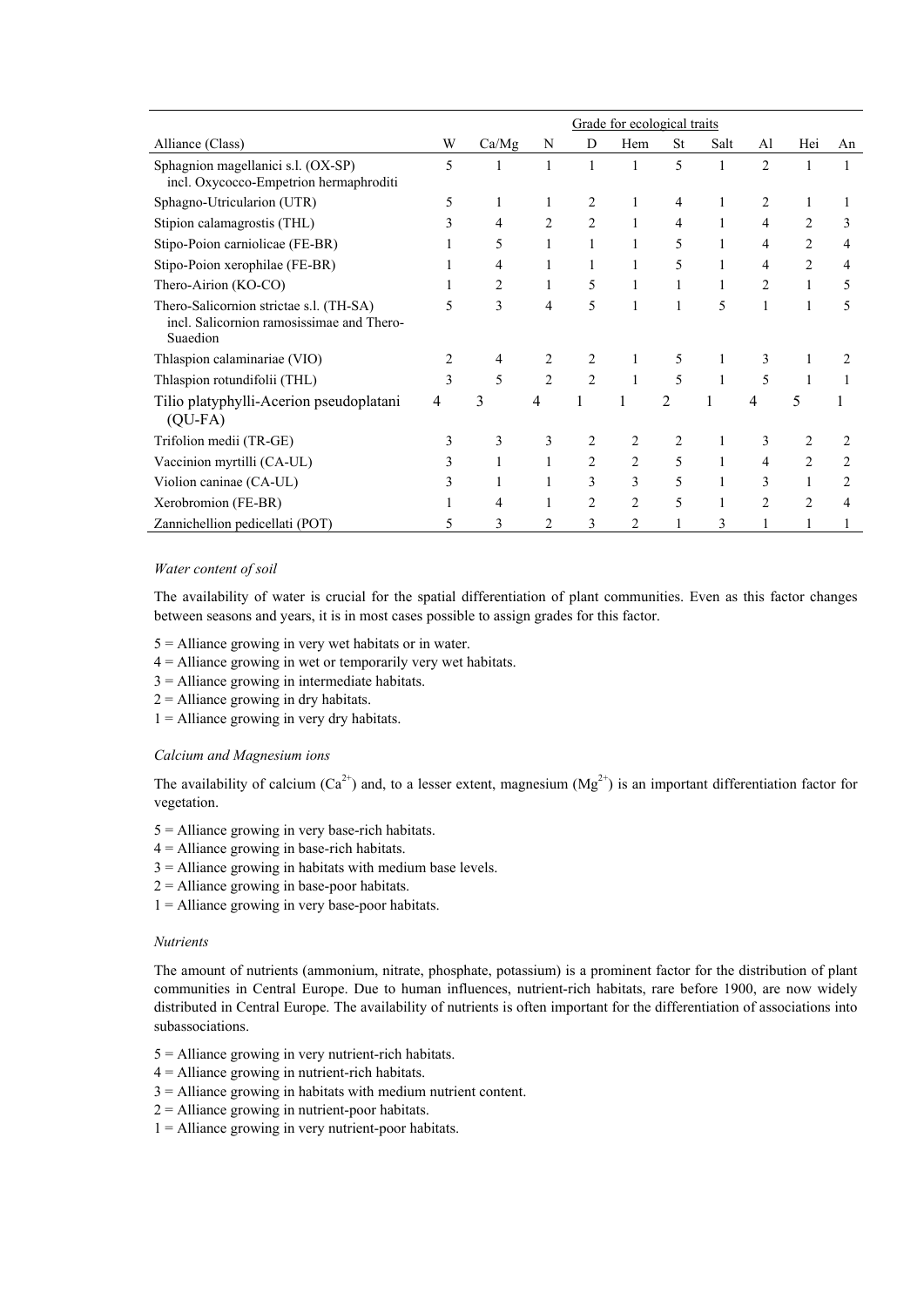## *Environmental dynamics*

Due to the seasonality of the climate Central Europe has a general high degree of environment variability, very expressed in high altitudes, less so near coasts. The site of a forest community may remain more or less unchanged for decades, at least at the alliance level. Conditions in fields or settlements may change drastically between years. Environmental dynamics may be so strong that communities are unable to exist for more than a few months (e.g. Bidentetea, Isoeto-Nanojuncetea, or Stellarietea). Alliances growing at sites with a high degree of environmental dynamics are rich in species with ruderal strategies, while those at sites with a low degree of environmental dynamics are rich in species with competitive strategies (GRIME 1974).

- 5 = Alliance growing on sites with very high degree of environmental dynamics.
- 4 = Alliance growing on sites with high degree of environmental dynamics.
- 3 = Alliance growing on sites with medium degree of environmental dynamics.
- $2 =$  Alliance growing on sites with low degree of environmental dynamics.
- $1 =$  Alliance growing on sites with very low degree of environmental dynamics.

## *Hemeroby*

Hemeroby is an integrated measure of human impact (SUKOPP 1972). It is positively correlated with the frequency of neophytes (Sukopp 2001), the frequency of annuals (KOWARIK 1988), and soil degradation (BLUME & SUKOPP 1976).

- 5 = Very strong dependency on human influence (polyhemerob).
- 4 = Strong dependency on human influence (euhemerob).
- 3 = Moderate dependency on human influence (mesohemerob).
- $2 =$ Low dependency on human influence (oligohemerob).
- $1 = No$  dependency on human influence (ahemerob).

## *Frequency of stress-tolerant species*

GRIME (1974, 1988) developed the C[ompetion]-S[tress]-R[uderal] model for life strategies of plants. Competitive species are successful at exploiting light, water, nutrients, and space, thereby exhibiting high rates of production and reproduction. They are found in long-term stable habitats. Stress-tolerant species grow in stable habitats where life is relatively harsh. Limited resources of light, water, minerals, or temperature permit only low rates of production and reproduction. Disturbance may arise from human activities or grazing animals. Stress-tolerant species are typically relatively small and long lived. Many protect their tissues against herbivores. Ruderal species are typically annual or biennial and occur in habitats with a high degree of environmental dynamics. They exhibit rapid growth and early reproduction. Competitive and ruderal species correlate with low or high degrees of environmental dynamics.

- 5 = Alliance where stress-tolerant species dominate or are characteristic.
- 4 = Alliance with high abundance of stress-tolerant species.
- 3 = Alliance with intermediate abundance of stress-tolerant species.
- $2 =$  Alliance with low abundance of stress-tolerant species.
- $1 =$  Alliance with very low abundance of stress-tolerant species.

### *Salt tolerance*

High concentrations of salt, e.g. of sodium chloride (NaCl) or sodium carbonate (Na<sub>2</sub>CO<sub>3</sub>), are lethal for most plants. Only specialized plants grow at such sites.

- 5 = Alliance occurring at sites with very high concentrations of salt ions.
- 4 = Alliance occurring at sites with high concentrations of salt ions, as found in the open sea.
- 3 = Alliance occurring at sites with moderate concentrations of salt ions.
- $2 =$  Alliance occurring at sites with low concentrations of salt ions.
- 1 = Alliance occurring at sites with very low concentrations of salt ions.

## *Altitude*

Many alliances show a clear correlation with altitude ranges, especially at very low and high altitudes. Other alliances span several altitude ranges.

- $5 =$  Alliance occurring predominantly in subalpine, alpine, or nival zone ( $> 1500$  m a.s.l.).
- $4 =$  Alliance occurring predominantly in montane zone (700–1500 m a.s.l.).
- $3 =$  Alliance occurring predominantly in hill zone (300–700 m a.s.l.).
- $2 =$  Alliance occurring in lowland areas (< 300 m a.s.l.).
- $1 =$  Alliance occurring near sea level.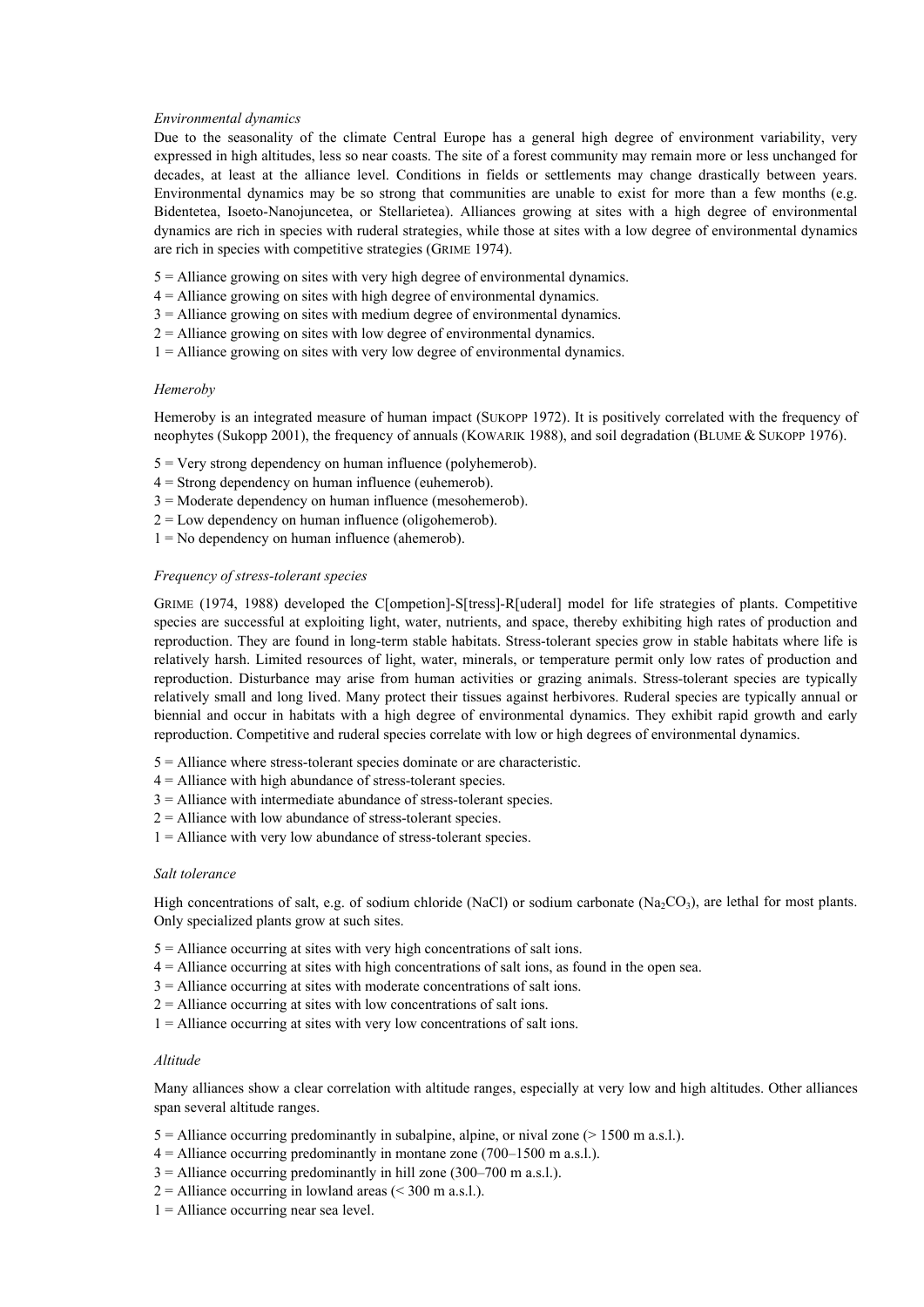## *Height of vegetation*

Alliances may be grouped by their average height. This feature is correlated with the occurrence of phanerophytes, but also with the stratification and, more generally, with the complexity of an alliance.

- 5 = Alliance with vegetation higher than 15 meters.
- $4 =$  Alliance with vegetation between 5 and 15 meters in high.
- $3 =$  Alliance with vegetation between 2 and 5 meters in high.
- $2 =$  Alliance with vegetation between 0.5 and 2 meters in high.
- $1 =$  Alliance with vegetation lower than 0.5 meters.

## *Frequency of annual taxa*

Plants, that germinate in autumn and complete their life cycle in the following year, are also classified as annuals.

- 5 = Alliance with very high frequency of annuals.
- 4 = Alliance with high frequency of annuals.
- 3 = Alliance with moderate frequency of annuals.
- $2 =$  Alliance with low frequency of annuals.
- $1 =$  Alliance with very low frequency of annuals.

## **References**

BLUME, H.-P. & SUKOPP, H. (1976): Ökologische Bedeutung anthropogener Bodenveränderung. – Schriftenreihe Vegetationskd. 10: 75-89.

GRIME, J.P. (1974): Vegetation classification by reference to strategies. – Nature 250: 26-31.

GRIME, J.P. (1988): The C-S-R model of primary plant strategies. Origins, implications and tests. – In: GOTTLIEB, L.D. & JAIN, S.K. (Eds.): Plant evolutionary biology: 371-393. Chapman & Hall, London.

- KOWARIK, I. (1988): Zum menschlichen Einfluß auf Flora und Vegetation. Theoretische Konzepte und ein Quantifizierungsansatz am Beispiel von Berlin (West). – Landschaftsentwickl. Umweltforsch. 56: 1-280.
- SUKOPP, H. (1972): Wandel von Flora und Vegetation in Mitteleuropa unter dem Einfluss des Menschen. *–* Ber. Landwirtschaft 50: 112-139.

SUKOPP, H. (2001): Neophyten. – Bauhinia 15: 19-37.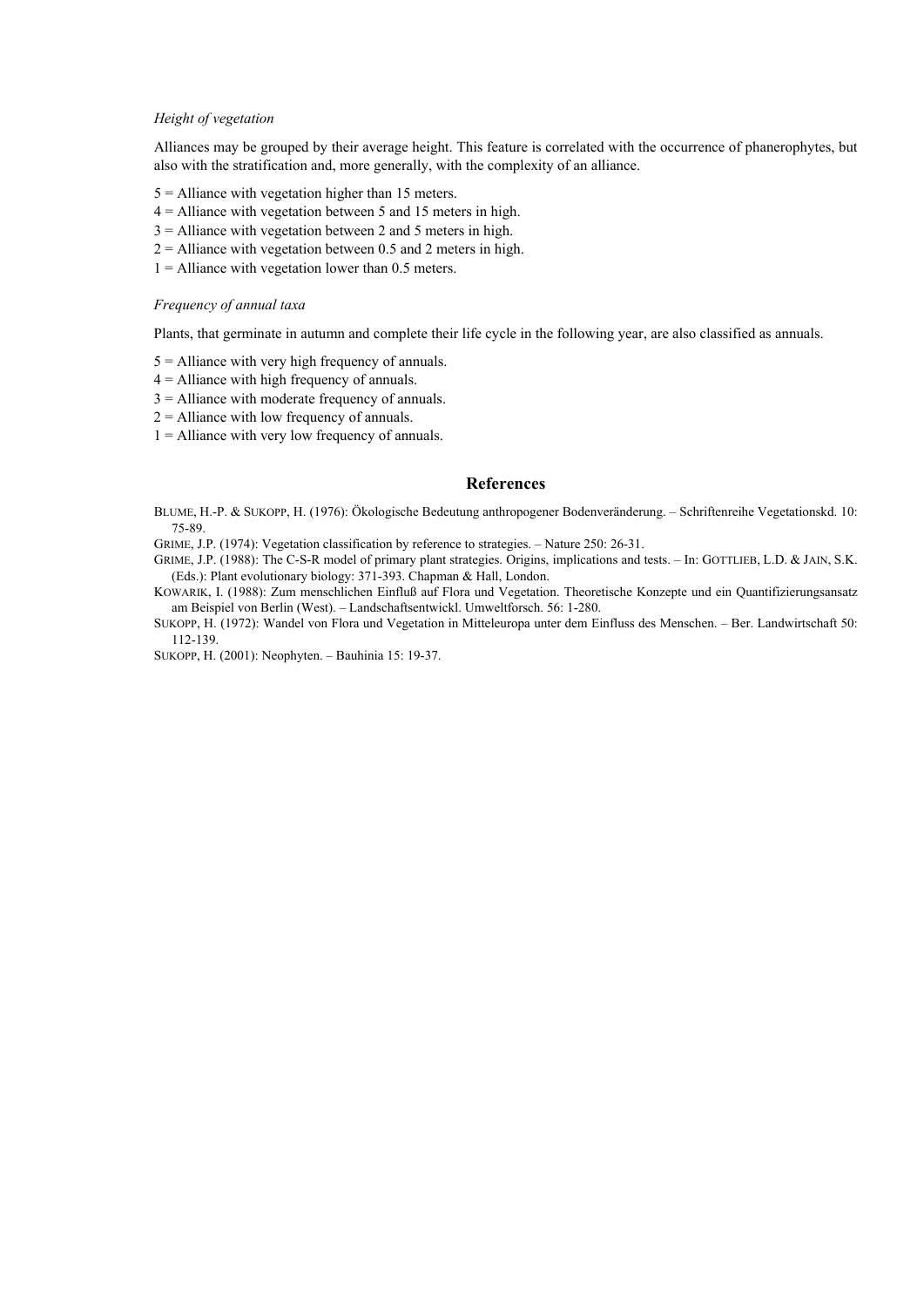# Gregor: Apomicts in the Vegetation of Central Europe

**Appendix S5.** Life cycle, life form, and ploidy level of apomictic taxa. Rare ploidy levels in parenthesis, exceptional ploidy levels omitted. Data from KLOTZ et al. (2002), supplemented by DOBEŠ & VITEK (2000), KIRSCHNER & ŠTĚPÁNEK (1998), MĚSÍČEK & JAVŮRKOVÁ-JAROLÍMOVÁ (1992), POGAN & WCISŁO (1990), and STERK (1987).

**Anhang S5.** Lebenszyklus, Lebensform und Ploidiegrad apomiktischer Taxa. Seltene Ploidiegrade in Klammern; außergewöhnliche Ploidiegrade weggelassen. Data aus KLOTZ et al. (2002), ergänzt durch DOBEŠ & VITEK (2000), KIRSCHNER & ŠTĚPÁNEK (1998), MĚSÍČEK & JAVŮRKOVÁ-JAROLÍMOVÁ (1992), POGAN & WCISŁO (1990) und STERK (1987).

| Taxon                                       | Life cycle                      | Life form                | Ploidy level                         |
|---------------------------------------------|---------------------------------|--------------------------|--------------------------------------|
| Alchemilla                                  | perennial                       | hemicryptophyte          | highly polyploid                     |
| Calamagrostis purpurea                      | perennial                       | hemicryptophyte          | 6-8, many aneuploid                  |
| Cotoneaster integerrimus                    | perennial                       | nanophanerophyte         | mostly 4                             |
| Cotoneaster tomentosus                      | perennial                       | nanophanerophyte         | (3) 4(5)                             |
| Crataegus macrocarpa                        | perennial                       | nanophanerophyte         | 3                                    |
| Bothriochloa ischoemum                      | perennial                       | hemicryptophyte          | 4(6)                                 |
| Erigeron annuus s.l.                        | biennial (annual,<br>perennial) | hemicryptophyte          | 3                                    |
| Erigeron karvinskianus                      | perennial                       | hemicryptophyte          | 4                                    |
| Euphorbia dulcis                            | perennial                       | geophyte                 | 4                                    |
| Festuca gigantea                            | perennial                       | hemicryptophyte          | 6                                    |
| Hieracium sect. Hieracium                   | perennial                       | hemicryptophyte          | (3)4                                 |
| Hieracium sect. Pilosella                   | perennial                       | hemicryptophyte          | $(3)$ 4 (5) 6 (7)                    |
| Hierochloë hirta                            | perennial                       | geophyte/hemicryptophyte | 8                                    |
| Hierochloë odorata                          | perennial                       | geophyte/hemicryptophyte | 6, 8                                 |
| Hypericum desetangsii                       | perennial                       | hemicryptophyte          | 4                                    |
| Hypericum maculatum subsp.<br>obtusiusculum | perennial                       | hemicryptophyte          | 4                                    |
| Hypericum perforatum                        | perennial                       | hemicryptophyte          | 4                                    |
| Nardus stricta                              | perennial                       | hemicryptophyte          | 2?                                   |
| Nigritella buschmanniae                     | perennial                       | geophyte                 | 5                                    |
| Nigritella dolomitensis                     | perennial                       | geophyte                 | 4                                    |
| Nigritella miniata                          | perennial                       | geophyte                 | 4                                    |
| Nigritella nigra subsp. austriaca           | perennial                       | geophyte                 | 4                                    |
| Nigritella nigra subsp. iberica             | perennial                       | geophyte                 | 4                                    |
| Nigritella stiriaca                         | perennial                       | geophyte                 | 4                                    |
| Nigritella widderi                          | perennial                       | geophyte                 | 4                                    |
| Poa alpina                                  | perennial                       | hemicryptophyte          | $2(?)-9$ , many aneuploids           |
| Poa compressa                               | perennial                       | hemicryptophyte          | $2(?)$ , 5-8, many aneuploids        |
| Poa glauca                                  | perennial                       | hemicryptophyte          | 6-11, many aneuploids                |
| Poa granitica                               | perennial                       | hemicryptophyte          | 9-13, many aneuploids                |
| Poa nemoralis                               | perennial                       | hemicryptophyte          | $2(?)$ , 4-8, 10, many<br>aneuploids |
| Poa palustris                               | perennial                       | hemicryptophyte          | 4 (5), many aneuploids               |
| Poa pratensis s.l.                          | perennial                       | hemicryptophyte          | $3-16$ , many aneuploids             |
| Potentilla argentea                         | perennial                       | hemicryptophyte          | $4 - 6$                              |
| Potentilla inclinata                        | perennial                       | hemicryptophyte          | 6                                    |